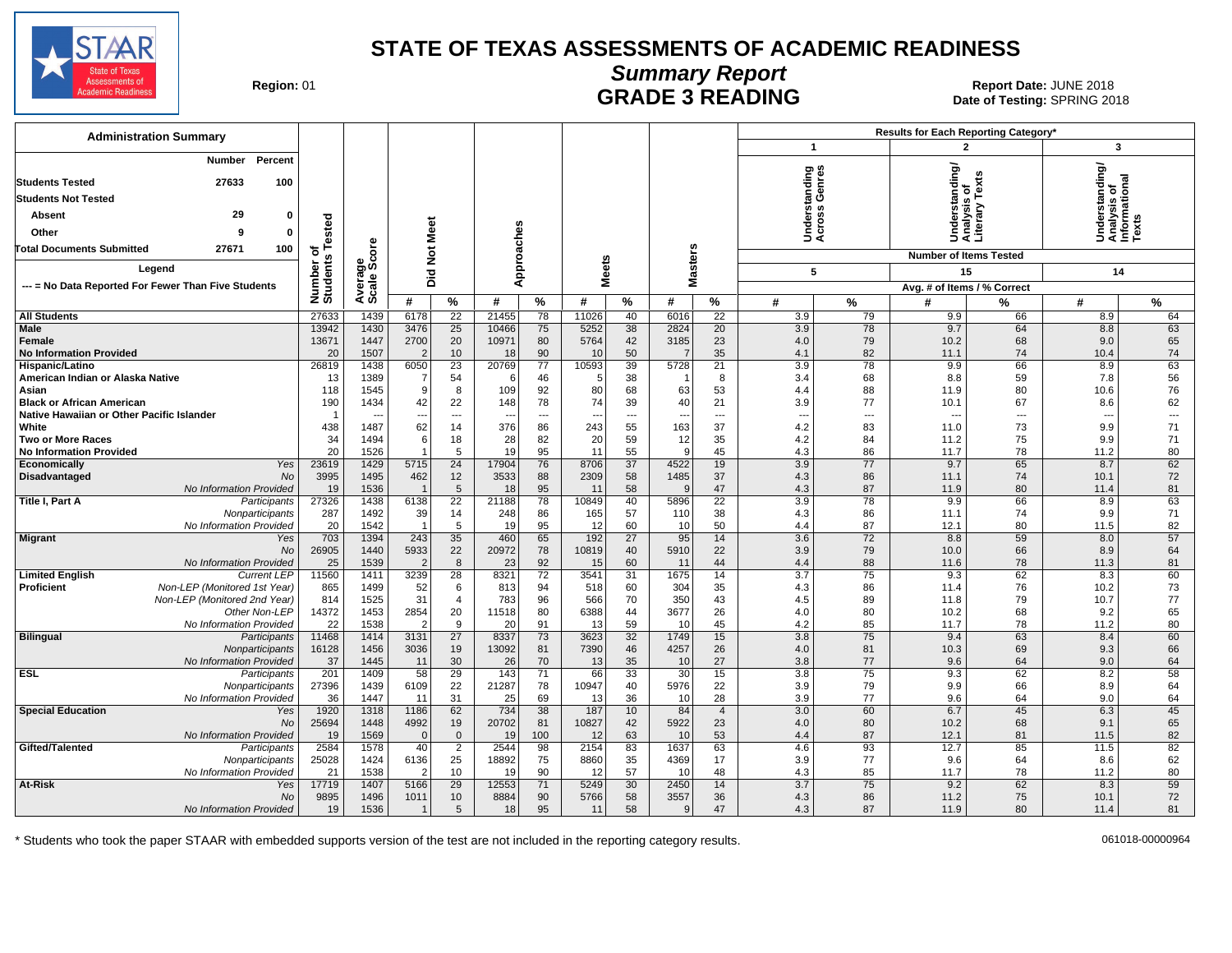

**Summary Report**

Region: 01 **Region: 01 CRADE 3 MATHEMATICS Date: JUNE 2018 Report Date: JUNE 2018** Date of Testing: SPRING 2018

| <b>Administration Summary</b><br>$\overline{2}$<br>3<br>$\blacktriangleleft$<br>Numerical<br>Representations<br>Percent<br>Number<br>and<br>and<br>Relationships<br>Computations<br>and Algebraic<br>Relationships<br>Geometry and<br>Measurement<br>30406<br><b>Students Tested</b><br>100                                      | 4<br>Data Analysis<br>and Personal<br>Financial<br>Literacy |
|----------------------------------------------------------------------------------------------------------------------------------------------------------------------------------------------------------------------------------------------------------------------------------------------------------------------------------|-------------------------------------------------------------|
|                                                                                                                                                                                                                                                                                                                                  |                                                             |
| <b>Students Not Tested</b>                                                                                                                                                                                                                                                                                                       |                                                             |
| 27<br>Absent<br>0                                                                                                                                                                                                                                                                                                                |                                                             |
| ested<br>Meet                                                                                                                                                                                                                                                                                                                    |                                                             |
| Other<br>$\Omega$                                                                                                                                                                                                                                                                                                                |                                                             |
| <b>ore</b><br>$\breve{\mathbf{z}}$<br><b>Total Documents Submitted</b><br>30437<br>100<br>৳<br><b>Number of Items Tested</b><br><b>SC</b>                                                                                                                                                                                        |                                                             |
| Approaches<br><b>Masters</b><br><b>Meets</b><br>န္တပ္တိ<br>Number<br>Students<br>Legend<br>13<br>$\overline{7}$<br>Did<br>8                                                                                                                                                                                                      | 4                                                           |
| Avera<br>Scale<br>--- = No Data Reported For Fewer Than Five Students<br>Avg. # of Items / % Correct                                                                                                                                                                                                                             |                                                             |
| %<br>%<br>%<br>%<br>#<br>%<br>#<br>%<br>%<br>#<br>#<br>#<br>#<br>#<br>#                                                                                                                                                                                                                                                          | %                                                           |
| 1483<br>5602<br>$\overline{18}$<br>24804<br>82<br>14963<br>7066<br>$\overline{23}$<br>75<br>65<br><b>All Students</b><br>30406<br>49<br>6.0<br>8.5<br>66<br>4.6<br>2.9                                                                                                                                                           | 74                                                          |
| 15372<br>1483<br>2920<br>19<br>12452<br>81<br>7646<br>50<br>3699<br>24<br>6.0<br>75<br>4.5<br>65<br>2.9<br><b>Male</b><br>8.5<br>65                                                                                                                                                                                              | 73                                                          |
| 1483<br>2679<br>18<br>12335<br>82<br>49<br>3363<br>22<br>74<br>4.6<br>66<br>3.0<br>Female<br>15014<br>7309<br>5.9<br>8.5<br>66                                                                                                                                                                                                   | 74                                                          |
| <b>No Information Provided</b><br>20<br>1507<br>15<br>17<br>85<br>40<br>20<br>5.9<br>74<br>9.2<br>71<br>4.8<br>68<br>3.0<br>З<br>8                                                                                                                                                                                               | 75                                                          |
| 18<br>6792<br>75<br>2.9<br>29578<br>1482<br>5469<br>24109<br>82<br>14475<br>49<br>23<br>6.0<br>8.5<br>65<br>4.6<br>65<br>Hispanic/Latino                                                                                                                                                                                         | 73                                                          |
| 1426<br>27<br>73<br>27<br>$\overline{7}$<br>67<br>3.9<br>55<br>2.5<br>American Indian or Alaska Native<br>11<br>5.3<br>7.9<br>15<br>- 1<br>61                                                                                                                                                                                    | 62                                                          |
| 3<br>83<br>118<br>1632<br>3<br>115<br>97<br>108<br>92<br>72<br>61<br>7.2<br>90<br>11.2<br>86<br>5.8<br>3.6<br>Asian<br>29<br>38<br>33<br>190<br>1452<br>56<br>134<br>71<br>73<br>17<br>5.5<br>69<br>8.3<br>64<br>3.9<br>56<br>2.8                                                                                                | 91<br>69                                                    |
| <b>Black or African American</b><br>Native Hawaiian or Other Pacific Islander<br>$\cdots$<br>---<br>---<br>---<br>$\overline{\phantom{a}}$<br>$\overline{\phantom{a}}$<br>$\overline{\phantom{a}}$<br>---<br>$\overline{\phantom{a}}$<br>---<br>---<br>---<br>$\overline{\phantom{a}}$<br>$\overline{\phantom{a}}$<br>---<br>--- | $\overline{\phantom{a}}$                                    |
| White<br>448<br>1519<br>14<br>384<br>272<br>61<br>151<br>34<br>78<br>72<br>4.9<br>69<br>3.1<br>64<br>86<br>6.2<br>9.4                                                                                                                                                                                                            | 78                                                          |
| 36<br>1518<br>14<br>31<br>86<br>21<br>58<br>13<br>36<br>6.2<br>78<br>9.6<br>74<br>4.7<br>67<br>3.0<br><b>Two or More Races</b><br>5                                                                                                                                                                                              | 75                                                          |
| 20<br>20<br>1519<br>$\Omega$<br>$\overline{0}$<br>100<br>10<br>50<br>20<br>6.3<br>78<br>9.8<br>75<br>70<br>3.3<br><b>No Information Provided</b><br>4.9<br>$\overline{4}$                                                                                                                                                        | 82                                                          |
| 74<br>26298<br>1475<br>20<br>21121<br>47<br>5570<br>21<br>5.9<br>8.3<br>64<br>4.5<br>64<br>2.9<br>Economically<br>5177<br>80<br>12306<br>Yes                                                                                                                                                                                     | 73                                                          |
| 1536<br>36<br>80<br>Disadvantaged<br>4089<br>425<br>10<br>3664<br>90<br>2647<br>65<br>1492<br>6.4<br>9.6<br>74<br>5.0<br>72<br>3.2<br><b>No</b>                                                                                                                                                                                  | 80                                                          |
| 1526<br>$\overline{0}$<br>53<br>21<br>80<br>78<br>69<br>3.3<br>19<br>$\Omega$<br>19<br>100<br>6.4<br>10.1<br>4.8<br>No Information Provided<br>10<br>$\overline{\mathcal{L}}$                                                                                                                                                    | 82                                                          |
| $\overline{75}$<br>65<br>30093<br>1482<br>5567<br>18<br>24526<br>82<br>49<br>6950<br>$\overline{23}$<br>6.0<br>8.5<br>65<br>4.6<br>2.9<br>Title I, Part A<br>14754<br>Participants                                                                                                                                               | 74                                                          |
| 1539<br>293<br>35<br>12<br>258<br>88<br>198<br>68<br>38<br>6.5<br>81<br>9.6<br>4.9<br>71<br>3.2<br>111<br>74<br>Nonparticipants                                                                                                                                                                                                  | 79                                                          |
| 20<br>$\mathsf 0$<br>25<br>1530<br>$\mathbf 0$<br>20<br>100<br>55<br>80<br>10.2<br>78<br>4.9<br>71<br>3.3<br>11<br>5<br>6.4<br>No Information Provided                                                                                                                                                                           | 82                                                          |
| $\overline{37}$<br>70<br>795<br>1444<br>27<br>579<br>73<br>119<br>15<br>5.6<br>7.5<br>58<br>4.3<br>61<br>2.7<br><b>Migrant</b><br>216<br>296<br>Yes                                                                                                                                                                              | 68                                                          |
| 29586<br>1484<br>18<br>24200<br>82<br>6940<br>23<br>75<br>8.5<br>5386<br>14654<br>50<br>6.0<br>66<br>4.6<br>65<br>2.9<br>No<br>77<br>$\Omega$<br>$\overline{7}$                                                                                                                                                                  | 74                                                          |
| 25<br>1530<br>$\overline{0}$<br>25<br>100<br>52<br>28<br>80<br>10.0<br>71<br>13<br>6.4<br>5.0<br>3.4<br>No Information Provided<br>44<br>73<br>2.9<br>14304<br>1465<br>21<br>11231<br>79<br>2693<br>19<br>5.8<br>8.1<br>62<br>4.4<br>63<br><b>Limited English</b><br>3073<br>6277                                                | 84<br>71                                                    |
| <b>Current LEP</b><br>1554<br>$5\phantom{.0}$<br>Proficient<br>866<br>42<br>824<br>95<br>620<br>72<br>355<br>6.7<br>84<br>10.1<br>78<br>5.3<br>76<br>3.4<br>Non-LEP (Monitored 1st Year)<br>41                                                                                                                                   | 84                                                          |
| 22<br>3<br>792<br>814<br>1585<br>97<br>655<br>80<br>418<br>51<br>86<br>10.6<br>82<br>5.5<br>79<br>3.5<br>Non-LEP (Monitored 2nd Year)<br>6.9                                                                                                                                                                                     | 87                                                          |
| 17<br>11936<br>3594<br>25<br>75<br>14400<br>2464<br>83<br>7399<br>51<br>8.7<br>67<br>4.6<br>66<br>3.0<br>1491<br>6.0<br>Other Non-LEP                                                                                                                                                                                            | 74                                                          |
| 5<br>95<br>27<br>1520<br>21<br>55<br>79<br>4.7<br>67<br>22<br>12<br>6.3<br>9.9<br>76<br>3.1<br>No Information Provided<br>6                                                                                                                                                                                                      | 79                                                          |
| 21<br>11234<br>73<br>4.5<br><b>Bilingual</b><br>14230<br>1468<br>2996<br>79<br>6341<br>45<br>2760<br>19<br>5.8<br>8.2<br>63<br>64<br>2.9<br>Participants                                                                                                                                                                         | 72                                                          |
| 53<br>27<br>76<br>67<br>16139<br>1497<br>2597<br>16<br>13542<br>84<br>4301<br>6.1<br>8.8<br>68<br>4.7<br>3.0<br>8610<br>Nonparticipants                                                                                                                                                                                          | 75                                                          |
| 24<br>28<br>32<br>37<br>1444<br>76<br>12<br>14<br>5.5<br>69<br>8.1<br>62<br>3.6<br>51<br>2.8<br>No Information Provided<br>$\mathbf{Q}$<br>$\overline{5}$                                                                                                                                                                        | 71                                                          |
| <b>ESL</b><br>200<br>1471<br>22<br>156<br>78<br>47<br>44<br>22<br>75<br>4.4<br>63<br>2.8<br>44<br>94<br>6.0<br>8.1<br>62<br>Participants                                                                                                                                                                                         | 69                                                          |
| 18<br>24620<br>7017<br>23<br>75<br>65<br>30170<br>1483<br>5550<br>82<br>14857<br>49<br>8.5<br>66<br>4.6<br>2.9<br>6.0<br>Nonparticipants                                                                                                                                                                                         | 74                                                          |
| 22<br>36<br>1448<br>28<br>78<br>33<br>5.7<br>71<br>3.6<br>51<br>2.9<br>No Information Provided<br>12<br>5<br>14<br>8.1<br>63<br>8                                                                                                                                                                                                | 71                                                          |
| 53<br><b>Special Education</b><br>2059<br>1361<br>1096<br>963<br>47<br>368<br>18<br>117<br>4.5<br>56<br>5.8<br>45<br>3.3<br>47<br>2.1<br>6<br>Yes                                                                                                                                                                                | 51                                                          |
| 28328<br>1492<br>16<br>23822<br>84<br>14584<br>51<br>6944<br>25<br>76<br>8.7<br>4.7<br>67<br>4506<br>6.1<br>67<br>3.0<br>No                                                                                                                                                                                                      | 75                                                          |
| 1538<br>$\mathbf{0}$<br>19<br>58<br>26<br>81<br>3.3<br>19<br>$\Omega$<br>100<br>6.5<br>10.2<br>79<br>4.9<br>70<br>No Information Provided<br>11<br>5<br>2703<br>1631<br>16<br>2687<br>2434<br>90<br>1759<br>65<br>7.3<br>91<br>86<br>5.9<br>84<br>3.6<br>Gifted/Talented<br>$\overline{1}$<br>99<br>11.2                         | 82<br>90                                                    |
| Participants<br>27682<br>20<br>22097<br>45<br>5302<br>19<br>73<br>64<br>2.9<br>1469<br>5585<br>80<br>12518<br>5.8<br>8.3<br>63<br>4.4                                                                                                                                                                                            | 72                                                          |
| Nonparticipants<br>1513<br>5<br>20<br>95<br>52<br>24<br>6.3<br>78<br>75<br>66<br>3.2<br>No Information Provided<br>21<br>11<br>5<br>9.8<br>4.7                                                                                                                                                                                   | 79                                                          |
| 23<br>72<br>At-Risk<br>20481<br>1458<br>4693<br>15788<br>77<br>8527<br>42<br>3572<br>17<br>5.7<br>8.0<br>4.3<br>62<br>2.8<br>61<br>Yes                                                                                                                                                                                           | 70                                                          |
| 9<br>9906<br>1534<br>909<br>8997<br>91<br>6426<br>65<br>3490<br>35<br>81<br>9.6<br>5.0<br>72<br>3.2<br>6.5<br>74<br>No                                                                                                                                                                                                           | 80                                                          |
| 53<br>1526<br>$\mathbf 0$<br>19<br>100<br>10<br>21<br>80<br>69<br>3.3<br>19<br>$\mathbf 0$<br>6.4<br>10.1<br>78<br>4.8<br>No Information Provided<br>$\overline{\mathcal{L}}$                                                                                                                                                    | 82                                                          |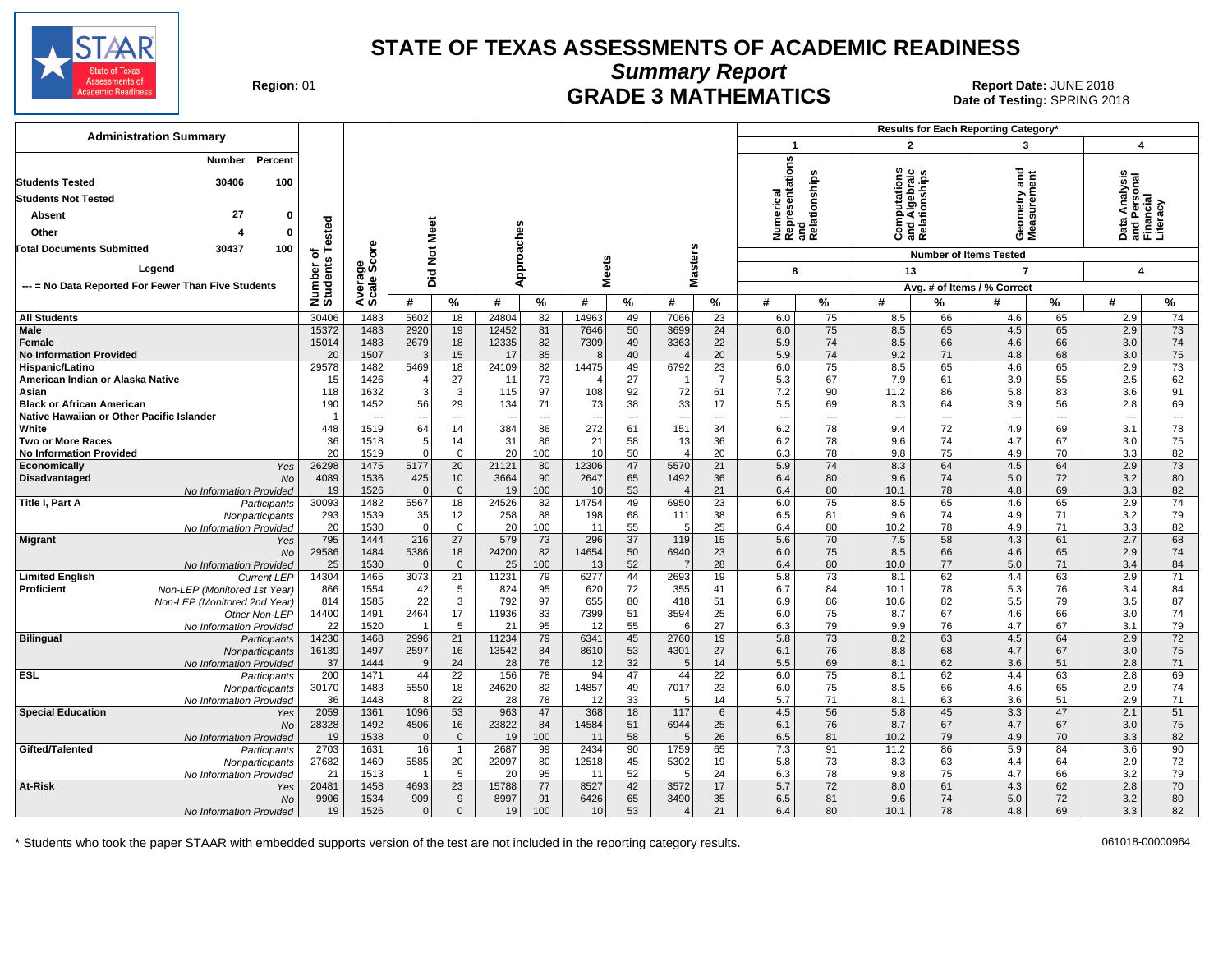

# **Summary Report**

Region: 01 **Region: 01 CALL CONSISTS AND CONTROLL SETS ARE ADING Date of Testing: SPRING 2018**<br>Date of Testing: SPRING 20

| <b>Administration Summary</b>                                                                   |                        |                                      |                                 |                                   |                                  |                                             |                          |                                |                                                      |                        |                                              |                                | <b>Results for Each Reporting Category</b>      |                                |                                                         |                                             |
|-------------------------------------------------------------------------------------------------|------------------------|--------------------------------------|---------------------------------|-----------------------------------|----------------------------------|---------------------------------------------|--------------------------|--------------------------------|------------------------------------------------------|------------------------|----------------------------------------------|--------------------------------|-------------------------------------------------|--------------------------------|---------------------------------------------------------|---------------------------------------------|
|                                                                                                 |                        |                                      |                                 |                                   |                                  |                                             |                          |                                |                                                      |                        | $\mathbf{1}$                                 |                                | $\overline{\mathbf{z}}$                         |                                | 3                                                       |                                             |
| Percent<br><b>Number</b><br><b>Students Tested</b><br>3210<br>100<br><b>Students Not Tested</b> |                        |                                      |                                 |                                   |                                  |                                             |                          |                                |                                                      |                        | tanding<br>Genres                            |                                | Understanding/<br>Analysis of<br>Literary Texts |                                | Understanding/<br>Analysis of<br>Informational<br>Texts |                                             |
|                                                                                                 |                        |                                      |                                 |                                   |                                  |                                             |                          |                                |                                                      |                        |                                              |                                |                                                 |                                |                                                         |                                             |
| Absent<br>$\mathbf{0}$                                                                          | ested                  |                                      |                                 |                                   |                                  |                                             |                          |                                |                                                      |                        | derst<br>ross                                |                                |                                                 |                                |                                                         |                                             |
| $\overline{2}$<br>Other<br>$\mathbf{0}$                                                         |                        | Φ                                    | Meet                            |                                   |                                  |                                             |                          |                                |                                                      |                        | 5ğ                                           |                                |                                                 |                                |                                                         |                                             |
| <b>Total Documents Submitted</b><br>3213<br>100                                                 | ⊢<br>৳                 |                                      |                                 |                                   |                                  |                                             |                          |                                |                                                      |                        |                                              |                                | <b>Number of Items Tested</b>                   |                                |                                                         |                                             |
| Legend                                                                                          | Number or<br>Students  | Average<br>Scale Score               | <b>Did Not</b>                  |                                   |                                  | Approaches                                  | <b>Meets</b>             |                                |                                                      | <b>Masters</b>         | 5                                            |                                | 15                                              |                                | 14                                                      |                                             |
| --- = No Data Reported For Fewer Than Five Students                                             |                        |                                      |                                 |                                   |                                  |                                             |                          |                                |                                                      |                        |                                              |                                | Avg. # of Items / % Correct                     |                                |                                                         |                                             |
|                                                                                                 |                        |                                      | #                               | $\frac{9}{6}$                     | #                                | %                                           | #                        | $\%$                           | #                                                    | $\%$                   | #                                            | %                              | #                                               | %                              | #                                                       | %                                           |
| <b>All Students</b>                                                                             | 3210                   | S-1410                               | 850                             | 26                                | 2360                             | 74                                          | 1361                     | 42                             | 725                                                  | 23                     | 3.7                                          | 74                             | 9.7                                             | 64                             | 8.1                                                     | 58                                          |
| <b>Male</b>                                                                                     | 1660                   | S-1396                               | 493                             | 30                                | 1167                             | 70                                          | 650                      | 39                             | 333                                                  | 20                     | 3.6                                          | 72                             | 9.4                                             | 63                             | 7.8                                                     | 56                                          |
| Female                                                                                          | 1550                   | S-1424                               | 357                             | 23                                | 1193                             | 77                                          | 711                      | 46                             | 392                                                  | 25                     | 3.8                                          | 76                             | 10.0                                            | 66                             | 8.3                                                     | 60                                          |
| <b>No Information Provided</b>                                                                  | $\Omega$               |                                      | $\overline{\phantom{a}}$<br>842 | $\overline{a}$<br>$\overline{26}$ | $\overline{\phantom{a}}$         | $\overline{\phantom{a}}$<br>$\overline{74}$ | 1352                     | $\overline{\phantom{a}}$<br>42 | $\overline{a}$                                       | ---                    | $\overline{a}$<br>3.7                        | $\overline{\phantom{a}}$<br>74 | $\overline{a}$                                  | $\overline{\phantom{a}}$<br>64 | $\overline{\phantom{a}}$<br>8.1                         | $\overline{\phantom{a}}$<br>$\overline{58}$ |
| Hispanic/Latino<br>American Indian or Alaska Native                                             | 3192<br>$\overline{2}$ | $S-1410$<br>$\overline{\phantom{a}}$ |                                 | ---                               | 2350<br>$\overline{\phantom{a}}$ | $\overline{\phantom{a}}$                    | ---                      | ---                            | 718                                                  | $\overline{22}$<br>--- | $\overline{\phantom{a}}$                     | ---                            | 9.7<br>---                                      | $\overline{\phantom{a}}$       | ---                                                     | $\qquad \qquad \cdots$                      |
| Asian                                                                                           | $\Omega$               | $\overline{\phantom{a}}$             | ---                             | ---                               | $\overline{\phantom{a}}$         | ---                                         | ---                      | ---                            | $\overline{\phantom{a}}$<br>$\overline{\phantom{a}}$ | ---                    | $\overline{\phantom{a}}$                     | $\overline{a}$                 | ---                                             | $---$                          | ---                                                     | $---$                                       |
| <b>Black or African American</b>                                                                | $\Omega$               | $\overline{\phantom{a}}$             | $---$                           | $---$                             | ---                              | $\sim$                                      | $\overline{a}$           | $---$                          | ---                                                  | $---$                  | $- - -$                                      | $---$                          | ---                                             | $\overline{\phantom{a}}$       | $\overline{a}$                                          | $\overline{a}$                              |
| Native Hawaiian or Other Pacific Islander                                                       | $\Omega$               | $\overline{\phantom{a}}$             |                                 | ---                               | ---                              | $\overline{\phantom{a}}$                    | ---                      | $---$                          |                                                      | ---                    | $\overline{\phantom{a}}$                     | ---                            | ---                                             | $\overline{\phantom{a}}$       | ---                                                     | $\overline{\phantom{a}}$                    |
| White                                                                                           | 14                     | S-1415                               | 6                               | 43                                | 8                                | 57                                          | $\overline{7}$           | 50                             | 5                                                    | 36                     | 3.4                                          | 67                             | 9.0                                             | 60                             | 8.6                                                     | 62                                          |
| <b>Two or More Races</b>                                                                        | $\overline{2}$         | $---$                                | $---$                           | ---                               | ---                              | ---                                         | $\overline{\phantom{a}}$ | ---                            | $\overline{\phantom{a}}$                             | $\cdots$               | $\sim$                                       | $---$                          | ---                                             | $---$                          | ---                                                     | $\overline{\phantom{a}}$                    |
| <b>No Information Provided</b>                                                                  | $\Omega$               | $\overline{a}$                       | $-$                             | $---$                             | ---                              | $\sim$                                      | ---                      | $---$                          | $\overline{a}$                                       | $---$                  | $- - -$                                      | $---$                          | ---                                             | $\overline{\phantom{a}}$       | $\overline{\phantom{a}}$                                | $---$                                       |
| Economically<br>Yes                                                                             | 3082                   | S-1409                               | 821                             | 27                                | 2261                             | 73                                          | 1297                     | 42                             | 686                                                  | 22                     | 3.7                                          | 74                             | 9.6                                             | 64                             | 8.1                                                     | 58                                          |
| <b>Disadvantaged</b><br><b>No</b>                                                               | 126                    | S-1431                               | 28                              | 22                                | 98                               | 78                                          | 63                       | 50                             | 38                                                   | 30                     | 3.5                                          | 71                             | 10.0                                            | 67                             | 8.6                                                     | 62                                          |
| No Information Provided<br>Title I, Part A<br>Participants                                      | 3202                   | S-1410                               | 850                             | $\overline{a}$<br>27              | 2352                             | $\overline{a}$<br>73                        | 1355                     | $\overline{a}$<br>42           | $\overline{a}$<br>722                                | $---$<br>23            | $\overline{\phantom{a}}$<br>$\overline{3.7}$ | $\sim$<br>74                   | 9.7                                             | $\overline{a}$<br>64           | $\overline{a}$<br>8.1                                   | $\hspace{1.5cm} \ldots$<br>58               |
| Nonparticipants                                                                                 | 8                      | S-1504                               | $\Omega$                        | $\mathbf 0$                       | 8                                | 100                                         | 6                        | 75                             | 3                                                    | 38                     | 3.8                                          | 75                             | 11.4                                            | 76                             | 10.6                                                    | 76                                          |
| No Information Provided                                                                         | $\mathbf 0$            |                                      | $\overline{\phantom{a}}$        | $\overline{a}$                    | $\overline{\phantom{a}}$         | $\overline{a}$                              | ---                      | $-$                            | $\overline{a}$                                       | $\overline{a}$         | $\overline{a}$                               | $\overline{\phantom{a}}$       | $\overline{a}$                                  | $\overline{\phantom{a}}$       | $\sim$                                                  | $\overline{a}$                              |
| <b>Migrant</b><br>Yes                                                                           | 104                    | S-1397                               | 28                              | 27                                | 76                               | 73                                          | 40                       | 38                             | 17                                                   | 16                     | 3.6                                          | 73                             | 9.5                                             | 63                             | 7.9                                                     | 56                                          |
| <b>No</b>                                                                                       | 3106                   | S-1410                               | 822                             | 26                                | 2284                             | 74                                          | 1321                     | 43                             | 708                                                  | 23                     | 3.7                                          | 74                             | 9.7                                             | 64                             | 8.1                                                     | 58                                          |
| No Information Provided                                                                         | $\Omega$               |                                      |                                 | $\overline{a}$                    |                                  | $\overline{\phantom{a}}$                    |                          | $\overline{a}$                 | $\overline{\phantom{a}}$                             | $---$                  | $\overline{a}$                               | $\qquad \qquad \cdots$         | $\overline{\phantom{a}}$                        | $\overline{\phantom{a}}$       | $\overline{\phantom{a}}$                                | $\overline{\phantom{a}}$                    |
| <b>Limited English</b><br><b>Current LEP</b>                                                    | 3178                   | S-1410                               | 837                             | 26                                | 2341                             | 74                                          | 1350                     | 42                             | 718                                                  | 23                     | 3.7                                          | 74                             | 9.7                                             | 64                             | 8.1                                                     | 58                                          |
| Non-LEP (Monitored 1st Year)<br><b>Proficient</b>                                               | $\Omega$               | $\overline{\phantom{a}}$             | $\overline{\phantom{a}}$        | ---                               | ---                              | $\cdots$                                    | ---                      | $\hspace{0.05cm} \ldots$       | $\overline{\phantom{a}}$                             | $\cdots$               | $\hspace{0.05cm} \cdots$                     | ---                            | ---                                             | $\hspace{0.05cm} \cdots$       | $\overline{\phantom{a}}$                                | ---                                         |
| Non-LEP (Monitored 2nd Year)<br>Other Non-LEP                                                   | $\mathbf 0$<br>32      | $\overline{a}$<br>S-1383             | $-$<br>13                       | $---$<br>41                       | ---<br>19                        | $\sim$<br>59                                | ---<br>11                | $\sim$<br>34                   | ---<br>$\overline{7}$                                | $---$<br>22            | $\overline{a}$<br>3.3                        | $---$<br>66                    | ---<br>8.8                                      | $\sim$<br>59                   | $\overline{\phantom{a}}$<br>7.7                         | $\overline{a}$<br>55                        |
| No Information Provided                                                                         | $\Omega$               |                                      | $\overline{a}$                  | $\overline{a}$                    | $\overline{a}$                   | $\overline{a}$                              | --                       | $\overline{a}$                 | ---                                                  | $\overline{a}$         | $\overline{\phantom{a}}$                     | $\overline{a}$                 | ---                                             | $\overline{\phantom{a}}$       | ---                                                     | $\qquad \qquad \cdots$                      |
| <b>Bilingual</b><br>Participants                                                                | 3191                   | $S-1410$                             | 841                             | 26                                | 2350                             | 74                                          | 1354                     | 42                             | 722                                                  | 23                     | 3.7                                          | 74                             | 9.7                                             | 64                             | 8.1                                                     | 58                                          |
| Nonparticipants                                                                                 | 17                     | S-1360                               | 8                               | 47                                | 9                                | 53                                          | -7                       | 41                             | $\mathbf{3}$                                         | 18                     | 3.0                                          | 60                             | 8.6                                             | 57                             | 7.1                                                     | 50                                          |
| No Information Provided                                                                         | $\overline{2}$         |                                      | $\overline{\phantom{a}}$        | $\overline{a}$                    | $\overline{\phantom{a}}$         | $\overline{\phantom{a}}$                    | ---                      | $\overline{\phantom{a}}$       | ---                                                  | ---                    | $\overline{\phantom{a}}$                     | $\overline{\phantom{a}}$       | $\qquad \qquad \cdots$                          | $\overline{\phantom{a}}$       | $\overline{\phantom{a}}$                                | $\overline{\phantom{a}}$                    |
| <b>ESL</b><br>Participants                                                                      | $\overline{2}$         | $\overline{\phantom{a}}$             | $\overline{\phantom{a}}$        | ---                               | $\overline{\phantom{a}}$         | ---                                         | ---                      | $\overline{\phantom{a}}$       | $\overline{\phantom{a}}$                             | ---                    | $\overline{\phantom{a}}$                     | $\overline{\phantom{a}}$       | $\overline{\phantom{a}}$                        | $\overline{\phantom{a}}$       | $\overline{\phantom{a}}$                                | ---                                         |
| Nonparticipants                                                                                 | 3206                   | S-1410                               | 849                             | 26                                | 2357                             | 74                                          | 1360                     | 42                             | 725                                                  | 23                     | 3.7                                          | 74                             | 9.7                                             | 64                             | 8.1                                                     | 58                                          |
| No Information Provided                                                                         | $\overline{2}$         |                                      |                                 | ---                               | $\overline{\phantom{a}}$         | $\overline{\phantom{a}}$                    |                          | $\overline{a}$                 | --                                                   | ---                    | $\overline{\phantom{a}}$                     | $---$                          | ---                                             | ---                            | $\overline{\phantom{a}}$                                | $\overline{\phantom{a}}$                    |
| <b>Special Education</b><br>Yes                                                                 | 150                    | S-1291                               | 91                              | 61                                | 59                               | 39                                          | 16                       | 11                             | 6                                                    | $\overline{4}$         | 2.8                                          | 57                             | 7.2                                             | 48                             | 5.6                                                     | 40                                          |
| No                                                                                              | 3060<br>$\Omega$       | S-1416                               | 759                             | 25                                | 2301                             | 75                                          | 1345                     | 44<br>$\overline{a}$           | 719                                                  | 23                     | 3.7                                          | 75                             | 9.8                                             | 65<br>$\overline{a}$           | 8.2                                                     | 59                                          |
| No Information Provided<br>Gifted/Talented<br>Participants                                      | 120                    | $S-1573$                             | $\overline{\phantom{a}}$        | $\overline{a}$<br>$\mathbf{1}$    | $\overline{\phantom{a}}$<br>119  | $\overline{\phantom{a}}$<br>99              | --<br>107                | 89                             | $\cdots$<br>82                                       | $---$<br>68            | $\overline{\phantom{a}}$<br>4.5              | $---$<br>91                    | 12.6                                            | 84                             | ---<br>11.3                                             | $\overline{\phantom{a}}$<br>81              |
| Nonparticipants                                                                                 | 3090                   | S-1403                               | 849                             | 27                                | 2241                             | 73                                          | 1254                     | 41                             | 643                                                  | 21                     | 3.7                                          | 73                             | 9.5                                             | 64                             | 8.0                                                     | 57                                          |
| No Information Provided                                                                         | $\Omega$               |                                      | $\sim$                          | $---$                             | $\sim$                           | $\overline{\phantom{a}}$                    | $\overline{a}$           | $---$                          | $\overline{a}$                                       | $---$                  | $\overline{a}$                               | $\sim$                         | $\overline{a}$                                  | $---$                          | $\sim$                                                  | $---$                                       |
| At-Risk<br>Yes                                                                                  | 3180                   | S-1410                               | 841                             | 26                                | 2339                             | 74                                          | 1345                     | 42                             | 713                                                  | 22                     | 3.7                                          | 74                             | 9.7                                             | 64                             | 8.1                                                     | 58                                          |
| No                                                                                              | 30                     | S-1436                               | 9                               | 30                                | 21                               | 70                                          | 16                       | 53                             | 12                                                   | 40                     | 3.5                                          | 69                             | 9.9                                             | 66                             | 8.8                                                     | 63                                          |
| No Information Provided                                                                         | $\mathbf 0$            | $\overline{a}$                       | $---$                           | $---$                             | $\overline{\phantom{a}}$         | $\overline{\phantom{a}}$                    | $\overline{a}$           | $\overline{a}$                 | ---                                                  | $---$                  | $\overline{a}$                               | $---$                          | $\overline{a}$                                  | $---$                          | $\overline{\phantom{a}}$                                | $---$                                       |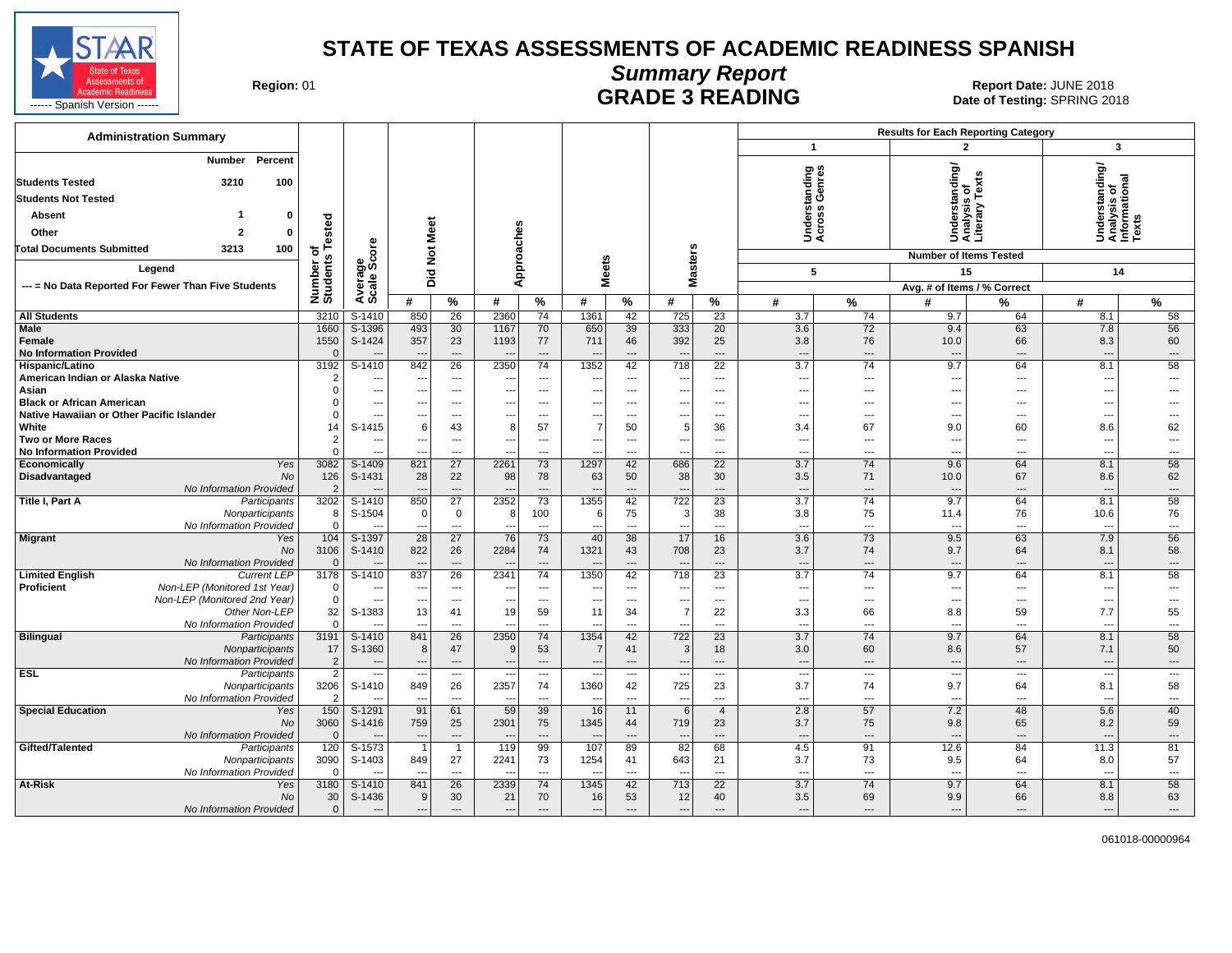

**Summary Report**

Region: 01 **Region: 01 CRADE 3 MATHEMATICS Date: JUNE 2018 Report Date: JUNE 2018** 

| <b>Administration Summary</b>                                                                                                                                                                       |                                      |                                                              |                                            |                                                            |                                                             |                                         |                                                   |                                    |                                                             |                               |                                                             |                                                            |                                                             |                                                            | <b>Results for Each Reporting Category</b>                   |                                                  |                                                             |                                       |
|-----------------------------------------------------------------------------------------------------------------------------------------------------------------------------------------------------|--------------------------------------|--------------------------------------------------------------|--------------------------------------------|------------------------------------------------------------|-------------------------------------------------------------|-----------------------------------------|---------------------------------------------------|------------------------------------|-------------------------------------------------------------|-------------------------------|-------------------------------------------------------------|------------------------------------------------------------|-------------------------------------------------------------|------------------------------------------------------------|--------------------------------------------------------------|--------------------------------------------------|-------------------------------------------------------------|---------------------------------------|
|                                                                                                                                                                                                     |                                      |                                                              |                                            |                                                            |                                                             |                                         |                                                   |                                    |                                                             |                               | $\mathbf{1}$                                                |                                                            | $\overline{2}$                                              |                                                            | 3                                                            |                                                  | $\overline{\mathbf{4}}$                                     |                                       |
| Percent<br><b>Number</b><br><b>Students Tested</b><br>447<br>100<br><b>Students Not Tested</b><br>Absent<br>0<br>Other<br>$\mathbf 0$<br>$\Omega$<br><b>Total Documents Submitted</b><br>448<br>100 | ested<br>н<br>৳                      | Average<br>Scale Score                                       | <b>Not Meet</b>                            |                                                            | Approaches                                                  |                                         |                                                   |                                    | <b>Masters</b>                                              |                               | resentations<br>Numerical<br>Representa                     | and<br>Relationships                                       | <b>Computations</b><br>and Algebraic<br>Relationships       |                                                            | Geometry and<br>Measurement<br><b>Number of Items Tested</b> |                                                  | Data Analysis<br>and Personal<br>Financial<br>Literacy      |                                       |
| Legend                                                                                                                                                                                              | Number o'<br>Students                |                                                              |                                            |                                                            |                                                             |                                         | <b>Meets</b>                                      |                                    |                                                             |                               | 8                                                           |                                                            | 13                                                          |                                                            | $\overline{7}$                                               |                                                  | 4                                                           |                                       |
| --- = No Data Reported For Fewer Than Five Students                                                                                                                                                 |                                      |                                                              | Did                                        |                                                            |                                                             |                                         |                                                   |                                    |                                                             |                               |                                                             |                                                            |                                                             |                                                            | Avg. # of Items / % Correct                                  |                                                  |                                                             |                                       |
|                                                                                                                                                                                                     |                                      |                                                              | #                                          | $\frac{9}{6}$                                              | #                                                           | $\%$                                    | #                                                 | $\%$                               | #                                                           | %                             | #                                                           | %                                                          | #                                                           | %                                                          | #                                                            | $\%$                                             | #                                                           | %                                     |
| <b>All Students</b>                                                                                                                                                                                 | 447                                  | 1425                                                         | 150                                        | $\overline{34}$                                            | 297                                                         | 66                                      | 145                                               | $\overline{32}$                    | 50                                                          | $\overline{11}$               | 5.2                                                         | 65                                                         | 7.3                                                         | 56                                                         | 4.1                                                          | 59                                               | 2.5                                                         | 63                                    |
| Male<br>Female<br><b>No Information Provided</b>                                                                                                                                                    | 234<br>213<br>$\Omega$               | 1425<br>1425                                                 | 78<br>72                                   | 33<br>34<br>---                                            | 156<br>141<br>---                                           | 67<br>66<br>$\overline{a}$              | 73<br>72                                          | 31<br>34<br>---                    | 25<br>25<br>--                                              | 11<br>12<br>---               | 5.2<br>5.2<br>$\overline{\phantom{a}}$                      | 65<br>64<br>$\overline{\phantom{a}}$                       | 7.3<br>7.2<br>$\overline{\phantom{a}}$                      | 56<br>56<br>$\overline{a}$                                 | 4.1<br>4.2<br>$\overline{\phantom{a}}$                       | 58<br>60<br>$---$                                | 2.5<br>2.6<br>$\overline{\phantom{a}}$                      | 62<br>64<br>$\qquad \qquad \cdots$    |
| Hispanic/Latino<br>American Indian or Alaska Native<br>Asian                                                                                                                                        | 443<br>$\Omega$<br>$\Omega$          | 1425<br>$\overline{\phantom{a}}$<br>$\overline{\phantom{a}}$ | 149<br>$\sim$<br>---                       | 34<br>$\overline{a}$<br>$---$                              | 294<br>$\overline{\phantom{a}}$<br>---                      | 66<br>$---$<br>$---$                    | 143<br>---                                        | 32<br>---<br>---                   | 50<br>$\overline{a}$<br>$\overline{a}$                      | 11<br>$---$<br>---            | 5.2<br>$---$<br>$\overline{\phantom{a}}$                    | 65<br>$\overline{\phantom{a}}$<br>$---$                    | 7.2<br>$\overline{\phantom{a}}$<br>---                      | 56<br>$---$<br>$\overline{a}$                              | 4.1<br>$---$<br>---                                          | 59<br>$---$<br>$\overline{a}$                    | 2.5<br>$\overline{\phantom{a}}$<br>---                      | 63<br>$\overline{\phantom{a}}$<br>--- |
| <b>Black or African American</b><br>Native Hawaiian or Other Pacific Islander                                                                                                                       |                                      | ---<br>$\overline{\phantom{a}}$                              | ---                                        | $---$                                                      | $\ddotsc$                                                   | $---$                                   | $---$                                             | ---<br>---                         | ---                                                         | $---$                         | $\overline{\phantom{a}}$<br>---                             | $\overline{\phantom{a}}$<br>$\overline{\phantom{a}}$       | ---<br>$\overline{\phantom{a}}$                             | ---                                                        | $---$                                                        | $---$                                            | --<br>---                                                   | ---<br>---                            |
| White<br><b>Two or More Races</b><br><b>No Information Provided</b>                                                                                                                                 | $\Omega$                             | ---<br>$\overline{\phantom{a}}$<br>$---$                     | ---<br>--                                  | ---<br>---<br>---                                          | ---<br>---<br>$\overline{\phantom{a}}$                      | ---<br>$\overline{\phantom{a}}$<br>---  | $\overline{a}$                                    | ---<br>---<br>---                  | $\overline{\phantom{a}}$<br>---<br>$\overline{\phantom{a}}$ | ---<br>---<br>---             | $\overline{\phantom{a}}$<br>$\overline{\phantom{a}}$<br>--- | ---<br>---<br>---                                          | ---<br>---<br>$\ddotsc$                                     | ---<br>---<br>---                                          | ---<br>$---$                                                 | $---$<br>$\overline{a}$<br>$---$                 | $\sim$<br>--<br>---                                         | ---<br>---<br>$---$                   |
| Economically<br>Yes<br><b>Disadvantaged</b><br><b>No</b><br>No Information Provided                                                                                                                 | 411<br>34<br>$\overline{2}$          | 1428<br>1394<br>$\overline{a}$                               | 132<br>17                                  | 32<br>50<br>$---$                                          | 279<br>17<br>$\overline{\phantom{a}}$                       | 68<br>50<br>$\overline{a}$              | 135<br>10                                         | 33<br>29<br>$\overline{a}$         | 47<br>3<br>---                                              | 11<br>9<br>---                | 5.2<br>4.8<br>$\overline{\phantom{a}}$                      | 65<br>60<br>$\cdots$                                       | 7.3<br>6.5<br>$\overline{\phantom{a}}$                      | 56<br>50<br>$\overline{a}$                                 | 4.2<br>3.9<br>$\overline{\phantom{a}}$                       | 59<br>56<br>$---$                                | 2.6<br>2.3<br>---                                           | 64<br>57<br>$\qquad \qquad \cdots$    |
| Title I, Part A<br>Participants<br>Nonparticipants<br>No Information Provided                                                                                                                       | 445<br>$\overline{2}$<br>$\mathbf 0$ | 1425<br>$\overline{\phantom{a}}$<br>$\overline{\phantom{a}}$ | 150<br>$\overline{\phantom{a}}$            | 34<br>---<br>---                                           | 295<br>$\overline{\phantom{a}}$<br>$\overline{\phantom{a}}$ | 66<br>---<br>---                        | 144<br>--<br>$\overline{a}$                       | $\overline{32}$<br>$\cdots$<br>--- | 50<br>---<br>---                                            | 11<br>---<br>---              | 5.2<br>$\overline{\phantom{a}}$<br>$\overline{\phantom{a}}$ | 65<br>$\overline{\phantom{a}}$<br>$\overline{\phantom{a}}$ | 7.2<br>$\overline{\phantom{a}}$<br>---                      | 56<br>---<br>---                                           | 4.1<br>$\overline{a}$<br>---                                 | 59<br>$\overline{\phantom{a}}$<br>$\overline{a}$ | 2.5<br>$\overline{\phantom{a}}$<br>--                       | 63<br>$\ldots$<br>---                 |
| <b>Migrant</b><br>Yes<br><b>No</b><br>No Information Provided                                                                                                                                       | 13<br>434<br>$\mathbf{0}$            | 1438<br>1425<br>$\overline{\phantom{a}}$                     | 3<br>147                                   | 23<br>34<br>---                                            | 10<br>287<br>$\overline{\phantom{a}}$                       | 77<br>66<br>---                         | 8<br>137                                          | 62<br>32<br>---                    | $\overline{1}$<br>49<br>---                                 | 8<br>11<br>---                | 5.4<br>5.2<br>$\overline{\phantom{a}}$                      | 67<br>65<br>$\overline{\phantom{a}}$                       | 7.7<br>7.2<br>$\hspace{1.5cm} \cdots$                       | 59<br>56<br>$\overline{\phantom{a}}$                       | 4.5<br>4.1<br>$\overline{\phantom{a}}$                       | 65<br>59<br>$\overline{\phantom{a}}$             | 2.6<br>2.5<br>---                                           | 65<br>63<br>$\cdots$                  |
| <b>Limited English</b><br><b>Current LEP</b><br><b>Proficient</b><br>Non-LEP (Monitored 1st Year)<br>Non-LEP (Monitored 2nd Year)                                                                   | 439<br>$\mathbf 0$<br>$\mathbf 0$    | 1426<br>$\overline{\phantom{a}}$<br>$\overline{\phantom{a}}$ | 146<br>--<br>---                           | 33<br>$---$<br>$\cdots$                                    | 293<br>$\overline{\phantom{a}}$<br>$\overline{\phantom{a}}$ | 67<br>$---$<br>$\overline{\phantom{a}}$ | 143<br>$\overline{a}$                             | 33<br>---<br>---                   | 49<br>---<br>---                                            | 11<br>---<br>---              | 5.2<br>$\sim$<br>$\overline{\phantom{a}}$                   | 65<br>$\overline{\phantom{a}}$<br>---                      | 7.2<br>$\ddotsc$<br>$\overline{\phantom{a}}$                | 56<br>$---$<br>$---$                                       | 4.2<br>---<br>---                                            | 60<br>$\overline{a}$<br>$\overline{\phantom{a}}$ | 2.5<br>---<br>μ.                                            | 63<br>$\cdots$<br>---                 |
| Other Non-LEP<br>No Information Provided<br><b>Bilingual</b><br>Participants                                                                                                                        | 8<br>$\Omega$<br>434                 | 1380<br>$---$<br>1426                                        | 4<br>$\overline{a}$<br>146                 | 50<br>$\overline{a}$<br>34                                 | $\overline{4}$<br>$-$<br>288                                | 50<br>$\overline{\phantom{a}}$<br>66    | $\overline{2}$<br>---<br>142                      | 25<br>$\overline{a}$<br>33         | $\mathbf{1}$<br>$-$<br>49                                   | 13<br>$---$<br>11             | 4.5<br>$\sim$<br>5.2                                        | 56<br>$\overline{\phantom{a}}$<br>65                       | 7.5<br>$\overline{\phantom{a}}$<br>7.2                      | 58<br>$\overline{a}$<br>56                                 | 2.5<br>$\overline{a}$<br>4.2                                 | 36<br>$---$<br>60                                | 2.3<br>---<br>2.5                                           | 56<br>---<br>64                       |
| Nonparticipants<br>No Information Provided<br><b>ESL</b>                                                                                                                                            | 11<br>$\overline{2}$<br>3            | 1396<br>$---$                                                | $\overline{4}$<br>$\overline{\phantom{a}}$ | 36<br>$\qquad \qquad -\qquad$                              | $\overline{7}$<br>$---$                                     | 64<br>$---$                             | 3<br>$\overline{\phantom{a}}$                     | 27<br>$\cdots$                     | $\mathbf{1}$<br>$\overline{\phantom{a}}$                    | 9<br>$---$                    | 5.1<br>$\overline{\phantom{a}}$                             | 64<br>$---$                                                | 7.9<br>$\overline{\phantom{a}}$                             | 61<br>$---$                                                | 2.8<br>$---$                                                 | 40<br>$\cdots$                                   | 2.1<br>$\overline{\phantom{a}}$                             | 52<br>$\cdots$<br>$\cdots$            |
| Participants<br>Nonparticipants<br>No Information Provided                                                                                                                                          | 442<br>$\overline{2}$                | $\overline{\phantom{a}}$<br>1425<br>$---$                    | 150<br>$\overline{\phantom{a}}$            | $\qquad \qquad \cdots$<br>34<br>---                        | $\overline{\phantom{a}}$<br>292<br>$\overline{\phantom{a}}$ | $\overline{\phantom{a}}$<br>66<br>---   | 144<br>$\overline{a}$                             | ---<br>33<br>---                   | --<br>50<br>$\overline{\phantom{a}}$                        | ---<br>11<br>---              | $\overline{\phantom{a}}$<br>5.2<br>$\overline{\phantom{a}}$ | $\hspace{0.05cm} \ldots$<br>65<br>---                      | $\overline{\phantom{a}}$<br>7.2<br>$\overline{\phantom{a}}$ | $\hspace{0.05cm} \ldots$<br>56<br>$\overline{\phantom{a}}$ | $\overline{\phantom{a}}$<br>4.1<br>$\overline{a}$            | $\scriptstyle\cdots$<br>59<br>$---$              | --<br>2.5<br>$\overline{\phantom{a}}$                       | 63<br>---                             |
| <b>Special Education</b><br>Yes<br><b>No</b><br>No Information Provided                                                                                                                             | 15<br>432<br>$\mathbf{0}$            | 1341<br>1428<br>$---$                                        | 9<br>141<br>$\overline{\phantom{a}}$       | 60<br>33<br>$\overline{a}$                                 | 6<br>291<br>$---$                                           | 40<br>67<br>$\overline{\phantom{a}}$    | $\overline{2}$<br>143<br>$\overline{\phantom{a}}$ | 13<br>33<br>$---$                  | $\overline{1}$<br>49<br>$\overline{\phantom{a}}$            | $\overline{7}$<br>11<br>$---$ | 4.1<br>5.2<br>$\sim$                                        | 51<br>65<br>$---$                                          | 5.3<br>7.3<br>$---$                                         | 41<br>56<br>$---$                                          | 2.9<br>4.2<br>$---$                                          | 41<br>60<br>$---$                                | 2.1<br>2.5<br>---                                           | 52<br>64<br>$\cdots$                  |
| Gifted/Talented<br>Participants<br>Nonparticipants<br>No Information Provided                                                                                                                       | $\overline{2}$<br>445<br>$\Omega$    | $\overline{\phantom{a}}$<br>1424<br>$\sim$                   | 150<br>$\overline{\phantom{a}}$            | $\overline{\phantom{a}}$<br>34<br>$\overline{\phantom{a}}$ | $\overline{\phantom{a}}$<br>295<br>$\ddotsc$                | $\overline{\phantom{a}}$<br>66<br>---   | 143<br>$-$                                        | ---<br>32<br>---                   | --<br>49<br>$\overline{\phantom{a}}$                        | ---<br>11<br>---              | $\overline{\phantom{a}}$<br>5.2<br>$\overline{\phantom{a}}$ | $\overline{\phantom{a}}$<br>65<br>---                      | $\overline{\phantom{a}}$<br>7.2<br>$\overline{\phantom{a}}$ | ---<br>56<br>$\overline{a}$                                | $\overline{a}$<br>4.1<br>$\overline{a}$                      | $\overline{\phantom{a}}$<br>59<br>$\cdots$       | $\overline{\phantom{a}}$<br>2.5<br>$\overline{\phantom{a}}$ | $\overline{\phantom{a}}$<br>63<br>--- |
| At-Risk<br>Yes<br>No<br>No Information Provided                                                                                                                                                     | 426<br>21<br>$\mathbf 0$             | 1428<br>1375<br>$\overline{\phantom{a}}$                     | 138<br>12<br>$\overline{\phantom{a}}$      | 32<br>57<br>$\qquad \qquad \cdots$                         | 288<br>9<br>$\overline{\phantom{a}}$                        | 68<br>43<br>---                         | 141<br>4<br>$\overline{\phantom{a}}$              | 33<br>19<br>---                    | 49<br>$\mathbf{1}$<br>---                                   | 12<br>5<br>---                | 5.2<br>4.2<br>$\overline{\phantom{a}}$                      | 65<br>53<br>$\overline{\phantom{a}}$                       | 7.3<br>6.5<br>$\overline{\phantom{a}}$                      | 56<br>50<br>$\overline{\phantom{a}}$                       | 4.2<br>3.3<br>$\overline{\phantom{a}}$                       | 60<br>47<br>$\cdots$                             | 2.5<br>2.4<br>$\overline{\phantom{a}}$                      | 63<br>60<br>---                       |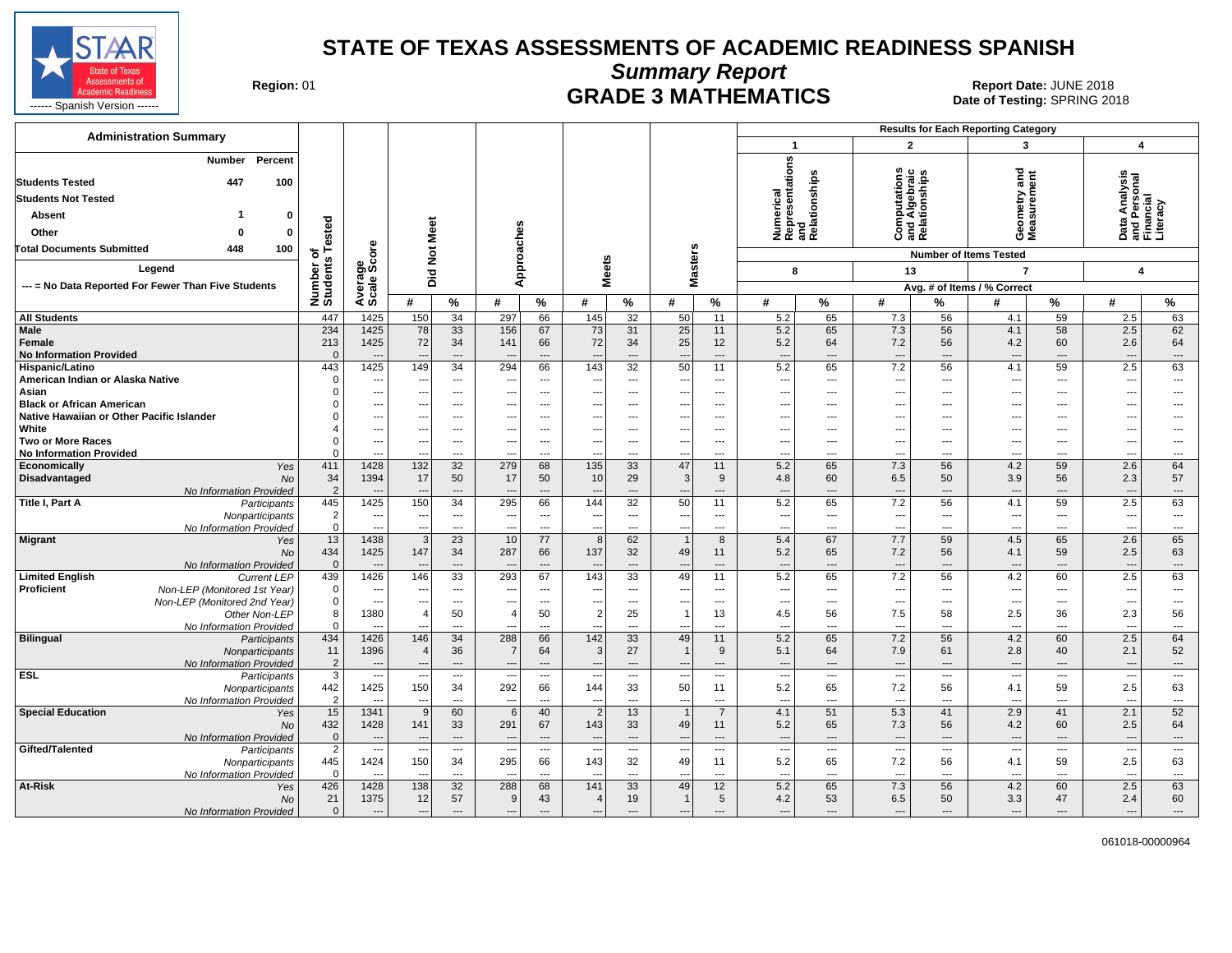

### **Summary Report** Region: 01 **Region: 01 CALL CONSISTS AND READING Report Date: JUNE 2018**<br>Date of Testing: SPRING 20

Date of Testing: SPRING 2018

| <b>Administration Summary</b>                                      |                       |              |                                |                        |                                 |                                |              |                                |                                  |                          |                                          |                                | Results for Each Reporting Category* |                                |                                                |                                |
|--------------------------------------------------------------------|-----------------------|--------------|--------------------------------|------------------------|---------------------------------|--------------------------------|--------------|--------------------------------|----------------------------------|--------------------------|------------------------------------------|--------------------------------|--------------------------------------|--------------------------------|------------------------------------------------|--------------------------------|
|                                                                    |                       |              |                                |                        |                                 |                                |              |                                |                                  |                          | $\mathbf{1}$                             |                                | 2                                    |                                | 3                                              |                                |
| Percent<br><b>Number</b><br>27964<br>100<br><b>Students Tested</b> |                       |              |                                |                        |                                 |                                |              |                                |                                  |                          | nderstanding/<br>nalysis<br>;ross Genres |                                | rstanding/<br>ysis of                | Tex                            | Understanding/<br>Analysis of<br>Informational |                                |
| <b>Students Not Tested</b>                                         |                       |              |                                |                        |                                 |                                |              |                                |                                  |                          |                                          |                                |                                      | ≧                              |                                                |                                |
| 23<br>$\mathbf{0}$<br>Absent                                       |                       |              |                                |                        |                                 |                                |              |                                |                                  |                          |                                          |                                |                                      |                                |                                                |                                |
| 12<br>Other<br>$\Omega$                                            | Tested                |              | Meet                           |                        |                                 |                                |              |                                |                                  |                          | <b>Under</b><br>Analys<br>Acros          |                                | Under<br>Analys<br>Literar           |                                |                                                | č                              |
| <b>Total Documents Submitted</b><br>27999<br>100                   | ৳                     | Φ            |                                |                        |                                 |                                |              |                                |                                  |                          |                                          |                                | <b>Number of Items Tested</b>        |                                |                                                |                                |
| Legend                                                             |                       | ತ್ತ್ತ<br>ಹಿಂ | Did Not                        |                        |                                 | Approaches                     |              | <b>Meets</b>                   |                                  | <b>Masters</b>           | 8                                        |                                | 15                                   |                                | 13                                             |                                |
| --- = No Data Reported For Fewer Than Five Students                |                       |              |                                |                        |                                 |                                |              |                                |                                  |                          |                                          |                                | Avg. # of Items / % Correct          |                                |                                                |                                |
|                                                                    | Number o'<br>Students | Average:     | #                              | %                      | #                               | %                              | #            | $\%$                           | #                                | %                        | #                                        | $\%$                           | #                                    | %                              | #                                              | %                              |
| <b>All Students</b>                                                | 27964                 | 1521         | 7302                           | 26                     | 20662                           | 74                             | 12489        | 45                             | 6332                             | 23                       | 5.6                                      | 70                             | 9.8                                  | 65                             | 8.8                                            | 68                             |
| <b>Male</b>                                                        | 14217                 | 1512         | 4121                           | 29                     | 10096                           | 71                             | 6080         | 43                             | 3078                             | 22                       | 5.5                                      | 69                             | 9.6                                  | 64                             | 8.6                                            | 66                             |
| Female                                                             | 13744                 | 1530         | 3180                           | 23                     | 10564                           | 77                             | 6407         | 47                             | 3253                             | 24                       | 5.6                                      | 70                             | 10.1                                 | 67                             | 9.1                                            | 70                             |
| <b>No Information Provided</b>                                     | 3                     |              |                                | $\qquad \qquad \cdots$ | $\overline{\phantom{a}}$        | $\overline{\phantom{a}}$       |              | $\overline{a}$                 | $\overline{a}$                   | $\overline{\phantom{a}}$ | $---$                                    | $\cdots$                       | $\overline{a}$                       | $---$                          | ---                                            | $\qquad \qquad \cdots$         |
| Hispanic/Latino                                                    | 27218                 | 1520         | 7167                           | $\overline{26}$        | 20051                           | 74                             | 12053        | 44                             | 6057                             | $\overline{22}$          | 5.6                                      | 69                             | 9.8                                  | 65                             | 8.8                                            | 68                             |
| American Indian or Alaska Native                                   | 8                     | 1520         | $\Omega$                       | $\mathbf 0$            |                                 | 100                            |              | 25                             | $\overline{0}$                   | $\mathbf 0$              | 6.4                                      | 80                             | 9.6                                  | 64                             | 9.4                                            | 72                             |
| Asian                                                              | 124                   | 1638         | 12                             | 10                     | 112                             | 90                             | 93           | 75                             | 65                               | 52                       | 6.5                                      | 82                             | 12.0                                 | 80                             | 10.5                                           | 81                             |
| <b>Black or African American</b>                                   | 135                   | 1505         | 42                             | 31                     | 93                              | 69                             | 51           | 38                             | 29                               | 21                       | 5.4                                      | 68                             | 10.0                                 | 66                             | 8.0                                            | 62                             |
| Native Hawaiian or Other Pacific Islander<br>White                 | 3<br>441              | 1573         | $\overline{\phantom{a}}$<br>75 | $\cdots$<br>17         | $\overline{\phantom{a}}$<br>366 | $\overline{\phantom{a}}$<br>83 | --<br>264    | $\overline{\phantom{a}}$<br>60 | $\overline{\phantom{a}}$<br>163  | ---<br>37                | $\overline{\phantom{a}}$<br>6.1          | $\hspace{0.05cm} \ldots$<br>76 | 10.9                                 | $\overline{\phantom{a}}$<br>73 | $\sim$<br>9.6                                  | $\hspace{0.05cm} \ldots$<br>74 |
| <b>Two or More Races</b>                                           | 26                    | 1571         | 5                              | 19                     | 21                              | 81                             | 16           | 62                             | 12                               | 46                       | 6.0                                      | 75                             | 11.0                                 | 73                             | 9.7                                            | 75                             |
| <b>No Information Provided</b>                                     | 9                     | 1603         | $\Omega$                       | $\mathbf 0$            | <b>c</b>                        | 100                            | 8            | 89                             | $\overline{4}$                   | 44                       | 7.0                                      | 88                             | 11.9                                 | 79                             | 10.3                                           | 79                             |
| Yes<br>Economically                                                | 23763                 | 1510         | 6748                           | $\overline{28}$        | 17015                           | 72                             | 9819         | 41                             | 4715                             | $\overline{20}$          | 5.4                                      | 68                             | 9.6                                  | 64                             | 8.7                                            | 67                             |
| No<br>Disadvantaged                                                | 4193                  | 1583         | 554                            | 13                     | 3639                            | 87                             | 2662         | 63                             | 1613                             | 38                       | 6.3                                      | 78                             | 11.1                                 | 74                             | 9.9                                            | 76                             |
| No Information Provided                                            | 8                     | 1625         | $\Omega$                       | $\mathbf{0}$           | 8                               | 100                            | 8            | 100                            |                                  | 50                       | 7.1                                      | 89                             | 12.5                                 | 83                             | 10.8                                           | 83                             |
| Title I, Part A<br>Participants                                    | 27660                 | 1520         | 7262                           | 26                     | 20398                           | 74                             | 12285        | 44                             | 6200                             | 22                       | 5.6                                      | 70                             | 9.8                                  | 65                             | 8.8                                            | 68                             |
| Nonparticipants                                                    | 295                   | 1594         | 39<br>$\overline{1}$           | 13                     | 256                             | 87                             | 196          | 66                             | 128                              | 43                       | 6.1                                      | 76                             | 11.4                                 | 76                             | 10.0                                           | 77                             |
| No Information Provided<br>Yes                                     | 9<br>763              | 1588<br>1467 | 326                            | 11<br>43               | -8<br>437                       | 89<br>57                       | 8<br>223     | 89<br>29                       | $\overline{\phantom{a}}$<br>92   | 44<br>12                 | 6.9<br>4.9                               | 86<br>61                       | 11.4<br>8.5                          | 76<br>57                       | 9.8<br>7.7                                     | 75<br>60                       |
| <b>Migrant</b><br><b>No</b>                                        | 27189                 | 1522         | 6974                           | 26                     | 20215                           | 74                             | 12257        | 45                             | 6236                             | 23                       | 5.6                                      | 70                             | 9.8                                  | 66                             | 8.9                                            | 68                             |
| No Information Provided                                            | 12                    | 1551         | $\overline{2}$                 | 17                     | 10                              | 83                             | $\alpha$     | 75                             | $\sqrt{2}$                       | 33                       | 6.3                                      | 78                             | 10.8                                 | 72                             | 9.1                                            | 70                             |
| <b>Limited English</b><br><b>Current LEP</b>                       | 10963                 | 1482         | 3862                           | 35                     | 7101                            | 65                             | 3528         | 32                             | 1455                             | 13                       | 5.1                                      | 63                             | 9.0                                  | 60                             | 8.2                                            | 63                             |
| Non-LEP (Monitored 1st Year)<br>Proficient                         | 1280                  | 1592         | 94                             | $\overline{7}$         | 1186                            | 93                             | 846          | 66                             | 470                              | 37                       | 6.3                                      | 79                             | 11.3                                 | 76                             | 10.4                                           | 80                             |
| Non-LEP (Monitored 2nd Year)                                       | 829                   | 1588         | 69                             | 8                      | 760                             | 92                             | 560          | 68                             | 307                              | 37                       | 6.4                                      | 80                             | 11.2                                 | 75                             | 10.3                                           | 79                             |
| Other Non-LEP                                                      | 14882                 | 1540         | 3277                           | 22                     | 11605                           | 78                             | 7546         | 51                             | 4095                             | 28                       | 5.8                                      | 73                             | 10.2                                 | 68                             | 9.1                                            | 70                             |
| No Information Provided                                            | 10                    | 1614         | $\Omega$                       | $\Omega$               | 10                              | 100                            |              | 90                             | .5                               | 50                       | 7.2                                      | 90                             | 11.9                                 | 79                             | 10.7                                           | 82                             |
| <b>Bilingual</b><br>Participants                                   | 11024<br>16921        | 1488<br>1542 | 3717                           | 34<br>21               | 7307<br>13341                   | 66<br>79                       | 3739<br>8742 | 34<br>52                       | 1627<br>4701                     | 15<br>28                 | 5.1<br>5.8                               | 64<br>73                       | 9.1<br>10.3                          | 61<br>69                       | 8.3<br>9.2                                     | 64<br>71                       |
| Nonparticipants<br>No Information Provided                         | 19                    | 1506         | 3580<br>5                      | 26                     | 14                              | 74                             | 8            | 42                             | $\sqrt{2}$                       | 21                       | 5.5                                      | 68                             | 9.9                                  | 66                             | 8.3                                            | 64                             |
| ESL<br>Participants                                                | $\overline{135}$      | 1461         | 61                             | 45                     | 74                              | 55                             | 35           | 26                             | 14                               | 10                       | 4.8                                      | 60                             | 8.5                                  | 57                             | 7.4                                            | 57                             |
| Nonparticipants                                                    | 27812                 | 1521         | 7237                           | 26                     | 20575                           | 74                             | 12446        | 45                             | 6314                             | 23                       | 5.6                                      | 70                             | 9.8                                  | 65                             | 8.9                                            | 68                             |
| No Information Provided                                            | 17                    | 1520         | $\overline{4}$                 | 24                     | 13                              | 76                             | 3            | 47                             | $\sqrt{2}$                       | 24                       | 5.5                                      | 68                             | 10.3                                 | 69                             | 8.7                                            | 67                             |
| <b>Special Education</b><br>Yes                                    | 2144                  | 1396         | 1442                           | 67                     | 702                             | 33                             | 283          | 13                             | 118                              | 6                        | 3.9                                      | 49                             | 6.8                                  | 46                             | 6.1                                            | 47                             |
| <b>No</b>                                                          | 25812                 | 1531         | 5860                           | 23                     | 19952                           | 77                             | 12198        | 47                             | 6210                             | 24                       | 5.7                                      | 71                             | 10.1                                 | 67                             | 9.1                                            | 70                             |
| No Information Provided                                            | 8                     | 1625         | $\Omega$                       | $\overline{0}$         | -8                              | 100                            | ε            | 100                            | $\sqrt{2}$                       | 50                       | 7.1                                      | 89                             | 12.5                                 | 83                             | 10.8                                           | 83                             |
| Gifted/Talented<br>Participants                                    | 2939                  | 1658         | 63                             | $\overline{2}$         | 2876                            | 98                             | 2545         | 87                             | 1792                             | 61                       | 7.0                                      | 88                             | 12.4                                 | 83                             | 11.3                                           | 87                             |
| Nonparticipants                                                    | 25016<br>9            | 1505         | 7238<br>-1                     | 29                     | 17778<br>-8                     | 71<br>89                       | 9936<br>8    | 40                             | 4536                             | 18                       | 5.4                                      | 67                             | 9.5                                  | 63                             | 8.6                                            | 66                             |
| No Information Provided<br>At-Risk<br>Yes                          | 16092                 | 1588<br>1472 | 6211                           | 11<br>39               | 9881                            | 61                             | 4645         | 89<br>29                       | $\overline{\phantom{a}}$<br>1862 | 44<br>12                 | 6.9<br>5.0                               | 86<br>62                       | 11.4<br>8.7                          | 76<br>58                       | 9.8<br>7.9                                     | 75<br>61                       |
| No                                                                 | 11863                 | 1587         | 1091                           | 9                      | 10772                           | 91                             | 7836         | 66                             | 4466                             | 38                       | 6.4                                      | 80                             | 11.3                                 | 75                             | 10.1                                           | 78                             |
| No Information Provided                                            | 9                     | 1608         | $\mathbf{0}$                   | $\mathbf{0}$           | $\mathbf{Q}$                    | 100                            | 8            | 89                             | $\overline{4}$                   | 44                       | 7.1                                      | 89                             | 11.9                                 | 79                             | 10.6                                           | 81                             |
|                                                                    |                       |              |                                |                        |                                 |                                |              |                                |                                  |                          |                                          |                                |                                      |                                |                                                |                                |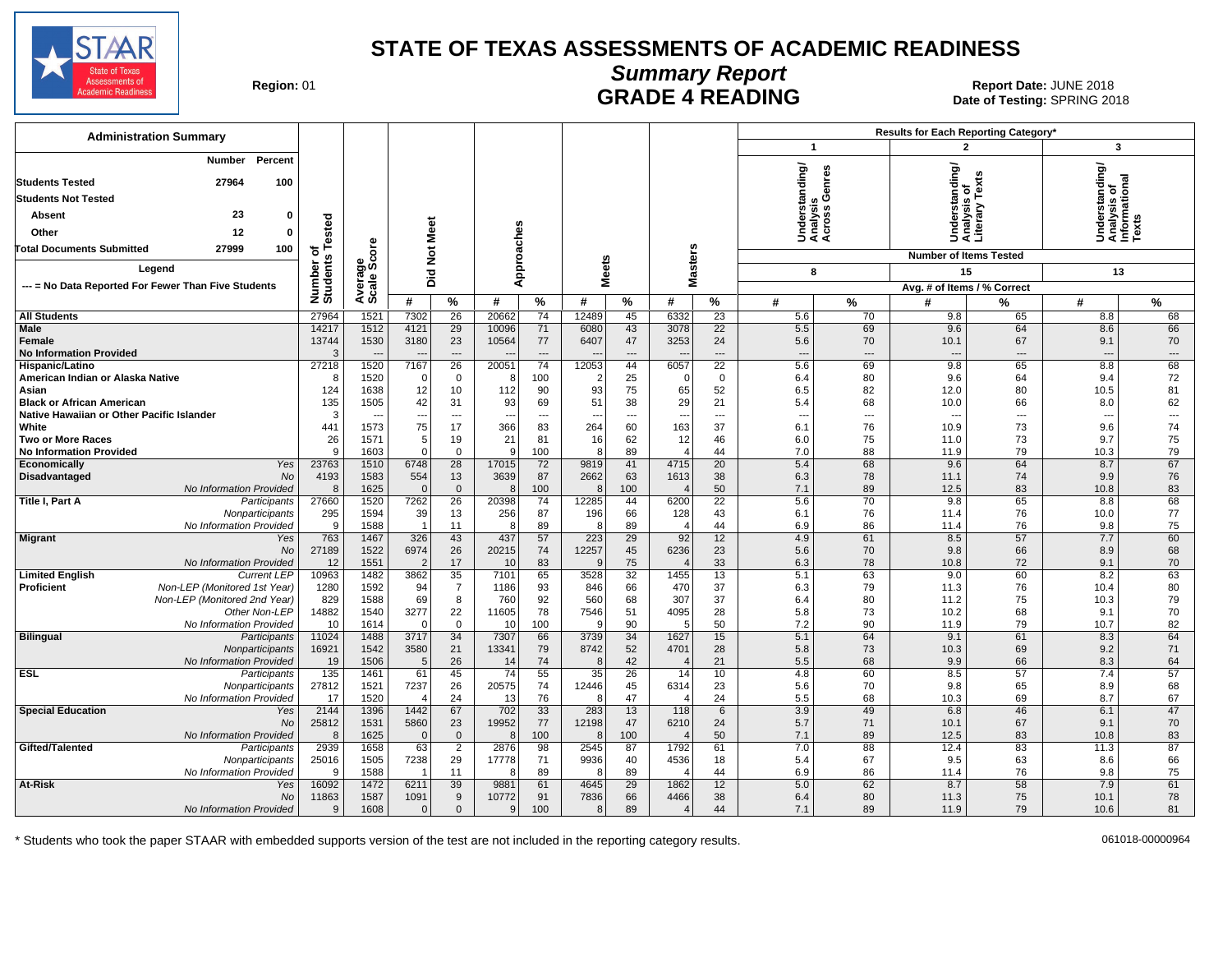

**Summary Report**

Region: 01 **Region: 01 CRADE 4 MATHEMATICS Date: JUNE 2018 Report Date: JUNE 2018** Date of Testing: SPRING 2018

| $\mathbf{2}$<br>$\mathbf{1}$<br>3<br>$\overline{\mathbf{4}}$<br>Numerical<br>Representations<br>and<br>Relationships<br>Percent<br><b>Number</b><br>ठ<br>Analysis<br>Ĕ<br>高<br><b>Ta</b><br>Àlgebraic<br>tionships<br>30175<br><b>Students Tested</b><br>100<br>urem<br>Geometry<br>Measurem<br>Perso<br>ncial<br><b>Students Not Tested</b><br>Literacy<br>20<br>Absent<br>$\Omega$<br>ested<br>Meet<br>and A<br>$\overline{z}$ .<br>Approaches<br>ಕ<br>Other<br>$\overline{\mathbf{c}}$<br>$\Omega$<br>o<br>ᅀᅙᄔ<br><b>ore</b><br><b>Masters</b><br><b>Total Documents Submitted</b><br>30197<br>100<br>$\frac{5}{2}$<br>하<br><b>Number of Items Tested</b><br>leets<br>$\boldsymbol{a}$<br>န္တပ္တိ<br>Number<br>Students<br>Legend<br>11<br>Did<br>9<br>10<br>$\overline{\mathbf{4}}$<br>Averag<br>Scale<br>ż<br>--- = No Data Reported For Fewer Than Five Students<br>Avg. # of Items / % Correct<br>#<br>%<br>#<br>%<br>#<br>%<br>#<br>%<br>#<br>%<br>#<br>%<br>#<br>$\%$<br>%<br>#<br>5404<br>15339<br>$\overline{27}$<br><b>All Students</b><br>30175<br>1580<br>18<br>24771<br>82<br>51<br>8184<br>6.5<br>72<br>7.5<br>68<br>6.5<br>65<br>2.8<br>71<br>$\overline{72}$<br>69<br>15327<br>1578<br>2954<br>19<br>7725<br>50<br>4207<br>27<br>67<br>6.6<br>66<br><b>Male</b><br>12373<br>81<br>6.5<br>7.4<br>2.8<br>14845<br>1581<br>2449<br>16<br>12396<br>84<br>7612<br>51<br>3975<br>27<br>6.6<br>73<br>7.7<br>6.4<br>64<br>2.9<br>72<br>Female<br>70<br><b>No Information Provided</b><br>3<br>$\cdots$<br>$\overline{a}$<br>$\overline{\phantom{a}}$<br>$\overline{a}$<br>$\overline{\phantom{a}}$<br>$\overline{a}$<br>$\overline{\phantom{a}}$<br>$\overline{\phantom{a}}$<br>$\overline{a}$<br>$\overline{\phantom{a}}$<br>$---$<br>$\overline{\phantom{a}}$<br>29423<br>5303<br>18<br>24120<br>82<br>51<br>7892<br>27<br>6.5<br>72<br>7.5<br>6.5<br>65<br>2.8<br>71<br>1579<br>14892<br>68<br>Hispanic/Latino<br>1575<br>22<br>56<br>75<br>6.2<br>62<br>2.9<br>72<br>American Indian or Alaska Native<br>c<br>$\overline{2}$<br>78<br>5<br>$\overline{4}$<br>44<br>6.8<br>6.9<br>63<br>7<br>124<br>$\overline{2}$<br>$\overline{2}$<br>122<br>82<br>75<br>88<br>9.1<br>8.2<br>82<br>3.4<br>84<br>Asian<br>1706<br>98<br>102<br>60<br>7.9<br>83<br>135<br>38<br>28<br>97<br>72<br>53<br>39<br>24<br>5.9<br>66<br>6.9<br>6.0<br>60<br>2.5<br>61<br><b>Black or African American</b><br>1539<br>18<br>63<br>Native Hawaiian or Other Pacific Islander<br>$\cdots$<br>---<br>---<br>$\overline{\phantom{a}}$<br>$\overline{\phantom{a}}$<br>---<br>$\overline{\phantom{a}}$<br>---<br>$\overline{\phantom{a}}$<br>$\qquad \qquad \cdots$<br>$\overline{\phantom{a}}$<br>$\cdots$<br>$\overline{\phantom{a}}$<br>$\overline{\phantom{a}}$<br>---<br>$\overline{\phantom{a}}$<br>$\overline{\phantom{a}}$<br>White<br>445<br>55<br>12<br>390<br>58<br>171<br>76<br>7.2<br>72<br>2.9<br>73<br>1616<br>88<br>259<br>38<br>6.9<br>8.0<br>73<br>26<br>$\overline{2}$<br>8<br>24<br>92<br>69<br>87<br>69<br><b>Two or More Races</b><br>1639<br>18<br>13<br>50<br>7.8<br>8.5<br>77<br>7.5<br>75<br>2.8<br>89<br>7.7<br>77<br>q<br>1689<br>$\Omega$<br>9<br>100<br>44<br>8.1<br>90<br>9.3<br>85<br>3.6<br>89<br><b>No Information Provided</b><br>$\mathbf 0$<br>8<br>$\overline{4}$<br>6.4<br>69<br>25906<br>1570<br>5036<br>19<br>20870<br>81<br>12447<br>48<br>6361<br>25<br>6.4<br>71<br>7.4<br>67<br>64<br>2.8<br>Economically<br>Yes<br>4261<br>1637<br>368<br>9<br>3893<br>91<br>2885<br>68<br>43<br>7.3<br>81<br>8.3<br>7.4<br>74<br>3.1<br>78<br>Disadvantaged<br><b>No</b><br>1819<br>76<br>50<br>78<br>1695<br>$\mathbf 0$<br>100<br>88<br>90<br>9.3<br>7.8<br>3.6<br>91<br>8<br>$\Omega$<br>8<br>8.1<br>84<br>No Information Provided<br>$\overline{4}$<br>29871<br>18<br>51<br>$\overline{27}$<br>72<br>7.5<br>6.5<br>65<br>70<br>1579<br>24497<br>82<br>8028<br>6.5<br>68<br>2.8<br>Title I, Part A<br>5374<br>15119<br>Participants<br>295<br>1653<br>29<br>90<br>52<br>82<br>75<br>3.1<br>78<br>10<br>266<br>213<br>72<br>152<br>7.4<br>8.4<br>77<br>7.5<br>Nonparticipants<br>9<br>1659<br>89<br>78<br>44<br>7.6<br>84<br>8.6<br>78<br>7.3<br>73<br>3.3<br>83<br>11<br>8<br>$\overline{7}$<br>$\overline{4}$<br>$\overline{\mathbf{1}}$<br>No Information Provided<br>65<br>$\overline{28}$<br>38<br>18<br>5.9<br>65<br>6.9<br>62<br>5.8<br>58<br>2.6<br>848<br>1537<br>240<br>608<br>72<br>150<br><b>Migrant</b><br>320<br>Yes<br>29315<br>1581<br>5162<br>18<br>24153<br>82<br>15011<br>51<br>8030<br>27<br>6.5<br>73<br>7.5<br>69<br>6.5<br>65<br>2.8<br>71<br><b>No</b><br>2<br>17<br>83<br>67<br>33<br>77<br>68<br>77<br>12<br>1620<br>10<br>8<br>6.9<br>8.2<br>74<br>6.8<br>3.1<br>No Information Provided<br>$\overline{4}$<br>$\overline{22}$<br>43<br>67<br>13158<br>10224<br>78<br>2656<br>20<br>6.2<br>69<br>7.2<br>65<br>6.1<br>61<br>2.7<br><b>Limited English</b><br>1554<br>2934<br>5639<br><b>Current LEP</b><br>Proficient<br>1280<br>1647<br>64<br>5<br>95<br>72<br>574<br>45<br>82<br>8.5<br>76<br>3.2<br>81<br>Non-LEP (Monitored 1st Year)<br>1216<br>919<br>7.4<br>78<br>7.6<br>37<br>83<br>828<br>1645<br>$\overline{4}$<br>791<br>96<br>613<br>74<br>375<br>45<br>7.4<br>82<br>8.6<br>78<br>7.5<br>75<br>3.3<br>Non-LEP (Monitored 2nd Year)<br>55<br>72<br>14898<br>16<br>12530<br>84<br>4574<br>31<br>6.7<br>74<br>7.7<br>70<br>6.7<br>67<br>2.9<br>1593<br>2368<br>8160<br>Other Non-LEP<br>84<br>73<br>1647<br>9<br>10<br>91<br>5<br>45<br>7.3<br>81<br>8.7<br>79<br>7.0<br>70<br>3.4<br>11<br>No Information Provided<br>8<br>$\overline{22}$<br>67<br><b>Bilingual</b><br>13225<br>1558<br>2848<br>10377<br>78<br>5832<br>44<br>2817<br>21<br>6.2<br>69<br>7.2<br>66<br>6.2<br>62<br>2.7<br>Participants<br>56<br>32<br>75<br>68<br>2.9<br>16931<br>1597<br>2553<br>15<br>14378<br>85<br>5362<br>6.7<br>7.8<br>70<br>6.8<br>73<br>9495<br>Nonparticipants<br>26<br>76<br>19<br>1597<br>16<br>84<br>63<br>6.8<br>75<br>7.9<br>72<br>6.5<br>65<br>3.1<br>No Information Provided<br>3<br>16<br>12<br>5<br><b>ESL</b><br>136<br>1523<br>28<br>98<br>72<br>29<br>21<br>15<br>65<br>6.5<br>56<br>2.5<br>62<br>38<br>40<br>5.9<br>59<br>5.6<br>Participants<br>24658<br>72<br>7.5<br>71<br>30022<br>1580<br>5364<br>18<br>82<br>15287<br>51<br>8158<br>27<br>6.5<br>68<br>6.5<br>65<br>2.8<br>Nonparticipants<br>12<br>88<br>29<br>78<br>8.3<br>66<br>79<br>No Information Provided<br>17<br>1612<br>$\overline{2}$<br>15<br>12<br>71<br>5<br>7.0<br>75<br>6.6<br>3.2<br>49<br><b>Special Education</b><br>2258<br>1453<br>1228<br>54<br>1030<br>46<br>385<br>17<br>150<br>$\overline{7}$<br>4.5<br>50<br>5.4<br>49<br>4.5<br>45<br>2.0<br>Yes<br>27909<br>1590<br>15<br>23733<br>54<br>8030<br>29<br>74<br>7.7<br>6.7<br>67<br>2.9<br>72<br>4176<br>85<br>14947<br>6.7<br>70<br><b>No</b><br>91<br>1695<br>88<br>50<br>90<br>78<br>$\Omega$<br>$\mathbf{0}$<br>100<br>8.1<br>9.3<br>84<br>7.8<br>3.6<br>No Information Provided<br>8<br>8<br>$\Delta$<br>Gifted/Talented<br>3053<br>1727<br>36<br>3017<br>99<br>2773<br>71<br>91<br>9.3<br>85<br>8.6<br>86<br>3.6<br>89<br>$\mathbf{1}$<br>91<br>2169<br>8.2<br>Participants<br>46<br>22<br>7.3<br>67<br>63<br>2.7<br>68<br>27113<br>1563<br>5367<br>20<br>21746<br>80<br>12559<br>6011<br>6.3<br>70<br>6.3<br>Nonparticipants<br>89<br>78<br>44<br>84<br>8.6<br>73<br>3.3<br>83<br>No Information Provided<br><b>q</b><br>1659<br>11<br>8<br>7.6<br>78<br>7.3<br>4<br>26<br>39<br>67<br>59<br>65<br>At-Risk<br>18292<br>1541<br>4674<br>13618<br>74<br>7052<br>3178<br>17<br>6.0<br>7.0<br>63<br>5.9<br>2.6<br>Yes<br>11874<br>1640<br>730<br>6<br>94<br>8280<br>70<br>5002<br>42<br>7.3<br>81<br>77<br>7.5<br>75<br>3.2<br>79<br>11144<br>8.4<br>No<br>78<br>1672<br>100<br>44<br>7.7<br>85<br>73<br>86<br>$\mathbf 0$<br>$\mathbf 0$<br>9<br>9.2<br>84<br>7.3<br>3.4<br>No Information Provided<br>g<br>7<br>$\overline{4}$ | <b>Administration Summary</b> |  |  |  |  |  |  |  | Results for Each Reporting Category* |  |  |
|----------------------------------------------------------------------------------------------------------------------------------------------------------------------------------------------------------------------------------------------------------------------------------------------------------------------------------------------------------------------------------------------------------------------------------------------------------------------------------------------------------------------------------------------------------------------------------------------------------------------------------------------------------------------------------------------------------------------------------------------------------------------------------------------------------------------------------------------------------------------------------------------------------------------------------------------------------------------------------------------------------------------------------------------------------------------------------------------------------------------------------------------------------------------------------------------------------------------------------------------------------------------------------------------------------------------------------------------------------------------------------------------------------------------------------------------------------------------------------------------------------------------------------------------------------------------------------------------------------------------------------------------------------------------------------------------------------------------------------------------------------------------------------------------------------------------------------------------------------------------------------------------------------------------------------------------------------------------------------------------------------------------------------------------------------------------------------------------------------------------------------------------------------------------------------------------------------------------------------------------------------------------------------------------------------------------------------------------------------------------------------------------------------------------------------------------------------------------------------------------------------------------------------------------------------------------------------------------------------------------------------------------------------------------------------------------------------------------------------------------------------------------------------------------------------------------------------------------------------------------------------------------------------------------------------------------------------------------------------------------------------------------------------------------------------------------------------------------------------------------------------------------------------------------------------------------------------------------------------------------------------------------------------------------------------------------------------------------------------------------------------------------------------------------------------------------------------------------------------------------------------------------------------------------------------------------------------------------------------------------------------------------------------------------------------------------------------------------------------------------------------------------------------------------------------------------------------------------------------------------------------------------------------------------------------------------------------------------------------------------------------------------------------------------------------------------------------------------------------------------------------------------------------------------------------------------------------------------------------------------------------------------------------------------------------------------------------------------------------------------------------------------------------------------------------------------------------------------------------------------------------------------------------------------------------------------------------------------------------------------------------------------------------------------------------------------------------------------------------------------------------------------------------------------------------------------------------------------------------------------------------------------------------------------------------------------------------------------------------------------------------------------------------------------------------------------------------------------------------------------------------------------------------------------------------------------------------------------------------------------------------------------------------------------------------------------------------------------------------------------------------------------------------------------------------------------------------------------------------------------------------------------------------------------------------------------------------------------------------------------------------------------------------------------------------------------------------------------------------------------------------------------------------------------------------------------------------------------------------------------------------------------------------------------------------------------------------------------------------------------------------------------------------------------------------------------------------------------------------------------------------------------------------------------------------------------------------------------------------------------------------------------------------------------------------------------------------------------------------------------------------------------------------------------------------------------------------------------------------------------------------------------------------------------------------------------------------------------------------------------------------------------------------------------------------------------------------------------------------------------------------------------------------------------------------------------------------------------------------------------------------------------------------------------------------------------------------------------------------------------------------------------------------------------------------------------------------------------------------------------------------------------------------------------------------------------------------------------------------------------------------------------------------------------------------------------------------------------------------------------------------------------------------------------------------------------------------------------------------------------------------------------------------------------------------------------------------------------------------------------------------------------------------------------------------------------------------------------------------------------------------------------------------------------------------------------------------------------------------------------------------------------------------------------------|-------------------------------|--|--|--|--|--|--|--|--------------------------------------|--|--|
|                                                                                                                                                                                                                                                                                                                                                                                                                                                                                                                                                                                                                                                                                                                                                                                                                                                                                                                                                                                                                                                                                                                                                                                                                                                                                                                                                                                                                                                                                                                                                                                                                                                                                                                                                                                                                                                                                                                                                                                                                                                                                                                                                                                                                                                                                                                                                                                                                                                                                                                                                                                                                                                                                                                                                                                                                                                                                                                                                                                                                                                                                                                                                                                                                                                                                                                                                                                                                                                                                                                                                                                                                                                                                                                                                                                                                                                                                                                                                                                                                                                                                                                                                                                                                                                                                                                                                                                                                                                                                                                                                                                                                                                                                                                                                                                                                                                                                                                                                                                                                                                                                                                                                                                                                                                                                                                                                                                                                                                                                                                                                                                                                                                                                                                                                                                                                                                                                                                                                                                                                                                                                                                                                                                                                                                                                                                                                                                                                                                                                                                                                                                                                                                                                                                                                                                                                                                                                                                                                                                                                                                                                                                                                                                                                                                                                                                                                                                                                                                                                                                                                                                                                                                                                                                                                                                                                                                                                                                            |                               |  |  |  |  |  |  |  |                                      |  |  |
|                                                                                                                                                                                                                                                                                                                                                                                                                                                                                                                                                                                                                                                                                                                                                                                                                                                                                                                                                                                                                                                                                                                                                                                                                                                                                                                                                                                                                                                                                                                                                                                                                                                                                                                                                                                                                                                                                                                                                                                                                                                                                                                                                                                                                                                                                                                                                                                                                                                                                                                                                                                                                                                                                                                                                                                                                                                                                                                                                                                                                                                                                                                                                                                                                                                                                                                                                                                                                                                                                                                                                                                                                                                                                                                                                                                                                                                                                                                                                                                                                                                                                                                                                                                                                                                                                                                                                                                                                                                                                                                                                                                                                                                                                                                                                                                                                                                                                                                                                                                                                                                                                                                                                                                                                                                                                                                                                                                                                                                                                                                                                                                                                                                                                                                                                                                                                                                                                                                                                                                                                                                                                                                                                                                                                                                                                                                                                                                                                                                                                                                                                                                                                                                                                                                                                                                                                                                                                                                                                                                                                                                                                                                                                                                                                                                                                                                                                                                                                                                                                                                                                                                                                                                                                                                                                                                                                                                                                                                            |                               |  |  |  |  |  |  |  |                                      |  |  |
|                                                                                                                                                                                                                                                                                                                                                                                                                                                                                                                                                                                                                                                                                                                                                                                                                                                                                                                                                                                                                                                                                                                                                                                                                                                                                                                                                                                                                                                                                                                                                                                                                                                                                                                                                                                                                                                                                                                                                                                                                                                                                                                                                                                                                                                                                                                                                                                                                                                                                                                                                                                                                                                                                                                                                                                                                                                                                                                                                                                                                                                                                                                                                                                                                                                                                                                                                                                                                                                                                                                                                                                                                                                                                                                                                                                                                                                                                                                                                                                                                                                                                                                                                                                                                                                                                                                                                                                                                                                                                                                                                                                                                                                                                                                                                                                                                                                                                                                                                                                                                                                                                                                                                                                                                                                                                                                                                                                                                                                                                                                                                                                                                                                                                                                                                                                                                                                                                                                                                                                                                                                                                                                                                                                                                                                                                                                                                                                                                                                                                                                                                                                                                                                                                                                                                                                                                                                                                                                                                                                                                                                                                                                                                                                                                                                                                                                                                                                                                                                                                                                                                                                                                                                                                                                                                                                                                                                                                                                            |                               |  |  |  |  |  |  |  |                                      |  |  |
|                                                                                                                                                                                                                                                                                                                                                                                                                                                                                                                                                                                                                                                                                                                                                                                                                                                                                                                                                                                                                                                                                                                                                                                                                                                                                                                                                                                                                                                                                                                                                                                                                                                                                                                                                                                                                                                                                                                                                                                                                                                                                                                                                                                                                                                                                                                                                                                                                                                                                                                                                                                                                                                                                                                                                                                                                                                                                                                                                                                                                                                                                                                                                                                                                                                                                                                                                                                                                                                                                                                                                                                                                                                                                                                                                                                                                                                                                                                                                                                                                                                                                                                                                                                                                                                                                                                                                                                                                                                                                                                                                                                                                                                                                                                                                                                                                                                                                                                                                                                                                                                                                                                                                                                                                                                                                                                                                                                                                                                                                                                                                                                                                                                                                                                                                                                                                                                                                                                                                                                                                                                                                                                                                                                                                                                                                                                                                                                                                                                                                                                                                                                                                                                                                                                                                                                                                                                                                                                                                                                                                                                                                                                                                                                                                                                                                                                                                                                                                                                                                                                                                                                                                                                                                                                                                                                                                                                                                                                            |                               |  |  |  |  |  |  |  |                                      |  |  |
|                                                                                                                                                                                                                                                                                                                                                                                                                                                                                                                                                                                                                                                                                                                                                                                                                                                                                                                                                                                                                                                                                                                                                                                                                                                                                                                                                                                                                                                                                                                                                                                                                                                                                                                                                                                                                                                                                                                                                                                                                                                                                                                                                                                                                                                                                                                                                                                                                                                                                                                                                                                                                                                                                                                                                                                                                                                                                                                                                                                                                                                                                                                                                                                                                                                                                                                                                                                                                                                                                                                                                                                                                                                                                                                                                                                                                                                                                                                                                                                                                                                                                                                                                                                                                                                                                                                                                                                                                                                                                                                                                                                                                                                                                                                                                                                                                                                                                                                                                                                                                                                                                                                                                                                                                                                                                                                                                                                                                                                                                                                                                                                                                                                                                                                                                                                                                                                                                                                                                                                                                                                                                                                                                                                                                                                                                                                                                                                                                                                                                                                                                                                                                                                                                                                                                                                                                                                                                                                                                                                                                                                                                                                                                                                                                                                                                                                                                                                                                                                                                                                                                                                                                                                                                                                                                                                                                                                                                                                            |                               |  |  |  |  |  |  |  |                                      |  |  |
|                                                                                                                                                                                                                                                                                                                                                                                                                                                                                                                                                                                                                                                                                                                                                                                                                                                                                                                                                                                                                                                                                                                                                                                                                                                                                                                                                                                                                                                                                                                                                                                                                                                                                                                                                                                                                                                                                                                                                                                                                                                                                                                                                                                                                                                                                                                                                                                                                                                                                                                                                                                                                                                                                                                                                                                                                                                                                                                                                                                                                                                                                                                                                                                                                                                                                                                                                                                                                                                                                                                                                                                                                                                                                                                                                                                                                                                                                                                                                                                                                                                                                                                                                                                                                                                                                                                                                                                                                                                                                                                                                                                                                                                                                                                                                                                                                                                                                                                                                                                                                                                                                                                                                                                                                                                                                                                                                                                                                                                                                                                                                                                                                                                                                                                                                                                                                                                                                                                                                                                                                                                                                                                                                                                                                                                                                                                                                                                                                                                                                                                                                                                                                                                                                                                                                                                                                                                                                                                                                                                                                                                                                                                                                                                                                                                                                                                                                                                                                                                                                                                                                                                                                                                                                                                                                                                                                                                                                                                            |                               |  |  |  |  |  |  |  |                                      |  |  |
|                                                                                                                                                                                                                                                                                                                                                                                                                                                                                                                                                                                                                                                                                                                                                                                                                                                                                                                                                                                                                                                                                                                                                                                                                                                                                                                                                                                                                                                                                                                                                                                                                                                                                                                                                                                                                                                                                                                                                                                                                                                                                                                                                                                                                                                                                                                                                                                                                                                                                                                                                                                                                                                                                                                                                                                                                                                                                                                                                                                                                                                                                                                                                                                                                                                                                                                                                                                                                                                                                                                                                                                                                                                                                                                                                                                                                                                                                                                                                                                                                                                                                                                                                                                                                                                                                                                                                                                                                                                                                                                                                                                                                                                                                                                                                                                                                                                                                                                                                                                                                                                                                                                                                                                                                                                                                                                                                                                                                                                                                                                                                                                                                                                                                                                                                                                                                                                                                                                                                                                                                                                                                                                                                                                                                                                                                                                                                                                                                                                                                                                                                                                                                                                                                                                                                                                                                                                                                                                                                                                                                                                                                                                                                                                                                                                                                                                                                                                                                                                                                                                                                                                                                                                                                                                                                                                                                                                                                                                            |                               |  |  |  |  |  |  |  |                                      |  |  |
|                                                                                                                                                                                                                                                                                                                                                                                                                                                                                                                                                                                                                                                                                                                                                                                                                                                                                                                                                                                                                                                                                                                                                                                                                                                                                                                                                                                                                                                                                                                                                                                                                                                                                                                                                                                                                                                                                                                                                                                                                                                                                                                                                                                                                                                                                                                                                                                                                                                                                                                                                                                                                                                                                                                                                                                                                                                                                                                                                                                                                                                                                                                                                                                                                                                                                                                                                                                                                                                                                                                                                                                                                                                                                                                                                                                                                                                                                                                                                                                                                                                                                                                                                                                                                                                                                                                                                                                                                                                                                                                                                                                                                                                                                                                                                                                                                                                                                                                                                                                                                                                                                                                                                                                                                                                                                                                                                                                                                                                                                                                                                                                                                                                                                                                                                                                                                                                                                                                                                                                                                                                                                                                                                                                                                                                                                                                                                                                                                                                                                                                                                                                                                                                                                                                                                                                                                                                                                                                                                                                                                                                                                                                                                                                                                                                                                                                                                                                                                                                                                                                                                                                                                                                                                                                                                                                                                                                                                                                            |                               |  |  |  |  |  |  |  |                                      |  |  |
|                                                                                                                                                                                                                                                                                                                                                                                                                                                                                                                                                                                                                                                                                                                                                                                                                                                                                                                                                                                                                                                                                                                                                                                                                                                                                                                                                                                                                                                                                                                                                                                                                                                                                                                                                                                                                                                                                                                                                                                                                                                                                                                                                                                                                                                                                                                                                                                                                                                                                                                                                                                                                                                                                                                                                                                                                                                                                                                                                                                                                                                                                                                                                                                                                                                                                                                                                                                                                                                                                                                                                                                                                                                                                                                                                                                                                                                                                                                                                                                                                                                                                                                                                                                                                                                                                                                                                                                                                                                                                                                                                                                                                                                                                                                                                                                                                                                                                                                                                                                                                                                                                                                                                                                                                                                                                                                                                                                                                                                                                                                                                                                                                                                                                                                                                                                                                                                                                                                                                                                                                                                                                                                                                                                                                                                                                                                                                                                                                                                                                                                                                                                                                                                                                                                                                                                                                                                                                                                                                                                                                                                                                                                                                                                                                                                                                                                                                                                                                                                                                                                                                                                                                                                                                                                                                                                                                                                                                                                            |                               |  |  |  |  |  |  |  |                                      |  |  |
|                                                                                                                                                                                                                                                                                                                                                                                                                                                                                                                                                                                                                                                                                                                                                                                                                                                                                                                                                                                                                                                                                                                                                                                                                                                                                                                                                                                                                                                                                                                                                                                                                                                                                                                                                                                                                                                                                                                                                                                                                                                                                                                                                                                                                                                                                                                                                                                                                                                                                                                                                                                                                                                                                                                                                                                                                                                                                                                                                                                                                                                                                                                                                                                                                                                                                                                                                                                                                                                                                                                                                                                                                                                                                                                                                                                                                                                                                                                                                                                                                                                                                                                                                                                                                                                                                                                                                                                                                                                                                                                                                                                                                                                                                                                                                                                                                                                                                                                                                                                                                                                                                                                                                                                                                                                                                                                                                                                                                                                                                                                                                                                                                                                                                                                                                                                                                                                                                                                                                                                                                                                                                                                                                                                                                                                                                                                                                                                                                                                                                                                                                                                                                                                                                                                                                                                                                                                                                                                                                                                                                                                                                                                                                                                                                                                                                                                                                                                                                                                                                                                                                                                                                                                                                                                                                                                                                                                                                                                            |                               |  |  |  |  |  |  |  |                                      |  |  |
|                                                                                                                                                                                                                                                                                                                                                                                                                                                                                                                                                                                                                                                                                                                                                                                                                                                                                                                                                                                                                                                                                                                                                                                                                                                                                                                                                                                                                                                                                                                                                                                                                                                                                                                                                                                                                                                                                                                                                                                                                                                                                                                                                                                                                                                                                                                                                                                                                                                                                                                                                                                                                                                                                                                                                                                                                                                                                                                                                                                                                                                                                                                                                                                                                                                                                                                                                                                                                                                                                                                                                                                                                                                                                                                                                                                                                                                                                                                                                                                                                                                                                                                                                                                                                                                                                                                                                                                                                                                                                                                                                                                                                                                                                                                                                                                                                                                                                                                                                                                                                                                                                                                                                                                                                                                                                                                                                                                                                                                                                                                                                                                                                                                                                                                                                                                                                                                                                                                                                                                                                                                                                                                                                                                                                                                                                                                                                                                                                                                                                                                                                                                                                                                                                                                                                                                                                                                                                                                                                                                                                                                                                                                                                                                                                                                                                                                                                                                                                                                                                                                                                                                                                                                                                                                                                                                                                                                                                                                            |                               |  |  |  |  |  |  |  |                                      |  |  |
|                                                                                                                                                                                                                                                                                                                                                                                                                                                                                                                                                                                                                                                                                                                                                                                                                                                                                                                                                                                                                                                                                                                                                                                                                                                                                                                                                                                                                                                                                                                                                                                                                                                                                                                                                                                                                                                                                                                                                                                                                                                                                                                                                                                                                                                                                                                                                                                                                                                                                                                                                                                                                                                                                                                                                                                                                                                                                                                                                                                                                                                                                                                                                                                                                                                                                                                                                                                                                                                                                                                                                                                                                                                                                                                                                                                                                                                                                                                                                                                                                                                                                                                                                                                                                                                                                                                                                                                                                                                                                                                                                                                                                                                                                                                                                                                                                                                                                                                                                                                                                                                                                                                                                                                                                                                                                                                                                                                                                                                                                                                                                                                                                                                                                                                                                                                                                                                                                                                                                                                                                                                                                                                                                                                                                                                                                                                                                                                                                                                                                                                                                                                                                                                                                                                                                                                                                                                                                                                                                                                                                                                                                                                                                                                                                                                                                                                                                                                                                                                                                                                                                                                                                                                                                                                                                                                                                                                                                                                            |                               |  |  |  |  |  |  |  |                                      |  |  |
|                                                                                                                                                                                                                                                                                                                                                                                                                                                                                                                                                                                                                                                                                                                                                                                                                                                                                                                                                                                                                                                                                                                                                                                                                                                                                                                                                                                                                                                                                                                                                                                                                                                                                                                                                                                                                                                                                                                                                                                                                                                                                                                                                                                                                                                                                                                                                                                                                                                                                                                                                                                                                                                                                                                                                                                                                                                                                                                                                                                                                                                                                                                                                                                                                                                                                                                                                                                                                                                                                                                                                                                                                                                                                                                                                                                                                                                                                                                                                                                                                                                                                                                                                                                                                                                                                                                                                                                                                                                                                                                                                                                                                                                                                                                                                                                                                                                                                                                                                                                                                                                                                                                                                                                                                                                                                                                                                                                                                                                                                                                                                                                                                                                                                                                                                                                                                                                                                                                                                                                                                                                                                                                                                                                                                                                                                                                                                                                                                                                                                                                                                                                                                                                                                                                                                                                                                                                                                                                                                                                                                                                                                                                                                                                                                                                                                                                                                                                                                                                                                                                                                                                                                                                                                                                                                                                                                                                                                                                            |                               |  |  |  |  |  |  |  |                                      |  |  |
|                                                                                                                                                                                                                                                                                                                                                                                                                                                                                                                                                                                                                                                                                                                                                                                                                                                                                                                                                                                                                                                                                                                                                                                                                                                                                                                                                                                                                                                                                                                                                                                                                                                                                                                                                                                                                                                                                                                                                                                                                                                                                                                                                                                                                                                                                                                                                                                                                                                                                                                                                                                                                                                                                                                                                                                                                                                                                                                                                                                                                                                                                                                                                                                                                                                                                                                                                                                                                                                                                                                                                                                                                                                                                                                                                                                                                                                                                                                                                                                                                                                                                                                                                                                                                                                                                                                                                                                                                                                                                                                                                                                                                                                                                                                                                                                                                                                                                                                                                                                                                                                                                                                                                                                                                                                                                                                                                                                                                                                                                                                                                                                                                                                                                                                                                                                                                                                                                                                                                                                                                                                                                                                                                                                                                                                                                                                                                                                                                                                                                                                                                                                                                                                                                                                                                                                                                                                                                                                                                                                                                                                                                                                                                                                                                                                                                                                                                                                                                                                                                                                                                                                                                                                                                                                                                                                                                                                                                                                            |                               |  |  |  |  |  |  |  |                                      |  |  |
|                                                                                                                                                                                                                                                                                                                                                                                                                                                                                                                                                                                                                                                                                                                                                                                                                                                                                                                                                                                                                                                                                                                                                                                                                                                                                                                                                                                                                                                                                                                                                                                                                                                                                                                                                                                                                                                                                                                                                                                                                                                                                                                                                                                                                                                                                                                                                                                                                                                                                                                                                                                                                                                                                                                                                                                                                                                                                                                                                                                                                                                                                                                                                                                                                                                                                                                                                                                                                                                                                                                                                                                                                                                                                                                                                                                                                                                                                                                                                                                                                                                                                                                                                                                                                                                                                                                                                                                                                                                                                                                                                                                                                                                                                                                                                                                                                                                                                                                                                                                                                                                                                                                                                                                                                                                                                                                                                                                                                                                                                                                                                                                                                                                                                                                                                                                                                                                                                                                                                                                                                                                                                                                                                                                                                                                                                                                                                                                                                                                                                                                                                                                                                                                                                                                                                                                                                                                                                                                                                                                                                                                                                                                                                                                                                                                                                                                                                                                                                                                                                                                                                                                                                                                                                                                                                                                                                                                                                                                            |                               |  |  |  |  |  |  |  |                                      |  |  |
|                                                                                                                                                                                                                                                                                                                                                                                                                                                                                                                                                                                                                                                                                                                                                                                                                                                                                                                                                                                                                                                                                                                                                                                                                                                                                                                                                                                                                                                                                                                                                                                                                                                                                                                                                                                                                                                                                                                                                                                                                                                                                                                                                                                                                                                                                                                                                                                                                                                                                                                                                                                                                                                                                                                                                                                                                                                                                                                                                                                                                                                                                                                                                                                                                                                                                                                                                                                                                                                                                                                                                                                                                                                                                                                                                                                                                                                                                                                                                                                                                                                                                                                                                                                                                                                                                                                                                                                                                                                                                                                                                                                                                                                                                                                                                                                                                                                                                                                                                                                                                                                                                                                                                                                                                                                                                                                                                                                                                                                                                                                                                                                                                                                                                                                                                                                                                                                                                                                                                                                                                                                                                                                                                                                                                                                                                                                                                                                                                                                                                                                                                                                                                                                                                                                                                                                                                                                                                                                                                                                                                                                                                                                                                                                                                                                                                                                                                                                                                                                                                                                                                                                                                                                                                                                                                                                                                                                                                                                            |                               |  |  |  |  |  |  |  |                                      |  |  |
|                                                                                                                                                                                                                                                                                                                                                                                                                                                                                                                                                                                                                                                                                                                                                                                                                                                                                                                                                                                                                                                                                                                                                                                                                                                                                                                                                                                                                                                                                                                                                                                                                                                                                                                                                                                                                                                                                                                                                                                                                                                                                                                                                                                                                                                                                                                                                                                                                                                                                                                                                                                                                                                                                                                                                                                                                                                                                                                                                                                                                                                                                                                                                                                                                                                                                                                                                                                                                                                                                                                                                                                                                                                                                                                                                                                                                                                                                                                                                                                                                                                                                                                                                                                                                                                                                                                                                                                                                                                                                                                                                                                                                                                                                                                                                                                                                                                                                                                                                                                                                                                                                                                                                                                                                                                                                                                                                                                                                                                                                                                                                                                                                                                                                                                                                                                                                                                                                                                                                                                                                                                                                                                                                                                                                                                                                                                                                                                                                                                                                                                                                                                                                                                                                                                                                                                                                                                                                                                                                                                                                                                                                                                                                                                                                                                                                                                                                                                                                                                                                                                                                                                                                                                                                                                                                                                                                                                                                                                            |                               |  |  |  |  |  |  |  |                                      |  |  |
|                                                                                                                                                                                                                                                                                                                                                                                                                                                                                                                                                                                                                                                                                                                                                                                                                                                                                                                                                                                                                                                                                                                                                                                                                                                                                                                                                                                                                                                                                                                                                                                                                                                                                                                                                                                                                                                                                                                                                                                                                                                                                                                                                                                                                                                                                                                                                                                                                                                                                                                                                                                                                                                                                                                                                                                                                                                                                                                                                                                                                                                                                                                                                                                                                                                                                                                                                                                                                                                                                                                                                                                                                                                                                                                                                                                                                                                                                                                                                                                                                                                                                                                                                                                                                                                                                                                                                                                                                                                                                                                                                                                                                                                                                                                                                                                                                                                                                                                                                                                                                                                                                                                                                                                                                                                                                                                                                                                                                                                                                                                                                                                                                                                                                                                                                                                                                                                                                                                                                                                                                                                                                                                                                                                                                                                                                                                                                                                                                                                                                                                                                                                                                                                                                                                                                                                                                                                                                                                                                                                                                                                                                                                                                                                                                                                                                                                                                                                                                                                                                                                                                                                                                                                                                                                                                                                                                                                                                                                            |                               |  |  |  |  |  |  |  |                                      |  |  |
|                                                                                                                                                                                                                                                                                                                                                                                                                                                                                                                                                                                                                                                                                                                                                                                                                                                                                                                                                                                                                                                                                                                                                                                                                                                                                                                                                                                                                                                                                                                                                                                                                                                                                                                                                                                                                                                                                                                                                                                                                                                                                                                                                                                                                                                                                                                                                                                                                                                                                                                                                                                                                                                                                                                                                                                                                                                                                                                                                                                                                                                                                                                                                                                                                                                                                                                                                                                                                                                                                                                                                                                                                                                                                                                                                                                                                                                                                                                                                                                                                                                                                                                                                                                                                                                                                                                                                                                                                                                                                                                                                                                                                                                                                                                                                                                                                                                                                                                                                                                                                                                                                                                                                                                                                                                                                                                                                                                                                                                                                                                                                                                                                                                                                                                                                                                                                                                                                                                                                                                                                                                                                                                                                                                                                                                                                                                                                                                                                                                                                                                                                                                                                                                                                                                                                                                                                                                                                                                                                                                                                                                                                                                                                                                                                                                                                                                                                                                                                                                                                                                                                                                                                                                                                                                                                                                                                                                                                                                            |                               |  |  |  |  |  |  |  |                                      |  |  |
|                                                                                                                                                                                                                                                                                                                                                                                                                                                                                                                                                                                                                                                                                                                                                                                                                                                                                                                                                                                                                                                                                                                                                                                                                                                                                                                                                                                                                                                                                                                                                                                                                                                                                                                                                                                                                                                                                                                                                                                                                                                                                                                                                                                                                                                                                                                                                                                                                                                                                                                                                                                                                                                                                                                                                                                                                                                                                                                                                                                                                                                                                                                                                                                                                                                                                                                                                                                                                                                                                                                                                                                                                                                                                                                                                                                                                                                                                                                                                                                                                                                                                                                                                                                                                                                                                                                                                                                                                                                                                                                                                                                                                                                                                                                                                                                                                                                                                                                                                                                                                                                                                                                                                                                                                                                                                                                                                                                                                                                                                                                                                                                                                                                                                                                                                                                                                                                                                                                                                                                                                                                                                                                                                                                                                                                                                                                                                                                                                                                                                                                                                                                                                                                                                                                                                                                                                                                                                                                                                                                                                                                                                                                                                                                                                                                                                                                                                                                                                                                                                                                                                                                                                                                                                                                                                                                                                                                                                                                            |                               |  |  |  |  |  |  |  |                                      |  |  |
|                                                                                                                                                                                                                                                                                                                                                                                                                                                                                                                                                                                                                                                                                                                                                                                                                                                                                                                                                                                                                                                                                                                                                                                                                                                                                                                                                                                                                                                                                                                                                                                                                                                                                                                                                                                                                                                                                                                                                                                                                                                                                                                                                                                                                                                                                                                                                                                                                                                                                                                                                                                                                                                                                                                                                                                                                                                                                                                                                                                                                                                                                                                                                                                                                                                                                                                                                                                                                                                                                                                                                                                                                                                                                                                                                                                                                                                                                                                                                                                                                                                                                                                                                                                                                                                                                                                                                                                                                                                                                                                                                                                                                                                                                                                                                                                                                                                                                                                                                                                                                                                                                                                                                                                                                                                                                                                                                                                                                                                                                                                                                                                                                                                                                                                                                                                                                                                                                                                                                                                                                                                                                                                                                                                                                                                                                                                                                                                                                                                                                                                                                                                                                                                                                                                                                                                                                                                                                                                                                                                                                                                                                                                                                                                                                                                                                                                                                                                                                                                                                                                                                                                                                                                                                                                                                                                                                                                                                                                            |                               |  |  |  |  |  |  |  |                                      |  |  |
|                                                                                                                                                                                                                                                                                                                                                                                                                                                                                                                                                                                                                                                                                                                                                                                                                                                                                                                                                                                                                                                                                                                                                                                                                                                                                                                                                                                                                                                                                                                                                                                                                                                                                                                                                                                                                                                                                                                                                                                                                                                                                                                                                                                                                                                                                                                                                                                                                                                                                                                                                                                                                                                                                                                                                                                                                                                                                                                                                                                                                                                                                                                                                                                                                                                                                                                                                                                                                                                                                                                                                                                                                                                                                                                                                                                                                                                                                                                                                                                                                                                                                                                                                                                                                                                                                                                                                                                                                                                                                                                                                                                                                                                                                                                                                                                                                                                                                                                                                                                                                                                                                                                                                                                                                                                                                                                                                                                                                                                                                                                                                                                                                                                                                                                                                                                                                                                                                                                                                                                                                                                                                                                                                                                                                                                                                                                                                                                                                                                                                                                                                                                                                                                                                                                                                                                                                                                                                                                                                                                                                                                                                                                                                                                                                                                                                                                                                                                                                                                                                                                                                                                                                                                                                                                                                                                                                                                                                                                            |                               |  |  |  |  |  |  |  |                                      |  |  |
|                                                                                                                                                                                                                                                                                                                                                                                                                                                                                                                                                                                                                                                                                                                                                                                                                                                                                                                                                                                                                                                                                                                                                                                                                                                                                                                                                                                                                                                                                                                                                                                                                                                                                                                                                                                                                                                                                                                                                                                                                                                                                                                                                                                                                                                                                                                                                                                                                                                                                                                                                                                                                                                                                                                                                                                                                                                                                                                                                                                                                                                                                                                                                                                                                                                                                                                                                                                                                                                                                                                                                                                                                                                                                                                                                                                                                                                                                                                                                                                                                                                                                                                                                                                                                                                                                                                                                                                                                                                                                                                                                                                                                                                                                                                                                                                                                                                                                                                                                                                                                                                                                                                                                                                                                                                                                                                                                                                                                                                                                                                                                                                                                                                                                                                                                                                                                                                                                                                                                                                                                                                                                                                                                                                                                                                                                                                                                                                                                                                                                                                                                                                                                                                                                                                                                                                                                                                                                                                                                                                                                                                                                                                                                                                                                                                                                                                                                                                                                                                                                                                                                                                                                                                                                                                                                                                                                                                                                                                            |                               |  |  |  |  |  |  |  |                                      |  |  |
|                                                                                                                                                                                                                                                                                                                                                                                                                                                                                                                                                                                                                                                                                                                                                                                                                                                                                                                                                                                                                                                                                                                                                                                                                                                                                                                                                                                                                                                                                                                                                                                                                                                                                                                                                                                                                                                                                                                                                                                                                                                                                                                                                                                                                                                                                                                                                                                                                                                                                                                                                                                                                                                                                                                                                                                                                                                                                                                                                                                                                                                                                                                                                                                                                                                                                                                                                                                                                                                                                                                                                                                                                                                                                                                                                                                                                                                                                                                                                                                                                                                                                                                                                                                                                                                                                                                                                                                                                                                                                                                                                                                                                                                                                                                                                                                                                                                                                                                                                                                                                                                                                                                                                                                                                                                                                                                                                                                                                                                                                                                                                                                                                                                                                                                                                                                                                                                                                                                                                                                                                                                                                                                                                                                                                                                                                                                                                                                                                                                                                                                                                                                                                                                                                                                                                                                                                                                                                                                                                                                                                                                                                                                                                                                                                                                                                                                                                                                                                                                                                                                                                                                                                                                                                                                                                                                                                                                                                                                            |                               |  |  |  |  |  |  |  |                                      |  |  |
|                                                                                                                                                                                                                                                                                                                                                                                                                                                                                                                                                                                                                                                                                                                                                                                                                                                                                                                                                                                                                                                                                                                                                                                                                                                                                                                                                                                                                                                                                                                                                                                                                                                                                                                                                                                                                                                                                                                                                                                                                                                                                                                                                                                                                                                                                                                                                                                                                                                                                                                                                                                                                                                                                                                                                                                                                                                                                                                                                                                                                                                                                                                                                                                                                                                                                                                                                                                                                                                                                                                                                                                                                                                                                                                                                                                                                                                                                                                                                                                                                                                                                                                                                                                                                                                                                                                                                                                                                                                                                                                                                                                                                                                                                                                                                                                                                                                                                                                                                                                                                                                                                                                                                                                                                                                                                                                                                                                                                                                                                                                                                                                                                                                                                                                                                                                                                                                                                                                                                                                                                                                                                                                                                                                                                                                                                                                                                                                                                                                                                                                                                                                                                                                                                                                                                                                                                                                                                                                                                                                                                                                                                                                                                                                                                                                                                                                                                                                                                                                                                                                                                                                                                                                                                                                                                                                                                                                                                                                            |                               |  |  |  |  |  |  |  |                                      |  |  |
|                                                                                                                                                                                                                                                                                                                                                                                                                                                                                                                                                                                                                                                                                                                                                                                                                                                                                                                                                                                                                                                                                                                                                                                                                                                                                                                                                                                                                                                                                                                                                                                                                                                                                                                                                                                                                                                                                                                                                                                                                                                                                                                                                                                                                                                                                                                                                                                                                                                                                                                                                                                                                                                                                                                                                                                                                                                                                                                                                                                                                                                                                                                                                                                                                                                                                                                                                                                                                                                                                                                                                                                                                                                                                                                                                                                                                                                                                                                                                                                                                                                                                                                                                                                                                                                                                                                                                                                                                                                                                                                                                                                                                                                                                                                                                                                                                                                                                                                                                                                                                                                                                                                                                                                                                                                                                                                                                                                                                                                                                                                                                                                                                                                                                                                                                                                                                                                                                                                                                                                                                                                                                                                                                                                                                                                                                                                                                                                                                                                                                                                                                                                                                                                                                                                                                                                                                                                                                                                                                                                                                                                                                                                                                                                                                                                                                                                                                                                                                                                                                                                                                                                                                                                                                                                                                                                                                                                                                                                            |                               |  |  |  |  |  |  |  |                                      |  |  |
|                                                                                                                                                                                                                                                                                                                                                                                                                                                                                                                                                                                                                                                                                                                                                                                                                                                                                                                                                                                                                                                                                                                                                                                                                                                                                                                                                                                                                                                                                                                                                                                                                                                                                                                                                                                                                                                                                                                                                                                                                                                                                                                                                                                                                                                                                                                                                                                                                                                                                                                                                                                                                                                                                                                                                                                                                                                                                                                                                                                                                                                                                                                                                                                                                                                                                                                                                                                                                                                                                                                                                                                                                                                                                                                                                                                                                                                                                                                                                                                                                                                                                                                                                                                                                                                                                                                                                                                                                                                                                                                                                                                                                                                                                                                                                                                                                                                                                                                                                                                                                                                                                                                                                                                                                                                                                                                                                                                                                                                                                                                                                                                                                                                                                                                                                                                                                                                                                                                                                                                                                                                                                                                                                                                                                                                                                                                                                                                                                                                                                                                                                                                                                                                                                                                                                                                                                                                                                                                                                                                                                                                                                                                                                                                                                                                                                                                                                                                                                                                                                                                                                                                                                                                                                                                                                                                                                                                                                                                            |                               |  |  |  |  |  |  |  |                                      |  |  |
|                                                                                                                                                                                                                                                                                                                                                                                                                                                                                                                                                                                                                                                                                                                                                                                                                                                                                                                                                                                                                                                                                                                                                                                                                                                                                                                                                                                                                                                                                                                                                                                                                                                                                                                                                                                                                                                                                                                                                                                                                                                                                                                                                                                                                                                                                                                                                                                                                                                                                                                                                                                                                                                                                                                                                                                                                                                                                                                                                                                                                                                                                                                                                                                                                                                                                                                                                                                                                                                                                                                                                                                                                                                                                                                                                                                                                                                                                                                                                                                                                                                                                                                                                                                                                                                                                                                                                                                                                                                                                                                                                                                                                                                                                                                                                                                                                                                                                                                                                                                                                                                                                                                                                                                                                                                                                                                                                                                                                                                                                                                                                                                                                                                                                                                                                                                                                                                                                                                                                                                                                                                                                                                                                                                                                                                                                                                                                                                                                                                                                                                                                                                                                                                                                                                                                                                                                                                                                                                                                                                                                                                                                                                                                                                                                                                                                                                                                                                                                                                                                                                                                                                                                                                                                                                                                                                                                                                                                                                            |                               |  |  |  |  |  |  |  |                                      |  |  |
|                                                                                                                                                                                                                                                                                                                                                                                                                                                                                                                                                                                                                                                                                                                                                                                                                                                                                                                                                                                                                                                                                                                                                                                                                                                                                                                                                                                                                                                                                                                                                                                                                                                                                                                                                                                                                                                                                                                                                                                                                                                                                                                                                                                                                                                                                                                                                                                                                                                                                                                                                                                                                                                                                                                                                                                                                                                                                                                                                                                                                                                                                                                                                                                                                                                                                                                                                                                                                                                                                                                                                                                                                                                                                                                                                                                                                                                                                                                                                                                                                                                                                                                                                                                                                                                                                                                                                                                                                                                                                                                                                                                                                                                                                                                                                                                                                                                                                                                                                                                                                                                                                                                                                                                                                                                                                                                                                                                                                                                                                                                                                                                                                                                                                                                                                                                                                                                                                                                                                                                                                                                                                                                                                                                                                                                                                                                                                                                                                                                                                                                                                                                                                                                                                                                                                                                                                                                                                                                                                                                                                                                                                                                                                                                                                                                                                                                                                                                                                                                                                                                                                                                                                                                                                                                                                                                                                                                                                                                            |                               |  |  |  |  |  |  |  |                                      |  |  |
|                                                                                                                                                                                                                                                                                                                                                                                                                                                                                                                                                                                                                                                                                                                                                                                                                                                                                                                                                                                                                                                                                                                                                                                                                                                                                                                                                                                                                                                                                                                                                                                                                                                                                                                                                                                                                                                                                                                                                                                                                                                                                                                                                                                                                                                                                                                                                                                                                                                                                                                                                                                                                                                                                                                                                                                                                                                                                                                                                                                                                                                                                                                                                                                                                                                                                                                                                                                                                                                                                                                                                                                                                                                                                                                                                                                                                                                                                                                                                                                                                                                                                                                                                                                                                                                                                                                                                                                                                                                                                                                                                                                                                                                                                                                                                                                                                                                                                                                                                                                                                                                                                                                                                                                                                                                                                                                                                                                                                                                                                                                                                                                                                                                                                                                                                                                                                                                                                                                                                                                                                                                                                                                                                                                                                                                                                                                                                                                                                                                                                                                                                                                                                                                                                                                                                                                                                                                                                                                                                                                                                                                                                                                                                                                                                                                                                                                                                                                                                                                                                                                                                                                                                                                                                                                                                                                                                                                                                                                            |                               |  |  |  |  |  |  |  |                                      |  |  |
|                                                                                                                                                                                                                                                                                                                                                                                                                                                                                                                                                                                                                                                                                                                                                                                                                                                                                                                                                                                                                                                                                                                                                                                                                                                                                                                                                                                                                                                                                                                                                                                                                                                                                                                                                                                                                                                                                                                                                                                                                                                                                                                                                                                                                                                                                                                                                                                                                                                                                                                                                                                                                                                                                                                                                                                                                                                                                                                                                                                                                                                                                                                                                                                                                                                                                                                                                                                                                                                                                                                                                                                                                                                                                                                                                                                                                                                                                                                                                                                                                                                                                                                                                                                                                                                                                                                                                                                                                                                                                                                                                                                                                                                                                                                                                                                                                                                                                                                                                                                                                                                                                                                                                                                                                                                                                                                                                                                                                                                                                                                                                                                                                                                                                                                                                                                                                                                                                                                                                                                                                                                                                                                                                                                                                                                                                                                                                                                                                                                                                                                                                                                                                                                                                                                                                                                                                                                                                                                                                                                                                                                                                                                                                                                                                                                                                                                                                                                                                                                                                                                                                                                                                                                                                                                                                                                                                                                                                                                            |                               |  |  |  |  |  |  |  |                                      |  |  |
|                                                                                                                                                                                                                                                                                                                                                                                                                                                                                                                                                                                                                                                                                                                                                                                                                                                                                                                                                                                                                                                                                                                                                                                                                                                                                                                                                                                                                                                                                                                                                                                                                                                                                                                                                                                                                                                                                                                                                                                                                                                                                                                                                                                                                                                                                                                                                                                                                                                                                                                                                                                                                                                                                                                                                                                                                                                                                                                                                                                                                                                                                                                                                                                                                                                                                                                                                                                                                                                                                                                                                                                                                                                                                                                                                                                                                                                                                                                                                                                                                                                                                                                                                                                                                                                                                                                                                                                                                                                                                                                                                                                                                                                                                                                                                                                                                                                                                                                                                                                                                                                                                                                                                                                                                                                                                                                                                                                                                                                                                                                                                                                                                                                                                                                                                                                                                                                                                                                                                                                                                                                                                                                                                                                                                                                                                                                                                                                                                                                                                                                                                                                                                                                                                                                                                                                                                                                                                                                                                                                                                                                                                                                                                                                                                                                                                                                                                                                                                                                                                                                                                                                                                                                                                                                                                                                                                                                                                                                            |                               |  |  |  |  |  |  |  |                                      |  |  |
|                                                                                                                                                                                                                                                                                                                                                                                                                                                                                                                                                                                                                                                                                                                                                                                                                                                                                                                                                                                                                                                                                                                                                                                                                                                                                                                                                                                                                                                                                                                                                                                                                                                                                                                                                                                                                                                                                                                                                                                                                                                                                                                                                                                                                                                                                                                                                                                                                                                                                                                                                                                                                                                                                                                                                                                                                                                                                                                                                                                                                                                                                                                                                                                                                                                                                                                                                                                                                                                                                                                                                                                                                                                                                                                                                                                                                                                                                                                                                                                                                                                                                                                                                                                                                                                                                                                                                                                                                                                                                                                                                                                                                                                                                                                                                                                                                                                                                                                                                                                                                                                                                                                                                                                                                                                                                                                                                                                                                                                                                                                                                                                                                                                                                                                                                                                                                                                                                                                                                                                                                                                                                                                                                                                                                                                                                                                                                                                                                                                                                                                                                                                                                                                                                                                                                                                                                                                                                                                                                                                                                                                                                                                                                                                                                                                                                                                                                                                                                                                                                                                                                                                                                                                                                                                                                                                                                                                                                                                            |                               |  |  |  |  |  |  |  |                                      |  |  |
|                                                                                                                                                                                                                                                                                                                                                                                                                                                                                                                                                                                                                                                                                                                                                                                                                                                                                                                                                                                                                                                                                                                                                                                                                                                                                                                                                                                                                                                                                                                                                                                                                                                                                                                                                                                                                                                                                                                                                                                                                                                                                                                                                                                                                                                                                                                                                                                                                                                                                                                                                                                                                                                                                                                                                                                                                                                                                                                                                                                                                                                                                                                                                                                                                                                                                                                                                                                                                                                                                                                                                                                                                                                                                                                                                                                                                                                                                                                                                                                                                                                                                                                                                                                                                                                                                                                                                                                                                                                                                                                                                                                                                                                                                                                                                                                                                                                                                                                                                                                                                                                                                                                                                                                                                                                                                                                                                                                                                                                                                                                                                                                                                                                                                                                                                                                                                                                                                                                                                                                                                                                                                                                                                                                                                                                                                                                                                                                                                                                                                                                                                                                                                                                                                                                                                                                                                                                                                                                                                                                                                                                                                                                                                                                                                                                                                                                                                                                                                                                                                                                                                                                                                                                                                                                                                                                                                                                                                                                            |                               |  |  |  |  |  |  |  |                                      |  |  |
|                                                                                                                                                                                                                                                                                                                                                                                                                                                                                                                                                                                                                                                                                                                                                                                                                                                                                                                                                                                                                                                                                                                                                                                                                                                                                                                                                                                                                                                                                                                                                                                                                                                                                                                                                                                                                                                                                                                                                                                                                                                                                                                                                                                                                                                                                                                                                                                                                                                                                                                                                                                                                                                                                                                                                                                                                                                                                                                                                                                                                                                                                                                                                                                                                                                                                                                                                                                                                                                                                                                                                                                                                                                                                                                                                                                                                                                                                                                                                                                                                                                                                                                                                                                                                                                                                                                                                                                                                                                                                                                                                                                                                                                                                                                                                                                                                                                                                                                                                                                                                                                                                                                                                                                                                                                                                                                                                                                                                                                                                                                                                                                                                                                                                                                                                                                                                                                                                                                                                                                                                                                                                                                                                                                                                                                                                                                                                                                                                                                                                                                                                                                                                                                                                                                                                                                                                                                                                                                                                                                                                                                                                                                                                                                                                                                                                                                                                                                                                                                                                                                                                                                                                                                                                                                                                                                                                                                                                                                            |                               |  |  |  |  |  |  |  |                                      |  |  |
|                                                                                                                                                                                                                                                                                                                                                                                                                                                                                                                                                                                                                                                                                                                                                                                                                                                                                                                                                                                                                                                                                                                                                                                                                                                                                                                                                                                                                                                                                                                                                                                                                                                                                                                                                                                                                                                                                                                                                                                                                                                                                                                                                                                                                                                                                                                                                                                                                                                                                                                                                                                                                                                                                                                                                                                                                                                                                                                                                                                                                                                                                                                                                                                                                                                                                                                                                                                                                                                                                                                                                                                                                                                                                                                                                                                                                                                                                                                                                                                                                                                                                                                                                                                                                                                                                                                                                                                                                                                                                                                                                                                                                                                                                                                                                                                                                                                                                                                                                                                                                                                                                                                                                                                                                                                                                                                                                                                                                                                                                                                                                                                                                                                                                                                                                                                                                                                                                                                                                                                                                                                                                                                                                                                                                                                                                                                                                                                                                                                                                                                                                                                                                                                                                                                                                                                                                                                                                                                                                                                                                                                                                                                                                                                                                                                                                                                                                                                                                                                                                                                                                                                                                                                                                                                                                                                                                                                                                                                            |                               |  |  |  |  |  |  |  |                                      |  |  |
|                                                                                                                                                                                                                                                                                                                                                                                                                                                                                                                                                                                                                                                                                                                                                                                                                                                                                                                                                                                                                                                                                                                                                                                                                                                                                                                                                                                                                                                                                                                                                                                                                                                                                                                                                                                                                                                                                                                                                                                                                                                                                                                                                                                                                                                                                                                                                                                                                                                                                                                                                                                                                                                                                                                                                                                                                                                                                                                                                                                                                                                                                                                                                                                                                                                                                                                                                                                                                                                                                                                                                                                                                                                                                                                                                                                                                                                                                                                                                                                                                                                                                                                                                                                                                                                                                                                                                                                                                                                                                                                                                                                                                                                                                                                                                                                                                                                                                                                                                                                                                                                                                                                                                                                                                                                                                                                                                                                                                                                                                                                                                                                                                                                                                                                                                                                                                                                                                                                                                                                                                                                                                                                                                                                                                                                                                                                                                                                                                                                                                                                                                                                                                                                                                                                                                                                                                                                                                                                                                                                                                                                                                                                                                                                                                                                                                                                                                                                                                                                                                                                                                                                                                                                                                                                                                                                                                                                                                                                            |                               |  |  |  |  |  |  |  |                                      |  |  |
|                                                                                                                                                                                                                                                                                                                                                                                                                                                                                                                                                                                                                                                                                                                                                                                                                                                                                                                                                                                                                                                                                                                                                                                                                                                                                                                                                                                                                                                                                                                                                                                                                                                                                                                                                                                                                                                                                                                                                                                                                                                                                                                                                                                                                                                                                                                                                                                                                                                                                                                                                                                                                                                                                                                                                                                                                                                                                                                                                                                                                                                                                                                                                                                                                                                                                                                                                                                                                                                                                                                                                                                                                                                                                                                                                                                                                                                                                                                                                                                                                                                                                                                                                                                                                                                                                                                                                                                                                                                                                                                                                                                                                                                                                                                                                                                                                                                                                                                                                                                                                                                                                                                                                                                                                                                                                                                                                                                                                                                                                                                                                                                                                                                                                                                                                                                                                                                                                                                                                                                                                                                                                                                                                                                                                                                                                                                                                                                                                                                                                                                                                                                                                                                                                                                                                                                                                                                                                                                                                                                                                                                                                                                                                                                                                                                                                                                                                                                                                                                                                                                                                                                                                                                                                                                                                                                                                                                                                                                            |                               |  |  |  |  |  |  |  |                                      |  |  |
|                                                                                                                                                                                                                                                                                                                                                                                                                                                                                                                                                                                                                                                                                                                                                                                                                                                                                                                                                                                                                                                                                                                                                                                                                                                                                                                                                                                                                                                                                                                                                                                                                                                                                                                                                                                                                                                                                                                                                                                                                                                                                                                                                                                                                                                                                                                                                                                                                                                                                                                                                                                                                                                                                                                                                                                                                                                                                                                                                                                                                                                                                                                                                                                                                                                                                                                                                                                                                                                                                                                                                                                                                                                                                                                                                                                                                                                                                                                                                                                                                                                                                                                                                                                                                                                                                                                                                                                                                                                                                                                                                                                                                                                                                                                                                                                                                                                                                                                                                                                                                                                                                                                                                                                                                                                                                                                                                                                                                                                                                                                                                                                                                                                                                                                                                                                                                                                                                                                                                                                                                                                                                                                                                                                                                                                                                                                                                                                                                                                                                                                                                                                                                                                                                                                                                                                                                                                                                                                                                                                                                                                                                                                                                                                                                                                                                                                                                                                                                                                                                                                                                                                                                                                                                                                                                                                                                                                                                                                            |                               |  |  |  |  |  |  |  |                                      |  |  |
|                                                                                                                                                                                                                                                                                                                                                                                                                                                                                                                                                                                                                                                                                                                                                                                                                                                                                                                                                                                                                                                                                                                                                                                                                                                                                                                                                                                                                                                                                                                                                                                                                                                                                                                                                                                                                                                                                                                                                                                                                                                                                                                                                                                                                                                                                                                                                                                                                                                                                                                                                                                                                                                                                                                                                                                                                                                                                                                                                                                                                                                                                                                                                                                                                                                                                                                                                                                                                                                                                                                                                                                                                                                                                                                                                                                                                                                                                                                                                                                                                                                                                                                                                                                                                                                                                                                                                                                                                                                                                                                                                                                                                                                                                                                                                                                                                                                                                                                                                                                                                                                                                                                                                                                                                                                                                                                                                                                                                                                                                                                                                                                                                                                                                                                                                                                                                                                                                                                                                                                                                                                                                                                                                                                                                                                                                                                                                                                                                                                                                                                                                                                                                                                                                                                                                                                                                                                                                                                                                                                                                                                                                                                                                                                                                                                                                                                                                                                                                                                                                                                                                                                                                                                                                                                                                                                                                                                                                                                            |                               |  |  |  |  |  |  |  |                                      |  |  |
|                                                                                                                                                                                                                                                                                                                                                                                                                                                                                                                                                                                                                                                                                                                                                                                                                                                                                                                                                                                                                                                                                                                                                                                                                                                                                                                                                                                                                                                                                                                                                                                                                                                                                                                                                                                                                                                                                                                                                                                                                                                                                                                                                                                                                                                                                                                                                                                                                                                                                                                                                                                                                                                                                                                                                                                                                                                                                                                                                                                                                                                                                                                                                                                                                                                                                                                                                                                                                                                                                                                                                                                                                                                                                                                                                                                                                                                                                                                                                                                                                                                                                                                                                                                                                                                                                                                                                                                                                                                                                                                                                                                                                                                                                                                                                                                                                                                                                                                                                                                                                                                                                                                                                                                                                                                                                                                                                                                                                                                                                                                                                                                                                                                                                                                                                                                                                                                                                                                                                                                                                                                                                                                                                                                                                                                                                                                                                                                                                                                                                                                                                                                                                                                                                                                                                                                                                                                                                                                                                                                                                                                                                                                                                                                                                                                                                                                                                                                                                                                                                                                                                                                                                                                                                                                                                                                                                                                                                                                            |                               |  |  |  |  |  |  |  |                                      |  |  |
|                                                                                                                                                                                                                                                                                                                                                                                                                                                                                                                                                                                                                                                                                                                                                                                                                                                                                                                                                                                                                                                                                                                                                                                                                                                                                                                                                                                                                                                                                                                                                                                                                                                                                                                                                                                                                                                                                                                                                                                                                                                                                                                                                                                                                                                                                                                                                                                                                                                                                                                                                                                                                                                                                                                                                                                                                                                                                                                                                                                                                                                                                                                                                                                                                                                                                                                                                                                                                                                                                                                                                                                                                                                                                                                                                                                                                                                                                                                                                                                                                                                                                                                                                                                                                                                                                                                                                                                                                                                                                                                                                                                                                                                                                                                                                                                                                                                                                                                                                                                                                                                                                                                                                                                                                                                                                                                                                                                                                                                                                                                                                                                                                                                                                                                                                                                                                                                                                                                                                                                                                                                                                                                                                                                                                                                                                                                                                                                                                                                                                                                                                                                                                                                                                                                                                                                                                                                                                                                                                                                                                                                                                                                                                                                                                                                                                                                                                                                                                                                                                                                                                                                                                                                                                                                                                                                                                                                                                                                            |                               |  |  |  |  |  |  |  |                                      |  |  |
|                                                                                                                                                                                                                                                                                                                                                                                                                                                                                                                                                                                                                                                                                                                                                                                                                                                                                                                                                                                                                                                                                                                                                                                                                                                                                                                                                                                                                                                                                                                                                                                                                                                                                                                                                                                                                                                                                                                                                                                                                                                                                                                                                                                                                                                                                                                                                                                                                                                                                                                                                                                                                                                                                                                                                                                                                                                                                                                                                                                                                                                                                                                                                                                                                                                                                                                                                                                                                                                                                                                                                                                                                                                                                                                                                                                                                                                                                                                                                                                                                                                                                                                                                                                                                                                                                                                                                                                                                                                                                                                                                                                                                                                                                                                                                                                                                                                                                                                                                                                                                                                                                                                                                                                                                                                                                                                                                                                                                                                                                                                                                                                                                                                                                                                                                                                                                                                                                                                                                                                                                                                                                                                                                                                                                                                                                                                                                                                                                                                                                                                                                                                                                                                                                                                                                                                                                                                                                                                                                                                                                                                                                                                                                                                                                                                                                                                                                                                                                                                                                                                                                                                                                                                                                                                                                                                                                                                                                                                            |                               |  |  |  |  |  |  |  |                                      |  |  |
|                                                                                                                                                                                                                                                                                                                                                                                                                                                                                                                                                                                                                                                                                                                                                                                                                                                                                                                                                                                                                                                                                                                                                                                                                                                                                                                                                                                                                                                                                                                                                                                                                                                                                                                                                                                                                                                                                                                                                                                                                                                                                                                                                                                                                                                                                                                                                                                                                                                                                                                                                                                                                                                                                                                                                                                                                                                                                                                                                                                                                                                                                                                                                                                                                                                                                                                                                                                                                                                                                                                                                                                                                                                                                                                                                                                                                                                                                                                                                                                                                                                                                                                                                                                                                                                                                                                                                                                                                                                                                                                                                                                                                                                                                                                                                                                                                                                                                                                                                                                                                                                                                                                                                                                                                                                                                                                                                                                                                                                                                                                                                                                                                                                                                                                                                                                                                                                                                                                                                                                                                                                                                                                                                                                                                                                                                                                                                                                                                                                                                                                                                                                                                                                                                                                                                                                                                                                                                                                                                                                                                                                                                                                                                                                                                                                                                                                                                                                                                                                                                                                                                                                                                                                                                                                                                                                                                                                                                                                            |                               |  |  |  |  |  |  |  |                                      |  |  |
|                                                                                                                                                                                                                                                                                                                                                                                                                                                                                                                                                                                                                                                                                                                                                                                                                                                                                                                                                                                                                                                                                                                                                                                                                                                                                                                                                                                                                                                                                                                                                                                                                                                                                                                                                                                                                                                                                                                                                                                                                                                                                                                                                                                                                                                                                                                                                                                                                                                                                                                                                                                                                                                                                                                                                                                                                                                                                                                                                                                                                                                                                                                                                                                                                                                                                                                                                                                                                                                                                                                                                                                                                                                                                                                                                                                                                                                                                                                                                                                                                                                                                                                                                                                                                                                                                                                                                                                                                                                                                                                                                                                                                                                                                                                                                                                                                                                                                                                                                                                                                                                                                                                                                                                                                                                                                                                                                                                                                                                                                                                                                                                                                                                                                                                                                                                                                                                                                                                                                                                                                                                                                                                                                                                                                                                                                                                                                                                                                                                                                                                                                                                                                                                                                                                                                                                                                                                                                                                                                                                                                                                                                                                                                                                                                                                                                                                                                                                                                                                                                                                                                                                                                                                                                                                                                                                                                                                                                                                            |                               |  |  |  |  |  |  |  |                                      |  |  |
|                                                                                                                                                                                                                                                                                                                                                                                                                                                                                                                                                                                                                                                                                                                                                                                                                                                                                                                                                                                                                                                                                                                                                                                                                                                                                                                                                                                                                                                                                                                                                                                                                                                                                                                                                                                                                                                                                                                                                                                                                                                                                                                                                                                                                                                                                                                                                                                                                                                                                                                                                                                                                                                                                                                                                                                                                                                                                                                                                                                                                                                                                                                                                                                                                                                                                                                                                                                                                                                                                                                                                                                                                                                                                                                                                                                                                                                                                                                                                                                                                                                                                                                                                                                                                                                                                                                                                                                                                                                                                                                                                                                                                                                                                                                                                                                                                                                                                                                                                                                                                                                                                                                                                                                                                                                                                                                                                                                                                                                                                                                                                                                                                                                                                                                                                                                                                                                                                                                                                                                                                                                                                                                                                                                                                                                                                                                                                                                                                                                                                                                                                                                                                                                                                                                                                                                                                                                                                                                                                                                                                                                                                                                                                                                                                                                                                                                                                                                                                                                                                                                                                                                                                                                                                                                                                                                                                                                                                                                            |                               |  |  |  |  |  |  |  |                                      |  |  |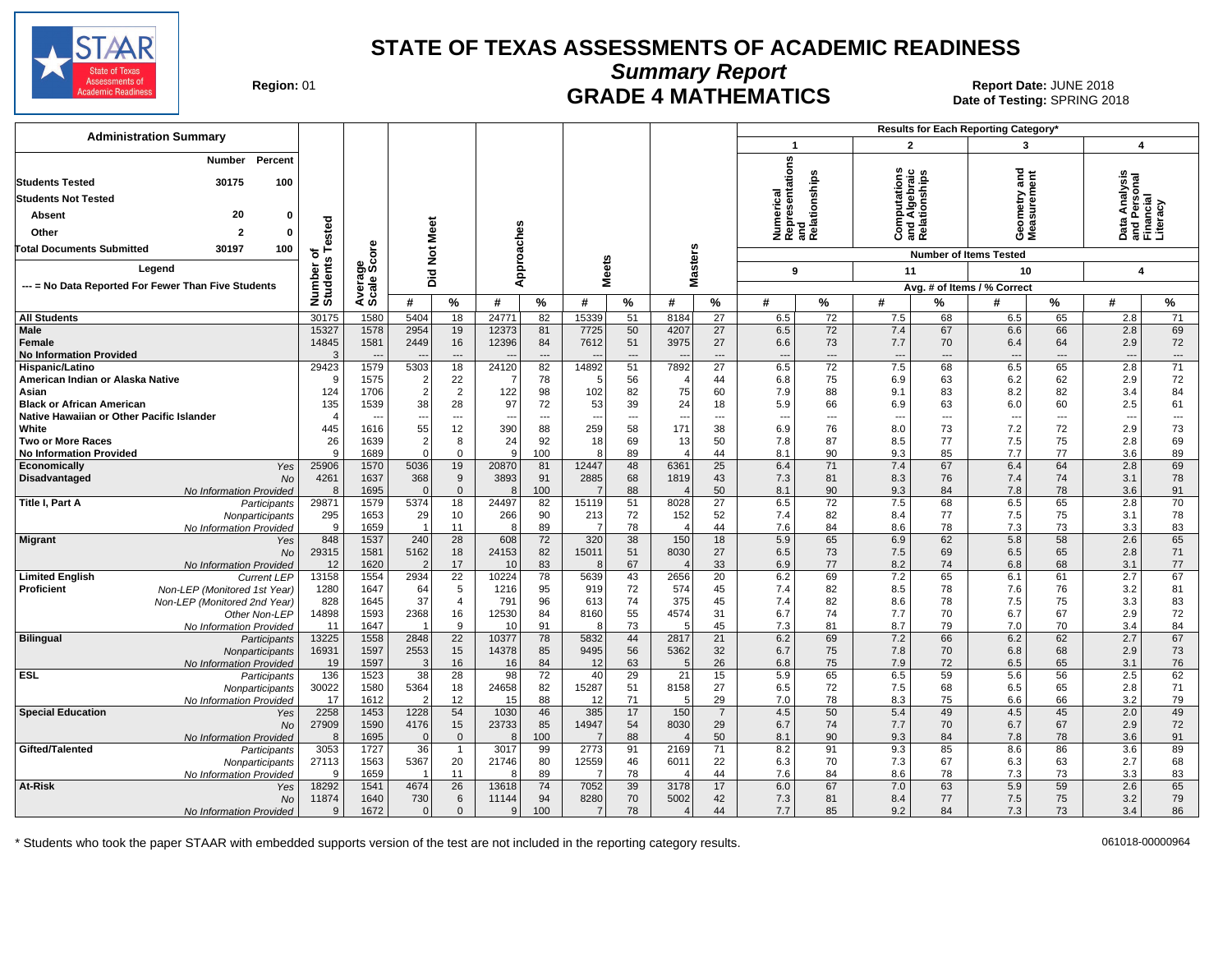

Date of Testing: SPRING 2018

| Region: 01 |  |
|------------|--|
|------------|--|

# **Summary Report** Region: 01 **Region: 01 CALL CONSISTS OF A SET OF A REPORT DATE: JUNE 2018**<br>Date of Testing: SPRING 2018

**Results for Each Reporting Category\* Administration Summary 1 2 3 Number Percent Students Tested 27942 100 Composition Revision Editing Students Not Tested 26 0 Absent Number of Students Tested** Meet **Did Not Meet Approaches Other 13 0 Average Scale Score Total Documents Submitted 27981 100 Masters**  $\breve{\mathbf{z}}$ **Number of Points Possible <b>Number of Items Tested Meets Legend 8 8 16 Pic --- = No Data Reported For Fewer Than Five Students Avg. # of Points / % Scored Avg. # of Items / % Correct # % # % # % # % # % # % # % All Students** 2000 2001 2004 2004 2009 127942 3797 3797 9147 33 18795 67 11464 41 2787 10 2007 2001 2001 2001 20 **Male** 11.0 11.0 11.0 14200 3714 5430 38 8770 62 5138 36 1114 8 3.7 46 4.1 51 11.0 69 **Female** 1373 1383 3883 3717 27 10022 73 6325 46 1672 12 4.3 53 4.3 4.2 52 12.0 12.0 75 **No Information Provided** 3 --- --- --- --- --- --- --- --- --- --- --- --- --- --- --- **Hispanic/Latino** 27186 3793 8944 33 18242 67 11059 41 2645 10 3.9 49 4.1 51 11.5 72 **American Indian or Alaska Native** 8 3779 2 25 6 75 3 38 0 0 3.6 45 4.1 52 12.1 76 Asian | 123 | 4355 | 14 | 11 | 109 | 89 | 92 | 75 | 47 | 38 | 4.7 | 58 | 5.8 | 72 | 13.5 | 84 **Black or African American | 136 | 3623 | 64 | 72 | 53 | 43 | 3 | 46 | 46 | 3.9 | 49 | 10.4 | 65 Native Hawaiian or Other Pacific Islander** 3 --- --- --- --- --- --- --- --- --- --- --- --- --- --- --- **White** | 442 | 3969 | 113 | 26 | 329 | 74 | 244 | 55 | 79 | 18 | 42 | 52 | 4.8 | 60 | 12.1 | 76 **Two or More Races** 26 4063 6 23 20 77 12 46 6 23 4.7 58 5.0 62 12.0 75 **No Information Provided** | 18 | 3974 | 3 | 17 | 18 | 5 | 47 | 53 | 4.9 | 62 | 11.7 | 73 Yes **Economically** 232 23740 3751 8361 375 13539 65 9008 38 1937 8 39 38 3.9 48 3.9 40 50 11.3 71  $Nc$ **Disadvantaged** 4183 4060 782 19 3401 81 2446 58 847 20 4.4 55 4.9 61 12.6 79 No Information Provided 19 3923 4 21 15 79 10 53 3 16 4.4 55 4.8 61 11.5 72 **Participants Title I, Part A** 2000 2011 27631 27633 2794 9085 33 18548 67 11264 41 2700 10 3.9 49 4.1 51 51 11.5 72 **Nonparticipants** 290 4165 58 20 232 80 190 66 84 29 4.5 56 58 52 66 13.8 12.8 80 No Information Provided 19 3923 4 21 15 79 10 53 3 16 4.4 55 4.8 61 11.5 72 Yes **Migrant** 789 3647 386 49 403 51 202 26 20 3.5 44 3.5 43 43 10.0 63 No 27133 3805 8757 32 18376 68 11252 41 2764 10 4.0 50 50 4.1 52 1.5 1.5 72 No Information Provided 20 3926 4 20 16 80 10 50 3 15 4.4 54 4.8 60 11.7 73 **Current LEF Limited English C**urrent LEP | 10925 | 3646 | 4542 | 42 | 6383 | 58 | 3262 | 30 | 527 | 13.7 | 46 | 10.8 | 68 Non-LEP (Monitored 1st Year) **Proficient** Mon-LEP (Monitored 1st Year) | 1275 | 4116 | 136 | 11 | 1139 | 89 | 836 | 66 | 221 | 17 | 4.5 | 56 | 5.0 | 63 | 13.2 | 83 Non-LEP (Monitored 2nd Year) 829 4159 64 8 765 92 578 70 173 21 4.6 58 5.1 63 13.5 13.5 84 Other Non-LEP 14894 3861 4401 30 10493 70 6779 46 1863 13 4.1 51 4.3 54 54 11.7 73 No Information Provided 19 3911 4 21 15 79 9 47 3 16 45 56 4.7 59 11.4 71 **Participants Bilingual** 10979 3670 4407 40 6572 60 3465 32 614 6 3.7 47 3.7 47 10.9 68 **Nonparticipants** 16936 | 3880 | 4729 | 28 | 12207 | 72 | 7990 | 47 | 2170 | 13 | 1.9 | 11.9 | 51 | 11.9 | 11.9 | 74 No Information Provided 27 3736 11 41 16 59 9 33 3 11 4.0 50 4.1 51 10.9 68 **Participants ESL** 137 3534 70 51 67 49 27 20 4 3 3.6 44 3.4 42 10.1 63 **Nonparticipants** 27778| 3799| 9066| 33 | 18712| 67 | 11428| 41 | 2780| 10 | 4.0| 49 | 4.1| 52 | 11.5| 72 No Information Provided 27 3736 11 41 16 59 9 33 3 11 40 50 4.1 51 10.9 68 Yes **Special Education** 2150 3132 1740 81 410 19 158 7 23 1 2.3 29 2.7 34 7.4 46 No 25774 | 3853 | 7403 | 29 | 18371 | 71 | 11297 | 44 | 2761 | 11 | 4.1 | 51 | 4.2 | 53 | 11.8 | 74 No Information Provided 18 3919 4 22 14 78 9 50 3 17 4.4 55 3 4.8 60 11.4 72 **Participants Gifted/Talented** *Participants* | 2922 | 4440 | 98 | 3 | 2824 | 97 | 2495 | 85 | 1156 | 40 | 5.0 | 63 | 5.9 | 74 | 14.2 | 89 **Nonparticipants** 25002 | 3722 | 9045 | 36 | 15957 | 64 | 8960 | 36 | 1628 | 7 | 3.8 | 38 | 39 | 39 | 39 | 3722 | 9045 | 36 | 1 No Information Provided 18 3919 4 22 14 78 9 50 3 17 4.4 55 3 4.8 60 11.4 72 Yes **At-Risk** 1605 16053 16053 3589 7408 46 8645 54 4166 26 635 4 3.6 45 3.6 3.5 44 10.4 65 No 11869 4080 1734 15 10135 85 7289 61 2149 18 4.5 56 4.9 61 61 12.9 81 No Information Provided20 3866 5 25 15 75 9 45 3 15 4.4 54 4.6 58 11.2 70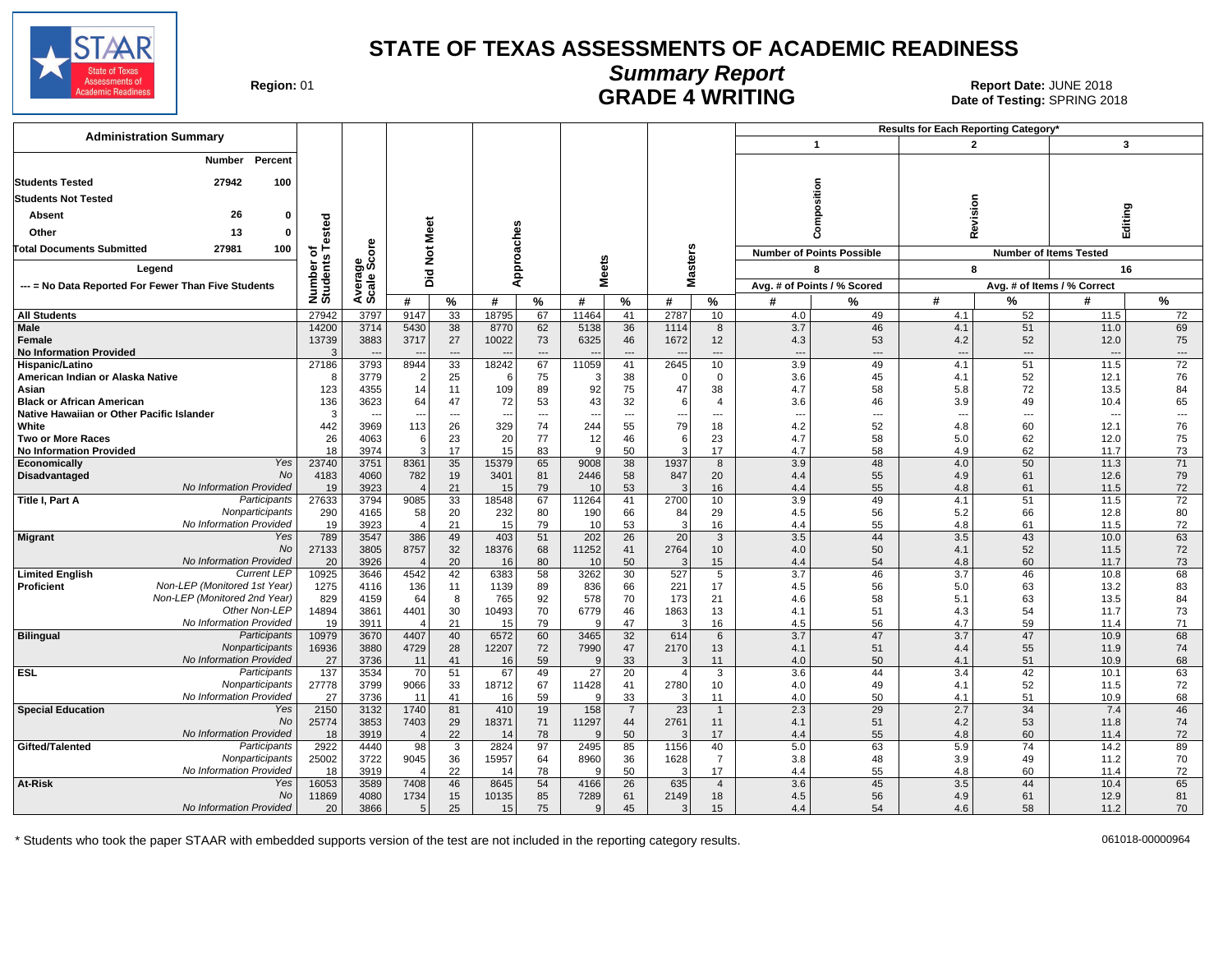

# **STATE OF TEXAS ASSESSMENTS OF ACADEMIC READINESS Constructed Responses Summary Report GRADE 4 WRITING** Report Date: JUNE 2018

**Region: 01** 

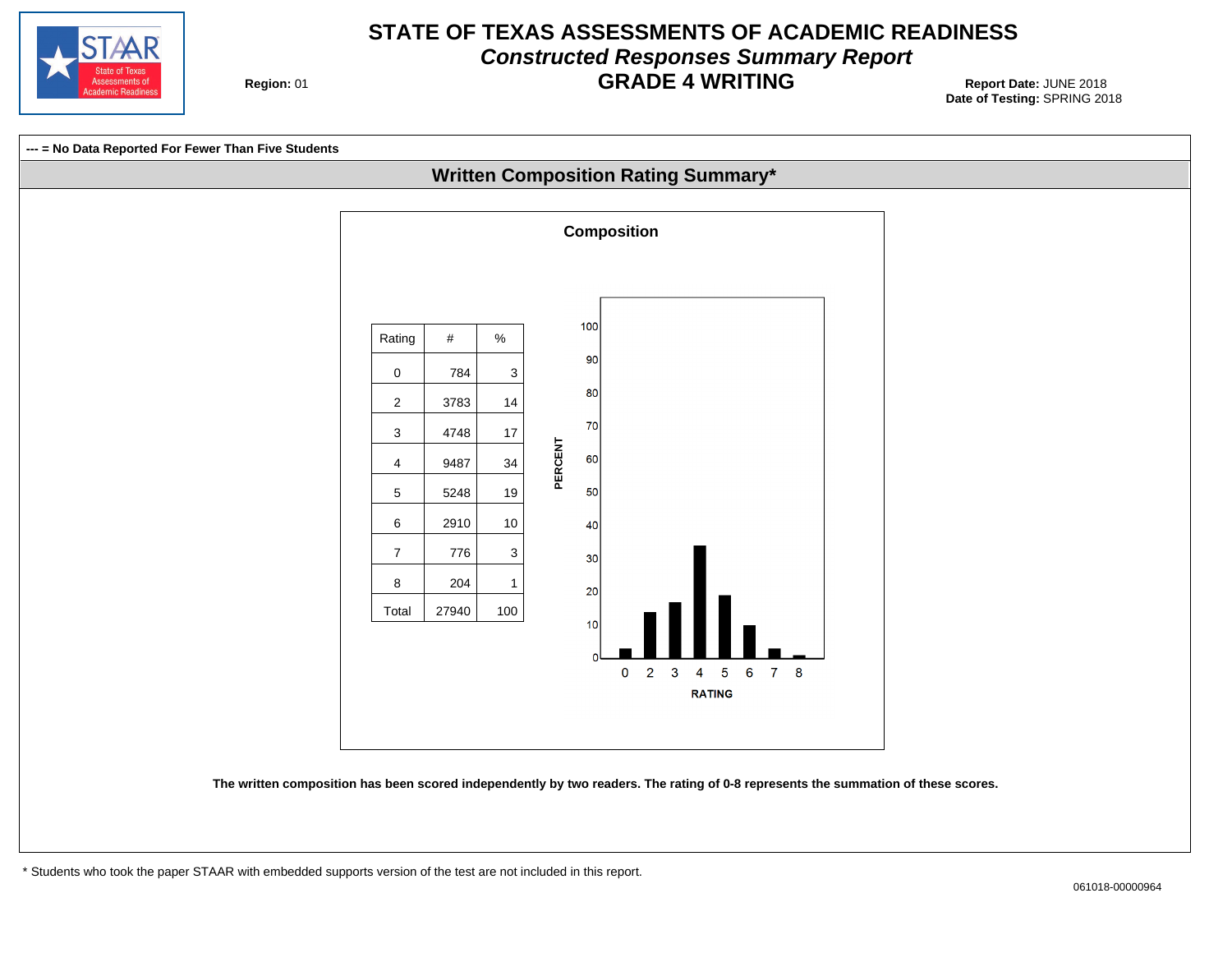

**Summary Report**

Region: 01 **Region: 01 CALL CONSISTS AND READING Report Date: JUNE 2018**<br>Date of Testing: SPRING 20

| <b>Administration Summary</b>                                           |                      |                          |                                 |                          |                          |                                            |                               |                                  |                          |                               |                                                      |                            | <b>Results for Each Reporting Category</b> |                                                 |                                                         |                        |
|-------------------------------------------------------------------------|----------------------|--------------------------|---------------------------------|--------------------------|--------------------------|--------------------------------------------|-------------------------------|----------------------------------|--------------------------|-------------------------------|------------------------------------------------------|----------------------------|--------------------------------------------|-------------------------------------------------|---------------------------------------------------------|------------------------|
|                                                                         |                      |                          |                                 |                          |                          |                                            |                               |                                  |                          |                               | $\mathbf{1}$                                         |                            | $\overline{2}$                             |                                                 | 3                                                       |                        |
| Percent<br>Number<br><b>Students Tested</b><br>2651<br>100              |                      |                          |                                 |                          |                          |                                            |                               |                                  |                          |                               | standing/                                            | anres                      |                                            | Understanding/<br>Analysis of<br>Literary Texts | Understanding/<br>Analysis of<br>Informational<br>Texts |                        |
| <b>Students Not Tested</b>                                              |                      |                          |                                 |                          |                          |                                            |                               |                                  |                          |                               |                                                      | ပ<br>sis                   |                                            |                                                 |                                                         |                        |
| <b>Absent</b><br>$\Omega$                                               |                      |                          |                                 |                          |                          |                                            |                               |                                  |                          |                               |                                                      | s                          |                                            |                                                 |                                                         |                        |
| Other<br>$\Omega$<br>ŋ                                                  | ested                |                          | Meet                            |                          |                          |                                            |                               |                                  |                          |                               |                                                      | Unders<br>Analys<br>Across |                                            |                                                 |                                                         |                        |
| 2652<br><b>Total Documents Submitted</b><br>100                         | 하                    | δe                       |                                 |                          |                          |                                            |                               |                                  |                          |                               |                                                      |                            |                                            |                                                 |                                                         |                        |
| Legend                                                                  | Number o<br>Students | န္တပ္ကိ                  | $\frac{\texttt{d}}{\texttt{d}}$ |                          | Approaches               |                                            | <b>Meets</b>                  |                                  | <b>Masters</b>           |                               |                                                      |                            | <b>Number of Items Tested</b>              |                                                 |                                                         |                        |
|                                                                         |                      |                          | Did                             |                          |                          |                                            |                               |                                  |                          |                               |                                                      | 8                          | 15                                         |                                                 | 13                                                      |                        |
| --- = No Data Reported For Fewer Than Five Students                     |                      | Average                  | #                               | $\%$                     | #                        | %                                          | #                             | %                                | #                        | %                             | #                                                    | %                          | Avg. # of Items / % Correct<br>Ħ           |                                                 | #                                                       | %                      |
| <b>All Students</b>                                                     | 2651                 | S-1476                   | 889                             | 34                       | 1762                     | 66                                         | 906                           | 34                               | 405                      | 15                            | 5.2                                                  | 65                         | 9.5                                        | %<br>63                                         | 7.5                                                     | 58                     |
| Male                                                                    | 1332                 | S-1456                   | 505                             | 38                       | 827                      | 62                                         | 401                           | 30                               | 169                      | 13                            | 5.0                                                  | 62                         | 9.0                                        | 60                                              | 7.2                                                     | 55                     |
| Female                                                                  | 1319                 | S-1497                   | 384                             | 29                       | 935                      | 71                                         | 505                           | 38                               | 236                      | 18                            | 5.4                                                  | 67                         | 9.9                                        | 66                                              | 7.9                                                     | 61                     |
| <b>No Information Provided</b>                                          | $\Omega$             |                          |                                 | $\overline{a}$           |                          | ---                                        |                               | ---                              |                          | ---                           | $\overline{a}$                                       | ---                        | $\overline{a}$                             | $\overline{\phantom{a}}$                        | $\overline{\phantom{a}}$                                | ---                    |
| Hispanic/Latino                                                         | 2645                 | S-1477                   | 884                             | 33                       | 1761                     | 67                                         | 906                           | $\overline{34}$                  | 405                      | 15                            | 5.2                                                  | 65                         | 9.5                                        | 63                                              | 7.6                                                     | 58                     |
| American Indian or Alaska Native                                        |                      | ---                      | $\sim$                          | $\overline{\phantom{a}}$ |                          | ---                                        |                               | $\hspace{0.05cm} \ldots$         | ---                      | ---                           | $\hspace{0.05cm} \ldots$                             | ---                        | $\overline{\phantom{a}}$                   | $\overline{\phantom{a}}$                        | $\overline{\phantom{a}}$                                | ---                    |
| Asian                                                                   |                      | $\overline{a}$           | $\overline{\phantom{a}}$        | $---$                    | ---                      | $\overline{\phantom{a}}$                   | ---                           | ---                              | ---                      | ---                           | $\overline{\phantom{a}}$                             | ---                        | ---                                        | $\overline{\phantom{a}}$                        | $\overline{\phantom{a}}$                                | ---                    |
| <b>Black or African American</b>                                        |                      | ---                      | --                              | $---$                    |                          | $\overline{\phantom{a}}$                   |                               | $\sim$                           | ---                      | $---$                         | $---$                                                | $---$                      | ---                                        | $\sim$                                          | ---                                                     |                        |
| Native Hawaiian or Other Pacific Islander                               |                      | ---                      |                                 | ---                      |                          | ---                                        | ---                           | ---                              | ---                      | ---                           | $\hspace{0.05cm} \cdots$                             | ---                        | ---                                        | $\overline{\phantom{a}}$                        | $\overline{\phantom{a}}$                                | ---                    |
| White                                                                   |                      | S-1303                   | $\overline{4}$                  | 80                       | -1                       | 20                                         | $\mathbf 0$                   | $\mathbf 0$                      | 0                        | $\mathbf 0$                   | 2.6                                                  | 33                         | 6.0                                        | 40                                              | 5.2                                                     | 40                     |
| <b>Two or More Races</b>                                                |                      | ---                      | $\overline{\phantom{a}}$        | $---$<br>$---$           | ---                      | $\overline{\phantom{a}}$<br>$\overline{a}$ | $---$                         | ---<br>---                       | ---                      | ---<br>---                    | $\overline{\phantom{a}}$<br>$\overline{\phantom{a}}$ | $---$<br>$\overline{a}$    | $\overline{\phantom{a}}$<br>---            | $\sim$<br>$\overline{\phantom{a}}$              | ---<br>$\overline{\phantom{a}}$                         | $---$<br>$---$         |
| <b>No Information Provided</b><br>Economically<br>Yes                   | 2550                 | S-1476                   | 860                             | 34                       | ---<br>1690              | 66                                         | 868                           | 34                               | ---<br>385               | 15                            | 5.2                                                  | 65                         | 9.5                                        | 63                                              | 7.5                                                     | 58                     |
| Disadvantaged<br><b>No</b>                                              | 101                  | S-1497                   | 29                              | 29                       | 72                       | 71                                         | 38                            | 38                               | 20                       | 20                            | 5.5                                                  | 69                         | 9.7                                        | 65                                              | 8.0                                                     | 61                     |
| No Information Provided                                                 | $\Omega$             |                          |                                 | $\overline{a}$           |                          | ---                                        |                               | ---                              | $\overline{\phantom{a}}$ | ---                           | $\overline{a}$                                       | ---                        | $\overline{a}$                             | $\overline{\phantom{a}}$                        | $\overline{\phantom{a}}$                                | ---                    |
| Title I, Part A<br>Participants                                         | 2646                 | S-1477                   | 885                             | 33                       | 1761                     | 67                                         | 905                           | 34                               | 404                      | 15                            | 5.2                                                  | 65                         | 9.5                                        | 63                                              | 7.6                                                     | 58                     |
| Nonparticipants                                                         | 5                    | S-1331                   | $\overline{4}$                  | 80                       | -1                       | 20                                         | -1                            | 20                               | $\overline{1}$           | 20                            | 3.4                                                  | 43                         | 6.6                                        | 44                                              | 4.2                                                     | 32                     |
| No Information Provided                                                 | $\Omega$             |                          |                                 | $\overline{\phantom{a}}$ |                          | ---                                        |                               | ---                              | ---                      | ---                           | $\overline{\phantom{a}}$                             | ---                        | ---                                        | $\overline{\phantom{a}}$                        | $\overline{\phantom{a}}$                                | ---                    |
| <b>Migrant</b><br>Yes                                                   | 92                   | $S-1439$                 | 40                              | 43                       | 52                       | 57                                         | $\overline{28}$               | 30                               | $\overline{7}$           | 8                             | 4.7                                                  | 59                         | 8.6                                        | 57                                              | 6.9                                                     | 53                     |
| No                                                                      | 2559                 | S-1478                   | 849                             | 33                       | 1710                     | 67                                         | 878                           | 34                               | 398                      | 16                            | 5.2                                                  | 65                         | 9.5                                        | 63                                              | 7.6                                                     | 58                     |
| No Information Provided<br><b>Limited English</b><br><b>Current LEP</b> | $\Omega$<br>2635     | $S-1477$                 | 882                             | $\overline{a}$<br>33     | 1753                     | ---<br>67                                  | 901                           | $\overline{a}$<br>34             | 401                      | ---<br>15                     | $\overline{a}$<br>5.2                                | $\cdots$<br>65             | $\overline{a}$<br>9.5                      | $---$<br>63                                     | $\overline{\phantom{a}}$<br>7.5                         | $\overline{a}$<br>58   |
| Proficient<br>Non-LEP (Monitored 1st Year)                              | -1                   | ---                      | $\sim$                          | $---$                    |                          | $---$                                      |                               | $---$                            | ---                      | ---                           | $---$                                                | $---$                      | $\overline{\phantom{a}}$                   | $\sim$                                          | ---                                                     | $---$                  |
| Non-LEP (Monitored 2nd Year)                                            | $\Omega$             | ---                      | $\overline{\phantom{a}}$        | $\overline{\phantom{a}}$ | ---                      | $\overline{\phantom{a}}$                   |                               | $\overline{\phantom{a}}$         | ---                      | ---                           | $\overline{\phantom{a}}$                             | ---                        | ---                                        | $\overline{\phantom{a}}$                        | $\overline{\phantom{a}}$                                | ---                    |
| Other Non-LEP                                                           | 14                   | S-1490                   | 5                               | 36                       | 9                        | 64                                         | 5                             | 36                               | $\overline{4}$           | 29                            | 5.4                                                  | 67                         | 9.2                                        | 61                                              | 7.8                                                     | 60                     |
| No Information Provided                                                 |                      | $- - -$                  | $\sim$ $\sim$                   | $---$                    | $\sim$                   | $\sim$                                     | ---                           | $---$                            | $\sim$                   | $---$                         | $---$                                                | $---$                      | $\overline{a}$                             | $\sim$                                          | $\sim$                                                  | $---$                  |
| <b>Bilingual</b><br>Participants                                        | 2641                 | S-1476                   | 884                             | 33                       | 1757                     | 67                                         | 904                           | 34                               | 403                      | 15                            | 5.2                                                  | 65                         | 9.5                                        | 63                                              | 7.5                                                     | 58                     |
| Nonparticipants                                                         | 10                   | S-1460                   | 5                               | 50                       | 5                        | 50                                         | $\overline{2}$                | 20                               | 2                        | 20                            | 4.9                                                  | 61                         | 9.0                                        | 60                                              | 7.3                                                     | 56                     |
| No Information Provided                                                 | $\mathbf{0}$         | $\overline{\phantom{a}}$ | $\overline{\phantom{a}}$        | $---$                    | $\overline{\phantom{a}}$ | $\overline{\phantom{a}}$                   | $\overline{a}$                | $---$                            | $---$                    | $\overline{a}$                | $---$                                                | $---$                      | $\overline{\phantom{a}}$                   | $---$                                           | $---$                                                   | $---$                  |
| <b>ESL</b><br>Participants                                              | $\mathbf 0$          |                          |                                 | $\hspace{0.05cm} \ldots$ | $\overline{\phantom{a}}$ | $\hspace{0.05cm} \ldots$                   |                               | $\scriptstyle\cdots$             | $\overline{\phantom{a}}$ | ---                           | $\hspace{0.05cm} \ldots$                             | $\qquad \qquad -$          | $\overline{\phantom{a}}$                   | $\hspace{0.05cm} \ldots$                        | $\overline{\phantom{a}}$                                | $\qquad \qquad \cdots$ |
| Nonparticipants                                                         | 2651                 | S-1476                   | 889                             | 34                       | 1762                     | 66                                         | 906                           | 34                               | 405                      | 15                            | 5.2                                                  | 65                         | 9.5                                        | 63                                              | 7.5                                                     | 58                     |
| No Information Provided<br><b>Special Education</b><br>Yes              | 127                  | $\overline{a}$<br>S-1354 | $\sim$<br>85                    | $---$<br>67              | $\sim$<br>42             | $\sim$<br>33                               | $\overline{\phantom{a}}$<br>8 | $\overline{a}$<br>$6\phantom{1}$ | $\sim$<br>$\overline{3}$ | $\overline{\phantom{a}}$<br>2 | $---$<br>3.8                                         | $\cdots$<br>48             | $\overline{a}$<br>6.8                      | $\sim$<br>45                                    | $\sim$<br>5.2                                           | $---$<br>40            |
| No                                                                      | 2524                 | S-1483                   | 804                             | 32                       | 1720                     | 68                                         | 898                           | 36                               | 402                      | 16                            | 5.2                                                  | 66                         | 9.6                                        | 64                                              | 7.7                                                     | 59                     |
| No Information Provided                                                 |                      | $\overline{a}$           | $-$                             | $\sim$                   | $\overline{\phantom{a}}$ | $---$                                      |                               | $\overline{a}$                   | $\overline{\phantom{a}}$ | $---$                         | $---$                                                | $---$                      | $\overline{\phantom{a}}$                   | $---$                                           | $\overline{\phantom{a}}$                                | $---$                  |
| Gifted/Talented<br>Participants                                         | 116                  | S-1653                   | $\overline{2}$                  | $\overline{2}$           | 114                      | 98                                         | 101                           | 87                               | 66                       | 57                            | 7.0                                                  | 88                         | 12.6                                       | 84                                              | 10.6                                                    | 81                     |
| Nonparticipants                                                         | 2535                 | S-1468                   | 887                             | 35                       | 1648                     | 65                                         | 805                           | 32                               | 339                      | 13                            | 5.1                                                  | 64                         | 9.3                                        | 62                                              | 7.4                                                     | 57                     |
| No Information Provided                                                 |                      |                          | --                              | $\overline{a}$           |                          | $\overline{\phantom{a}}$                   |                               | $\overline{a}$                   | $\overline{a}$           | $\overline{a}$                | $\overline{a}$                                       | $\overline{a}$             | $\overline{a}$                             | $\overline{\phantom{a}}$                        | ---                                                     | $---$                  |
| At-Risk<br>Yes                                                          | 2626                 | S-1477                   | 879                             | 33                       | 1747                     | 67                                         | 901                           | 34                               | 401                      | 15                            | 5.2                                                  | 65                         | 9.5                                        | 63                                              | 7.5                                                     | 58                     |
| No                                                                      | 25                   | S-1449                   | 10                              | 40                       | 15                       | 60                                         | 5                             | 20                               | $\overline{4}$           | 16                            | 4.8                                                  | 61                         | 8.5                                        | 57                                              | 7.5                                                     | 58                     |
| No Information Provided                                                 | $\mathbf{0}$         | $\overline{\phantom{a}}$ | $\overline{\phantom{a}}$        | $---$                    | $\overline{\phantom{a}}$ | $---$                                      | $---$                         | $\overline{a}$                   | $\overline{a}$           | $\overline{a}$                | $---$                                                | $---$                      | $\overline{a}$                             | $---$                                           | $\overline{\phantom{a}}$                                | $---$                  |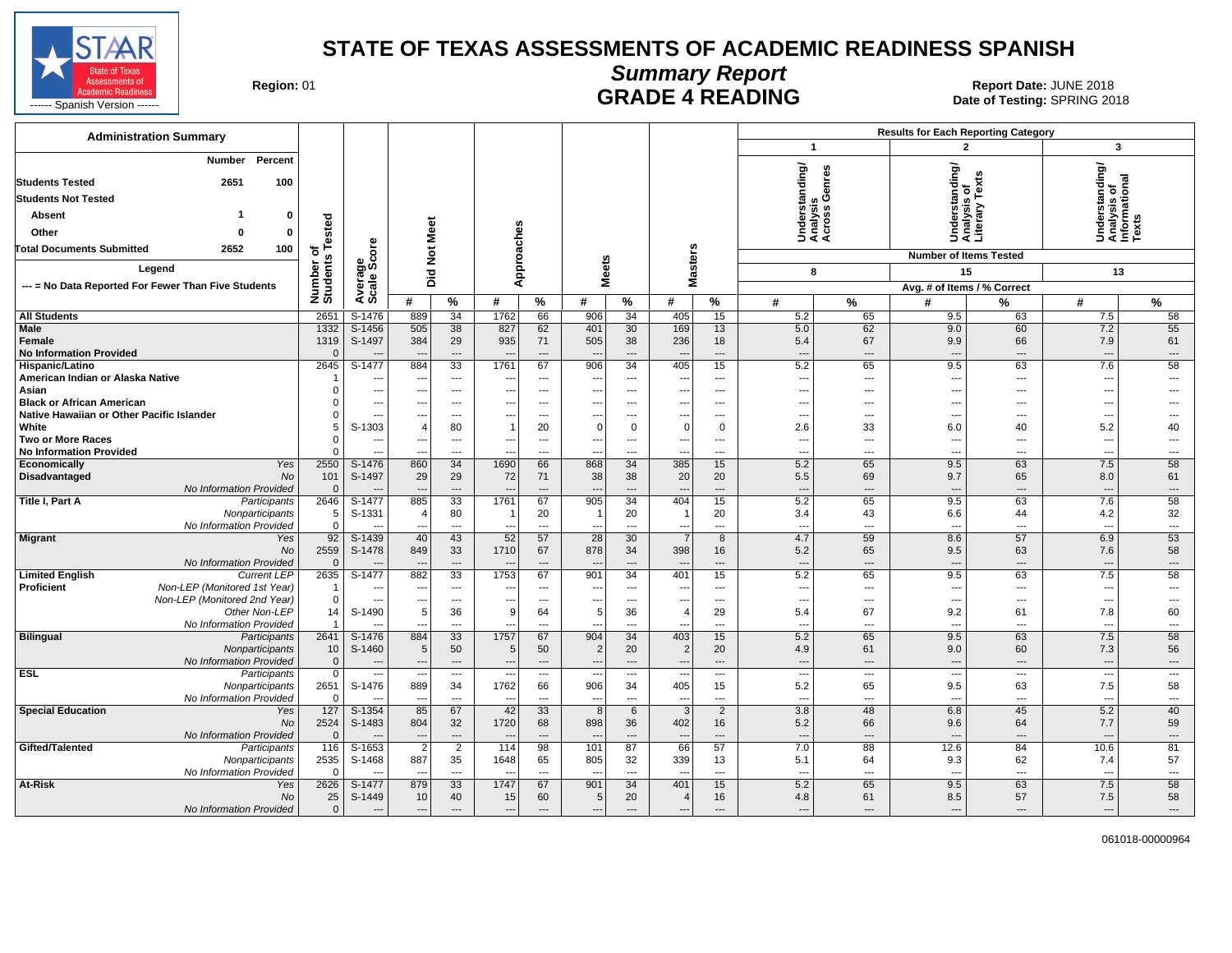

**Summary Report**

Region: 01 **Region: 01 CRADE 4 MATHEMATICS Date: JUNE 2018 Report Date: JUNE 2018** 

| $\overline{2}$<br>3<br>$\boldsymbol{4}$<br>$\blacktriangleleft$<br>Numerical<br>Representations<br>Number<br>Percent<br>ometry and<br>ssurement<br>Computation<br>and Algebraic<br>Relationships<br>and<br>Relationships<br>Data Analysis<br>and Personal<br>Financial<br>Literacy<br>453<br>100<br>Absent<br>0<br>ested<br>Meet<br>Gea<br>Nea<br>Approaches<br>Other<br>$\Omega$<br>$\Omega$<br><b>ore</b><br><b>Masters</b><br>$\frac{5}{2}$<br>454<br>100<br>⊢<br>৳<br><b>Number of Items Tested</b><br><b>Meets</b><br>w<br>န္တပ္ကိ<br>Number<br>Students<br>Legend<br>11<br>10<br>Did<br>9<br>$\overline{\mathbf{4}}$<br>Average<br>--- = No Data Reported For Fewer Than Five Students<br>Avg. # of Items / % Correct<br>$\%$<br>$\%$<br>$\%$<br>#<br>#<br>$\%$<br>%<br>#<br>#<br>#<br>%<br>#<br>%<br>%<br>#<br>#<br>42<br>58<br>$\overline{28}$<br>52<br><b>All Students</b><br>453<br>1499<br>191<br>262<br>128<br>54<br>12<br>5.0<br>56<br>6.3<br>58<br>5.2<br>2.4<br>61<br>229<br>103<br>45<br>$\overline{26}$<br>$\overline{23}$<br>55<br>55<br>5.2<br>52<br>57<br>Male<br>1488<br>126<br>55<br>60<br>10<br>4.9<br>6.0<br>2.3<br>224<br>88<br>39<br>136<br>31<br>65<br>Female<br>1509<br>61<br>68<br>30<br>14<br>5.1<br>57<br>6.6<br>60<br>5.3<br>53<br>2.6<br><b>No Information Provided</b><br>$\Omega$<br>$\overline{a}$<br>$\sim$<br>$\overline{a}$<br>$\sim$<br>$\sim$<br>$\overline{\phantom{a}}$<br>$\overline{a}$<br>$\overline{\phantom{a}}$<br>$\overline{\phantom{a}}$<br>$\overline{\phantom{a}}$<br>$\overline{a}$<br>$\overline{a}$<br>$\overline{a}$<br>$\overline{\phantom{a}}$<br>262<br>453<br>1499<br>191<br>42<br>58<br>128<br>28<br>54<br>12<br>5.0<br>56<br>6.3<br>58<br>5.2<br>52<br>61<br>2.4<br>American Indian or Alaska Native<br>$\Omega$<br>$\overline{\phantom{a}}$<br>$\overline{\phantom{a}}$<br>---<br>---<br>---<br>$\overline{\phantom{a}}$<br>$\cdots$<br>---<br>$\overline{\phantom{a}}$<br>---<br>---<br>$\overline{\phantom{a}}$<br>$\overline{\phantom{a}}$<br>$\overline{a}$<br>$\overline{\phantom{a}}$<br>$\overline{\phantom{a}}$<br>---<br>Asian<br>$\Omega$<br>$\overline{\phantom{a}}$<br>---<br>$\overline{a}$<br>$\overline{a}$<br>$\overline{\phantom{a}}$<br>$---$<br>$\sim$<br>$\sim$<br>---<br>$\ddotsc$<br>$\overline{\phantom{a}}$<br>$---$<br>$---$<br>---<br>$---$<br>---<br>$- -$<br><b>Black or African American</b><br>$\Omega$<br>---<br>---<br>---<br>---<br>---<br>---<br>⊷<br>---<br>$\overline{\phantom{a}}$<br>---<br>---<br>---<br>---<br>---<br>Native Hawaiian or Other Pacific Islander<br>$\cdots$<br>---<br>$\overline{\phantom{a}}$<br>---<br>---<br>$\hspace{0.05cm} \ldots$<br>$\overline{\phantom{a}}$<br>---<br>---<br>$\overline{\phantom{a}}$<br>$---$<br>$---$<br>---<br>$\overline{\phantom{a}}$<br>---<br>---<br>---<br>White<br>$\Omega$<br>$\overline{\phantom{a}}$<br>$\overline{a}$<br>$\sim$<br>$\overline{a}$<br>$\overline{a}$<br>$\overline{a}$<br>$\overline{a}$<br>$\overline{a}$<br>$\overline{\phantom{a}}$<br>$\overline{a}$<br>---<br>$\overline{a}$<br>---<br>$\overline{a}$<br>--<br>$\overline{a}$<br>---<br><b>Two or More Races</b><br>$\Omega$<br>$---$<br>---<br>---<br>---<br>---<br>---<br>---<br>---<br>⊷<br>$\overline{\phantom{a}}$<br>$\overline{\phantom{a}}$<br>---<br>---<br>$\overline{a}$<br>---<br>$\Omega$<br>$\overline{a}$<br>---<br>$\overline{\phantom{a}}$<br>---<br>---<br>$---$<br>$\overline{a}$<br>$\overline{a}$<br>---<br>$\overline{\phantom{a}}$<br>$\overline{\phantom{a}}$<br>$---$<br>$\overline{a}$<br>---<br>$\overline{\phantom{a}}$<br>$---$<br>418<br>1500<br>42<br>244<br>52<br>5.3<br>174<br>58<br>117<br>28<br>12<br>5.0<br>56<br>6.3<br>58<br>53<br>2.4<br>61<br>Yes<br>Disadvantaged<br>35<br>1478<br>17<br>49<br>18<br>51<br>31<br>$\overline{2}$<br>6<br>53<br>6.3<br>57<br>4.5<br>45<br>2.3<br>59<br><b>No</b><br>11<br>4.8<br>$\mathbf{0}$<br>No Information Provided<br>---<br>$\overline{\phantom{a}}$<br>---<br>$\overline{a}$<br>---<br>---<br>---<br>$\overline{\phantom{a}}$<br>$\overline{\phantom{a}}$<br>---<br>$\overline{\phantom{a}}$<br>$\overline{\phantom{a}}$<br>$\overline{\phantom{a}}$<br>$\overline{\phantom{a}}$<br>54<br>448<br>187<br>261<br>5.3<br>Title I, Part A<br>1500<br>42<br>58<br>127<br>28<br>12<br>5.0<br>56<br>6.4<br>58<br>53<br>2.4<br>61<br>Participants<br>5<br>1392<br>80<br>$\mathbf 0$<br>42<br>30<br>20<br>20<br>$\mathbf 0$<br>3.8<br>4.2<br>38<br>3.4<br>34<br>1.2<br>Nonparticipants<br>$\overline{1}$<br>-1<br>4<br>$\mathbf 0$<br>No Information Provided<br>$\overline{\phantom{a}}$<br>$\overline{a}$<br>$\overline{\phantom{a}}$<br>$\overline{a}$<br>---<br>---<br>---<br>$\overline{\phantom{a}}$<br>$\overline{\phantom{a}}$<br>---<br>$\overline{a}$<br>$\overline{\phantom{a}}$<br>$\overline{\phantom{a}}$<br>---<br>$\overline{57}$<br>$\overline{2}$<br>$\overline{7}$<br>1479<br>57<br>3<br>43<br>29<br>29<br>4.3<br>48<br>5.6<br>5.3<br>53<br><b>Migrant</b><br>$\overline{2}$<br>51<br>2.3<br>$\overline{4}$<br>Yes<br>446<br>259<br>126<br>52<br>56<br>52<br>1499<br>187<br>42<br>58<br>28<br>12<br>5.0<br>6.3<br>58<br>5.2<br>2.4<br>61<br><b>No</b><br>$\mathbf{0}$<br>No Information Provided<br>---<br>$\overline{a}$<br>---<br>---<br>---<br>---<br>$\overline{\phantom{a}}$<br>$\qquad \qquad \cdots$<br>---<br>$\overline{\phantom{a}}$<br>---<br>$\overline{\phantom{a}}$<br>$\overline{\phantom{a}}$<br>---<br>445<br>187<br>42<br>258<br>53<br>5.2<br><b>Limited English</b><br>1499<br>58<br>126<br>28<br>12<br>5.0<br>56<br>6.3<br>57<br>52<br>2.4<br>61<br><b>Current LEP</b><br>Proficient<br>Non-LEP (Monitored 1st Year)<br>$\overline{1}$<br>---<br>$\overline{\phantom{a}}$<br>---<br>---<br>$---$<br>$\overline{\phantom{a}}$<br>$\overline{\phantom{a}}$<br>$---$<br>$\overline{a}$<br>$---$<br>---<br>---<br>---<br>$\overline{\phantom{a}}$<br>$---$<br>$---$<br>$\overline{\phantom{a}}$<br>Non-LEP (Monitored 2nd Year)<br>$\mathbf 0$<br>---<br>$\overline{\phantom{a}}$<br>$\qquad \qquad \cdots$<br>---<br>$\overline{\phantom{a}}$<br>---<br>---<br>$\overline{\phantom{a}}$<br>$\hspace{0.05cm} \ldots$<br>$\overline{\phantom{a}}$<br>---<br>$\overline{\phantom{a}}$<br>$\qquad \qquad \cdots$<br>---<br>1467<br>57<br>$\mathbf{3}$<br>43<br>14<br>0<br>6.1<br>56<br>61<br>7<br>$\mathbf 0$<br>4.0<br>44<br>4.9<br>49<br>2.4<br>Other Non-LEP<br>-1<br>4<br>$\Omega$<br>No Information Provided<br>$\overline{a}$<br>$\overline{a}$<br>$\overline{a}$<br>$\overline{a}$<br>$\overline{a}$<br>$\overline{\phantom{a}}$<br>$\overline{a}$<br>$\overline{a}$<br>$\overline{a}$<br>$\overline{a}$<br>$---$<br>$\overline{a}$<br>$\overline{a}$<br>$\sim$<br>$\overline{a}$<br>$\sim$<br>$\overline{a}$<br>259<br>5.2<br><b>Bilingual</b><br>445<br>1499<br>186<br>42<br>58<br>127<br>29<br>54<br>12<br>5.1<br>56<br>6.3<br>58<br>52<br>2.4<br>61<br>Participants<br>63<br>38<br>13<br>39<br>59<br>8<br>1464<br>5<br>3<br>$\mathbf 0$<br>3.5<br>6.1<br>56<br>5.1<br>51<br>Nonparticipants<br>$\overline{0}$<br>2.4<br>$\overline{1}$<br>$\mathbf{0}$<br>No Information Provided<br>$---$<br>$---$<br>$\qquad \qquad \cdots$<br>$\hspace{0.05cm} \ldots$<br>$---$<br>---<br>$\overline{\phantom{a}}$<br>$---$<br>$---$<br>$---$<br>$\hspace{1.5cm} \textbf{---}$<br>$\overline{\phantom{a}}$<br>$\overline{\phantom{a}}$<br>$\overline{\phantom{a}}$<br>$\overline{\phantom{a}}$<br>$---$<br>$---$<br><b>ESL</b><br>$\mathbf 0$<br>$\overline{\phantom{a}}$<br>Participants<br>$\overline{\phantom{a}}$<br>$\sim$<br>---<br>$\overline{\phantom{a}}$<br>$\overline{\phantom{a}}$<br>$\overline{\phantom{a}}$<br>$\overline{\phantom{a}}$<br>$\overline{\phantom{a}}$<br>$\overline{\phantom{a}}$<br>$\overline{\phantom{a}}$<br>$\overline{\phantom{a}}$<br>---<br>$\overline{\phantom{a}}$<br>---<br>262<br>453<br>1499<br>42<br>58<br>54<br>12<br>5.2<br>61<br>191<br>128<br>28<br>5.0<br>56<br>6.3<br>58<br>52<br>2.4<br>Nonparticipants<br>No Information Provided<br>$\mathbf 0$<br>---<br>$\overline{\phantom{a}}$<br>---<br>---<br>$\overline{\phantom{a}}$<br>$\overline{\phantom{a}}$<br>$\overline{\phantom{a}}$<br>$\overline{\phantom{a}}$<br>$\overline{\phantom{a}}$<br>$\overline{\phantom{a}}$<br>---<br>---<br>$\overline{\phantom{a}}$<br>$\overline{\phantom{a}}$<br>---<br>$\overline{\phantom{a}}$<br>$\overline{\phantom{a}}$<br>50<br>1422<br>13<br>69<br>$\overline{4}$<br>31<br>$\overline{2}$<br>15<br>$\mathbf 0$<br>3.2<br>36<br>5.1<br>46<br>4.2<br>42<br>2.0<br>9<br>$\mathbf{0}$<br>Yes<br>440<br>1501<br>182<br>41<br>258<br>59<br>126<br>29<br>54<br>12<br>5.1<br>56<br>58<br>5.3<br>53<br>61<br>6.4<br>2.4<br><b>No</b><br>$\mathbf{0}$<br>No Information Provided<br>$\overline{\phantom{a}}$<br>$\overline{\phantom{a}}$<br>$\overline{a}$<br>$\overline{a}$<br>$---$<br>$\hspace{0.05cm} \ldots$<br>$\overline{\phantom{a}}$<br>$---$<br>$---$<br>$\overline{\phantom{a}}$<br>$---$<br>$---$<br>$---$<br>$\overline{\phantom{a}}$<br>$\sim$<br>$\overline{\phantom{a}}$<br>$---$<br>Gifted/Talented<br>2<br><br>Participants<br>---<br>---<br>---<br>$\overline{\phantom{a}}$<br>---<br>$\overline{\phantom{a}}$<br>---<br>$\overline{\phantom{a}}$<br>$\overline{\phantom{a}}$<br>---<br>Ξ.<br>$\overline{\phantom{a}}$<br>$\overline{\phantom{a}}$<br>---<br>260<br>451<br>1498<br>42<br>58<br>52<br>12<br>56<br>57<br>5.2<br>52<br>61<br>191<br>126<br>28<br>5.0<br>6.3<br>2.4<br>Nonparticipants<br>No Information Provided<br>$\Omega$<br>---<br>---<br>---<br>$\overline{\phantom{a}}$<br>$\overline{a}$<br>$\overline{\phantom{a}}$<br>$\overline{\phantom{a}}$<br>---<br>---<br>$\overline{\phantom{a}}$<br>$\overline{\phantom{a}}$<br>$\overline{\phantom{a}}$<br>$\overline{\phantom{a}}$<br>$\overline{\phantom{a}}$<br>---<br>$\overline{\phantom{a}}$<br>--<br>257<br>61<br>At-Risk<br>435<br>1501<br>178<br>41<br>59<br>127<br>29<br>54<br>12<br>5.1<br>56<br>6.4<br>58<br>5.3<br>53<br>2.4<br>Yes | <b>Administration Summary</b>                                                            |    |      |    |    |   |    |    |   |             |             |     |    |     |    | <b>Results for Each Reporting Category</b> |    |     |    |
|-------------------------------------------------------------------------------------------------------------------------------------------------------------------------------------------------------------------------------------------------------------------------------------------------------------------------------------------------------------------------------------------------------------------------------------------------------------------------------------------------------------------------------------------------------------------------------------------------------------------------------------------------------------------------------------------------------------------------------------------------------------------------------------------------------------------------------------------------------------------------------------------------------------------------------------------------------------------------------------------------------------------------------------------------------------------------------------------------------------------------------------------------------------------------------------------------------------------------------------------------------------------------------------------------------------------------------------------------------------------------------------------------------------------------------------------------------------------------------------------------------------------------------------------------------------------------------------------------------------------------------------------------------------------------------------------------------------------------------------------------------------------------------------------------------------------------------------------------------------------------------------------------------------------------------------------------------------------------------------------------------------------------------------------------------------------------------------------------------------------------------------------------------------------------------------------------------------------------------------------------------------------------------------------------------------------------------------------------------------------------------------------------------------------------------------------------------------------------------------------------------------------------------------------------------------------------------------------------------------------------------------------------------------------------------------------------------------------------------------------------------------------------------------------------------------------------------------------------------------------------------------------------------------------------------------------------------------------------------------------------------------------------------------------------------------------------------------------------------------------------------------------------------------------------------------------------------------------------------------------------------------------------------------------------------------------------------------------------------------------------------------------------------------------------------------------------------------------------------------------------------------------------------------------------------------------------------------------------------------------------------------------------------------------------------------------------------------------------------------------------------------------------------------------------------------------------------------------------------------------------------------------------------------------------------------------------------------------------------------------------------------------------------------------------------------------------------------------------------------------------------------------------------------------------------------------------------------------------------------------------------------------------------------------------------------------------------------------------------------------------------------------------------------------------------------------------------------------------------------------------------------------------------------------------------------------------------------------------------------------------------------------------------------------------------------------------------------------------------------------------------------------------------------------------------------------------------------------------------------------------------------------------------------------------------------------------------------------------------------------------------------------------------------------------------------------------------------------------------------------------------------------------------------------------------------------------------------------------------------------------------------------------------------------------------------------------------------------------------------------------------------------------------------------------------------------------------------------------------------------------------------------------------------------------------------------------------------------------------------------------------------------------------------------------------------------------------------------------------------------------------------------------------------------------------------------------------------------------------------------------------------------------------------------------------------------------------------------------------------------------------------------------------------------------------------------------------------------------------------------------------------------------------------------------------------------------------------------------------------------------------------------------------------------------------------------------------------------------------------------------------------------------------------------------------------------------------------------------------------------------------------------------------------------------------------------------------------------------------------------------------------------------------------------------------------------------------------------------------------------------------------------------------------------------------------------------------------------------------------------------------------------------------------------------------------------------------------------------------------------------------------------------------------------------------------------------------------------------------------------------------------------------------------------------------------------------------------------------------------------------------------------------------------------------------------------------------------------------------------------------------------------------------------------------------------------------------------------------------------------------------------------------------------------------------------------------------------------------------------------------------------------------------------------------------------------------------------------------------------------------------------------------------------------------------------------------------------------------------------------------------------------------------------------------------------------------------------------------------------------------------------------------------------------------------------------------------------------------------------------------------------------------------------------------------------------------------------------------------------------------------------------------------------------------------------------------------------------------------------------------------------------------------------------------------------------------------------------------------------------------------------------------------------------------------------------------------------------------------------------------------------------------------------------------------------------------------------------------------------------------------------------------------------------------------------------------------------------------------------------------------------------------------------------------------------------------------------------------------------------------------------------------------------------------------------------------------------------------------------------------------------------------------------------------------------------------------------------------------------------------------------------------------------------------------------------------------------------------------------------------------------------------------------------------------------------------------------------------------------------------------------------------------------------------------------------------------------------------------------------------------------------------------------------------------------------------------------------------------------------------------------------------------------------------------------------------------------------------------------------------------------------------------------------------------------------------------------------------------------------------------------|------------------------------------------------------------------------------------------|----|------|----|----|---|----|----|---|-------------|-------------|-----|----|-----|----|--------------------------------------------|----|-----|----|
|                                                                                                                                                                                                                                                                                                                                                                                                                                                                                                                                                                                                                                                                                                                                                                                                                                                                                                                                                                                                                                                                                                                                                                                                                                                                                                                                                                                                                                                                                                                                                                                                                                                                                                                                                                                                                                                                                                                                                                                                                                                                                                                                                                                                                                                                                                                                                                                                                                                                                                                                                                                                                                                                                                                                                                                                                                                                                                                                                                                                                                                                                                                                                                                                                                                                                                                                                                                                                                                                                                                                                                                                                                                                                                                                                                                                                                                                                                                                                                                                                                                                                                                                                                                                                                                                                                                                                                                                                                                                                                                                                                                                                                                                                                                                                                                                                                                                                                                                                                                                                                                                                                                                                                                                                                                                                                                                                                                                                                                                                                                                                                                                                                                                                                                                                                                                                                                                                                                                                                                                                                                                                                                                                                                                                                                                                                                                                                                                                                                                                                                                                                                                                                                                                                                                                                                                                                                                                                                                                                                                                                                                                                                                                                                                                                                                                                                                                                                                                                                                                                                                                                                                                                                                                                                                                                                                                                                                                                                                                                                                                                                                                                                                                                                                                                                                                                                                                                                                                                                                                                                                                                                                                                                                                                                                                                                                                                                                                                                                                                                                                                                                                                                                                                                                                                                                                                                                                                                                                                                                                                                                                                                                                                                                                                                                                                                                                                                                                                                                                                                                             |                                                                                          |    |      |    |    |   |    |    |   |             |             |     |    |     |    |                                            |    |     |    |
|                                                                                                                                                                                                                                                                                                                                                                                                                                                                                                                                                                                                                                                                                                                                                                                                                                                                                                                                                                                                                                                                                                                                                                                                                                                                                                                                                                                                                                                                                                                                                                                                                                                                                                                                                                                                                                                                                                                                                                                                                                                                                                                                                                                                                                                                                                                                                                                                                                                                                                                                                                                                                                                                                                                                                                                                                                                                                                                                                                                                                                                                                                                                                                                                                                                                                                                                                                                                                                                                                                                                                                                                                                                                                                                                                                                                                                                                                                                                                                                                                                                                                                                                                                                                                                                                                                                                                                                                                                                                                                                                                                                                                                                                                                                                                                                                                                                                                                                                                                                                                                                                                                                                                                                                                                                                                                                                                                                                                                                                                                                                                                                                                                                                                                                                                                                                                                                                                                                                                                                                                                                                                                                                                                                                                                                                                                                                                                                                                                                                                                                                                                                                                                                                                                                                                                                                                                                                                                                                                                                                                                                                                                                                                                                                                                                                                                                                                                                                                                                                                                                                                                                                                                                                                                                                                                                                                                                                                                                                                                                                                                                                                                                                                                                                                                                                                                                                                                                                                                                                                                                                                                                                                                                                                                                                                                                                                                                                                                                                                                                                                                                                                                                                                                                                                                                                                                                                                                                                                                                                                                                                                                                                                                                                                                                                                                                                                                                                                                                                                                                                             | <b>Students Tested</b><br><b>Students Not Tested</b><br><b>Total Documents Submitted</b> |    |      |    |    |   |    |    |   |             |             |     |    |     |    |                                            |    |     |    |
|                                                                                                                                                                                                                                                                                                                                                                                                                                                                                                                                                                                                                                                                                                                                                                                                                                                                                                                                                                                                                                                                                                                                                                                                                                                                                                                                                                                                                                                                                                                                                                                                                                                                                                                                                                                                                                                                                                                                                                                                                                                                                                                                                                                                                                                                                                                                                                                                                                                                                                                                                                                                                                                                                                                                                                                                                                                                                                                                                                                                                                                                                                                                                                                                                                                                                                                                                                                                                                                                                                                                                                                                                                                                                                                                                                                                                                                                                                                                                                                                                                                                                                                                                                                                                                                                                                                                                                                                                                                                                                                                                                                                                                                                                                                                                                                                                                                                                                                                                                                                                                                                                                                                                                                                                                                                                                                                                                                                                                                                                                                                                                                                                                                                                                                                                                                                                                                                                                                                                                                                                                                                                                                                                                                                                                                                                                                                                                                                                                                                                                                                                                                                                                                                                                                                                                                                                                                                                                                                                                                                                                                                                                                                                                                                                                                                                                                                                                                                                                                                                                                                                                                                                                                                                                                                                                                                                                                                                                                                                                                                                                                                                                                                                                                                                                                                                                                                                                                                                                                                                                                                                                                                                                                                                                                                                                                                                                                                                                                                                                                                                                                                                                                                                                                                                                                                                                                                                                                                                                                                                                                                                                                                                                                                                                                                                                                                                                                                                                                                                                                                             |                                                                                          |    |      |    |    |   |    |    |   |             |             |     |    |     |    |                                            |    |     |    |
|                                                                                                                                                                                                                                                                                                                                                                                                                                                                                                                                                                                                                                                                                                                                                                                                                                                                                                                                                                                                                                                                                                                                                                                                                                                                                                                                                                                                                                                                                                                                                                                                                                                                                                                                                                                                                                                                                                                                                                                                                                                                                                                                                                                                                                                                                                                                                                                                                                                                                                                                                                                                                                                                                                                                                                                                                                                                                                                                                                                                                                                                                                                                                                                                                                                                                                                                                                                                                                                                                                                                                                                                                                                                                                                                                                                                                                                                                                                                                                                                                                                                                                                                                                                                                                                                                                                                                                                                                                                                                                                                                                                                                                                                                                                                                                                                                                                                                                                                                                                                                                                                                                                                                                                                                                                                                                                                                                                                                                                                                                                                                                                                                                                                                                                                                                                                                                                                                                                                                                                                                                                                                                                                                                                                                                                                                                                                                                                                                                                                                                                                                                                                                                                                                                                                                                                                                                                                                                                                                                                                                                                                                                                                                                                                                                                                                                                                                                                                                                                                                                                                                                                                                                                                                                                                                                                                                                                                                                                                                                                                                                                                                                                                                                                                                                                                                                                                                                                                                                                                                                                                                                                                                                                                                                                                                                                                                                                                                                                                                                                                                                                                                                                                                                                                                                                                                                                                                                                                                                                                                                                                                                                                                                                                                                                                                                                                                                                                                                                                                                                                             |                                                                                          |    |      |    |    |   |    |    |   |             |             |     |    |     |    |                                            |    |     |    |
|                                                                                                                                                                                                                                                                                                                                                                                                                                                                                                                                                                                                                                                                                                                                                                                                                                                                                                                                                                                                                                                                                                                                                                                                                                                                                                                                                                                                                                                                                                                                                                                                                                                                                                                                                                                                                                                                                                                                                                                                                                                                                                                                                                                                                                                                                                                                                                                                                                                                                                                                                                                                                                                                                                                                                                                                                                                                                                                                                                                                                                                                                                                                                                                                                                                                                                                                                                                                                                                                                                                                                                                                                                                                                                                                                                                                                                                                                                                                                                                                                                                                                                                                                                                                                                                                                                                                                                                                                                                                                                                                                                                                                                                                                                                                                                                                                                                                                                                                                                                                                                                                                                                                                                                                                                                                                                                                                                                                                                                                                                                                                                                                                                                                                                                                                                                                                                                                                                                                                                                                                                                                                                                                                                                                                                                                                                                                                                                                                                                                                                                                                                                                                                                                                                                                                                                                                                                                                                                                                                                                                                                                                                                                                                                                                                                                                                                                                                                                                                                                                                                                                                                                                                                                                                                                                                                                                                                                                                                                                                                                                                                                                                                                                                                                                                                                                                                                                                                                                                                                                                                                                                                                                                                                                                                                                                                                                                                                                                                                                                                                                                                                                                                                                                                                                                                                                                                                                                                                                                                                                                                                                                                                                                                                                                                                                                                                                                                                                                                                                                                                             |                                                                                          |    |      |    |    |   |    |    |   |             |             |     |    |     |    |                                            |    |     |    |
|                                                                                                                                                                                                                                                                                                                                                                                                                                                                                                                                                                                                                                                                                                                                                                                                                                                                                                                                                                                                                                                                                                                                                                                                                                                                                                                                                                                                                                                                                                                                                                                                                                                                                                                                                                                                                                                                                                                                                                                                                                                                                                                                                                                                                                                                                                                                                                                                                                                                                                                                                                                                                                                                                                                                                                                                                                                                                                                                                                                                                                                                                                                                                                                                                                                                                                                                                                                                                                                                                                                                                                                                                                                                                                                                                                                                                                                                                                                                                                                                                                                                                                                                                                                                                                                                                                                                                                                                                                                                                                                                                                                                                                                                                                                                                                                                                                                                                                                                                                                                                                                                                                                                                                                                                                                                                                                                                                                                                                                                                                                                                                                                                                                                                                                                                                                                                                                                                                                                                                                                                                                                                                                                                                                                                                                                                                                                                                                                                                                                                                                                                                                                                                                                                                                                                                                                                                                                                                                                                                                                                                                                                                                                                                                                                                                                                                                                                                                                                                                                                                                                                                                                                                                                                                                                                                                                                                                                                                                                                                                                                                                                                                                                                                                                                                                                                                                                                                                                                                                                                                                                                                                                                                                                                                                                                                                                                                                                                                                                                                                                                                                                                                                                                                                                                                                                                                                                                                                                                                                                                                                                                                                                                                                                                                                                                                                                                                                                                                                                                                                                             |                                                                                          |    |      |    |    |   |    |    |   |             |             |     |    |     |    |                                            |    |     |    |
|                                                                                                                                                                                                                                                                                                                                                                                                                                                                                                                                                                                                                                                                                                                                                                                                                                                                                                                                                                                                                                                                                                                                                                                                                                                                                                                                                                                                                                                                                                                                                                                                                                                                                                                                                                                                                                                                                                                                                                                                                                                                                                                                                                                                                                                                                                                                                                                                                                                                                                                                                                                                                                                                                                                                                                                                                                                                                                                                                                                                                                                                                                                                                                                                                                                                                                                                                                                                                                                                                                                                                                                                                                                                                                                                                                                                                                                                                                                                                                                                                                                                                                                                                                                                                                                                                                                                                                                                                                                                                                                                                                                                                                                                                                                                                                                                                                                                                                                                                                                                                                                                                                                                                                                                                                                                                                                                                                                                                                                                                                                                                                                                                                                                                                                                                                                                                                                                                                                                                                                                                                                                                                                                                                                                                                                                                                                                                                                                                                                                                                                                                                                                                                                                                                                                                                                                                                                                                                                                                                                                                                                                                                                                                                                                                                                                                                                                                                                                                                                                                                                                                                                                                                                                                                                                                                                                                                                                                                                                                                                                                                                                                                                                                                                                                                                                                                                                                                                                                                                                                                                                                                                                                                                                                                                                                                                                                                                                                                                                                                                                                                                                                                                                                                                                                                                                                                                                                                                                                                                                                                                                                                                                                                                                                                                                                                                                                                                                                                                                                                                                             |                                                                                          |    |      |    |    |   |    |    |   |             |             |     |    |     |    |                                            |    |     |    |
|                                                                                                                                                                                                                                                                                                                                                                                                                                                                                                                                                                                                                                                                                                                                                                                                                                                                                                                                                                                                                                                                                                                                                                                                                                                                                                                                                                                                                                                                                                                                                                                                                                                                                                                                                                                                                                                                                                                                                                                                                                                                                                                                                                                                                                                                                                                                                                                                                                                                                                                                                                                                                                                                                                                                                                                                                                                                                                                                                                                                                                                                                                                                                                                                                                                                                                                                                                                                                                                                                                                                                                                                                                                                                                                                                                                                                                                                                                                                                                                                                                                                                                                                                                                                                                                                                                                                                                                                                                                                                                                                                                                                                                                                                                                                                                                                                                                                                                                                                                                                                                                                                                                                                                                                                                                                                                                                                                                                                                                                                                                                                                                                                                                                                                                                                                                                                                                                                                                                                                                                                                                                                                                                                                                                                                                                                                                                                                                                                                                                                                                                                                                                                                                                                                                                                                                                                                                                                                                                                                                                                                                                                                                                                                                                                                                                                                                                                                                                                                                                                                                                                                                                                                                                                                                                                                                                                                                                                                                                                                                                                                                                                                                                                                                                                                                                                                                                                                                                                                                                                                                                                                                                                                                                                                                                                                                                                                                                                                                                                                                                                                                                                                                                                                                                                                                                                                                                                                                                                                                                                                                                                                                                                                                                                                                                                                                                                                                                                                                                                                                                             |                                                                                          |    |      |    |    |   |    |    |   |             |             |     |    |     |    |                                            |    |     |    |
|                                                                                                                                                                                                                                                                                                                                                                                                                                                                                                                                                                                                                                                                                                                                                                                                                                                                                                                                                                                                                                                                                                                                                                                                                                                                                                                                                                                                                                                                                                                                                                                                                                                                                                                                                                                                                                                                                                                                                                                                                                                                                                                                                                                                                                                                                                                                                                                                                                                                                                                                                                                                                                                                                                                                                                                                                                                                                                                                                                                                                                                                                                                                                                                                                                                                                                                                                                                                                                                                                                                                                                                                                                                                                                                                                                                                                                                                                                                                                                                                                                                                                                                                                                                                                                                                                                                                                                                                                                                                                                                                                                                                                                                                                                                                                                                                                                                                                                                                                                                                                                                                                                                                                                                                                                                                                                                                                                                                                                                                                                                                                                                                                                                                                                                                                                                                                                                                                                                                                                                                                                                                                                                                                                                                                                                                                                                                                                                                                                                                                                                                                                                                                                                                                                                                                                                                                                                                                                                                                                                                                                                                                                                                                                                                                                                                                                                                                                                                                                                                                                                                                                                                                                                                                                                                                                                                                                                                                                                                                                                                                                                                                                                                                                                                                                                                                                                                                                                                                                                                                                                                                                                                                                                                                                                                                                                                                                                                                                                                                                                                                                                                                                                                                                                                                                                                                                                                                                                                                                                                                                                                                                                                                                                                                                                                                                                                                                                                                                                                                                                                             | Hispanic/Latino                                                                          |    |      |    |    |   |    |    |   |             |             |     |    |     |    |                                            |    |     |    |
|                                                                                                                                                                                                                                                                                                                                                                                                                                                                                                                                                                                                                                                                                                                                                                                                                                                                                                                                                                                                                                                                                                                                                                                                                                                                                                                                                                                                                                                                                                                                                                                                                                                                                                                                                                                                                                                                                                                                                                                                                                                                                                                                                                                                                                                                                                                                                                                                                                                                                                                                                                                                                                                                                                                                                                                                                                                                                                                                                                                                                                                                                                                                                                                                                                                                                                                                                                                                                                                                                                                                                                                                                                                                                                                                                                                                                                                                                                                                                                                                                                                                                                                                                                                                                                                                                                                                                                                                                                                                                                                                                                                                                                                                                                                                                                                                                                                                                                                                                                                                                                                                                                                                                                                                                                                                                                                                                                                                                                                                                                                                                                                                                                                                                                                                                                                                                                                                                                                                                                                                                                                                                                                                                                                                                                                                                                                                                                                                                                                                                                                                                                                                                                                                                                                                                                                                                                                                                                                                                                                                                                                                                                                                                                                                                                                                                                                                                                                                                                                                                                                                                                                                                                                                                                                                                                                                                                                                                                                                                                                                                                                                                                                                                                                                                                                                                                                                                                                                                                                                                                                                                                                                                                                                                                                                                                                                                                                                                                                                                                                                                                                                                                                                                                                                                                                                                                                                                                                                                                                                                                                                                                                                                                                                                                                                                                                                                                                                                                                                                                                                             |                                                                                          |    |      |    |    |   |    |    |   |             |             |     |    |     |    |                                            |    |     |    |
|                                                                                                                                                                                                                                                                                                                                                                                                                                                                                                                                                                                                                                                                                                                                                                                                                                                                                                                                                                                                                                                                                                                                                                                                                                                                                                                                                                                                                                                                                                                                                                                                                                                                                                                                                                                                                                                                                                                                                                                                                                                                                                                                                                                                                                                                                                                                                                                                                                                                                                                                                                                                                                                                                                                                                                                                                                                                                                                                                                                                                                                                                                                                                                                                                                                                                                                                                                                                                                                                                                                                                                                                                                                                                                                                                                                                                                                                                                                                                                                                                                                                                                                                                                                                                                                                                                                                                                                                                                                                                                                                                                                                                                                                                                                                                                                                                                                                                                                                                                                                                                                                                                                                                                                                                                                                                                                                                                                                                                                                                                                                                                                                                                                                                                                                                                                                                                                                                                                                                                                                                                                                                                                                                                                                                                                                                                                                                                                                                                                                                                                                                                                                                                                                                                                                                                                                                                                                                                                                                                                                                                                                                                                                                                                                                                                                                                                                                                                                                                                                                                                                                                                                                                                                                                                                                                                                                                                                                                                                                                                                                                                                                                                                                                                                                                                                                                                                                                                                                                                                                                                                                                                                                                                                                                                                                                                                                                                                                                                                                                                                                                                                                                                                                                                                                                                                                                                                                                                                                                                                                                                                                                                                                                                                                                                                                                                                                                                                                                                                                                                                             |                                                                                          |    |      |    |    |   |    |    |   |             |             |     |    |     |    |                                            |    |     |    |
|                                                                                                                                                                                                                                                                                                                                                                                                                                                                                                                                                                                                                                                                                                                                                                                                                                                                                                                                                                                                                                                                                                                                                                                                                                                                                                                                                                                                                                                                                                                                                                                                                                                                                                                                                                                                                                                                                                                                                                                                                                                                                                                                                                                                                                                                                                                                                                                                                                                                                                                                                                                                                                                                                                                                                                                                                                                                                                                                                                                                                                                                                                                                                                                                                                                                                                                                                                                                                                                                                                                                                                                                                                                                                                                                                                                                                                                                                                                                                                                                                                                                                                                                                                                                                                                                                                                                                                                                                                                                                                                                                                                                                                                                                                                                                                                                                                                                                                                                                                                                                                                                                                                                                                                                                                                                                                                                                                                                                                                                                                                                                                                                                                                                                                                                                                                                                                                                                                                                                                                                                                                                                                                                                                                                                                                                                                                                                                                                                                                                                                                                                                                                                                                                                                                                                                                                                                                                                                                                                                                                                                                                                                                                                                                                                                                                                                                                                                                                                                                                                                                                                                                                                                                                                                                                                                                                                                                                                                                                                                                                                                                                                                                                                                                                                                                                                                                                                                                                                                                                                                                                                                                                                                                                                                                                                                                                                                                                                                                                                                                                                                                                                                                                                                                                                                                                                                                                                                                                                                                                                                                                                                                                                                                                                                                                                                                                                                                                                                                                                                                                             |                                                                                          |    |      |    |    |   |    |    |   |             |             |     |    |     |    |                                            |    |     |    |
|                                                                                                                                                                                                                                                                                                                                                                                                                                                                                                                                                                                                                                                                                                                                                                                                                                                                                                                                                                                                                                                                                                                                                                                                                                                                                                                                                                                                                                                                                                                                                                                                                                                                                                                                                                                                                                                                                                                                                                                                                                                                                                                                                                                                                                                                                                                                                                                                                                                                                                                                                                                                                                                                                                                                                                                                                                                                                                                                                                                                                                                                                                                                                                                                                                                                                                                                                                                                                                                                                                                                                                                                                                                                                                                                                                                                                                                                                                                                                                                                                                                                                                                                                                                                                                                                                                                                                                                                                                                                                                                                                                                                                                                                                                                                                                                                                                                                                                                                                                                                                                                                                                                                                                                                                                                                                                                                                                                                                                                                                                                                                                                                                                                                                                                                                                                                                                                                                                                                                                                                                                                                                                                                                                                                                                                                                                                                                                                                                                                                                                                                                                                                                                                                                                                                                                                                                                                                                                                                                                                                                                                                                                                                                                                                                                                                                                                                                                                                                                                                                                                                                                                                                                                                                                                                                                                                                                                                                                                                                                                                                                                                                                                                                                                                                                                                                                                                                                                                                                                                                                                                                                                                                                                                                                                                                                                                                                                                                                                                                                                                                                                                                                                                                                                                                                                                                                                                                                                                                                                                                                                                                                                                                                                                                                                                                                                                                                                                                                                                                                                                             |                                                                                          |    |      |    |    |   |    |    |   |             |             |     |    |     |    |                                            |    |     |    |
|                                                                                                                                                                                                                                                                                                                                                                                                                                                                                                                                                                                                                                                                                                                                                                                                                                                                                                                                                                                                                                                                                                                                                                                                                                                                                                                                                                                                                                                                                                                                                                                                                                                                                                                                                                                                                                                                                                                                                                                                                                                                                                                                                                                                                                                                                                                                                                                                                                                                                                                                                                                                                                                                                                                                                                                                                                                                                                                                                                                                                                                                                                                                                                                                                                                                                                                                                                                                                                                                                                                                                                                                                                                                                                                                                                                                                                                                                                                                                                                                                                                                                                                                                                                                                                                                                                                                                                                                                                                                                                                                                                                                                                                                                                                                                                                                                                                                                                                                                                                                                                                                                                                                                                                                                                                                                                                                                                                                                                                                                                                                                                                                                                                                                                                                                                                                                                                                                                                                                                                                                                                                                                                                                                                                                                                                                                                                                                                                                                                                                                                                                                                                                                                                                                                                                                                                                                                                                                                                                                                                                                                                                                                                                                                                                                                                                                                                                                                                                                                                                                                                                                                                                                                                                                                                                                                                                                                                                                                                                                                                                                                                                                                                                                                                                                                                                                                                                                                                                                                                                                                                                                                                                                                                                                                                                                                                                                                                                                                                                                                                                                                                                                                                                                                                                                                                                                                                                                                                                                                                                                                                                                                                                                                                                                                                                                                                                                                                                                                                                                                                             |                                                                                          |    |      |    |    |   |    |    |   |             |             |     |    |     |    |                                            |    |     |    |
|                                                                                                                                                                                                                                                                                                                                                                                                                                                                                                                                                                                                                                                                                                                                                                                                                                                                                                                                                                                                                                                                                                                                                                                                                                                                                                                                                                                                                                                                                                                                                                                                                                                                                                                                                                                                                                                                                                                                                                                                                                                                                                                                                                                                                                                                                                                                                                                                                                                                                                                                                                                                                                                                                                                                                                                                                                                                                                                                                                                                                                                                                                                                                                                                                                                                                                                                                                                                                                                                                                                                                                                                                                                                                                                                                                                                                                                                                                                                                                                                                                                                                                                                                                                                                                                                                                                                                                                                                                                                                                                                                                                                                                                                                                                                                                                                                                                                                                                                                                                                                                                                                                                                                                                                                                                                                                                                                                                                                                                                                                                                                                                                                                                                                                                                                                                                                                                                                                                                                                                                                                                                                                                                                                                                                                                                                                                                                                                                                                                                                                                                                                                                                                                                                                                                                                                                                                                                                                                                                                                                                                                                                                                                                                                                                                                                                                                                                                                                                                                                                                                                                                                                                                                                                                                                                                                                                                                                                                                                                                                                                                                                                                                                                                                                                                                                                                                                                                                                                                                                                                                                                                                                                                                                                                                                                                                                                                                                                                                                                                                                                                                                                                                                                                                                                                                                                                                                                                                                                                                                                                                                                                                                                                                                                                                                                                                                                                                                                                                                                                                                             | <b>No Information Provided</b>                                                           |    |      |    |    |   |    |    |   |             |             |     |    |     |    |                                            |    |     |    |
|                                                                                                                                                                                                                                                                                                                                                                                                                                                                                                                                                                                                                                                                                                                                                                                                                                                                                                                                                                                                                                                                                                                                                                                                                                                                                                                                                                                                                                                                                                                                                                                                                                                                                                                                                                                                                                                                                                                                                                                                                                                                                                                                                                                                                                                                                                                                                                                                                                                                                                                                                                                                                                                                                                                                                                                                                                                                                                                                                                                                                                                                                                                                                                                                                                                                                                                                                                                                                                                                                                                                                                                                                                                                                                                                                                                                                                                                                                                                                                                                                                                                                                                                                                                                                                                                                                                                                                                                                                                                                                                                                                                                                                                                                                                                                                                                                                                                                                                                                                                                                                                                                                                                                                                                                                                                                                                                                                                                                                                                                                                                                                                                                                                                                                                                                                                                                                                                                                                                                                                                                                                                                                                                                                                                                                                                                                                                                                                                                                                                                                                                                                                                                                                                                                                                                                                                                                                                                                                                                                                                                                                                                                                                                                                                                                                                                                                                                                                                                                                                                                                                                                                                                                                                                                                                                                                                                                                                                                                                                                                                                                                                                                                                                                                                                                                                                                                                                                                                                                                                                                                                                                                                                                                                                                                                                                                                                                                                                                                                                                                                                                                                                                                                                                                                                                                                                                                                                                                                                                                                                                                                                                                                                                                                                                                                                                                                                                                                                                                                                                                                             | Economically                                                                             |    |      |    |    |   |    |    |   |             |             |     |    |     |    |                                            |    |     |    |
|                                                                                                                                                                                                                                                                                                                                                                                                                                                                                                                                                                                                                                                                                                                                                                                                                                                                                                                                                                                                                                                                                                                                                                                                                                                                                                                                                                                                                                                                                                                                                                                                                                                                                                                                                                                                                                                                                                                                                                                                                                                                                                                                                                                                                                                                                                                                                                                                                                                                                                                                                                                                                                                                                                                                                                                                                                                                                                                                                                                                                                                                                                                                                                                                                                                                                                                                                                                                                                                                                                                                                                                                                                                                                                                                                                                                                                                                                                                                                                                                                                                                                                                                                                                                                                                                                                                                                                                                                                                                                                                                                                                                                                                                                                                                                                                                                                                                                                                                                                                                                                                                                                                                                                                                                                                                                                                                                                                                                                                                                                                                                                                                                                                                                                                                                                                                                                                                                                                                                                                                                                                                                                                                                                                                                                                                                                                                                                                                                                                                                                                                                                                                                                                                                                                                                                                                                                                                                                                                                                                                                                                                                                                                                                                                                                                                                                                                                                                                                                                                                                                                                                                                                                                                                                                                                                                                                                                                                                                                                                                                                                                                                                                                                                                                                                                                                                                                                                                                                                                                                                                                                                                                                                                                                                                                                                                                                                                                                                                                                                                                                                                                                                                                                                                                                                                                                                                                                                                                                                                                                                                                                                                                                                                                                                                                                                                                                                                                                                                                                                                                             |                                                                                          |    |      |    |    |   |    |    |   |             |             |     |    |     |    |                                            |    |     |    |
|                                                                                                                                                                                                                                                                                                                                                                                                                                                                                                                                                                                                                                                                                                                                                                                                                                                                                                                                                                                                                                                                                                                                                                                                                                                                                                                                                                                                                                                                                                                                                                                                                                                                                                                                                                                                                                                                                                                                                                                                                                                                                                                                                                                                                                                                                                                                                                                                                                                                                                                                                                                                                                                                                                                                                                                                                                                                                                                                                                                                                                                                                                                                                                                                                                                                                                                                                                                                                                                                                                                                                                                                                                                                                                                                                                                                                                                                                                                                                                                                                                                                                                                                                                                                                                                                                                                                                                                                                                                                                                                                                                                                                                                                                                                                                                                                                                                                                                                                                                                                                                                                                                                                                                                                                                                                                                                                                                                                                                                                                                                                                                                                                                                                                                                                                                                                                                                                                                                                                                                                                                                                                                                                                                                                                                                                                                                                                                                                                                                                                                                                                                                                                                                                                                                                                                                                                                                                                                                                                                                                                                                                                                                                                                                                                                                                                                                                                                                                                                                                                                                                                                                                                                                                                                                                                                                                                                                                                                                                                                                                                                                                                                                                                                                                                                                                                                                                                                                                                                                                                                                                                                                                                                                                                                                                                                                                                                                                                                                                                                                                                                                                                                                                                                                                                                                                                                                                                                                                                                                                                                                                                                                                                                                                                                                                                                                                                                                                                                                                                                                                             |                                                                                          |    |      |    |    |   |    |    |   |             |             |     |    |     |    |                                            |    |     |    |
|                                                                                                                                                                                                                                                                                                                                                                                                                                                                                                                                                                                                                                                                                                                                                                                                                                                                                                                                                                                                                                                                                                                                                                                                                                                                                                                                                                                                                                                                                                                                                                                                                                                                                                                                                                                                                                                                                                                                                                                                                                                                                                                                                                                                                                                                                                                                                                                                                                                                                                                                                                                                                                                                                                                                                                                                                                                                                                                                                                                                                                                                                                                                                                                                                                                                                                                                                                                                                                                                                                                                                                                                                                                                                                                                                                                                                                                                                                                                                                                                                                                                                                                                                                                                                                                                                                                                                                                                                                                                                                                                                                                                                                                                                                                                                                                                                                                                                                                                                                                                                                                                                                                                                                                                                                                                                                                                                                                                                                                                                                                                                                                                                                                                                                                                                                                                                                                                                                                                                                                                                                                                                                                                                                                                                                                                                                                                                                                                                                                                                                                                                                                                                                                                                                                                                                                                                                                                                                                                                                                                                                                                                                                                                                                                                                                                                                                                                                                                                                                                                                                                                                                                                                                                                                                                                                                                                                                                                                                                                                                                                                                                                                                                                                                                                                                                                                                                                                                                                                                                                                                                                                                                                                                                                                                                                                                                                                                                                                                                                                                                                                                                                                                                                                                                                                                                                                                                                                                                                                                                                                                                                                                                                                                                                                                                                                                                                                                                                                                                                                                                             |                                                                                          |    |      |    |    |   |    |    |   |             |             |     |    |     |    |                                            |    |     |    |
|                                                                                                                                                                                                                                                                                                                                                                                                                                                                                                                                                                                                                                                                                                                                                                                                                                                                                                                                                                                                                                                                                                                                                                                                                                                                                                                                                                                                                                                                                                                                                                                                                                                                                                                                                                                                                                                                                                                                                                                                                                                                                                                                                                                                                                                                                                                                                                                                                                                                                                                                                                                                                                                                                                                                                                                                                                                                                                                                                                                                                                                                                                                                                                                                                                                                                                                                                                                                                                                                                                                                                                                                                                                                                                                                                                                                                                                                                                                                                                                                                                                                                                                                                                                                                                                                                                                                                                                                                                                                                                                                                                                                                                                                                                                                                                                                                                                                                                                                                                                                                                                                                                                                                                                                                                                                                                                                                                                                                                                                                                                                                                                                                                                                                                                                                                                                                                                                                                                                                                                                                                                                                                                                                                                                                                                                                                                                                                                                                                                                                                                                                                                                                                                                                                                                                                                                                                                                                                                                                                                                                                                                                                                                                                                                                                                                                                                                                                                                                                                                                                                                                                                                                                                                                                                                                                                                                                                                                                                                                                                                                                                                                                                                                                                                                                                                                                                                                                                                                                                                                                                                                                                                                                                                                                                                                                                                                                                                                                                                                                                                                                                                                                                                                                                                                                                                                                                                                                                                                                                                                                                                                                                                                                                                                                                                                                                                                                                                                                                                                                                                             |                                                                                          |    |      |    |    |   |    |    |   |             |             |     |    |     |    |                                            |    |     |    |
|                                                                                                                                                                                                                                                                                                                                                                                                                                                                                                                                                                                                                                                                                                                                                                                                                                                                                                                                                                                                                                                                                                                                                                                                                                                                                                                                                                                                                                                                                                                                                                                                                                                                                                                                                                                                                                                                                                                                                                                                                                                                                                                                                                                                                                                                                                                                                                                                                                                                                                                                                                                                                                                                                                                                                                                                                                                                                                                                                                                                                                                                                                                                                                                                                                                                                                                                                                                                                                                                                                                                                                                                                                                                                                                                                                                                                                                                                                                                                                                                                                                                                                                                                                                                                                                                                                                                                                                                                                                                                                                                                                                                                                                                                                                                                                                                                                                                                                                                                                                                                                                                                                                                                                                                                                                                                                                                                                                                                                                                                                                                                                                                                                                                                                                                                                                                                                                                                                                                                                                                                                                                                                                                                                                                                                                                                                                                                                                                                                                                                                                                                                                                                                                                                                                                                                                                                                                                                                                                                                                                                                                                                                                                                                                                                                                                                                                                                                                                                                                                                                                                                                                                                                                                                                                                                                                                                                                                                                                                                                                                                                                                                                                                                                                                                                                                                                                                                                                                                                                                                                                                                                                                                                                                                                                                                                                                                                                                                                                                                                                                                                                                                                                                                                                                                                                                                                                                                                                                                                                                                                                                                                                                                                                                                                                                                                                                                                                                                                                                                                                                             |                                                                                          |    |      |    |    |   |    |    |   |             |             |     |    |     |    |                                            |    |     |    |
|                                                                                                                                                                                                                                                                                                                                                                                                                                                                                                                                                                                                                                                                                                                                                                                                                                                                                                                                                                                                                                                                                                                                                                                                                                                                                                                                                                                                                                                                                                                                                                                                                                                                                                                                                                                                                                                                                                                                                                                                                                                                                                                                                                                                                                                                                                                                                                                                                                                                                                                                                                                                                                                                                                                                                                                                                                                                                                                                                                                                                                                                                                                                                                                                                                                                                                                                                                                                                                                                                                                                                                                                                                                                                                                                                                                                                                                                                                                                                                                                                                                                                                                                                                                                                                                                                                                                                                                                                                                                                                                                                                                                                                                                                                                                                                                                                                                                                                                                                                                                                                                                                                                                                                                                                                                                                                                                                                                                                                                                                                                                                                                                                                                                                                                                                                                                                                                                                                                                                                                                                                                                                                                                                                                                                                                                                                                                                                                                                                                                                                                                                                                                                                                                                                                                                                                                                                                                                                                                                                                                                                                                                                                                                                                                                                                                                                                                                                                                                                                                                                                                                                                                                                                                                                                                                                                                                                                                                                                                                                                                                                                                                                                                                                                                                                                                                                                                                                                                                                                                                                                                                                                                                                                                                                                                                                                                                                                                                                                                                                                                                                                                                                                                                                                                                                                                                                                                                                                                                                                                                                                                                                                                                                                                                                                                                                                                                                                                                                                                                                                                             |                                                                                          |    |      |    |    |   |    |    |   |             |             |     |    |     |    |                                            |    |     |    |
|                                                                                                                                                                                                                                                                                                                                                                                                                                                                                                                                                                                                                                                                                                                                                                                                                                                                                                                                                                                                                                                                                                                                                                                                                                                                                                                                                                                                                                                                                                                                                                                                                                                                                                                                                                                                                                                                                                                                                                                                                                                                                                                                                                                                                                                                                                                                                                                                                                                                                                                                                                                                                                                                                                                                                                                                                                                                                                                                                                                                                                                                                                                                                                                                                                                                                                                                                                                                                                                                                                                                                                                                                                                                                                                                                                                                                                                                                                                                                                                                                                                                                                                                                                                                                                                                                                                                                                                                                                                                                                                                                                                                                                                                                                                                                                                                                                                                                                                                                                                                                                                                                                                                                                                                                                                                                                                                                                                                                                                                                                                                                                                                                                                                                                                                                                                                                                                                                                                                                                                                                                                                                                                                                                                                                                                                                                                                                                                                                                                                                                                                                                                                                                                                                                                                                                                                                                                                                                                                                                                                                                                                                                                                                                                                                                                                                                                                                                                                                                                                                                                                                                                                                                                                                                                                                                                                                                                                                                                                                                                                                                                                                                                                                                                                                                                                                                                                                                                                                                                                                                                                                                                                                                                                                                                                                                                                                                                                                                                                                                                                                                                                                                                                                                                                                                                                                                                                                                                                                                                                                                                                                                                                                                                                                                                                                                                                                                                                                                                                                                                                             |                                                                                          |    |      |    |    |   |    |    |   |             |             |     |    |     |    |                                            |    |     |    |
|                                                                                                                                                                                                                                                                                                                                                                                                                                                                                                                                                                                                                                                                                                                                                                                                                                                                                                                                                                                                                                                                                                                                                                                                                                                                                                                                                                                                                                                                                                                                                                                                                                                                                                                                                                                                                                                                                                                                                                                                                                                                                                                                                                                                                                                                                                                                                                                                                                                                                                                                                                                                                                                                                                                                                                                                                                                                                                                                                                                                                                                                                                                                                                                                                                                                                                                                                                                                                                                                                                                                                                                                                                                                                                                                                                                                                                                                                                                                                                                                                                                                                                                                                                                                                                                                                                                                                                                                                                                                                                                                                                                                                                                                                                                                                                                                                                                                                                                                                                                                                                                                                                                                                                                                                                                                                                                                                                                                                                                                                                                                                                                                                                                                                                                                                                                                                                                                                                                                                                                                                                                                                                                                                                                                                                                                                                                                                                                                                                                                                                                                                                                                                                                                                                                                                                                                                                                                                                                                                                                                                                                                                                                                                                                                                                                                                                                                                                                                                                                                                                                                                                                                                                                                                                                                                                                                                                                                                                                                                                                                                                                                                                                                                                                                                                                                                                                                                                                                                                                                                                                                                                                                                                                                                                                                                                                                                                                                                                                                                                                                                                                                                                                                                                                                                                                                                                                                                                                                                                                                                                                                                                                                                                                                                                                                                                                                                                                                                                                                                                                                             |                                                                                          |    |      |    |    |   |    |    |   |             |             |     |    |     |    |                                            |    |     |    |
|                                                                                                                                                                                                                                                                                                                                                                                                                                                                                                                                                                                                                                                                                                                                                                                                                                                                                                                                                                                                                                                                                                                                                                                                                                                                                                                                                                                                                                                                                                                                                                                                                                                                                                                                                                                                                                                                                                                                                                                                                                                                                                                                                                                                                                                                                                                                                                                                                                                                                                                                                                                                                                                                                                                                                                                                                                                                                                                                                                                                                                                                                                                                                                                                                                                                                                                                                                                                                                                                                                                                                                                                                                                                                                                                                                                                                                                                                                                                                                                                                                                                                                                                                                                                                                                                                                                                                                                                                                                                                                                                                                                                                                                                                                                                                                                                                                                                                                                                                                                                                                                                                                                                                                                                                                                                                                                                                                                                                                                                                                                                                                                                                                                                                                                                                                                                                                                                                                                                                                                                                                                                                                                                                                                                                                                                                                                                                                                                                                                                                                                                                                                                                                                                                                                                                                                                                                                                                                                                                                                                                                                                                                                                                                                                                                                                                                                                                                                                                                                                                                                                                                                                                                                                                                                                                                                                                                                                                                                                                                                                                                                                                                                                                                                                                                                                                                                                                                                                                                                                                                                                                                                                                                                                                                                                                                                                                                                                                                                                                                                                                                                                                                                                                                                                                                                                                                                                                                                                                                                                                                                                                                                                                                                                                                                                                                                                                                                                                                                                                                                                             |                                                                                          |    |      |    |    |   |    |    |   |             |             |     |    |     |    |                                            |    |     |    |
|                                                                                                                                                                                                                                                                                                                                                                                                                                                                                                                                                                                                                                                                                                                                                                                                                                                                                                                                                                                                                                                                                                                                                                                                                                                                                                                                                                                                                                                                                                                                                                                                                                                                                                                                                                                                                                                                                                                                                                                                                                                                                                                                                                                                                                                                                                                                                                                                                                                                                                                                                                                                                                                                                                                                                                                                                                                                                                                                                                                                                                                                                                                                                                                                                                                                                                                                                                                                                                                                                                                                                                                                                                                                                                                                                                                                                                                                                                                                                                                                                                                                                                                                                                                                                                                                                                                                                                                                                                                                                                                                                                                                                                                                                                                                                                                                                                                                                                                                                                                                                                                                                                                                                                                                                                                                                                                                                                                                                                                                                                                                                                                                                                                                                                                                                                                                                                                                                                                                                                                                                                                                                                                                                                                                                                                                                                                                                                                                                                                                                                                                                                                                                                                                                                                                                                                                                                                                                                                                                                                                                                                                                                                                                                                                                                                                                                                                                                                                                                                                                                                                                                                                                                                                                                                                                                                                                                                                                                                                                                                                                                                                                                                                                                                                                                                                                                                                                                                                                                                                                                                                                                                                                                                                                                                                                                                                                                                                                                                                                                                                                                                                                                                                                                                                                                                                                                                                                                                                                                                                                                                                                                                                                                                                                                                                                                                                                                                                                                                                                                                                             |                                                                                          |    |      |    |    |   |    |    |   |             |             |     |    |     |    |                                            |    |     |    |
|                                                                                                                                                                                                                                                                                                                                                                                                                                                                                                                                                                                                                                                                                                                                                                                                                                                                                                                                                                                                                                                                                                                                                                                                                                                                                                                                                                                                                                                                                                                                                                                                                                                                                                                                                                                                                                                                                                                                                                                                                                                                                                                                                                                                                                                                                                                                                                                                                                                                                                                                                                                                                                                                                                                                                                                                                                                                                                                                                                                                                                                                                                                                                                                                                                                                                                                                                                                                                                                                                                                                                                                                                                                                                                                                                                                                                                                                                                                                                                                                                                                                                                                                                                                                                                                                                                                                                                                                                                                                                                                                                                                                                                                                                                                                                                                                                                                                                                                                                                                                                                                                                                                                                                                                                                                                                                                                                                                                                                                                                                                                                                                                                                                                                                                                                                                                                                                                                                                                                                                                                                                                                                                                                                                                                                                                                                                                                                                                                                                                                                                                                                                                                                                                                                                                                                                                                                                                                                                                                                                                                                                                                                                                                                                                                                                                                                                                                                                                                                                                                                                                                                                                                                                                                                                                                                                                                                                                                                                                                                                                                                                                                                                                                                                                                                                                                                                                                                                                                                                                                                                                                                                                                                                                                                                                                                                                                                                                                                                                                                                                                                                                                                                                                                                                                                                                                                                                                                                                                                                                                                                                                                                                                                                                                                                                                                                                                                                                                                                                                                                                             |                                                                                          |    |      |    |    |   |    |    |   |             |             |     |    |     |    |                                            |    |     |    |
|                                                                                                                                                                                                                                                                                                                                                                                                                                                                                                                                                                                                                                                                                                                                                                                                                                                                                                                                                                                                                                                                                                                                                                                                                                                                                                                                                                                                                                                                                                                                                                                                                                                                                                                                                                                                                                                                                                                                                                                                                                                                                                                                                                                                                                                                                                                                                                                                                                                                                                                                                                                                                                                                                                                                                                                                                                                                                                                                                                                                                                                                                                                                                                                                                                                                                                                                                                                                                                                                                                                                                                                                                                                                                                                                                                                                                                                                                                                                                                                                                                                                                                                                                                                                                                                                                                                                                                                                                                                                                                                                                                                                                                                                                                                                                                                                                                                                                                                                                                                                                                                                                                                                                                                                                                                                                                                                                                                                                                                                                                                                                                                                                                                                                                                                                                                                                                                                                                                                                                                                                                                                                                                                                                                                                                                                                                                                                                                                                                                                                                                                                                                                                                                                                                                                                                                                                                                                                                                                                                                                                                                                                                                                                                                                                                                                                                                                                                                                                                                                                                                                                                                                                                                                                                                                                                                                                                                                                                                                                                                                                                                                                                                                                                                                                                                                                                                                                                                                                                                                                                                                                                                                                                                                                                                                                                                                                                                                                                                                                                                                                                                                                                                                                                                                                                                                                                                                                                                                                                                                                                                                                                                                                                                                                                                                                                                                                                                                                                                                                                                                             |                                                                                          |    |      |    |    |   |    |    |   |             |             |     |    |     |    |                                            |    |     |    |
|                                                                                                                                                                                                                                                                                                                                                                                                                                                                                                                                                                                                                                                                                                                                                                                                                                                                                                                                                                                                                                                                                                                                                                                                                                                                                                                                                                                                                                                                                                                                                                                                                                                                                                                                                                                                                                                                                                                                                                                                                                                                                                                                                                                                                                                                                                                                                                                                                                                                                                                                                                                                                                                                                                                                                                                                                                                                                                                                                                                                                                                                                                                                                                                                                                                                                                                                                                                                                                                                                                                                                                                                                                                                                                                                                                                                                                                                                                                                                                                                                                                                                                                                                                                                                                                                                                                                                                                                                                                                                                                                                                                                                                                                                                                                                                                                                                                                                                                                                                                                                                                                                                                                                                                                                                                                                                                                                                                                                                                                                                                                                                                                                                                                                                                                                                                                                                                                                                                                                                                                                                                                                                                                                                                                                                                                                                                                                                                                                                                                                                                                                                                                                                                                                                                                                                                                                                                                                                                                                                                                                                                                                                                                                                                                                                                                                                                                                                                                                                                                                                                                                                                                                                                                                                                                                                                                                                                                                                                                                                                                                                                                                                                                                                                                                                                                                                                                                                                                                                                                                                                                                                                                                                                                                                                                                                                                                                                                                                                                                                                                                                                                                                                                                                                                                                                                                                                                                                                                                                                                                                                                                                                                                                                                                                                                                                                                                                                                                                                                                                                                             |                                                                                          |    |      |    |    |   |    |    |   |             |             |     |    |     |    |                                            |    |     |    |
|                                                                                                                                                                                                                                                                                                                                                                                                                                                                                                                                                                                                                                                                                                                                                                                                                                                                                                                                                                                                                                                                                                                                                                                                                                                                                                                                                                                                                                                                                                                                                                                                                                                                                                                                                                                                                                                                                                                                                                                                                                                                                                                                                                                                                                                                                                                                                                                                                                                                                                                                                                                                                                                                                                                                                                                                                                                                                                                                                                                                                                                                                                                                                                                                                                                                                                                                                                                                                                                                                                                                                                                                                                                                                                                                                                                                                                                                                                                                                                                                                                                                                                                                                                                                                                                                                                                                                                                                                                                                                                                                                                                                                                                                                                                                                                                                                                                                                                                                                                                                                                                                                                                                                                                                                                                                                                                                                                                                                                                                                                                                                                                                                                                                                                                                                                                                                                                                                                                                                                                                                                                                                                                                                                                                                                                                                                                                                                                                                                                                                                                                                                                                                                                                                                                                                                                                                                                                                                                                                                                                                                                                                                                                                                                                                                                                                                                                                                                                                                                                                                                                                                                                                                                                                                                                                                                                                                                                                                                                                                                                                                                                                                                                                                                                                                                                                                                                                                                                                                                                                                                                                                                                                                                                                                                                                                                                                                                                                                                                                                                                                                                                                                                                                                                                                                                                                                                                                                                                                                                                                                                                                                                                                                                                                                                                                                                                                                                                                                                                                                                                             |                                                                                          |    |      |    |    |   |    |    |   |             |             |     |    |     |    |                                            |    |     |    |
|                                                                                                                                                                                                                                                                                                                                                                                                                                                                                                                                                                                                                                                                                                                                                                                                                                                                                                                                                                                                                                                                                                                                                                                                                                                                                                                                                                                                                                                                                                                                                                                                                                                                                                                                                                                                                                                                                                                                                                                                                                                                                                                                                                                                                                                                                                                                                                                                                                                                                                                                                                                                                                                                                                                                                                                                                                                                                                                                                                                                                                                                                                                                                                                                                                                                                                                                                                                                                                                                                                                                                                                                                                                                                                                                                                                                                                                                                                                                                                                                                                                                                                                                                                                                                                                                                                                                                                                                                                                                                                                                                                                                                                                                                                                                                                                                                                                                                                                                                                                                                                                                                                                                                                                                                                                                                                                                                                                                                                                                                                                                                                                                                                                                                                                                                                                                                                                                                                                                                                                                                                                                                                                                                                                                                                                                                                                                                                                                                                                                                                                                                                                                                                                                                                                                                                                                                                                                                                                                                                                                                                                                                                                                                                                                                                                                                                                                                                                                                                                                                                                                                                                                                                                                                                                                                                                                                                                                                                                                                                                                                                                                                                                                                                                                                                                                                                                                                                                                                                                                                                                                                                                                                                                                                                                                                                                                                                                                                                                                                                                                                                                                                                                                                                                                                                                                                                                                                                                                                                                                                                                                                                                                                                                                                                                                                                                                                                                                                                                                                                                                             |                                                                                          |    |      |    |    |   |    |    |   |             |             |     |    |     |    |                                            |    |     |    |
|                                                                                                                                                                                                                                                                                                                                                                                                                                                                                                                                                                                                                                                                                                                                                                                                                                                                                                                                                                                                                                                                                                                                                                                                                                                                                                                                                                                                                                                                                                                                                                                                                                                                                                                                                                                                                                                                                                                                                                                                                                                                                                                                                                                                                                                                                                                                                                                                                                                                                                                                                                                                                                                                                                                                                                                                                                                                                                                                                                                                                                                                                                                                                                                                                                                                                                                                                                                                                                                                                                                                                                                                                                                                                                                                                                                                                                                                                                                                                                                                                                                                                                                                                                                                                                                                                                                                                                                                                                                                                                                                                                                                                                                                                                                                                                                                                                                                                                                                                                                                                                                                                                                                                                                                                                                                                                                                                                                                                                                                                                                                                                                                                                                                                                                                                                                                                                                                                                                                                                                                                                                                                                                                                                                                                                                                                                                                                                                                                                                                                                                                                                                                                                                                                                                                                                                                                                                                                                                                                                                                                                                                                                                                                                                                                                                                                                                                                                                                                                                                                                                                                                                                                                                                                                                                                                                                                                                                                                                                                                                                                                                                                                                                                                                                                                                                                                                                                                                                                                                                                                                                                                                                                                                                                                                                                                                                                                                                                                                                                                                                                                                                                                                                                                                                                                                                                                                                                                                                                                                                                                                                                                                                                                                                                                                                                                                                                                                                                                                                                                                                             |                                                                                          |    |      |    |    |   |    |    |   |             |             |     |    |     |    |                                            |    |     |    |
|                                                                                                                                                                                                                                                                                                                                                                                                                                                                                                                                                                                                                                                                                                                                                                                                                                                                                                                                                                                                                                                                                                                                                                                                                                                                                                                                                                                                                                                                                                                                                                                                                                                                                                                                                                                                                                                                                                                                                                                                                                                                                                                                                                                                                                                                                                                                                                                                                                                                                                                                                                                                                                                                                                                                                                                                                                                                                                                                                                                                                                                                                                                                                                                                                                                                                                                                                                                                                                                                                                                                                                                                                                                                                                                                                                                                                                                                                                                                                                                                                                                                                                                                                                                                                                                                                                                                                                                                                                                                                                                                                                                                                                                                                                                                                                                                                                                                                                                                                                                                                                                                                                                                                                                                                                                                                                                                                                                                                                                                                                                                                                                                                                                                                                                                                                                                                                                                                                                                                                                                                                                                                                                                                                                                                                                                                                                                                                                                                                                                                                                                                                                                                                                                                                                                                                                                                                                                                                                                                                                                                                                                                                                                                                                                                                                                                                                                                                                                                                                                                                                                                                                                                                                                                                                                                                                                                                                                                                                                                                                                                                                                                                                                                                                                                                                                                                                                                                                                                                                                                                                                                                                                                                                                                                                                                                                                                                                                                                                                                                                                                                                                                                                                                                                                                                                                                                                                                                                                                                                                                                                                                                                                                                                                                                                                                                                                                                                                                                                                                                                                             | <b>Special Education</b>                                                                 |    |      |    |    |   |    |    |   |             |             |     |    |     |    |                                            |    |     |    |
|                                                                                                                                                                                                                                                                                                                                                                                                                                                                                                                                                                                                                                                                                                                                                                                                                                                                                                                                                                                                                                                                                                                                                                                                                                                                                                                                                                                                                                                                                                                                                                                                                                                                                                                                                                                                                                                                                                                                                                                                                                                                                                                                                                                                                                                                                                                                                                                                                                                                                                                                                                                                                                                                                                                                                                                                                                                                                                                                                                                                                                                                                                                                                                                                                                                                                                                                                                                                                                                                                                                                                                                                                                                                                                                                                                                                                                                                                                                                                                                                                                                                                                                                                                                                                                                                                                                                                                                                                                                                                                                                                                                                                                                                                                                                                                                                                                                                                                                                                                                                                                                                                                                                                                                                                                                                                                                                                                                                                                                                                                                                                                                                                                                                                                                                                                                                                                                                                                                                                                                                                                                                                                                                                                                                                                                                                                                                                                                                                                                                                                                                                                                                                                                                                                                                                                                                                                                                                                                                                                                                                                                                                                                                                                                                                                                                                                                                                                                                                                                                                                                                                                                                                                                                                                                                                                                                                                                                                                                                                                                                                                                                                                                                                                                                                                                                                                                                                                                                                                                                                                                                                                                                                                                                                                                                                                                                                                                                                                                                                                                                                                                                                                                                                                                                                                                                                                                                                                                                                                                                                                                                                                                                                                                                                                                                                                                                                                                                                                                                                                                                             |                                                                                          |    |      |    |    |   |    |    |   |             |             |     |    |     |    |                                            |    |     |    |
|                                                                                                                                                                                                                                                                                                                                                                                                                                                                                                                                                                                                                                                                                                                                                                                                                                                                                                                                                                                                                                                                                                                                                                                                                                                                                                                                                                                                                                                                                                                                                                                                                                                                                                                                                                                                                                                                                                                                                                                                                                                                                                                                                                                                                                                                                                                                                                                                                                                                                                                                                                                                                                                                                                                                                                                                                                                                                                                                                                                                                                                                                                                                                                                                                                                                                                                                                                                                                                                                                                                                                                                                                                                                                                                                                                                                                                                                                                                                                                                                                                                                                                                                                                                                                                                                                                                                                                                                                                                                                                                                                                                                                                                                                                                                                                                                                                                                                                                                                                                                                                                                                                                                                                                                                                                                                                                                                                                                                                                                                                                                                                                                                                                                                                                                                                                                                                                                                                                                                                                                                                                                                                                                                                                                                                                                                                                                                                                                                                                                                                                                                                                                                                                                                                                                                                                                                                                                                                                                                                                                                                                                                                                                                                                                                                                                                                                                                                                                                                                                                                                                                                                                                                                                                                                                                                                                                                                                                                                                                                                                                                                                                                                                                                                                                                                                                                                                                                                                                                                                                                                                                                                                                                                                                                                                                                                                                                                                                                                                                                                                                                                                                                                                                                                                                                                                                                                                                                                                                                                                                                                                                                                                                                                                                                                                                                                                                                                                                                                                                                                                             |                                                                                          |    |      |    |    |   |    |    |   |             |             |     |    |     |    |                                            |    |     |    |
|                                                                                                                                                                                                                                                                                                                                                                                                                                                                                                                                                                                                                                                                                                                                                                                                                                                                                                                                                                                                                                                                                                                                                                                                                                                                                                                                                                                                                                                                                                                                                                                                                                                                                                                                                                                                                                                                                                                                                                                                                                                                                                                                                                                                                                                                                                                                                                                                                                                                                                                                                                                                                                                                                                                                                                                                                                                                                                                                                                                                                                                                                                                                                                                                                                                                                                                                                                                                                                                                                                                                                                                                                                                                                                                                                                                                                                                                                                                                                                                                                                                                                                                                                                                                                                                                                                                                                                                                                                                                                                                                                                                                                                                                                                                                                                                                                                                                                                                                                                                                                                                                                                                                                                                                                                                                                                                                                                                                                                                                                                                                                                                                                                                                                                                                                                                                                                                                                                                                                                                                                                                                                                                                                                                                                                                                                                                                                                                                                                                                                                                                                                                                                                                                                                                                                                                                                                                                                                                                                                                                                                                                                                                                                                                                                                                                                                                                                                                                                                                                                                                                                                                                                                                                                                                                                                                                                                                                                                                                                                                                                                                                                                                                                                                                                                                                                                                                                                                                                                                                                                                                                                                                                                                                                                                                                                                                                                                                                                                                                                                                                                                                                                                                                                                                                                                                                                                                                                                                                                                                                                                                                                                                                                                                                                                                                                                                                                                                                                                                                                                                             |                                                                                          |    |      |    |    |   |    |    |   |             |             |     |    |     |    |                                            |    |     |    |
|                                                                                                                                                                                                                                                                                                                                                                                                                                                                                                                                                                                                                                                                                                                                                                                                                                                                                                                                                                                                                                                                                                                                                                                                                                                                                                                                                                                                                                                                                                                                                                                                                                                                                                                                                                                                                                                                                                                                                                                                                                                                                                                                                                                                                                                                                                                                                                                                                                                                                                                                                                                                                                                                                                                                                                                                                                                                                                                                                                                                                                                                                                                                                                                                                                                                                                                                                                                                                                                                                                                                                                                                                                                                                                                                                                                                                                                                                                                                                                                                                                                                                                                                                                                                                                                                                                                                                                                                                                                                                                                                                                                                                                                                                                                                                                                                                                                                                                                                                                                                                                                                                                                                                                                                                                                                                                                                                                                                                                                                                                                                                                                                                                                                                                                                                                                                                                                                                                                                                                                                                                                                                                                                                                                                                                                                                                                                                                                                                                                                                                                                                                                                                                                                                                                                                                                                                                                                                                                                                                                                                                                                                                                                                                                                                                                                                                                                                                                                                                                                                                                                                                                                                                                                                                                                                                                                                                                                                                                                                                                                                                                                                                                                                                                                                                                                                                                                                                                                                                                                                                                                                                                                                                                                                                                                                                                                                                                                                                                                                                                                                                                                                                                                                                                                                                                                                                                                                                                                                                                                                                                                                                                                                                                                                                                                                                                                                                                                                                                                                                                                             |                                                                                          |    |      |    |    |   |    |    |   |             |             |     |    |     |    |                                            |    |     |    |
|                                                                                                                                                                                                                                                                                                                                                                                                                                                                                                                                                                                                                                                                                                                                                                                                                                                                                                                                                                                                                                                                                                                                                                                                                                                                                                                                                                                                                                                                                                                                                                                                                                                                                                                                                                                                                                                                                                                                                                                                                                                                                                                                                                                                                                                                                                                                                                                                                                                                                                                                                                                                                                                                                                                                                                                                                                                                                                                                                                                                                                                                                                                                                                                                                                                                                                                                                                                                                                                                                                                                                                                                                                                                                                                                                                                                                                                                                                                                                                                                                                                                                                                                                                                                                                                                                                                                                                                                                                                                                                                                                                                                                                                                                                                                                                                                                                                                                                                                                                                                                                                                                                                                                                                                                                                                                                                                                                                                                                                                                                                                                                                                                                                                                                                                                                                                                                                                                                                                                                                                                                                                                                                                                                                                                                                                                                                                                                                                                                                                                                                                                                                                                                                                                                                                                                                                                                                                                                                                                                                                                                                                                                                                                                                                                                                                                                                                                                                                                                                                                                                                                                                                                                                                                                                                                                                                                                                                                                                                                                                                                                                                                                                                                                                                                                                                                                                                                                                                                                                                                                                                                                                                                                                                                                                                                                                                                                                                                                                                                                                                                                                                                                                                                                                                                                                                                                                                                                                                                                                                                                                                                                                                                                                                                                                                                                                                                                                                                                                                                                                                             |                                                                                          |    |      |    |    |   |    |    |   |             |             |     |    |     |    |                                            |    |     |    |
|                                                                                                                                                                                                                                                                                                                                                                                                                                                                                                                                                                                                                                                                                                                                                                                                                                                                                                                                                                                                                                                                                                                                                                                                                                                                                                                                                                                                                                                                                                                                                                                                                                                                                                                                                                                                                                                                                                                                                                                                                                                                                                                                                                                                                                                                                                                                                                                                                                                                                                                                                                                                                                                                                                                                                                                                                                                                                                                                                                                                                                                                                                                                                                                                                                                                                                                                                                                                                                                                                                                                                                                                                                                                                                                                                                                                                                                                                                                                                                                                                                                                                                                                                                                                                                                                                                                                                                                                                                                                                                                                                                                                                                                                                                                                                                                                                                                                                                                                                                                                                                                                                                                                                                                                                                                                                                                                                                                                                                                                                                                                                                                                                                                                                                                                                                                                                                                                                                                                                                                                                                                                                                                                                                                                                                                                                                                                                                                                                                                                                                                                                                                                                                                                                                                                                                                                                                                                                                                                                                                                                                                                                                                                                                                                                                                                                                                                                                                                                                                                                                                                                                                                                                                                                                                                                                                                                                                                                                                                                                                                                                                                                                                                                                                                                                                                                                                                                                                                                                                                                                                                                                                                                                                                                                                                                                                                                                                                                                                                                                                                                                                                                                                                                                                                                                                                                                                                                                                                                                                                                                                                                                                                                                                                                                                                                                                                                                                                                                                                                                                                             | No                                                                                       | 18 | 1431 | 13 | 72 | 5 | 28 | -1 | 6 | $\mathbf 0$ | $\mathbf 0$ | 3.7 | 41 | 5.1 | 46 | 4.0                                        | 40 | 2.2 | 56 |
| $\mathbf 0$<br>No Information Provided<br>---<br>$\cdots$<br>$\cdots$<br>$\overline{\phantom{a}}$<br>$\overline{\phantom{a}}$<br>$\overline{\phantom{a}}$<br>---<br>---<br>---<br>$\overline{\phantom{a}}$<br>$\overline{\phantom{a}}$<br>$\overline{\phantom{a}}$<br>---<br>$\overline{a}$<br>$\overline{\phantom{a}}$<br>---<br>$\overline{\phantom{a}}$                                                                                                                                                                                                                                                                                                                                                                                                                                                                                                                                                                                                                                                                                                                                                                                                                                                                                                                                                                                                                                                                                                                                                                                                                                                                                                                                                                                                                                                                                                                                                                                                                                                                                                                                                                                                                                                                                                                                                                                                                                                                                                                                                                                                                                                                                                                                                                                                                                                                                                                                                                                                                                                                                                                                                                                                                                                                                                                                                                                                                                                                                                                                                                                                                                                                                                                                                                                                                                                                                                                                                                                                                                                                                                                                                                                                                                                                                                                                                                                                                                                                                                                                                                                                                                                                                                                                                                                                                                                                                                                                                                                                                                                                                                                                                                                                                                                                                                                                                                                                                                                                                                                                                                                                                                                                                                                                                                                                                                                                                                                                                                                                                                                                                                                                                                                                                                                                                                                                                                                                                                                                                                                                                                                                                                                                                                                                                                                                                                                                                                                                                                                                                                                                                                                                                                                                                                                                                                                                                                                                                                                                                                                                                                                                                                                                                                                                                                                                                                                                                                                                                                                                                                                                                                                                                                                                                                                                                                                                                                                                                                                                                                                                                                                                                                                                                                                                                                                                                                                                                                                                                                                                                                                                                                                                                                                                                                                                                                                                                                                                                                                                                                                                                                                                                                                                                                                                                                                                                                                                                                                                                                                                                                                  |                                                                                          |    |      |    |    |   |    |    |   |             |             |     |    |     |    |                                            |    |     |    |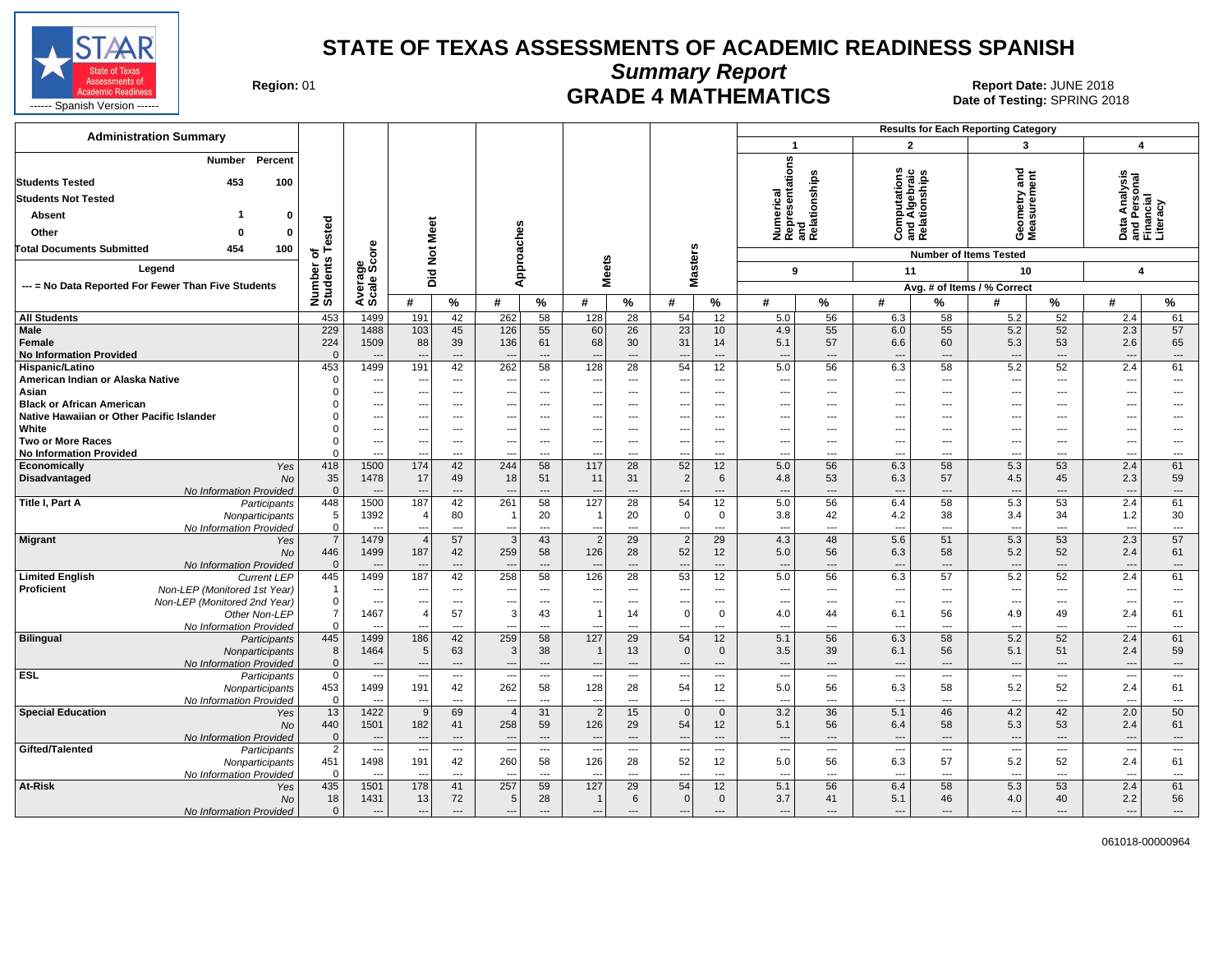

# **Summary Report**

Region: 01 **Region: 01 CALL CONSISTS OF A SET OF A REPORT DATE: JUNE 2018**<br>Date of Testing: SPRING 2018

| <b>Administration Summary</b>                               |                          |                          |                          |                          |                                  |                          |                          |                                 |                                 |                          |                                 |                                  | <b>Results for Each Reporting Category</b> |                                |                                  |                                          |
|-------------------------------------------------------------|--------------------------|--------------------------|--------------------------|--------------------------|----------------------------------|--------------------------|--------------------------|---------------------------------|---------------------------------|--------------------------|---------------------------------|----------------------------------|--------------------------------------------|--------------------------------|----------------------------------|------------------------------------------|
|                                                             |                          |                          |                          |                          |                                  |                          |                          |                                 |                                 |                          |                                 | $\overline{1}$                   |                                            | $\overline{2}$                 | 3                                |                                          |
| Percent<br>Number                                           |                          |                          |                          |                          |                                  |                          |                          |                                 |                                 |                          |                                 |                                  |                                            |                                |                                  |                                          |
| <b>Students Tested</b><br>2710<br>100                       |                          |                          |                          |                          |                                  |                          |                          |                                 |                                 |                          |                                 |                                  |                                            |                                |                                  |                                          |
| <b>Students Not Tested</b>                                  |                          |                          |                          |                          |                                  |                          |                          |                                 |                                 |                          |                                 | mposition                        |                                            |                                |                                  |                                          |
| $\Omega$                                                    |                          |                          |                          |                          |                                  |                          |                          |                                 |                                 |                          |                                 |                                  |                                            | Revision                       |                                  |                                          |
| Absent                                                      | gg                       |                          |                          |                          |                                  |                          |                          |                                 |                                 |                          |                                 |                                  |                                            |                                | Editing                          |                                          |
| Other<br>$\overline{2}$<br>Ω                                | ဖြ                       |                          | Meet                     |                          |                                  |                          |                          |                                 |                                 |                          |                                 | ዳ                                |                                            |                                |                                  |                                          |
| <b>Total Documents Submitted</b><br>2712<br>100             | ቴ                        | ore                      | $\breve{\mathbf{z}}$     |                          |                                  |                          | w                        |                                 | <b>isters</b>                   |                          |                                 | <b>Number of Points Possible</b> |                                            |                                | <b>Number of Items Tested</b>    |                                          |
| Legend                                                      | Number o<br>Students     | క్తిం                    | Did                      |                          |                                  | pproaches                | ē                        |                                 | ω                               |                          |                                 | 8                                | 8                                          |                                | 16                               |                                          |
| --- = No Data Reported For Fewer Than Five Students         |                          | Avera<br>Scale           |                          |                          |                                  | ⋖                        | Σ                        |                                 | Σ                               |                          |                                 | Avg. # of Points / % Scored      |                                            |                                | Avg. # of Items / % Correct      |                                          |
|                                                             |                          |                          | #                        | %                        | #                                | %                        | #                        | %                               | #                               | %                        | #                               | %                                | #                                          | %                              | #                                | %                                        |
| <b>All Students</b>                                         | 2710                     | 3886                     | 778                      | 29                       | 1932                             | 71                       | 1262                     | 47                              | 481                             | 18                       | 4.3                             | 53                               | 5.0                                        | 63                             | 11.5                             | 72                                       |
| <b>Male</b>                                                 | 1375                     | 3755                     | 483                      | 35                       | 892                              | 65                       | 533                      | 39                              | 184                             | 13                       | 3.9                             | 49                               | 4.9                                        | 61                             | 10.8                             | 68                                       |
| Female                                                      | 1335                     | 4020                     | 295                      | 22                       | 1040                             | 78                       | 729                      | 55                              | 297                             | 22                       | 4.6                             | 58                               | 5.2                                        | 65                             | 12.1                             | 75                                       |
| <b>No Information Provided</b>                              | $\Omega$                 |                          | $\sim$                   | ---                      |                                  | $\overline{\phantom{a}}$ |                          | ---                             |                                 | $\overline{\phantom{a}}$ | $\overline{\phantom{a}}$        | ---                              | $\qquad \qquad \cdots$                     | ---                            | $\overline{\phantom{a}}$         | $\cdots$                                 |
| Hispanic/Latino<br>American Indian or Alaska Native         | 2703                     | 3887                     | 774                      | 29                       | 1929                             | 71                       | 1261                     | 47                              | 481                             | 18                       | 4.3                             | 53                               | 5.0                                        | 63                             | 11.5                             | 72                                       |
| Asian                                                       |                          | ---<br>---               |                          | ---<br>---               |                                  | ---<br>---               | --<br>---                | ---<br>$\overline{\phantom{a}}$ |                                 | ---<br>---               | ---<br>$\overline{\phantom{a}}$ | ---<br>---                       | $\overline{\phantom{a}}$<br>$---$          | ---<br>---                     | ---<br>-−-                       | ---                                      |
| <b>Black or African American</b>                            |                          | $\overline{\phantom{a}}$ | $- - -$                  | $\overline{\phantom{a}}$ | $\overline{a}$                   | $-$                      | ---                      | $\overline{\phantom{a}}$        | ---                             | $\overline{\phantom{a}}$ | $\overline{\phantom{a}}$        | $---$                            | $---$                                      | $---$                          | ---                              | $\overline{a}$                           |
| Native Hawaiian or Other Pacific Islander                   |                          | ---                      |                          | ---                      |                                  | ---                      |                          | ---                             |                                 | ---                      | $\overline{\phantom{a}}$        | ---                              | $\qquad \qquad -\qquad$                    | ---                            | ---                              | $---$                                    |
| White                                                       |                          | 3432                     | 3                        | 50                       | 3                                | 50                       |                          | 17                              | $\Omega$                        | $\mathbf 0$              | 3.7                             | 46                               | 4.2                                        | 52                             | 8.8                              | 55                                       |
| <b>Two or More Races</b>                                    |                          | $\overline{\phantom{a}}$ | $---$                    | $---$                    | $\overline{a}$                   | $---$                    | $---$                    | $---$                           | $\sim$                          | $---$                    | $\sim$                          | $---$                            | $---$                                      | $\overline{a}$                 | ---                              | $---$                                    |
| <b>No Information Provided</b>                              |                          |                          |                          | ---                      |                                  | ---                      | $\overline{a}$           | ---                             |                                 | ---                      | $\overline{\phantom{a}}$        | ---                              | $---$                                      | ---                            | ---                              | $---$                                    |
| Yes<br>Economically                                         | 2613                     | 3883                     | 753                      | 29                       | 1860                             | 71                       | 1213                     | 46                              | 456                             | 17                       | 4.3                             | 53                               | 5.0                                        | 63                             | 11.4                             | 72                                       |
| Disadvantaged<br><b>No</b>                                  | 97                       | 3956                     | 25                       | 26                       | 72                               | 74                       | 49                       | 51                              | 25                              | 26                       | 4.1                             | 52                               | 5.5                                        | 68                             | 11.5                             | 72                                       |
| No Information Provided                                     | $\mathbf{0}$             |                          | $\overline{\phantom{a}}$ | ---                      |                                  | ---                      |                          | ---                             |                                 | $\overline{\phantom{a}}$ | $\overline{\phantom{a}}$        | $\overline{a}$                   | $\overline{a}$                             | ---                            | $\overline{\phantom{a}}$         | $\cdots$                                 |
| Title I, Part A<br>Participants<br>Nonparticipants          | 2705                     | 3887<br>3039             | 774<br>$\overline{4}$    | 29                       | 1931<br>-1                       | 71                       | 1261                     | 47                              | 481<br>$\Omega$                 | 18<br>$\mathbf 0$        | 4.3                             | 53                               | 5.0                                        | 63                             | 11.5                             | 72<br>46                                 |
| No Information Provided                                     | 5<br>$\mathbf{0}$        |                          | $\overline{a}$           | 80<br>$\overline{a}$     |                                  | 20<br>$\overline{a}$     |                          | 20<br>$\overline{a}$            |                                 | $\overline{a}$           | 1.0<br>---                      | 13<br>---                        | 3.8<br>$---$                               | 48<br>---                      | 7.4<br>$\overline{a}$            | $---$                                    |
| <b>Migrant</b><br>Yes                                       | 92                       | 3680                     | $\overline{34}$          | $\overline{37}$          | 58                               | 63                       | 30                       | 33                              | $\overline{12}$                 | 13                       | 3.9                             | 49                               | 4.4                                        | 54                             | 10.7                             | 67                                       |
| <b>No</b>                                                   | 2618                     | 3893                     | 744                      | 28                       | 1874                             | 72                       | 1232                     | 47                              | 469                             | 18                       | 4.3                             | 53                               | 5.1                                        | 63                             | 11.5                             | 72                                       |
| No Information Provided                                     | $\Omega$                 |                          |                          |                          |                                  |                          |                          |                                 |                                 | ---                      | $\overline{\phantom{a}}$        | ---                              | $\overline{\phantom{a}}$                   | ---                            | $\overline{\phantom{a}}$         | $\qquad \qquad \cdots$                   |
| Current LEP<br><b>Limited English</b>                       | 2691                     | 3885                     | 773                      | 29                       | 1918                             | 71                       | 1252                     | 47                              | 474                             | 18                       | 4.3                             | 53                               | 5.0                                        | 63                             | 11.5                             | $\overline{72}$                          |
| Non-LEP (Monitored 1st Year)<br>Proficient                  | $\overline{\mathcal{A}}$ | $\overline{a}$           | $\sim$                   | $---$                    | $\overline{\phantom{a}}$         | $---$                    | $\overline{a}$           | $---$                           | ---                             | $---$                    | $\overline{\phantom{a}}$        | $\overline{a}$                   | $---$                                      | $\overline{\phantom{a}}$       | ---                              | $\sim$                                   |
| Non-LEP (Monitored 2nd Year)                                | $\mathbf 0$              | ---                      | ---                      | $\hspace{0.05cm} \ldots$ | $\overline{\phantom{a}}$         | ---                      | ---                      | $\hspace{0.05cm} \ldots$        |                                 | $\hspace{0.05cm} \ldots$ | $\overline{\phantom{a}}$        | ---                              | $\qquad \qquad -\qquad$                    | $\qquad \qquad \cdots$         | $\overline{\phantom{a}}$         | $\qquad \qquad \cdots$                   |
| Other Non-LEP                                               | 15                       | 3858                     | 5 <sup>5</sup>           | 33                       | 10                               | 67                       | $\overline{7}$           | 47                              | 4                               | 27                       | 4.2                             | 53                               | 5.3                                        | 67                             | 10.9                             | 68                                       |
| No Information Provided<br><b>Bilingual</b><br>Participants | $\Omega$<br>2700         | $\overline{a}$<br>3887   | $- -$<br>773             | ---<br>$\overline{29}$   | $\overline{\phantom{a}}$<br>1927 | ---<br>71                | 1258                     | $\overline{\phantom{a}}$<br>47  | $\overline{\phantom{a}}$<br>479 | ---<br>18                | $\overline{\phantom{a}}$<br>4.3 | ---<br>53                        | $\overline{\phantom{a}}$<br>5.0            | ---<br>63                      | $\overline{\phantom{a}}$<br>11.5 | $\cdots$<br>72                           |
| Nonparticipants                                             | 10                       | 3646                     | 5 <sup>5</sup>           | 50                       | 5                                | 50                       | $\overline{4}$           | 40                              | $\overline{2}$                  | 20                       | 4.1                             | 51                               | 4.8                                        | 60                             | 9.4                              | 59                                       |
| No Information Provided                                     | $\mathbf{0}$             | $\overline{\phantom{a}}$ | $---$                    | $---$                    | $---$                            | $---$                    | $\overline{\phantom{a}}$ | $---$                           | $\overline{\phantom{a}}$        | $---$                    | $\overline{\phantom{a}}$        | $---$                            | $---$                                      | $---$                          | ----                             | $---$                                    |
| <b>ESL</b><br>Participants                                  | $\mathsf 0$              | ---                      |                          | $\hspace{0.05cm} \ldots$ |                                  | $\overline{\phantom{a}}$ |                          | $\hspace{0.05cm} \ldots$        |                                 | $\overline{\phantom{a}}$ | $\cdots$                        | $\overline{\phantom{a}}$         | $\cdots$                                   | $\overline{\phantom{a}}$       | $\overline{\phantom{a}}$         | $\scriptstyle\cdots$                     |
| Nonparticipants                                             | 2710                     | 3886                     | 778                      | 29                       | 1932                             | 71                       | 1262                     | 47                              | 481                             | 18                       | 4.3                             | 53                               | 5.0                                        | 63                             | 11.5                             | 72                                       |
| No Information Provided                                     | $\Omega$                 | $\overline{\phantom{a}}$ | $\sim$                   | $\overline{\phantom{a}}$ | $\overline{\phantom{a}}$         | $\overline{\phantom{a}}$ | --                       | $\overline{\phantom{a}}$        | $\sim$                          | $-$                      | $\overline{\phantom{a}}$        | $\overline{a}$                   | $\overline{a}$                             | $\overline{a}$                 | $\overline{\phantom{a}}$         | $---$                                    |
| <b>Special Education</b><br>Yes                             | 122                      | 3123                     | 91                       | 75                       | 31                               | 25                       | 6                        | $5\overline{)}$                 | $\overline{0}$                  | $\mathbf 0$              | 2.7                             | 34                               | 3.3                                        | 41                             | 7.3                              | 46                                       |
| No                                                          | 2588                     | 3922                     | 687                      | 27                       | 1901                             | 73                       | 1256                     | 49                              | 481                             | 19                       | 4.3                             | 54                               | 5.1                                        | 64                             | 11.6                             | 73                                       |
| No Information Provided                                     | $\Omega$                 | $\overline{\phantom{a}}$ | $\sim$                   | $\cdots$                 | $\overline{\phantom{a}}$         | $\cdots$                 |                          | $\overline{\phantom{a}}$        | ---                             | $\overline{\phantom{a}}$ | ---                             | ---                              | $---$                                      | ---                            | $\overline{\phantom{a}}$         | $\hspace{0.05cm} \ldots \hspace{0.05cm}$ |
| Gifted/Talented<br>Participants                             | $\overline{131}$         | 4732                     | 3                        | $\overline{2}$           | 128                              | 98                       | 123                      | 94                              | 80                              | 61                       | 5.6                             | 70                               | 6.8                                        | 85                             | 14.6                             | 91                                       |
| Nonparticipants<br>No Information Provided                  | 2579<br>$\Omega$         | 3843                     | 775                      | 30                       | 1804                             | 70                       | 1139                     | 44                              | 401                             | 16                       | 4.2                             | 52                               | 4.9                                        | 62                             | 11.3                             | 71                                       |
| At-Risk<br>Yes                                              | 2680                     | $\sim$<br>3887           | $\sim$<br>766            | $---$<br>29              | $\sim$<br>1914                   | $---$<br>71              | --<br>1250               | $---$<br>47                     | ---<br>474                      | $---$<br>18              | $\overline{\phantom{a}}$<br>4.3 | $\overline{\phantom{a}}$<br>53   | $---$<br>5.0                               | $\overline{\phantom{a}}$<br>63 | $\overline{\phantom{a}}$<br>11.5 | $---$<br>72                              |
| No                                                          | 30                       | 3733                     | 12                       | 40                       | 18                               | 60                       | 12                       | 40                              | $\overline{7}$                  | 23                       | 3.9                             | 48                               | 5.0                                        | 63                             | 10.3                             | 64                                       |
| No Information Provided                                     | $\mathbf{0}$             | $\overline{\phantom{a}}$ | $---$                    | $---$                    | $---$                            | $\overline{\phantom{a}}$ | $\overline{\phantom{a}}$ | $\hspace{1.5cm} \textbf{---}$   | $\overline{\phantom{a}}$        | $---$                    | ---                             | ---                              | $---$                                      | ---                            | $\overline{\phantom{a}}$         | $\cdots$                                 |
|                                                             |                          |                          |                          |                          |                                  |                          |                          |                                 |                                 |                          |                                 |                                  |                                            |                                |                                  |                                          |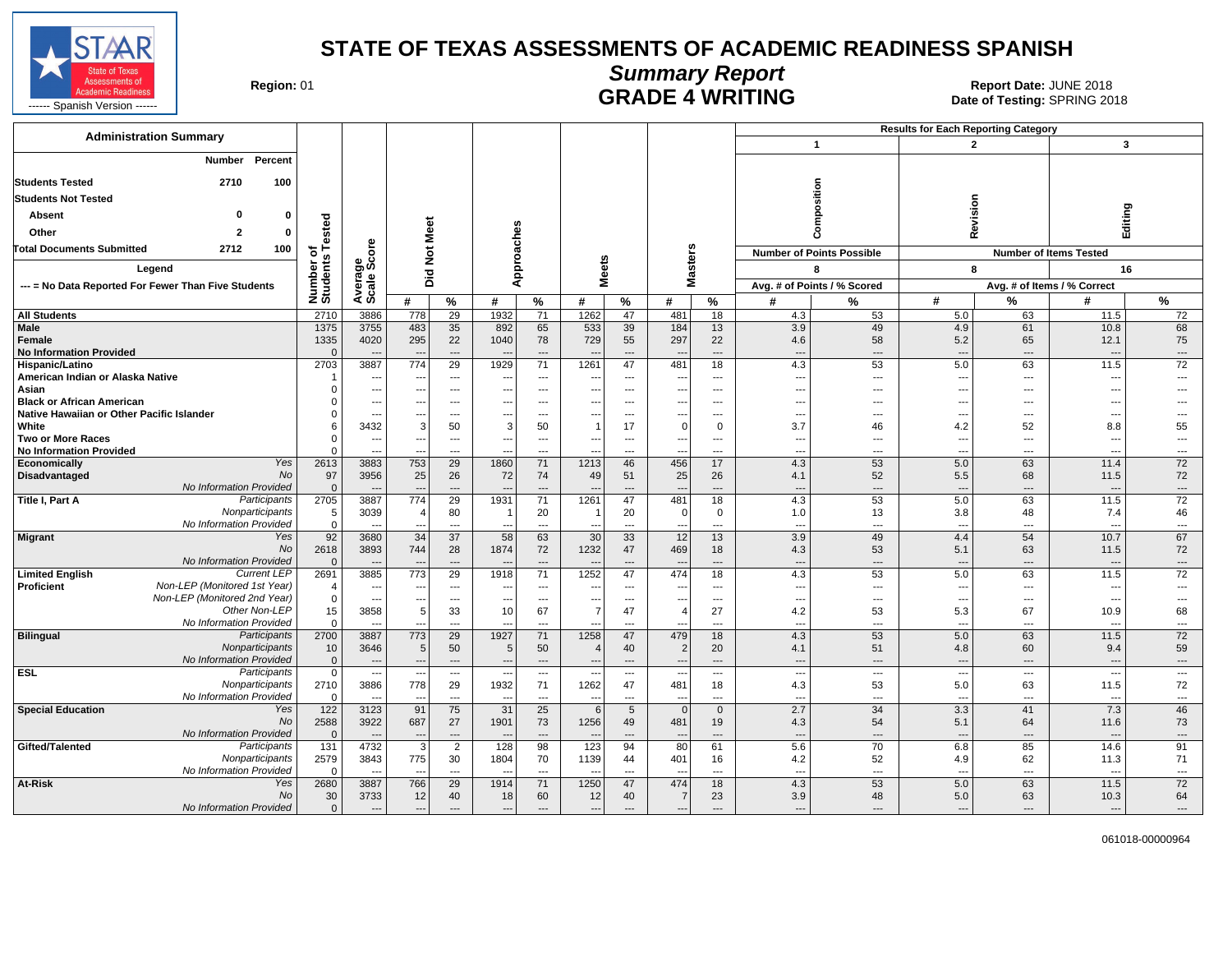

# **STATE OF TEXAS ASSESSMENTS OF ACADEMIC READINESS SPANISH Constructed Responses Summary Report GRADE 4 WRITING** Report Date: JUNE 2018

**Region: 01** 



**The written composition has been scored independently by two readers. The rating of 0-8 represents the summation of these scores.**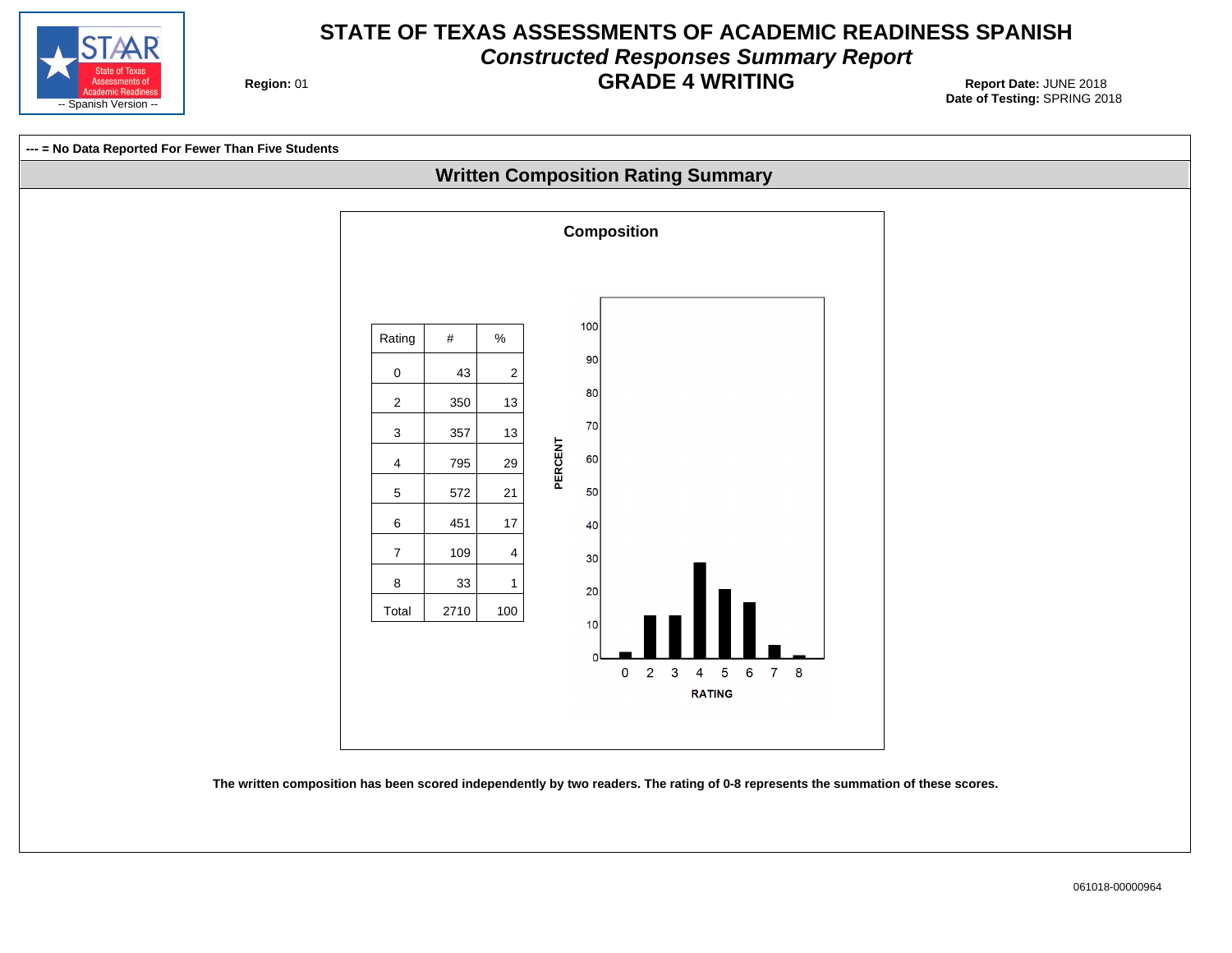

**Summary Report**

**GRADE 5 SCIENCE Date: JUNE 2018**<br>Date of Testing: MAY 2018 Date of Testing: MAY 2018

| <b>Administration Summary</b><br>$\overline{1}$<br>$\overline{2}$<br>3<br>ပ္ပ<br>Percent<br>Number<br>Spā<br>Motion,<br><b>Students Tested</b><br>29685<br>100<br>Force, Motio<br>and Energy<br>and<br>겯<br><b>Students Not Tested</b><br>σ<br>Matter a<br>Energy<br>34<br>Absent<br>0<br>운                                                                                                                  | $\boldsymbol{4}$<br>짇<br>ents<br>σ                                |
|--------------------------------------------------------------------------------------------------------------------------------------------------------------------------------------------------------------------------------------------------------------------------------------------------------------------------------------------------------------------------------------------------------------|-------------------------------------------------------------------|
|                                                                                                                                                                                                                                                                                                                                                                                                              |                                                                   |
|                                                                                                                                                                                                                                                                                                                                                                                                              |                                                                   |
|                                                                                                                                                                                                                                                                                                                                                                                                              | Organisms<br>Environme                                            |
| ౚ                                                                                                                                                                                                                                                                                                                                                                                                            |                                                                   |
| ested<br>Meet<br>Other<br>o                                                                                                                                                                                                                                                                                                                                                                                  |                                                                   |
| ge<br>Score<br><b>Total Documents Submitted</b><br>29723<br>100<br>$\frac{5}{2}$<br>ځ ج<br><b>Number of Items Tested</b>                                                                                                                                                                                                                                                                                     |                                                                   |
| Approaches<br>asters<br><b>Meets</b><br>Number o<br>Students<br>Legend<br>6<br>8<br>10<br>Did                                                                                                                                                                                                                                                                                                                | 12                                                                |
| Averag<br>Scale<br>ż<br>--- = No Data Reported For Fewer Than Five Students<br>Avg. # of Items / % Correct                                                                                                                                                                                                                                                                                                   |                                                                   |
| $\%$<br>$\%$<br>$\%$<br>%<br>%<br>#<br>%<br>#<br>#<br>#<br>#<br>#<br>#<br>%<br>#                                                                                                                                                                                                                                                                                                                             | $\%$                                                              |
| 29685<br>3928<br>5405<br>18<br>24280<br>82<br>13694<br>46<br>5478<br>75<br>69<br><b>All Students</b><br>18<br>4.3<br>71<br>6.0<br>6.9<br>8.8                                                                                                                                                                                                                                                                 | 74                                                                |
| 3947<br>2650<br>71<br>Male<br>14970<br>18<br>82<br>48<br>3025<br>20<br>4.2<br>70<br>6.0<br>75<br>8.9<br>12320<br>7217<br>7.1                                                                                                                                                                                                                                                                                 | 74                                                                |
| 2754<br>6476<br>2452<br>68<br>14713<br>3909<br>19<br>11959<br>81<br>44<br>17<br>4.3<br>72<br>5.9<br>74<br>6.8<br><b>Female</b><br><b>No Information Provided</b>                                                                                                                                                                                                                                             | 74<br>8.8                                                         |
| ---<br>---<br>---<br>---<br>$\overline{\phantom{a}}$<br>$\overline{\phantom{a}}$<br>$\overline{\phantom{a}}$<br>$\overline{\phantom{a}}$<br>---<br>$\overline{\phantom{a}}$<br>28993<br>5325<br>18<br>23668<br>82<br>13269<br>46<br>5249<br>18<br>71<br>6.0<br>74<br>6.9<br>69<br>3923<br>4.2<br>Hispanic/Latino                                                                                             | $\qquad \qquad \cdots$<br>$\overline{\phantom{a}}$<br>74<br>8.8   |
| 12<br>92<br>58<br>25<br>78<br>7.5<br>75<br>American Indian or Alaska Native<br>4041<br>8<br>4.7<br>6.1<br>76<br>11<br>3<br>-1                                                                                                                                                                                                                                                                                | 9.5<br>79                                                         |
| 130<br>4437<br>125<br>108<br>72<br>5.2<br>$\overline{4}$<br>96<br>83<br>55<br>86<br>6.8<br>85<br>8.5<br>85<br>10.4<br>Asian<br>.5                                                                                                                                                                                                                                                                            | 87                                                                |
| 21<br>73<br>69<br>101<br>3948<br>18<br>18<br>83<br>82<br>51<br>50<br>5.9<br>73<br>6.9<br><b>Black or African American</b><br>21<br>4.4                                                                                                                                                                                                                                                                       | 76<br>9.2                                                         |
| Native Hawaiian or Other Pacific Islander<br>$\overline{a}$<br>$\sim$<br>$---$<br>$\overline{a}$<br>$---$<br>---<br>$\overline{a}$<br>$\overline{a}$<br>$\overline{\phantom{a}}$<br>$\overline{a}$<br>$\sim$<br>$---$<br>$\sim$<br>--<br>$\sim$                                                                                                                                                              | $\overline{\phantom{a}}$<br>$\overline{\phantom{a}}$              |
| 407<br>51<br>356<br>234<br>57<br>120<br>4076<br>13<br>87<br>4.6<br>76<br>6.3<br>79<br>7.3<br>73<br>White<br>29                                                                                                                                                                                                                                                                                               | 77<br>9.3                                                         |
| 35<br>23<br>7.7<br>77<br>Two or More Races<br>39<br>4055<br>10<br>90<br>59<br>11<br>28<br>4.2<br>70<br>6.2<br>78<br>9.4<br>$\overline{\mathcal{A}}$                                                                                                                                                                                                                                                          | 78                                                                |
| <b>No Information Provided</b><br>$\mathcal{P}$<br>$\overline{a}$<br>$\overline{a}$<br>$\overline{a}$<br>---<br>$\overline{a}$<br>$\overline{a}$<br>---<br>$\overline{a}$<br>---<br>$\overline{a}$                                                                                                                                                                                                           | $\overline{\phantom{a}}$<br>$\overline{\phantom{a}}$              |
| 25442<br>5032<br>20<br>43<br>4158<br>4.2<br>70<br>5.9<br>74<br>6.8<br>68<br>8.7<br>3896<br>20410<br>80<br>11053<br>16<br>Economically<br>Yes                                                                                                                                                                                                                                                                 | 73                                                                |
| 4240<br>372<br>1320<br>76<br>Disadvantaged<br>4121<br>9<br>3868<br>91<br>2639<br>62<br>31<br>4.6<br>77<br>6.4<br>80<br>7.6<br><b>No</b>                                                                                                                                                                                                                                                                      | 80<br>9.6                                                         |
| No Information Provided<br>-3<br>$\overline{\phantom{a}}$<br>---<br>$\overline{\phantom{a}}$<br>$\overline{\phantom{a}}$<br>$\cdots$<br>$\cdots$<br>$\overline{\phantom{a}}$<br>$\overline{\phantom{a}}$<br>---<br>$---$<br>$---$<br>$---$<br>29385<br>3927<br>5366<br>18<br>24019<br>82<br>13522<br>46<br>5397<br>18<br>4.3<br>$\overline{71}$<br>6.0<br>75<br>6.9<br>69<br>Title I, Part A<br>Participants | $\hspace{0.05cm} \ldots$<br>$\overline{\phantom{a}}$<br>8.8<br>74 |
| 73<br>299<br>38<br>87<br>58<br>81<br>27<br>78<br>6.3<br>79<br>7.3<br>4068<br>13<br>261<br>172<br>4.7<br>Nonparticipants                                                                                                                                                                                                                                                                                      | 77<br>9.2                                                         |
| No Information Provided<br>$---$<br>$\overline{a}$<br>$\overline{a}$<br>$\sim$<br>$\overline{a}$<br>$\overline{a}$<br>$\overline{a}$<br>$\overline{a}$<br>$\overline{a}$<br>$---$<br>$\sim$<br>$\overline{\phantom{a}}$<br>$\sim$<br>$\sim$                                                                                                                                                                  | $\overline{\phantom{a}}$<br>$\hspace{0.05cm} \ldots$              |
| 32<br>555<br>6.2<br>62<br>819<br>3744<br>264<br>68<br>261<br>32<br>90<br>11<br>4.0<br>66<br>5.4<br>68<br>7.9<br><b>Migrant</b><br>Yes                                                                                                                                                                                                                                                                        | 66                                                                |
| 28860<br>3933<br>5138<br>13430<br>5387<br>18<br>23722<br>82<br>47<br>19<br>4.3<br>71<br>6.0<br>75<br>6.9<br>69<br>8.9<br>No                                                                                                                                                                                                                                                                                  | 74                                                                |
| 50<br>57<br>3585<br>50<br>50<br>17<br>3.2<br>53<br>4.8<br>60<br>5.7<br>No Information Provided<br>6<br>3<br>$\mathcal{B}$                                                                                                                                                                                                                                                                                    | 7.3<br>61                                                         |
| 12024<br>3060<br>25<br>8964<br>35<br>1332<br>66<br>5.6<br>71<br>6.5<br>65<br><b>Limited English</b><br><b>Current LEP</b><br>3799<br>75<br>4258<br>11<br>4.0                                                                                                                                                                                                                                                 | 8.3<br>69                                                         |
| $\overline{7}$<br>7.5<br>75<br>1399<br>93<br>927<br>62<br>381<br>77<br>80<br><b>Proficient</b><br>Non-LEP (Monitored 1st Year)<br>1504<br>4087<br>105<br>25<br>4.6<br>6.4                                                                                                                                                                                                                                    | 81<br>9.7                                                         |
| 60<br>899<br>420<br>32<br>82<br>7.7<br>77<br>Non-LEP (Monitored 2nd Year)<br>1300<br>4173<br>5<br>1240<br>95<br>69<br>4.8<br>80<br>6.6                                                                                                                                                                                                                                                                       | 83<br>9.9                                                         |
| 14855<br>3995<br>2179<br>15<br>12676<br>7609<br>3345<br>23<br>73<br>77<br>71<br>85<br>51<br>6.1<br>7.1<br>9.1<br>Other Non-LEP<br>4.4<br>$\overline{2}$<br>$\overline{a}$<br>$\overline{a}$<br>$\overline{a}$<br>$\overline{\phantom{a}}$<br>$\overline{a}$<br>$\overline{a}$<br>$\overline{\phantom{a}}$<br>---<br>$\overline{\phantom{a}}$<br>$\sim$<br>$\overline{a}$<br>$\overline{a}$<br><b></b>        | 76<br>$\overline{\phantom{a}}$<br>$\hspace{0.05cm} \ldots$        |
| No Information Provided<br><b>Bilingual</b><br>3814<br>2983<br>25<br>9122<br>4419<br>37<br>1447<br>12<br>4.0<br>67<br>5.7<br>6.5<br>12105<br>75<br>71<br>65<br>8.4<br><b>Participants</b>                                                                                                                                                                                                                    | 70                                                                |
| 17564<br>9271<br>4030<br>6.2<br>77<br>72<br>4007<br>2417<br>14<br>15147<br>86<br>53<br>23<br>74<br>7.2<br>Nonparticipants<br>4.4                                                                                                                                                                                                                                                                             | 76<br>9.2                                                         |
| 69<br>25<br>64<br>5.0<br>61<br>8.1<br>No Information Provided<br>16<br>3707<br>31<br>6<br>3.8<br>63<br>6.1<br>5<br>11                                                                                                                                                                                                                                                                                        | 68                                                                |
| <b>ESL</b><br>115<br>3776<br>33<br>29<br>82<br>37<br>32<br>13<br>64<br>5.4<br>68<br>6.1<br>61<br>71<br>11<br>3.9<br>Participants                                                                                                                                                                                                                                                                             | 68<br>8.2                                                         |
| 29554<br>5367<br>24187<br>13653<br>3929<br>18<br>82<br>46<br>5464<br>4.3<br>71<br>6.0<br>75<br>6.9<br>69<br>8.8<br>18<br>Nonparticipants                                                                                                                                                                                                                                                                     | 74                                                                |
| 25<br>3707<br>31<br>69<br>64<br>5.0<br>63<br>61<br>8.1<br>No Information Provided<br>16<br>-5<br>11<br>6<br>3.8<br>6.1                                                                                                                                                                                                                                                                                       | 68                                                                |
|                                                                                                                                                                                                                                                                                                                                                                                                              | 55<br>6.6                                                         |
| 349<br><b>Special Education</b><br>2401<br>3481<br>1346<br>56<br>1055<br>44<br>15<br>103<br>3.2<br>53<br>4.7<br>59<br>5.2<br>52<br>$\overline{4}$<br>Yes                                                                                                                                                                                                                                                     |                                                                   |
| 27282<br>4057<br>23225<br>5375<br>71<br>3967<br>15<br>13345<br>49<br>20<br>4.3<br>72<br>6.1<br>76<br>7.1<br>85<br><b>No</b>                                                                                                                                                                                                                                                                                  | 75<br>9.0                                                         |
| $\overline{2}$<br>No Information Provided<br>$\overline{a}$<br>$---$<br>$\overline{a}$<br>$---$<br>$\overline{a}$<br>$\overline{a}$<br>$\overline{a}$<br>$\overline{\phantom{a}}$<br>$\overline{\phantom{a}}$<br>$\overline{\phantom{a}}$<br>$---$                                                                                                                                                           | $\overline{\phantom{a}}$<br>$\overline{\phantom{a}}$              |
| Gifted/Talented<br>3373<br>4391<br>37<br>3336<br>99<br>2827<br>84<br>1739<br>52<br>7.0<br>87<br>8.4<br>84<br>5.2<br>86<br>10.4<br>Participants<br>$\overline{1}$                                                                                                                                                                                                                                             | 86                                                                |
| 5367<br>20<br>10867<br>3739<br>67<br>26311<br>3869<br>20944<br>69<br>5.8<br>73<br>6.7<br>Nonparticipants<br>80<br>41<br>14<br>4.1<br>8.7                                                                                                                                                                                                                                                                     | 72                                                                |
| No Information Provided<br>$\overline{a}$<br>$\overline{a}$<br>$\overline{a}$<br>$\overline{\phantom{a}}$<br>$\overline{a}$<br>$\overline{a}$<br>$\overline{a}$<br>$\overline{a}$<br>$\overline{a}$<br>$---$<br>$\overline{\phantom{a}}$<br>$\overline{\phantom{a}}$                                                                                                                                         | $\sim$<br>$\overline{a}$                                          |
| At-Risk<br>18294<br>3775<br>4877<br>27<br>73<br>5959<br>33<br>1797<br>6.4<br>64<br>13417<br>10<br>3.9<br>65<br>5.6<br>70<br>Yes<br>11390<br>4175<br>527<br>5<br>10863<br>7735<br>68<br>3681<br>82<br>78<br>95<br>32<br>4.8<br>80<br>6.6<br>7.8<br><b>No</b>                                                                                                                                                  | 69<br>8.2<br>82<br>9.8                                            |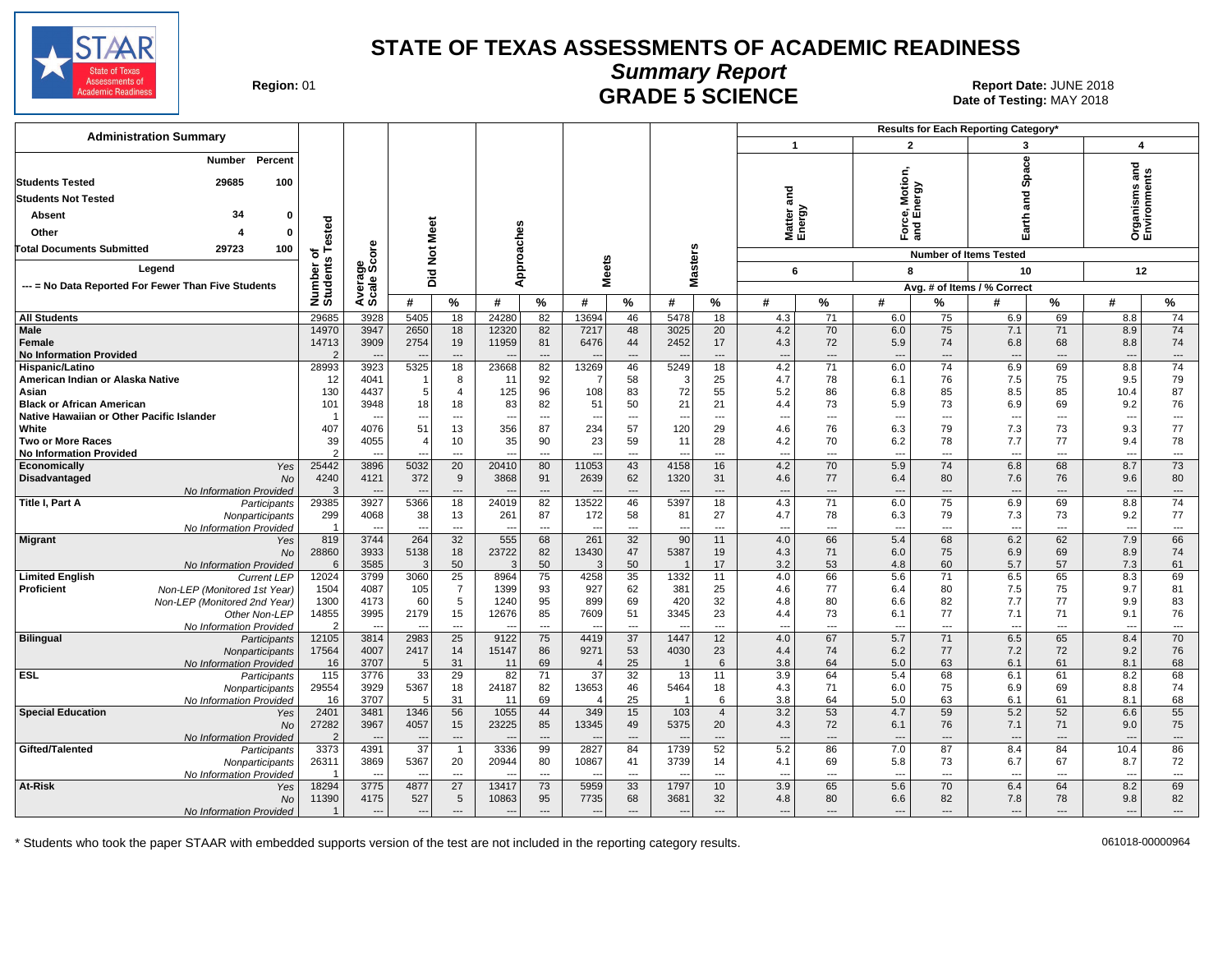

# **Summary Report**

**GRADE 5 SCIENCE Date: JUNE 2018**<br>Date of Testing: MAY 2018

| <b>Administration Summary</b>                                           |                       |                                  |                          |                              |                                 |                                |                                 |                          |                                |                          |                                 |                                |                                 |                      | <b>Results for Each Reporting Category</b> |                                |                                 |                                |
|-------------------------------------------------------------------------|-----------------------|----------------------------------|--------------------------|------------------------------|---------------------------------|--------------------------------|---------------------------------|--------------------------|--------------------------------|--------------------------|---------------------------------|--------------------------------|---------------------------------|----------------------|--------------------------------------------|--------------------------------|---------------------------------|--------------------------------|
|                                                                         |                       |                                  |                          |                              |                                 |                                |                                 |                          |                                |                          | $\overline{1}$                  |                                | $\overline{2}$                  |                      | 3                                          |                                | $\overline{\mathbf{4}}$         |                                |
| Percent<br><b>Number</b><br><b>Students Tested</b><br>770<br>100        |                       |                                  |                          |                              |                                 |                                |                                 |                          |                                |                          |                                 |                                | ce, Motion<br>I Energy          |                      | Space                                      |                                | Organisms and<br>Environments   |                                |
| <b>Students Not Tested</b>                                              |                       |                                  |                          |                              |                                 |                                |                                 |                          |                                |                          | and                             |                                |                                 |                      | 짇                                          |                                |                                 |                                |
| o<br>$\mathbf{0}$                                                       |                       |                                  |                          |                              |                                 |                                |                                 |                          |                                |                          |                                 |                                |                                 |                      | ಸ                                          |                                |                                 |                                |
| <b>Absent</b>                                                           |                       |                                  |                          |                              |                                 |                                |                                 |                          |                                |                          | Matter a<br>Energy              |                                |                                 |                      | Earth                                      |                                |                                 |                                |
| Other<br>$\Omega$<br>$\Omega$                                           | Tested                |                                  | Meet                     |                              |                                 |                                |                                 |                          |                                |                          |                                 |                                | 군<br>이                          |                      |                                            |                                |                                 |                                |
| 100<br><b>Total Documents Submitted</b><br>770                          | ъ                     | <b>ore</b>                       | $\overline{5}$           |                              |                                 |                                |                                 |                          |                                |                          |                                 |                                |                                 |                      | <b>Number of Items Tested</b>              |                                |                                 |                                |
| Legend                                                                  | Number or<br>Students | Average<br>Scale Sco             | Did                      |                              | Approaches                      |                                | <b>Meets</b>                    |                          | <b>Masters</b>                 |                          | 6                               |                                | 8                               |                      | 10                                         |                                | 12                              |                                |
| --- = No Data Reported For Fewer Than Five Students                     |                       |                                  |                          |                              |                                 |                                |                                 |                          |                                |                          |                                 |                                |                                 |                      | Avg. # of Items / % Correct                |                                |                                 |                                |
|                                                                         |                       |                                  | #                        | $\%$                         | #                               | $\%$                           | #                               | ℅                        | #                              | %                        | #                               | $\%$                           | #                               | %                    | #                                          | %                              | #                               | %                              |
| <b>All Students</b>                                                     | 770                   | 3612                             | 307                      | 40                           | 463                             | 60                             | 156                             | 20                       | 36                             | 5                        | 3.6                             | 60                             | 5.4                             | 67                   | 5.3                                        | 53                             | 7.6                             | 63                             |
| <b>Male</b>                                                             | 373                   | 3646                             | 139                      | 37                           | 234                             | 63                             | 92                              | 25                       | 25                             | 7                        | 3.6                             | 60                             | 5.5                             | 69                   | 5.5                                        | 55                             | 7.7                             | 64                             |
| Female                                                                  | 393                   | 3582                             | 165                      | 42                           | 228                             | 58                             | 63                              | 16                       | 11                             | 3                        | 3.6                             | 60                             | 5.3                             | 66                   | 5.2                                        | 52                             | 7.4                             | 62                             |
| <b>No Information Provided</b>                                          | $\overline{4}$        |                                  |                          | $---$                        | $\overline{\phantom{a}}$        | $\overline{a}$                 |                                 | $\overline{a}$           | $\overline{\phantom{a}}$       | $---$                    | ---                             | $\overline{\phantom{a}}$       | ---                             | ---                  | $\overline{a}$                             | $\overline{a}$                 | $\overline{\phantom{a}}$        | $\qquad \qquad \cdots$         |
| Hispanic/Latino                                                         | 762                   | 3611                             | 306                      | 40                           | 456                             | 60                             | 153                             | 20                       | 36                             | 5                        | 3.6                             | 60                             | 5.4                             | 67                   | 5.3                                        | 53                             | 7.5                             | 63                             |
| American Indian or Alaska Native                                        |                       | $\overline{\phantom{a}}$         | $\overline{\phantom{a}}$ | $\cdots$                     | ---                             | ---                            | $\hspace{0.05cm} \ldots$        | $\overline{\phantom{a}}$ | $\qquad \qquad \cdots$         | $\hspace{0.05cm} \ldots$ | $\overline{\phantom{a}}$        | $\overline{\phantom{a}}$       | $\overline{\phantom{a}}$        | ---                  | $\qquad \qquad \cdots$                     | $\overline{a}$                 | $\overline{\phantom{a}}$        | ---                            |
| Asian                                                                   | $\Omega$              | $\overline{\phantom{a}}$         | $\overline{\phantom{a}}$ | $\cdots$                     | ---                             | ---                            | $\overline{\phantom{a}}$        | ---                      | $\overline{\phantom{a}}$       | $\overline{\phantom{a}}$ | $\overline{\phantom{a}}$        | $\overline{\phantom{a}}$       | $\overline{\phantom{a}}$        | ---                  | ---                                        | ---                            | ---                             | ---                            |
| <b>Black or African American</b>                                        | 0<br>0                | $\overline{\phantom{a}}$         | ---                      | $---$                        | ---                             | $---$                          | ---                             | $---$                    | $\overline{\phantom{a}}$       | $\overline{a}$           | $---$                           | $\sim$                         | ---                             | ---                  | $---$                                      | $---$                          | ---                             | $---$                          |
| Native Hawaiian or Other Pacific Islander<br>White                      | 6                     | $\overline{\phantom{a}}$<br>3750 | $\overline{1}$           | $\qquad \qquad \cdots$<br>17 | ---<br>5                        | ---<br>83                      | ---<br>3                        | ---<br>50                | ---<br>$\overline{0}$          | $\sim$<br>$\mathbf{0}$   | ---                             | ---                            | $\overline{\phantom{a}}$<br>5.3 | ---                  | ---                                        | ---<br>60                      | $\overline{\phantom{a}}$        | $\qquad \qquad \cdots$         |
| <b>Two or More Races</b>                                                | $\Omega$              | $\overline{\phantom{a}}$         | $\overline{\phantom{a}}$ | $\cdots$                     | ---                             | ---                            | ---                             | $---$                    | $\overline{\phantom{a}}$       | $\overline{\phantom{a}}$ | 4.2<br>---                      | 69<br>$\sim$                   | $\overline{\phantom{a}}$        | 67<br>---            | 6.0<br>---                                 | ---                            | 8.3<br>---                      | 69<br>---                      |
| <b>No Information Provided</b>                                          |                       | $\overline{\phantom{a}}$         |                          | $\overline{\phantom{a}}$     | ---                             | ---                            | $\overline{\phantom{a}}$        | $\overline{a}$           | $\overline{\phantom{a}}$       | ---                      | ---                             | $\overline{a}$                 | ---                             | ---                  | $\overline{a}$                             | $\overline{a}$                 | ---                             | $\qquad \qquad \cdots$         |
| Economically<br>Yes                                                     | 722                   | 3608                             | 290                      | 40                           | 432                             | 60                             | 140                             | 19                       | 34                             | 5                        | 3.6                             | 60                             | 5.4                             | 67                   | 5.3                                        | 53                             | 7.5                             | 63                             |
| <b>Disadvantaged</b><br><b>No</b>                                       | 46                    | 3681                             | 16                       | 35                           | 30                              | 65                             | 16                              | 35                       | $\overline{2}$                 | $\overline{4}$           | 3.6                             | 59                             | 5.5                             | 69                   | 5.4                                        | 54                             | 8.2                             | 69                             |
| No Information Provided                                                 | 2                     |                                  |                          | $\overline{a}$               | $\sim$                          | $\overline{a}$                 |                                 | $\overline{a}$           | $\overline{a}$                 | $\overline{a}$           | $\sim$                          | $-$                            | $\sim$                          | $\overline{a}$       | $\sim$                                     | $\overline{a}$                 | $\sim$                          | $\sim$                         |
| <b>Title I, Part A</b><br>Participants                                  | 761                   | 3613                             | 303                      | 40                           | 458                             | 60                             | 153                             | $\overline{20}$          | 36                             | 5                        | 3.6                             | 60                             | 5.4                             | 67                   | 5.3                                        | 53                             | 7.6                             | 63                             |
| Nonparticipants                                                         | $\overline{7}$        | 3568                             | 3                        | 43                           | $\overline{4}$                  | 57                             | 3                               | 43                       | $\Omega$                       | $\Omega$                 | 3.9                             | 64                             | 5.4                             | 68                   | 4.4                                        | 44                             | 7.3                             | 61                             |
| No Information Provided                                                 | $\overline{2}$        |                                  | $\overline{a}$           | $\overline{a}$               | $\sim$                          | $\overline{a}$                 | $\overline{a}$                  | $\sim$                   | $\overline{a}$                 | $\overline{a}$           | $\overline{\phantom{a}}$        | $\overline{a}$                 | $\overline{a}$                  | $\sim$               | $\overline{a}$                             | $\sim$                         | $\overline{a}$                  | $\overline{a}$                 |
| <b>Migrant</b><br>Yes                                                   | 21                    | 3611                             | 8                        | 38                           | 13                              | 62                             | 5                               | 24                       | $\mathbf{0}$                   | $\mathbf{0}$             | 3.6                             | 60                             | 5.3                             | 66                   | 5.3                                        | 53                             | 7.8                             | 65                             |
| <b>No</b>                                                               | 746<br>3              | 3613                             | 297                      | 40<br>$---$                  | 449<br>$\overline{\phantom{a}}$ | 60<br>$\overline{\phantom{a}}$ | 151                             | 20<br>$\overline{a}$     | 36<br>$---$                    | 5<br>$---$               | 3.6<br>---                      | 60<br>$\overline{\phantom{a}}$ | 5.4<br>$\overline{\phantom{a}}$ | 67<br>$\overline{a}$ | 5.3<br>$\overline{a}$                      | 53<br>$\overline{\phantom{a}}$ | 7.6<br>$\overline{\phantom{a}}$ | 63<br>$\overline{a}$           |
| No Information Provided<br><b>Limited English</b><br><b>Current LEP</b> | 759                   | 3614                             | 300                      | 40                           | 459                             | 60                             | 155                             | 20                       | 35                             | 5                        | 3.6                             | 60                             | 5.4                             | 67                   | 5.3                                        | 53                             | 7.6                             | 63                             |
| <b>Proficient</b><br>Non-LEP (Monitored 1st Year)                       | $\Omega$              | $\overline{\phantom{a}}$         | $\overline{\phantom{a}}$ | $\qquad \qquad \cdots$       | ---                             | ---                            | $\qquad \qquad \cdots$          | ---                      | $\qquad \qquad \cdots$         | ---                      | ---                             | $\overline{\phantom{a}}$       | $\overline{\phantom{a}}$        | ---                  | $\overline{a}$                             | ---                            | $\overline{\phantom{a}}$        | ---                            |
| Non-LEP (Monitored 2nd Year)                                            | $\mathbf 0$           | $\overline{a}$                   | ---                      | $\cdots$                     | ---                             | $\overline{\phantom{a}}$       | $\overline{a}$                  | $\overline{\phantom{a}}$ | ---                            | ---                      | ---                             | $\sim$                         | ---                             | ---                  | $\overline{a}$                             | $\overline{a}$                 | $\overline{a}$                  | $\overline{\phantom{a}}$       |
| Other Non-LEP                                                           | 9                     | 3492                             | 6                        | 67                           | 3                               | 33                             | $\overline{1}$                  | 11                       | $\overline{1}$                 | 11                       | 3.1                             | 52                             | 5.4                             | 68                   | 4.4                                        | 44                             | 6.9                             | 57                             |
| No Information Provided                                                 | $\overline{2}$        | $\overline{\phantom{a}}$         | ---                      | $---$                        | ---                             | ---                            | ---                             | $\overline{a}$           | $\overline{\phantom{a}}$       | ---                      | ---                             | $\overline{a}$                 | ---                             | ---                  | $\overline{a}$                             | $\overline{a}$                 | ---                             | $\cdots$                       |
| <b>Bilingual</b><br>Participants                                        | 752                   | 3615                             | 296                      | 39                           | 456                             | 61                             | 155                             | 21                       | 35                             | 5                        | 3.6                             | 60                             | 5.4                             | 67                   | 5.3                                        | 53                             | 7.6                             | 63                             |
| Nonparticipants                                                         | 14                    | 3492                             | 9                        | 64                           | 5                               | 36                             | $\overline{1}$                  | $\overline{7}$           | $\overline{1}$                 | $\overline{7}$           | 3.3                             | 55                             | 5.5                             | 69                   | 4.3                                        | 43                             | 6.9                             | 58                             |
| No Information Provided                                                 | $\overline{4}$        | $\overline{\phantom{a}}$         |                          | $\cdots$                     | ---                             | $\overline{a}$                 |                                 | $\overline{\phantom{a}}$ | $\overline{\phantom{a}}$       | $---$                    | $\overline{\phantom{a}}$        | $\overline{\phantom{a}}$       | ---                             | ---                  | $\overline{a}$                             | $---$                          | $\overline{\phantom{a}}$        | $\hspace{0.05cm} \ldots$       |
| <b>ESL</b><br>Participants                                              | 3<br>763              | $\overline{\phantom{a}}$<br>3613 | 303                      | ---<br>40                    | $\overline{\phantom{a}}$<br>460 | $\overline{\phantom{a}}$       | $\overline{\phantom{a}}$<br>156 | $\overline{\phantom{a}}$ | $\overline{\phantom{a}}$<br>36 | ---<br>5                 | $\overline{\phantom{a}}$<br>3.6 | $\overline{\phantom{a}}$<br>60 | ---<br>5.4                      | ---<br>67            | $---$                                      | $\cdots$<br>53                 | $\overline{\phantom{a}}$        | $\hspace{0.05cm} \ldots$<br>63 |
| Nonparticipants<br>No Information Provided                              | $\overline{4}$        | $\overline{a}$                   | $\overline{\phantom{a}}$ | $---$                        | $\sim$                          | 60<br>$---$                    | $\overline{\phantom{a}}$        | 20<br>$---$              | $\overline{\phantom{a}}$       | $\sim$                   | $\overline{\phantom{a}}$        | $\overline{a}$                 | $\overline{a}$                  | ---                  | 5.3<br>$\overline{a}$                      | $---$                          | 7.6<br>$\overline{\phantom{a}}$ | $\hspace{0.05cm} \ldots$       |
| <b>Special Education</b><br>Yes                                         | 36                    | 3267                             | $\overline{25}$          | 69                           | 11                              | 31                             | $\overline{2}$                  | 6                        | $\overline{1}$                 | 3                        | 2.9                             | 48                             | 4.0                             | 50                   | 4.4                                        | 44                             | 5.2                             | 43                             |
| No                                                                      | 732                   | 3629                             | 281                      | 38                           | 451                             | 62                             | 154                             | 21                       | 35                             | 5                        | 3.6                             | 60                             | 5.4                             | 68                   | 5.4                                        | 54                             | 7.7                             | 64                             |
| No Information Provided                                                 | $\overline{2}$        | $\overline{\phantom{a}}$         | $\overline{\phantom{a}}$ | $---$                        | $\overline{\phantom{a}}$        | $---$                          |                                 | $---$                    | $\overline{\phantom{a}}$       | $\overline{\phantom{a}}$ | $\sim$                          | $\overline{\phantom{a}}$       | $\overline{a}$                  | ---                  | $\overline{a}$                             | $---$                          | $\overline{\phantom{a}}$        | $\overline{\phantom{a}}$       |
| Gifted/Talented<br>Participants                                         | 15                    | 4061                             |                          | $\overline{7}$               | 14                              | 93                             | 10                              | 67                       | $\overline{2}$                 | 13                       | 4.9                             | 82                             | 6.8                             | 85                   | 6.8                                        | 68                             | 9.7                             | 81                             |
| Nonparticipants                                                         | 753                   | 3603                             | 305                      | 41                           | 448                             | 59                             | 146                             | 19                       | 34                             | 5                        | 3.6                             | 59                             | 5.3                             | 67                   | 5.3                                        | 53                             | 7.5                             | 63                             |
| No Information Provided                                                 | $\overline{2}$        | $\overline{\phantom{a}}$         | $\sim$                   | $\overline{\phantom{a}}$     | $\overline{\phantom{a}}$        | ---                            | ---                             | ---                      | ---                            | $\overline{\phantom{a}}$ | $\overline{\phantom{a}}$        | ---                            | ---                             | ---                  | ---                                        | ---                            | ---                             | $\overline{\phantom{a}}$       |
| At-Risk<br>Yes                                                          | 747                   | 3617                             | 292                      | 39                           | 455                             | 61                             | 152                             | 20                       | 35                             | 5                        | 3.6                             | 60                             | 5.4                             | 67                   | 5.3                                        | 53                             | 7.6                             | 63                             |
| No                                                                      | 21                    | 3442                             | 14                       | 67                           | -7                              | 33                             | $\overline{4}$                  | 19                       | $\overline{1}$                 | 5                        | 3.1                             | 52                             | 5.3                             | 67                   | 4.3                                        | 43                             | 6.3                             | 53                             |
| No Information Provided                                                 | $\overline{2}$        | ---                              | $\overline{\phantom{a}}$ | $\cdots$                     | ---                             | ---                            | $\overline{\phantom{a}}$        | $\overline{\phantom{a}}$ | $\overline{\phantom{a}}$       | ---                      | $\overline{a}$                  | $\overline{\phantom{a}}$       | ---                             | ---                  | $\overline{a}$                             | $\cdots$                       | $\overline{\phantom{a}}$        | $\cdots$                       |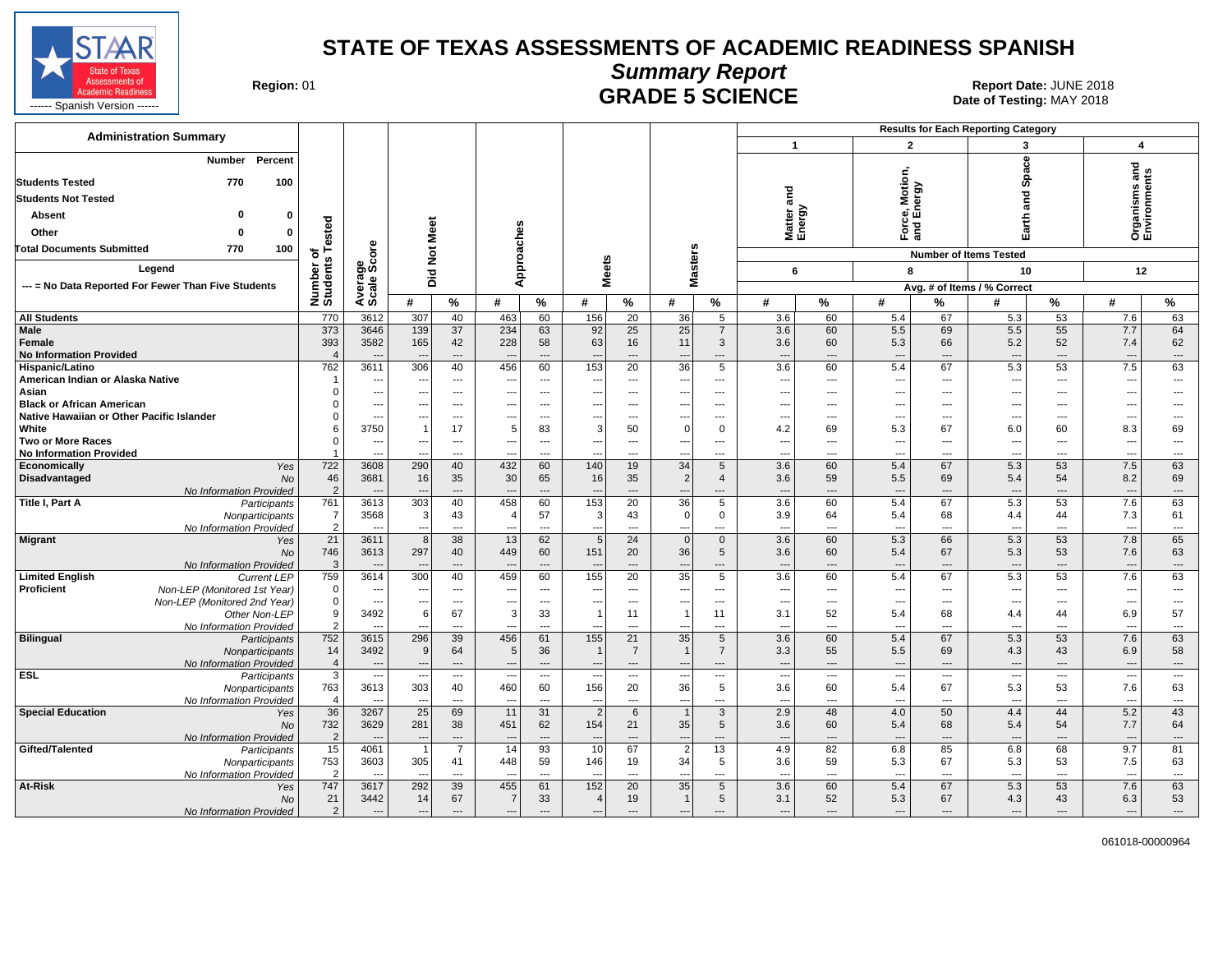

### **Summary Report** Region: 01 **Region: 01 CALL CONSISTS CONSISTENCE**<br>Date of Testing: SPRING 2018

Date of Testing: SPRING 2018

| <b>Administration Summary</b>                                                     |                         |                                  |               |                      |                |                                |                        |                        |                                  |                               |                                          |                      | Results for Each Reporting Category* |                      |                                                         |                                |
|-----------------------------------------------------------------------------------|-------------------------|----------------------------------|---------------|----------------------|----------------|--------------------------------|------------------------|------------------------|----------------------------------|-------------------------------|------------------------------------------|----------------------|--------------------------------------|----------------------|---------------------------------------------------------|--------------------------------|
|                                                                                   |                         |                                  |               |                      |                |                                |                        |                        |                                  |                               | $\mathbf{1}$                             |                      | $\overline{2}$                       |                      | 3                                                       |                                |
| Percent<br><b>Number</b>                                                          |                         |                                  |               |                      |                |                                |                        |                        |                                  |                               |                                          |                      |                                      |                      | Understanding/<br>Analysis of<br>Informational<br>Texts |                                |
| 100<br><b>Students Tested</b><br>30960                                            |                         |                                  |               |                      |                |                                |                        |                        |                                  |                               | nderstanding/<br>nalysis<br>;ross Genres |                      | rstanding                            |                      |                                                         |                                |
| <b>Students Not Tested</b>                                                        |                         |                                  |               |                      |                |                                |                        |                        |                                  |                               |                                          | ு ூ                  |                                      | řex                  |                                                         |                                |
| 69<br>Absent<br>$\mathbf{0}$                                                      |                         |                                  |               |                      |                |                                |                        |                        |                                  |                               |                                          |                      |                                      | sis<br>2             |                                                         |                                |
| 19<br>Other<br>$\mathbf{0}$                                                       |                         |                                  |               |                      |                |                                |                        |                        |                                  |                               |                                          |                      | 흥                                    | 슴<br>tera            |                                                         |                                |
| <b>Total Documents Submitted</b><br>31048<br>100                                  | of<br>s Tested          | <b>ore</b>                       |               |                      |                |                                |                        |                        |                                  |                               | र्ड ई ई                                  |                      | S£š                                  |                      | ŠËŽ                                                     |                                |
|                                                                                   |                         | န္တပ္ကိ                          |               |                      |                |                                |                        |                        |                                  |                               |                                          |                      | <b>Number of Items Tested</b>        |                      |                                                         |                                |
| Leaend                                                                            | Number of<br>Students   |                                  | Did Not Meet  |                      | Approaches     |                                |                        | <b>Meets</b>           | <b>Masters</b>                   |                               | 8                                        |                      | 17                                   |                      | 15                                                      |                                |
| --- = No Data Reported For Fewer Than Five Students                               |                         | Avera<br>Scale                   |               |                      |                |                                |                        |                        |                                  |                               |                                          |                      | Avg. # of Items / % Correct          |                      |                                                         |                                |
|                                                                                   |                         |                                  | #             | %                    | #              | %                              | #                      | %                      | #                                | $\%$                          | #                                        | $\%$                 | #                                    | %                    | #                                                       | %                              |
| <b>All Students</b>                                                               | 30960                   | 1559                             | 11798         | 38                   | 19162          | 62                             | 9454                   | 31                     | 4170                             | 13                            | 4.8                                      | 60                   | 11.3                                 | 67                   | 8.7                                                     | 58                             |
| Male<br>Female                                                                    | 15756<br>15199          | 1541<br>1577                     | 6795<br>4999  | 43<br>33             | 8961<br>10200  | 57<br>67                       | 4149<br>5305           | 26<br>35               | 1727<br>2443                     | 11<br>16                      | 4.6<br>5.1                               | 57<br>63             | 10.8<br>11.8                         | 64<br>70             | 8.4<br>9.2                                              | 56<br>61                       |
| <b>No Information Provided</b>                                                    | 5                       | 1420                             |               | 80                   |                | 20                             |                        | $\mathbf 0$            | $\Omega$                         | $\mathbf 0$                   | 2.6                                      | 33                   | 8.0                                  | 47                   | 4.8                                                     | 32                             |
| Hispanic/Latino                                                                   | 30110                   | 1557                             | 11590         | 38                   | 18520          | 62                             | 9054                   | 30                     | 3957                             | 13                            | 4.8                                      | 60                   | 11.3                                 | 66                   | 8.7                                                     | 58                             |
| American Indian or Alaska Native                                                  | 14                      | 1579                             |               | 29                   | 10             | 71                             | -6                     | 43                     | $\overline{2}$                   | 14                            | 4.8                                      | 60                   | 12.2                                 | 72                   | 9.6                                                     | 64                             |
| Asian<br><b>Black or African American</b>                                         | 112<br>146              | 1709<br>1583                     | 11<br>47      | 10<br>32             | 101<br>99      | 90<br>68                       | 78<br>49               | 70<br>34               | 55<br>27                         | 49<br>18                      | 6.2<br>5.2                               | 78<br>65             | 14.2<br>12.0                         | 83<br>70             | 12.3<br>9.2                                             | 82<br>61                       |
| Native Hawaiian or Other Pacific Islander                                         | 12                      | 1549                             |               | 33                   | -8             | 67                             | 3                      | 25                     | $\Omega$                         | $\mathbf 0$                   | 5.2                                      | 65                   | 10.8                                 | 63                   | 8.8                                                     | 59                             |
| White                                                                             | 529                     | 1606                             | 131           | 25                   | 398            | 75                             | 244                    | 46                     | 119                              | 22                            | 5.4                                      | 67                   | 12.4                                 | 73                   | 9.9                                                     | 66                             |
| <b>Two or More Races</b>                                                          | 33                      | 1623                             | 8             | 24                   | 25             | 76                             | 19                     | 58                     | 9                                | 27                            | 5.6                                      | 70                   | 12.8                                 | 75                   | 10.1                                                    | 67                             |
| <b>No Information Provided</b><br>Yes<br>Economically                             | $\overline{4}$<br>26656 | $\overline{\phantom{a}}$<br>1548 | 10932         | $\overline{a}$<br>41 | ---<br>15724   | $\overline{\phantom{a}}$<br>59 | $\overline{a}$<br>7264 | ---<br>$\overline{27}$ | $\overline{\phantom{a}}$<br>2994 | $\overline{a}$<br>11          | $\overline{\phantom{a}}$<br>4.7          | $\overline{a}$<br>59 | $\overline{a}$<br>11.1               | $\overline{a}$<br>65 | $\overline{a}$<br>8.5                                   | $\overline{\phantom{a}}$<br>56 |
| Disadvantaged<br>No                                                               | 4289                    | 1627                             | 853           | 20                   | 3436           | 80                             | 2190                   | 51                     | 1176                             | 27                            | 5.6                                      | 70                   | 12.9                                 | 76                   | 10.5                                                    | 70                             |
| No Information Provided                                                           | 15                      | 1401                             | 13            | 87                   |                | 13                             | $\Omega$               | $\mathbf{0}$           | $\overline{0}$                   | $\mathbf{0}$                  | 2.9                                      | 37                   | 6.7                                  | 40                   | 4.5                                                     | 30                             |
| Title I, Part A<br>Participants                                                   | 30795                   | 1559                             | 11749         | 38                   | 19046          | 62                             | 9380                   | 30                     | 4131                             | 13                            | 4.8                                      | 60                   | 11.3                                 | 67                   | 8.7                                                     | 58                             |
| Nonparticipants                                                                   | 151                     | 1610                             | 37            | 25<br>86             | 114            | 75                             | 74<br>$\Omega$         | 49                     | 39<br>$\Omega$                   | 26<br>$\Omega$                | 5.4                                      | 68                   | 12.4                                 | 73                   | 9.9                                                     | 66                             |
| No Information Provided<br><b>Migrant</b><br>Yes                                  | 14<br>902               | 1416<br>1502                     | 12<br>492     | 55                   | 410            | 14<br>45                       | 143                    | $\mathbf 0$<br>16      | 45                               | 5                             | 3.1<br>4.1                               | 38<br>52             | 7.3<br>9.9                           | 43<br>58             | 4.7<br>7.2                                              | 31<br>48                       |
| <b>No</b>                                                                         | 30034                   | 1561                             | 11287         | 38                   | 18747          | 62                             | 9311                   | 31                     | 4125                             | 14                            | 4.8                                      | 61                   | 11.4                                 | 67                   | 8.8                                                     | 59                             |
| No Information Provided                                                           | 24                      | 1433                             | 19            | 79                   | $\mathbf{f}$   | 21                             | $\Omega$               | $\mathbf{0}$           | $\Omega$                         | $\Omega$                      | 3.0                                      | 38                   | 8.2                                  | 48                   | 5.1                                                     | 34                             |
| <b>Limited English</b><br><b>Current LEP</b>                                      | 11548                   | 1495                             | 6830          | 59                   | 4718           | 41                             | 1512                   | 13                     | 445                              | $\overline{4}$                | 4.0                                      | 50                   | 9.7                                  | 57                   | 7.0                                                     | $\overline{47}$                |
| Non-LEP (Monitored 1st Year)<br><b>Proficient</b><br>Non-LEP (Monitored 2nd Year) | 1767<br>1480            | 1596<br>1605                     | 374<br>251    | 21<br>17             | 1393<br>1229   | 79<br>83                       | 662<br>613             | 37<br>41               | 264<br>247                       | 15<br>17                      | 5.3<br>5.5                               | 66<br>68             | 12.3<br>12.6                         | 73<br>74             | 10.0<br>10.3                                            | 66<br>68                       |
| Other Non-LEP                                                                     | 16151                   | 1597                             | 4331          | 27                   | 11820          | 73                             | 6667                   | 41                     | 3214                             | 20                            | 5.3                                      | 66                   | 12.3                                 | 72                   | 9.7                                                     | 65                             |
| No Information Provided                                                           | 14                      | 1405                             | 12            | 86                   | - 2            | 14                             | $\Omega$               | $\mathbf{0}$           | $\overline{0}$                   | $\mathbf 0$                   | 3.1                                      | 38                   | 6.9                                  | 40                   | 4.5                                                     | 30                             |
| <b>Bilingual</b><br>Participants                                                  | 821                     | 1562                             | 297           | 36                   | 524            | 64                             | 237                    | 29                     | 95                               | 12                            | 4.9                                      | 61                   | 11.3                                 | 67                   | 9.0                                                     | 60                             |
| Nonparticipants<br>No Information Provided                                        | 30115<br>24             | 1559<br>1431                     | 11483<br>18   | 38<br>75             | 18632<br>-6    | 62<br>25                       | 9217<br>$\Omega$       | 31<br>$\mathbf{0}$     | 4075<br>$\Omega$                 | 14<br>$\Omega$                | 4.8<br>3.1                               | 60<br>39             | 11.3<br>7.9                          | 67<br>46             | 8.7<br>5.3                                              | 58<br>35                       |
| <b>ESL</b><br>Participants                                                        | 10826                   | 1493                             | 6458          | 60                   | 4368           | 40                             | 1399                   | 13                     | 407                              | 4                             | 4.0                                      | 50                   | 9.7                                  | 57                   | 7.0                                                     | 47                             |
| Nonparticipants                                                                   | 20107                   | 1594                             | 5319          | 26                   | 14788          | 74                             | 8055                   | 40                     | 3763                             | 19                            | 5.3                                      | 66                   | 12.2                                 | 72                   | 9.7                                                     | 65                             |
| No Information Provided                                                           | 27                      | 1423                             | 21            | 78                   | -6             | 22                             | $\Omega$               | $\mathbf 0$            | $\mathbf 0$                      | $\mathbf 0$                   | 3.0                                      | 38                   | 7.6                                  | 45                   | 5.0                                                     | 33                             |
| <b>Special Education</b><br>Yes<br>No                                             | 2522<br>28426           | 1424<br>1571                     | 2093<br>9695  | 83<br>34             | 429<br>18731   | 17<br>66                       | 101<br>9353            | $\overline{4}$<br>33   | 34<br>4136                       | $\mathbf{1}$<br>15            | 3.0<br>5.0                               | 38<br>62             | 7.4<br>11.7                          | 44<br>69             | 5.3<br>9.1                                              | 35<br>60                       |
| No Information Provided                                                           | 12                      | 1423                             | 10            | 83                   | 2              | 17                             | $\Omega$               | $\mathbf 0$            | $\Omega$                         | $\mathbf{0}$                  | 3.3                                      | 42                   | 7.3                                  | 43                   | 4.9                                                     | 33                             |
| Gifted/Talented<br>Participants                                                   | 3523                    | 1696                             | 149           | $\overline{4}$       | 3374           | 96                             | 2610                   | 74                     | 1554                             | 44                            | 6.4                                      | 80                   | 14.2                                 | 84                   | 12.2                                                    | 81                             |
| Nonparticipants                                                                   | 27424                   | 1541                             | 11638         | 42                   | 15786          | 58                             | 6844                   | 25                     | 2616                             | 10 <sup>1</sup>               | 4.6                                      | 58                   | 10.9                                 | 64                   | 8.3                                                     | 55                             |
| No Information Provided                                                           | 13                      | 1422<br>1501                     | 11            | 85<br>57             |                | 15                             | $\Omega$               | $\mathbf 0$<br>14      | $\Omega$                         | $\mathbf 0$<br>$\overline{4}$ | 3.3<br>4.1                               | 41<br>51             | 7.5<br>9.9                           | 44<br>58             | 4.8<br>7.2                                              | 32<br>48                       |
| At-Risk<br>Yes<br><b>No</b>                                                       | 18092<br>12854          | 1641                             | 10277<br>1509 | 12                   | 7815<br>11345  | 43<br>88                       | 2450<br>7004           | 54                     | 760<br>3410                      | 27                            | 5.8                                      | 73                   | 13.3                                 | 78                   | 11.0                                                    | 73                             |
| No Information Provided                                                           | 14                      | 1413                             | 12            | 86                   | -2             | 14                             | $\Omega$               | $\Omega$               | $\Omega$                         | $\Omega$                      | 3.2                                      | 40                   | 7.1                                  | 42                   | 4.6                                                     | 30                             |
| Career/Technical<br>Participants                                                  | 1505                    | 1574                             | 480           | 32                   | 1025           | 68                             | 522                    | 35                     | 225                              | 15                            | 5.0                                      | 63                   | 11.7                                 | 69                   | 9.2                                                     | 61                             |
| <b>Education</b><br>Nonparticipants                                               | 29442                   | 1558                             | 11307         | 38                   | 18135          | 62                             | 8932                   | 30                     | 3945                             | 13                            | 4.8                                      | 60                   | 11.3                                 | 66                   | 8.7                                                     | 58                             |
| No Information Provided                                                           | 13                      | 1422                             | 11            | 85                   | $\overline{2}$ | 15                             | $\Omega$               | $\mathbf{0}$           | $\Omega$                         | $\Omega$                      | 3.3                                      | 41                   | 7.5                                  | 44                   | 4.8                                                     | 32                             |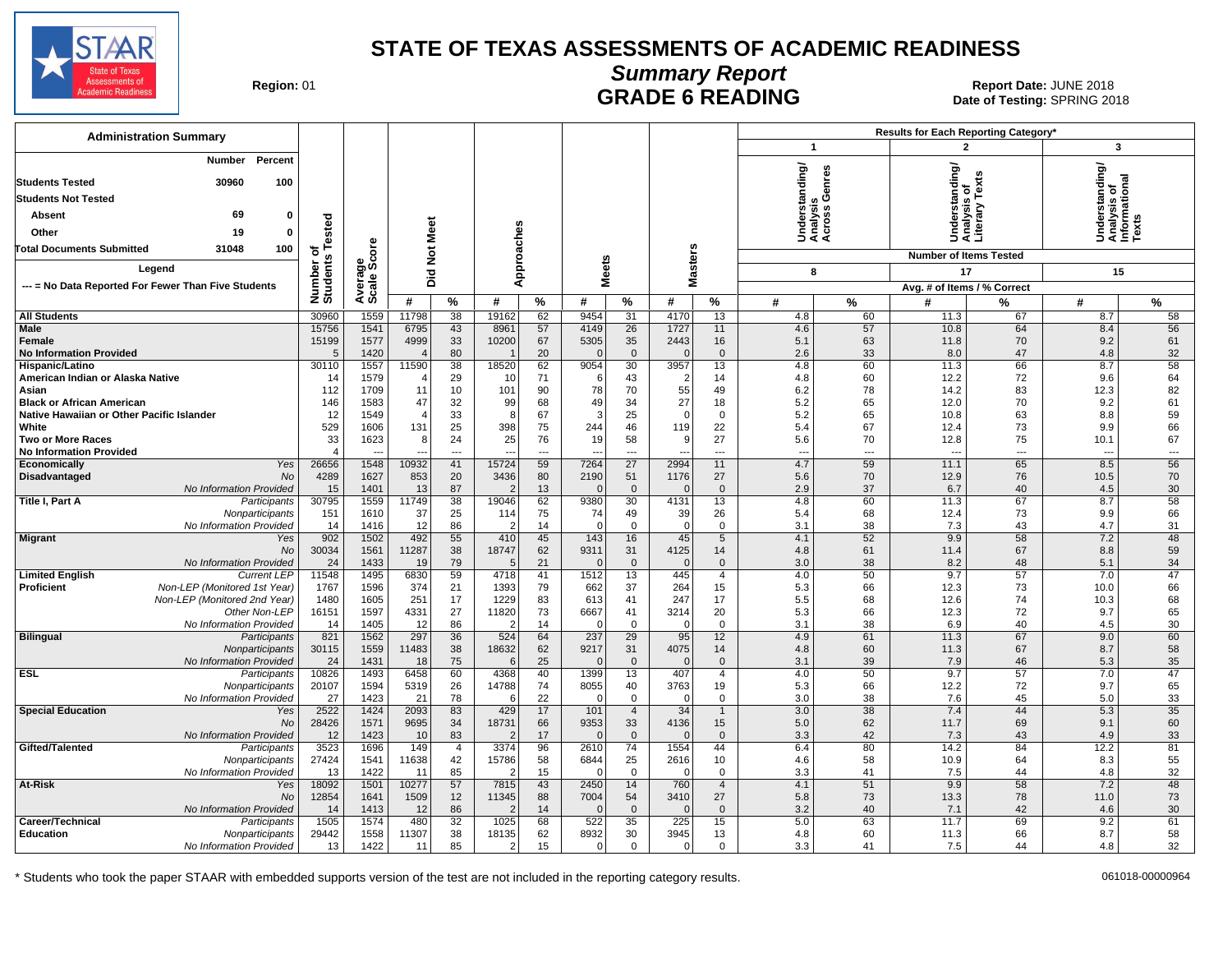

**Summary Report**

Region: 01 **Region: 01 CRADE 6 MATHEMATICS Date: JUNE 2018 Report Date: JUNE 2018** Date of Testing: SPRING 2018

| <b>Administration Summary</b>                                                                                                              |                    |              |                 |                      |                |           |                  |                      |                                  |                                |                                                      |           |                                                       |                                | Results for Each Reporting Category* |                                |                                             |                       |
|--------------------------------------------------------------------------------------------------------------------------------------------|--------------------|--------------|-----------------|----------------------|----------------|-----------|------------------|----------------------|----------------------------------|--------------------------------|------------------------------------------------------|-----------|-------------------------------------------------------|--------------------------------|--------------------------------------|--------------------------------|---------------------------------------------|-----------------------|
|                                                                                                                                            |                    |              |                 |                      |                |           |                  |                      |                                  |                                | $\mathbf 1$                                          |           | $\overline{2}$                                        |                                | 3                                    |                                | $\boldsymbol{4}$                            |                       |
| Number Percent<br>30259<br>98<br><b>Students Tested</b><br><b>Students Not Tested</b><br>67<br>Absent<br>0<br>591<br>$\mathbf{2}$<br>Other | ested              |              | <b>Not Meet</b> |                      | Approaches     |           |                  |                      |                                  |                                | Numerical<br>Representations<br>and<br>Relationships |           | <b>Computations</b><br>and Algebraic<br>Relationships |                                | ਠ<br>Ĕ<br>ieometry<br>leasurem<br>oΣ | 高                              | a Analysis<br>Personal<br>nncial<br>ó<br>高正 |                       |
| <b>Total Documents Submitted</b><br>30917<br>100                                                                                           | ৳                  | δe           |                 |                      |                |           |                  |                      |                                  |                                |                                                      |           |                                                       |                                | <b>Number of Items Tested</b>        |                                |                                             |                       |
| Legend                                                                                                                                     | w                  | န္မွဳ့မွဳ    |                 |                      |                |           | <b>Meets</b>     |                      | <b>Masters</b>                   |                                | 10                                                   |           | 15                                                    |                                | 6                                    |                                | $\overline{7}$                              |                       |
| --- = No Data Reported For Fewer Than Five Students                                                                                        |                    |              | Did             |                      |                |           |                  |                      |                                  |                                |                                                      |           |                                                       |                                | Avg. # of Items / % Correct          |                                |                                             |                       |
|                                                                                                                                            | Number<br>Students | Avera        | #               | %                    | #              | $\%$      | #                | $\frac{9}{6}$        | #                                | $\%$                           | #                                                    | %         | #                                                     | %                              | #                                    | %                              | #                                           | $\frac{9}{6}$         |
| <b>All Students</b>                                                                                                                        | 30259              | 1629         | 7507            | $\overline{25}$      | 22752          | 75        | 11828            | 39                   | 4353                             | 14                             | 5.7                                                  | 57        | 8.0                                                   | 54                             | 3.1                                  | 52                             | 3.5                                         | 50                    |
| Male                                                                                                                                       | 15399              | 1627         | 4062            | 26                   | 11337          | 74        | 6002             | 39                   | 2214                             | 14                             | 5.6                                                  | 56        | 8.0                                                   | 54                             | 3.1                                  | 51                             | 3.4                                         | 49                    |
| Female                                                                                                                                     | 14855              | 1631         | 3442            | 23                   | 11413          | 77        | 5826             | 39                   | 2139                             | 14                             | 5.7                                                  | 57        | 8.0                                                   | 54                             | 3.1                                  | 52                             | 3.5                                         | 51                    |
| <b>No Information Provided</b>                                                                                                             | 5                  | 1501         | 3               | 60                   | $\overline{2}$ | 40        | $\Omega$         | $\Omega$             | $\Omega$                         | $\mathbf 0$                    | 4.2                                                  | 42        | 4.8                                                   | 32                             | 1.4                                  | 23                             | 1.6                                         | 23                    |
| Hispanic/Latino<br>American Indian or Alaska Native                                                                                        | 29437<br>14        | 1628<br>1679 | 7381            | 25<br>$\overline{7}$ | 22056<br>13    | 75<br>93  | 11389<br>9       | 39<br>64             | 4138<br>$\overline{\mathcal{L}}$ | 14<br>29                       | 5.6<br>7.1                                           | 56<br>71  | 8.0<br>9.5                                            | 53<br>63                       | 3.1<br>3.9                           | 52<br>65                       | 3.5<br>3.4                                  | 49<br>48              |
| Asian                                                                                                                                      | 100                | 1837         | $\overline{2}$  | 2                    | 98             | 98        | 88               | 88                   | 66                               | 66                             | 8.4                                                  | 84        | 12.4                                                  | 83                             | 4.8                                  | 80                             | 5.5                                         | 79                    |
| <b>Black or African American</b>                                                                                                           | 145                | 1623         | 39              | 27                   | 106            | 73        | 53               | 37                   | 23                               | 16                             | 5.7                                                  | 57        | 7.9                                                   | 53                             | 2.9                                  | 48                             | 3.3                                         | 47                    |
| Native Hawaiian or Other Pacific Islander                                                                                                  | 12                 | 1672         |                 | 8                    | 11             | 92        | $\overline{7}$   | 58                   | $\overline{2}$                   | 17                             | 6.3                                                  | 63        | 9.7                                                   | 64                             | 3.4                                  | 57                             | 4.1                                         | 58                    |
| White                                                                                                                                      | 514                | 1664         | 78              | 15                   | 436            | 85        | 258              | 50                   | 109                              | 21                             | 6.2                                                  | 62        | 8.9                                                   | 59                             | 3.5                                  | 58                             | 3.9                                         | 56                    |
| <b>Two or More Races</b><br><b>No Information Provided</b>                                                                                 | 33<br>$\Delta$     | 1726         | 3               | 9<br>---             | 30             | 91<br>--- | 23               | 70<br>---            | 11                               | 33<br>---                      | 6.9                                                  | 69<br>--- | 10.4<br>---                                           | 69<br>$\overline{\phantom{a}}$ | 4.2<br>$\overline{a}$                | 70<br>$\overline{\phantom{a}}$ | 4.7<br>---                                  | 68<br>---             |
| Economically<br>Yes                                                                                                                        | 26168              | 1620         | 6957            | 27                   | 19211          | 73        | 9448             | 36                   | 3238                             | 12                             | 5.5                                                  | 55        | 7.8                                                   | 52                             | 3.0                                  | 50                             | 3.4                                         | 48                    |
| Disadvantaged<br><b>No</b>                                                                                                                 | 4075               | 1691         | 540             | 13                   | 3535           | 87        | 2380             | 58                   | 1115                             | 27                             | 6.6                                                  | 66        | 9.5                                                   | 63                             | 3.7                                  | 62                             | 4.3                                         | 61                    |
| No Information Provided                                                                                                                    | 16                 | 1512         | 10              | 63                   | 6              | 38        |                  | $\overline{0}$       | $\Omega$                         | $\overline{0}$                 | 3.5                                                  | 35        | 5.5                                                   | 37                             | 1.7                                  | 28                             | 1.8                                         | 25                    |
| Title I, Part A<br>Participants<br>Nonparticipants                                                                                         | 30132<br>112       | 1629<br>1624 | 7465<br>33      | 25<br>29             | 22667<br>79    | 75<br>71  | 11780<br>48      | 39<br>43             | 4340<br>13                       | 14<br>12                       | 5.7<br>5.5                                           | 57<br>55  | 8.0<br>8.2                                            | 54<br>55                       | 3.1<br>3.0                           | 52<br>51                       | 3.5<br>3.5                                  | 50<br>51              |
| No Information Provided                                                                                                                    | 15                 | 1510         | 9               | 60                   | 6              | 40        | $\Omega$         | $\Omega$             | $\Omega$                         | $\overline{0}$                 | 3.2                                                  | 32        | 5.7                                                   | 38                             | 1.7                                  | 28                             | 1.9                                         | 27                    |
| <b>Migrant</b><br>Yes                                                                                                                      | 890                | 1579         | 358             | 40                   | 532            | 60        | 210              | $\overline{24}$      | 62                               | $\overline{7}$                 | 4.7                                                  | 47        | 6.9                                                   | 46                             | 2.6                                  | 43                             | 2.8                                         | 41                    |
| <b>No</b>                                                                                                                                  | 29344              | 1631         | 7134            | 24                   | 22210          | 76        | 11616            | 40                   | 4290                             | 15                             | 5.7                                                  | 57        | 8.1                                                   | 54                             | 3.1                                  | 52                             | 3.5                                         | 50                    |
| No Information Provided<br><b>Limited English</b><br><b>Current LEP</b>                                                                    | 25<br>11395        | 1528<br>1583 | 15<br>4166      | 60<br>37             | 10<br>7229     | 40<br>63  | 2777             | 8<br>24              | 698                              | $\overline{4}$<br>6            | 3.9<br>4.9                                           | 39<br>49  | 5.8<br>6.9                                            | 39<br>46                       | 1.7<br>2.6                           | 29<br>44                       | 2.2<br>2.9                                  | 31<br>41              |
| Proficient<br>Non-LEP (Monitored 1st Year)                                                                                                 | 1704               | 1662         | 228             | 13                   | 1476           | 87        | 854              | 50                   | 324                              | 19                             | 6.3                                                  | 63        | 9.0                                                   | 60                             | 3.5                                  | 58                             | 3.9                                         | 56                    |
| Non-LEP (Monitored 2nd Year)                                                                                                               | 1459               | 1672         | 165             | 11                   | 1294           | 89        | 809              | 55                   | 289                              | 20                             | 6.5                                                  | 65        | 9.2                                                   | 61                             | 3.5                                  | 59                             | 4.1                                         | 58                    |
| Other Non-LEP                                                                                                                              | 15686              | 1655         | 2939            | 19                   | 12747          | 81        | 7388             | 47                   | 3042                             | 19                             | 6.1                                                  | 61        | 8.7                                                   | 58                             | 3.4                                  | 56                             | 3.8                                         | 54                    |
| No Information Provided                                                                                                                    | 15                 | 1510         | 9               | 60                   | 6              | 40        | O                | $\Omega$             | $\Omega$                         | $\mathbf 0$                    | 3.3                                                  | 33        | 5.7                                                   | 38                             | 1.7                                  | 28                             | 1.8                                         | 26                    |
| <b>Bilingual</b><br>Participants<br>Nonparticipants                                                                                        | 803<br>29431       | 1643<br>1629 | 147<br>7345     | 18<br>25             | 656<br>22086   | 82<br>75  | 355<br>11471     | 44<br>39             | 121<br>4232                      | 15<br>14                       | 5.9<br>5.7                                           | 59<br>57  | 8.5<br>8.0                                            | 57<br>54                       | 3.2<br>3.1                           | 53<br>52                       | 3.7<br>3.5                                  | 53<br>50              |
| <b>No Information Provided</b>                                                                                                             | 25                 | 1523         | 15              | 60                   | 10             | 40        |                  | 8                    | $\Omega$                         | $\overline{0}$                 | 3.7                                                  | 37        | 5.5                                                   | 37                             | 1.9                                  | 31                             | 2.1                                         | 30                    |
| <b>ESL</b><br>Participants                                                                                                                 | 10695              | 1582         | 3948            | $\overline{37}$      | 6747           | 63        | 2583             | 24                   | 646                              | 6                              | 4.9                                                  | 49        | 6.8                                                   | 46                             | 2.6                                  | 44                             | 2.9                                         | 41                    |
| Nonparticipants                                                                                                                            | 19536              | 1655         | 3543            | 18                   | 15993          | 82        | 9243             | 47                   | 3707                             | 19                             | 6.1                                                  | 61        | 8.7                                                   | 58                             | 3.4                                  | 56                             | 3.8                                         | 54                    |
| No Information Provided<br><b>Special Education</b>                                                                                        | 28<br>2516         | 1525<br>1538 | 16<br>1395      | 57<br>55             | 12<br>1121     | 43<br>45  | 292              | $\overline{7}$<br>12 | $\Omega$<br>41                   | $\mathbf 0$<br>$\overline{2}$  | 3.7<br>4.1                                           | 37<br>41  | 5.5<br>5.9                                            | 37<br>39                       | 1.9<br>2.1                           | 32<br>35                       | 2.1<br>2.0                                  | 31<br>$\overline{29}$ |
| Yes<br><b>No</b>                                                                                                                           | 27730              | 1637         | 6104            | 22                   | 21626          | 78        | 11536            | 42                   | 4312                             | 16                             | 5.8                                                  | 58        | 8.2                                                   | 55                             | 3.2                                  | 53                             | 3.6                                         | 52                    |
| <b>No Information Provided</b>                                                                                                             | 13                 | 1511         | 8               | 62                   | 5              | 38        | ſ                | $\mathbf{0}$         | $\Omega$                         | $\overline{0}$                 | 3.3                                                  | 33        | 5.7                                                   | 38                             | 1.6                                  | 27                             | 1.8                                         | 26                    |
| Gifted/Talented<br>Participants                                                                                                            | 3200               | 1772         | 58              | $\overline{2}$       | 3142           | 98        | 2602             | 81                   | 1553                             | 49                             | 7.8                                                  | 78        | 11.4                                                  | 76                             | 4.6                                  | 76                             | 5.1                                         | 73                    |
| Nonparticipants                                                                                                                            | 27045              | 1612         | 7441            | 28                   | 19604          | 72        | 9226             | 34                   | 2800                             | 10                             | 5.4                                                  | 54        | 7.6                                                   | 51                             | 2.9                                  | 49                             | 3.3                                         | 47                    |
| No Information Provided<br>At-Risk                                                                                                         | 14<br>17901        | 1512<br>1582 | 8<br>6487       | 57<br>36             | 6<br>11414     | 43<br>64  | $\Omega$<br>4154 | $\mathbf 0$<br>23    | $\Omega$<br>1004                 | $\mathbf 0$<br>$6\phantom{1}6$ | 3.3<br>4.9                                           | 33<br>49  | 5.7<br>6.8                                            | 38<br>45                       | 1.6<br>2.6                           | 27<br>43                       | 1.9<br>2.9                                  | 28<br>41              |
| Yes<br>No                                                                                                                                  | 12343              | 1698         | 1012            | 8                    | 11331          | 92        | 7674             | 62                   | 3349                             | 27                             | 6.8                                                  | 68        | 9.8                                                   | 65                             | 3.8                                  | 64                             | 4.4                                         | 62                    |
| No Information Provided                                                                                                                    | 15                 | 1516         | 8               | 53                   | 7              | 47        | ſ                | $\Omega$             | $\Omega$                         | $\overline{0}$                 | 3.4                                                  | 34        | 5.7                                                   | 38                             | 1.7                                  | 29                             | 1.9                                         | 28                    |
| Career/Technical<br>Participants                                                                                                           | 1440               | 1632         | 325             | $\overline{23}$      | 1115           | 77        | 588              | 41                   | 212                              | 15                             | 5.7                                                  | 57        | 8.2                                                   | 55                             | 3.1                                  | 52                             | 3.6                                         | 51                    |
| <b>Education</b><br>Nonparticipants                                                                                                        | 28805              | 1629         | 7174            | 25                   | 21631          | 75        | 11240            | 39                   | 4141                             | 14                             | 5.7                                                  | 57        | 8.0                                                   | 54                             | 3.1                                  | 52                             | 3.5                                         | 50                    |
| No Information Provided                                                                                                                    | 14                 | 1512         | 8               | 57                   | 6              | 43        | $\Omega$         | $\Omega$             | $\Omega$                         | $\mathbf 0$                    | 3.3                                                  | 33        | 5.7                                                   | 38                             | 1.6                                  | 27                             | 1.9                                         | 28                    |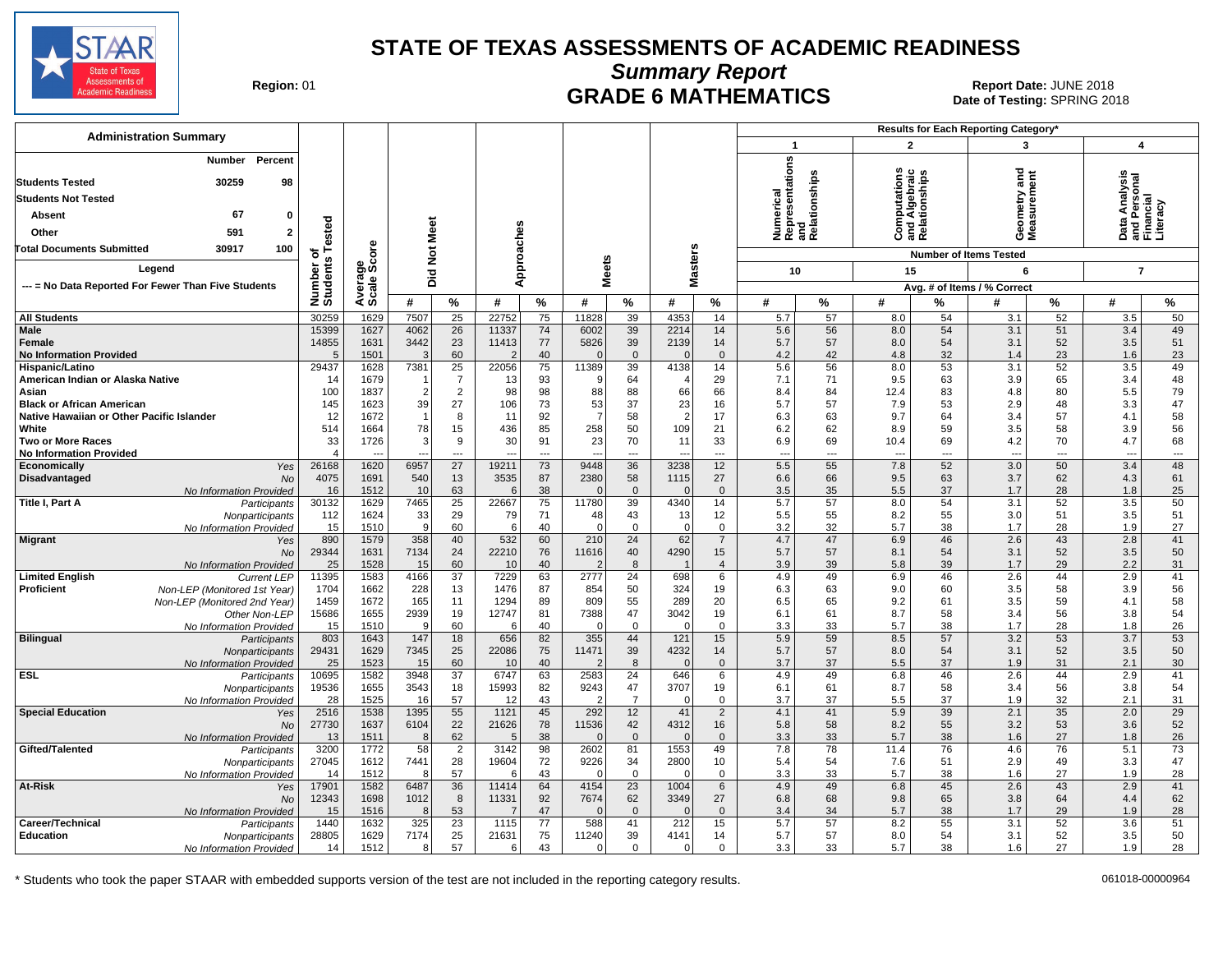

# **Summary Report**

Region: 01 **Region: 01 CALL CONSISTS TO POST PREADING Report Date: JUNE 2018**<br>Date of Testing: SPRING 20 Date of Testing: SPRING 2018

| <b>Administration Summary</b>                                           |                         |                |                |                              |                      |                                |                      |                      |                      |                    |                                          |                | Results for Each Reporting Category* |                                |                                            |                               |
|-------------------------------------------------------------------------|-------------------------|----------------|----------------|------------------------------|----------------------|--------------------------------|----------------------|----------------------|----------------------|--------------------|------------------------------------------|----------------|--------------------------------------|--------------------------------|--------------------------------------------|-------------------------------|
|                                                                         |                         |                |                |                              |                      |                                |                      |                      |                      |                    | $\mathbf{1}$                             |                | $\overline{2}$                       |                                | 3                                          |                               |
| Percent<br><b>Number</b><br>31484<br>98<br><b>Students Tested</b>       |                         |                |                |                              |                      |                                |                      |                      |                      |                    | nderstanding/<br>nalysis<br>;ross Genres |                | standing                             |                                | nderstanding/<br>nalysis of<br>formational |                               |
| <b>Students Not Tested</b>                                              |                         |                |                |                              |                      |                                |                      |                      |                      |                    |                                          | ್ತೂ ಲೆ         | sis                                  | 2                              |                                            |                               |
| 81<br>Absent<br>$\mathbf{0}$                                            | of<br>s Tested          |                |                |                              |                      |                                |                      |                      |                      |                    |                                          |                | 슮<br>흥                               | era                            |                                            | xts                           |
| 548<br>Other<br>$\overline{2}$                                          |                         |                |                |                              |                      |                                |                      |                      |                      |                    | र्ड ई ई                                  |                | S&Š                                  |                                | ŠËŽ                                        |                               |
| <b>Total Documents Submitted</b><br>32113<br>100                        |                         | <b>ore</b>     |                |                              |                      |                                |                      |                      |                      |                    |                                          |                |                                      |                                |                                            |                               |
| Legend                                                                  |                         | န္တပ္ကိ        |                |                              | pproaches            |                                |                      |                      |                      |                    |                                          |                | <b>Number of Items Tested</b>        |                                |                                            |                               |
|                                                                         |                         |                | Did Not Meet   |                              | ⋖                    |                                |                      | <b>Meets</b>         | <b>Masters</b>       |                    | 8                                        |                | 18                                   |                                | 16                                         |                               |
| --- = No Data Reported For Fewer Than Five Students                     | Number of<br>Students   | Avera<br>Scale |                |                              |                      |                                |                      |                      |                      |                    |                                          |                | Avg. # of Items / % Correct          |                                |                                            |                               |
|                                                                         |                         |                | #              | %                            | #                    | %                              | #                    | %                    | #                    | %                  | #                                        | %              | #                                    | %                              | #                                          | ℅                             |
| <b>All Students</b><br>Male                                             | 31484<br>16018          | 1638<br>1617   | 9943<br>5995   | 32<br>37                     | 21541<br>10023       | 68<br>63                       | 12834<br>5645        | 41<br>35             | 7371<br>3077         | 23<br>19           | 5.3<br>5.1                               | 66<br>64       | 11.7<br>10.9                         | 65<br>61                       | 9.9<br>9.5                                 | 62<br>59                      |
| <b>Female</b><br><b>No Information Provided</b>                         | 15465                   | 1660           | 3948           | 26<br>$\qquad \qquad \cdots$ | 11517                | 74<br>$\overline{\phantom{a}}$ | 7189                 | 46<br>$\overline{a}$ | 4294                 | 28<br>---          | 5.4<br>$\overline{\phantom{a}}$          | 68<br>$\cdots$ | 12.5<br>$\overline{a}$               | 70<br>$\cdots$                 | 10.3<br>$\overline{\phantom{a}}$           | 64<br>$\hspace{1.5cm} \ldots$ |
| Hispanic/Latino                                                         | 30615                   | 1636           | 9779           | $\overline{32}$              | 20836                | 68                             | 12292                | 40                   | 6986                 | $\overline{23}$    | 5.2                                      | 66             | 11.6                                 | 65                             | 9.8                                        | 61                            |
| American Indian or Alaska Native                                        | 14                      | 1654           |                | 29                           | 10                   | 71                             |                      | 50                   | $\sqrt{2}$           | 29                 | 5.3                                      | 66             | 12.7                                 | 71                             | 9.8                                        | 61                            |
| Asian<br><b>Black or African American</b>                               | 150<br>152              | 1794<br>1660   | 10<br>39       | $\overline{7}$<br>26         | 140<br>113           | 93<br>74                       | 127<br>73            | 85<br>48             | 105<br>42            | 70<br>28           | 6.8<br>5.4                               | 85<br>68       | 15.1<br>12.5                         | 84<br>69                       | 13.2<br>10.5                               | 83<br>66                      |
| Native Hawaiian or Other Pacific Islander                               | 6                       | 1733           | $\overline{1}$ | 17                           | $\sqrt{2}$           | 83                             | 3                    | 50                   | 3                    | 50                 | 6.2                                      | 77             | 13.5                                 | 75                             | 12.2                                       | 76                            |
| White                                                                   | 509                     | 1702           | 104            | 20                           | 405                  | 80                             | 310                  | 61                   | 214                  | 42                 | 5.8                                      | 72             | 13.1                                 | 73                             | 11.4                                       | 71                            |
| <b>Two or More Races</b><br><b>No Information Provided</b>              | 35<br>3                 | 1719<br>--     | 5              | 14<br>$---$                  | 30<br>$\overline{a}$ | 86<br>$\sim$                   | 22<br>$\overline{a}$ | 63<br>$\overline{a}$ | 17<br>$\overline{a}$ | 49<br>$---$        | 6.3<br>$\overline{a}$                    | 78<br>$---$    | 13.2<br>$\overline{a}$               | 73<br>$\overline{\phantom{a}}$ | 11.9<br>$\sim$                             | 74<br>$\overline{a}$          |
| Economically<br>Yes                                                     | 26795                   | 1625           | 9217           | 34                           | 17578                | 66                             | 9927                 | $\overline{37}$      | 5422                 | 20                 | 5.1                                      | 64             | 11.4                                 | 63                             | 9.6                                        | 60                            |
| Disadvantaged<br>No                                                     | 4680                    | 1709           | 720            | 15                           | 3960                 | 85                             | 2907<br>$\Omega$     | 62                   | 1949<br>$\Omega$     | 42                 | 6.0                                      | 75             | 13.5                                 | 75                             | 11.6                                       | 73                            |
| No Information Provided<br>Title I, Part A<br>Participants              | 9<br>31405              | 1525<br>1638   | 6<br>9894      | 67<br>32                     | 21511                | 33<br>68                       | 12823                | $\mathbf{0}$<br>41   | 7364                 | $\mathbf{0}$<br>23 | 4.1<br>5.3                               | 51<br>66       | 8.4<br>11.7                          | 47<br>65                       | 6.9<br>9.9                                 | 43<br>62                      |
| Nonparticipants                                                         | 70                      | 1545           | 43             | 61                           | 27                   | 39                             | 11                   | 16                   | -7                   | 10                 | 4.3                                      | 53             | 8.6                                  | 48                             | 7.5                                        | 47                            |
| No Information Provided                                                 | 9                       | 1532           | 6              | 67                           | Ŀ                    | 33                             | $\Omega$             | $\overline{0}$       | $\Omega$             | $\Omega$           | 4.6                                      | 57             | 8.3                                  | 46                             | 7.0                                        | 44                            |
| <b>Migrant</b><br>Yes                                                   | 972                     | 1581           | 461            | 47                           | 511                  | 53                             | 240                  | 25                   | 107                  | 11                 | 4.6                                      | 58             | 10.1                                 | 56                             | 8.4                                        | 53                            |
| No                                                                      | 30497                   | 1640           | 9472           | 31                           | 21025<br>÷           | 69                             | 12594<br>$\Omega$    | 41                   | 7264<br>$\Omega$     | 24                 | 5.3                                      | 66             | 11.7                                 | 65                             | 9.9                                        | 62                            |
| No Information Provided<br><b>Current LEP</b><br><b>Limited English</b> | 15<br>10392             | 1526<br>1552   | 10<br>5950     | 67<br>57                     | 4442                 | 33<br>43                       | 1476                 | $\mathbf 0$<br>14    | 554                  | $\mathbf 0$<br>5   | 4.0<br>4.3                               | 50<br>53       | 8.6<br>9.3                           | 48<br>52                       | 6.8<br>7.6                                 | 43<br>48                      |
| <b>Proficient</b><br>Non-LEP (Monitored 1st Year)                       | 1872                    | 1687           | 173            | 9                            | 1699                 | 91                             | 1021                 | 55                   | 542                  | 29                 | 6.0                                      | 74             | 13.4                                 | 74                             | 11.3                                       | 70                            |
| Non-LEP (Monitored 2nd Year)                                            | 1652                    | 1680           | 200            | 12                           | 1452                 | 88                             | 875                  | 53                   | 457                  | 28                 | 5.8                                      | 73             | 13.2                                 | 73                             | 11.1                                       | 69                            |
| Other Non-LEP                                                           | 17558                   | 1680           | 3613           | 21                           | 13945                | 79                             | 9462                 | 54                   | 5818                 | 33                 | 5.7                                      | 71             | 12.8                                 | 71                             | 10.9                                       | 68                            |
| No Information Provided                                                 | 10                      | 1518           | $\overline{7}$ | 70                           | - 3                  | 30                             | $\Omega$             | $\mathbf{0}$         | $\Omega$             | $\Omega$           | 3.9                                      | 49             | 8.3                                  | 46                             | 6.6                                        | 41                            |
| <b>Bilingual</b><br>Participants<br>Nonparticipants                     | 410<br>31041            | 1678<br>1637   | 74<br>9842     | 18<br>32                     | 336<br>21199         | 82<br>68                       | 203<br>12631         | 50<br>41             | 124<br>7247          | 30<br>23           | 5.8<br>5.3                               | 72<br>66       | 12.9<br>11.7                         | 72<br>65                       | 10.8<br>9.9                                | 67<br>62                      |
| No Information Provided                                                 | 33                      | 1495           | 27             | 82                           | -6                   | 18                             | $\Omega$             | $\mathbf 0$          | $\Omega$             | $\mathbf{0}$       | 3.8                                      | 48             | 7.5                                  | 42                             | 5.6                                        | 35                            |
| <b>ESL</b><br>Participants                                              | 10101                   | 1552           | 5783           | 57                           | 4318                 | 43                             | 1450                 | 14                   | 543                  | 5                  | 4.3                                      | 53             | 9.3                                  | 52                             | 7.6                                        | 48                            |
| Nonparticipants                                                         | 21352                   | 1679           | 4135           | 19                           | 17217                | 81                             | 11384                | 53                   | 6828                 | 32                 | 5.7                                      | 72             | 12.8                                 | 71                             | 10.9                                       | 68                            |
| No Information Provided                                                 | 31                      | 1499           | 25             | 81                           | -6                   | 19                             | $\Omega$             | $\overline{0}$       | $\Omega$             | $\mathbf 0$        | 3.9                                      | 49             | 7.5                                  | 42                             | 5.9                                        | 37                            |
| <b>Special Education</b><br>Yes                                         | 2647                    | 1499           | 2079           | 79                           | 568                  | 21                             | 187                  | $\overline{7}$       | 86                   | 3                  | 3.4                                      | 43             | 7.5                                  | 42                             | 6.3                                        | 39                            |
| No<br>No Information Provided                                           | 28830<br>$\overline{7}$ | 1651<br>1500   | 7859<br>5      | 27<br>71                     | 20971                | 73<br>29                       | 12647<br>C           | 44<br>$\mathbf{0}$   | 7285<br>$\Omega$     | 25<br>$\mathbf{0}$ | 5.4<br>3.4                               | 68<br>43       | 12.1<br>8.3                          | 67<br>46                       | 10.2<br>5.7                                | 64<br>36                      |
| Gifted/Talented<br>Participants                                         | 3670                    | 1779           | 111            | $\overline{3}$               | 3559                 | 97                             | 3062                 | 83                   | 2313                 | 63                 | 6.6                                      | 83             | 15.1                                 | 84                             | 13.2                                       | 82                            |
| Nonparticipants                                                         | 27804                   | 1619           | 9825           | 35                           | 17979                | 65                             | 9772                 | 35                   | 5058                 | 18                 | 5.1                                      | 64             | 11.2                                 | 62                             | 9.4                                        | 59                            |
| No Information Provided                                                 | 10                      | 1518           | -7             | 70                           | ÷                    | 30                             | $\Omega$             | $\overline{0}$       | $\Omega$             | $\mathbf 0$        | 4.0                                      | 50             | 8.4                                  | 47                             | 6.4                                        | 40                            |
| At-Risk<br>Yes                                                          | 18874                   | 1572           | 9238           | 49                           | 9636                 | 51                             | 3627                 | 19                   | 1450                 | 8                  | 4.6                                      | 57             | 9.9                                  | 55                             | 8.2                                        | 51                            |
| No                                                                      | 12600                   | 1736           | 698            | 6                            | 11902                | 94                             | 9207                 | 73                   | 5921                 | 47                 | 6.3                                      | 79             | 14.3                                 | 80                             | 12.3                                       | 77                            |
| No Information Provided                                                 | 10                      | 1518           | $\overline{7}$ | 70                           | ÷.                   | 30                             | $\cap$               | $\Omega$             | $\Omega$             | $\Omega$<br>24     | 3.9                                      | 49             | 8.3                                  | 46                             | 6.6                                        | 41                            |
| Career/Technical<br>Participants<br><b>Education</b><br>Nonparticipants | 2609<br>28864           | 1644<br>1637   | 765<br>9170    | 29<br>32                     | 1844<br>19694        | 71<br>68                       | 1103<br>11731        | 42<br>41             | 634<br>6737          | 23                 | 5.3<br>5.3                               | 66<br>66       | 11.9<br>11.7                         | 66<br>65                       | 10.1<br>9.8                                | 63<br>62                      |
| No Information Provided                                                 | 11                      | 1514           | 8              | 73                           | 3                    | 27                             | $\Omega$             | $\mathbf{0}$         | $\Omega$             | $\Omega$           | 3.7                                      | 47             | 8.3                                  | 46                             | 6.5                                        | 40                            |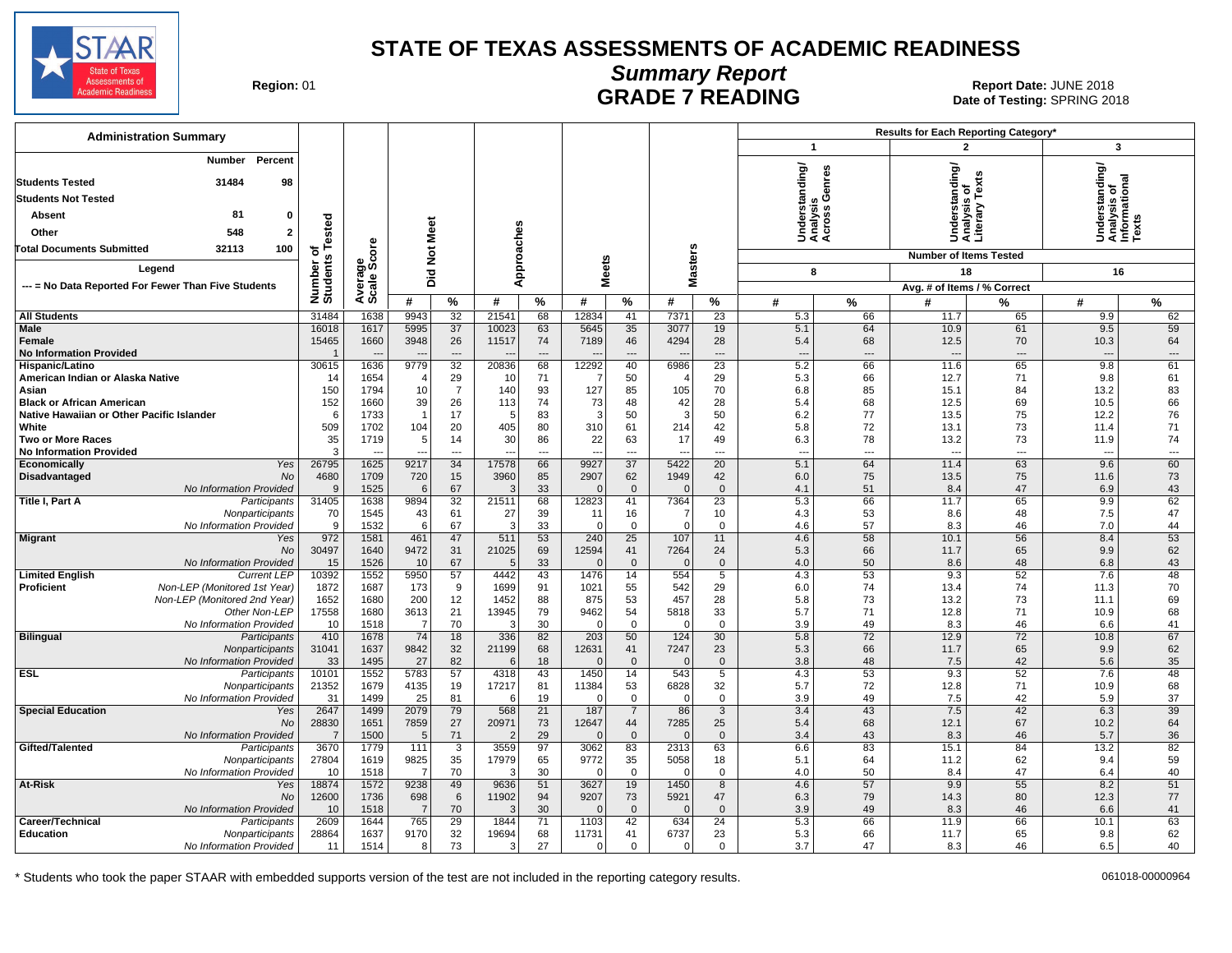

**Summary Report**

Region: 01 **Region: 01 Date: JUNE 2018**<br>Date of Testing: SPRING 20 Date of Testing: SPRING 2018

| <b>Administration Summary</b>                                                              |                                 |                                |                        |                            |                      |                      |                |                      |                   |                                      |                       |                  |                                                |                       | Results for Each Reporting Category*   |                       |                                        |                                      |
|--------------------------------------------------------------------------------------------|---------------------------------|--------------------------------|------------------------|----------------------------|----------------------|----------------------|----------------|----------------------|-------------------|--------------------------------------|-----------------------|------------------|------------------------------------------------|-----------------------|----------------------------------------|-----------------------|----------------------------------------|--------------------------------------|
|                                                                                            |                                 |                                |                        |                            |                      |                      |                |                      |                   |                                      | $\mathbf 1$           |                  | $\overline{2}$                                 |                       | 3                                      |                       | $\boldsymbol{4}$                       |                                      |
| Percent<br>Number<br>30156<br><b>Students Tested</b><br>94                                 |                                 |                                |                        |                            |                      |                      |                |                      |                   |                                      | and                   | entations        | Computations<br>Ind Algebraic<br>Relationships |                       | ਠ<br>Ĕ                                 | ā                     |                                        |                                      |
| <b>Students Not Tested</b>                                                                 |                                 |                                |                        |                            |                      |                      |                |                      |                   |                                      | පි                    |                  |                                                |                       |                                        |                       | nalysi                                 |                                      |
| 77<br>Absent<br>$\Omega$                                                                   |                                 |                                |                        |                            |                      |                      |                |                      |                   |                                      | bability              | umerie<br>eprese |                                                |                       | ieometry<br>leasurem                   |                       |                                        | ē                                    |
| 1928<br>Other<br>6                                                                         | ested                           |                                | Meet                   |                            |                      |                      |                |                      |                   |                                      | 5                     |                  |                                                |                       |                                        |                       |                                        |                                      |
| Total Documents Submitted<br>32161<br>100                                                  |                                 | δő                             |                        |                            |                      |                      |                |                      |                   |                                      | āzě                   |                  | ن ≌ ھ                                          |                       | oΣ                                     |                       | ◠<br>ᄛᄔ                                |                                      |
|                                                                                            | 하<br><b>S</b>                   |                                | $\frac{5}{2}$          |                            |                      |                      |                |                      |                   |                                      |                       |                  |                                                |                       | <b>Number of Items Tested</b>          |                       |                                        |                                      |
| Legend                                                                                     |                                 | န္တပ္ကိ                        | Did                    |                            | Approaches           |                      | <b>Meets</b>   |                      | <b>Masters</b>    |                                      | 6                     |                  | 15                                             |                       | 12                                     |                       | $\overline{7}$                         |                                      |
| --- = No Data Reported For Fewer Than Five Students                                        | Number<br>Students              | Avera<br>Scale                 |                        |                            |                      |                      |                |                      |                   |                                      |                       |                  |                                                |                       | Avg. # of Items / % Correct            |                       |                                        |                                      |
|                                                                                            |                                 |                                | #                      | $\%$                       | #                    | $\frac{0}{0}$        | #              | %                    | #                 | $\%$                                 | #                     | %                | #                                              | ℅                     | #                                      | %                     | #                                      | $\frac{9}{6}$                        |
| <b>All Students</b>                                                                        | 30156                           | 1661                           | 8387                   | 28                         | 21769                | 72                   | 11708          | 39                   | 5107              | 17                                   | 3.6                   | 60               | 8.2                                            | 55                    | 6.6                                    | 55                    | 3.4                                    | 48                                   |
| <b>Male</b><br>Female<br><b>No Information Provided</b>                                    | 15396<br>14758<br>$\mathcal{P}$ | 1652<br>1670<br>$\overline{a}$ | 4763<br>3624<br>- -    | 31<br>25<br>$\overline{a}$ | 10633<br>11134       | 69<br>75<br>$---$    | 5621<br>6085   | 37<br>41<br>---      | 2413<br>2694      | 16<br>18<br>$\overline{\phantom{a}}$ | 3.5<br>3.7<br>$\sim$  | 59<br>62<br>---  | 8.0<br>8.5<br>$\overline{\phantom{a}}$         | 53<br>57<br>$---$     | 6.4<br>6.8<br>$\overline{\phantom{a}}$ | 54<br>57<br>$---$     | 3.3<br>3.4<br>$\overline{\phantom{a}}$ | 47<br>49<br>$\overline{\phantom{a}}$ |
| Hispanic/Latino                                                                            | 29424                           | 1659                           | 8255                   | $\overline{28}$            | 21169                | 72                   | 11308          | 38                   | 4871              | 17                                   | 3.6                   | 60               | 8.2                                            | 55                    | 6.6                                    | 55                    | 3.4                                    | 48                                   |
| American Indian or Alaska Native                                                           | 12<br>82                        | 1741<br>1871                   | 3<br>$\overline{2}$    | 25<br>$\overline{2}$       | 9<br>80              | 75<br>98             | 8<br>72        | 67<br>88             | -5                | 42                                   | 4.3                   | 71<br>88         | 9.4<br>12.2                                    | 63<br>81              | 8.3<br>10.0                            | 69<br>83              | 4.4<br>5.7                             | 63<br>81                             |
| Asian<br><b>Black or African American</b>                                                  | 149                             | 1689                           | 29                     | 19                         | 120                  | 81                   | 71             | 48                   | 60<br>30          | 73<br>20                             | 5.3<br>3.9            | 65               | 8.6                                            | 57                    | 7.2                                    | 60                    | 3.9                                    | 55                                   |
| Native Hawaiian or Other Pacific Islander                                                  | 5                               | 1721                           | $\overline{2}$         | 40                         | 3                    | 60                   | 3              | 60                   | $\overline{2}$    | 40                                   | 4.2                   | 70               | 9.2                                            | 61                    | 6.8                                    | 57                    | 4.6                                    | 66                                   |
| White                                                                                      | 456                             | 1700                           | 91                     | 20                         | 365                  | 80                   | 232            | 51                   | 131               | 29                                   | 4.1                   | 68               | 9.0                                            | 60                    | 7.3                                    | 61                    | 4.0                                    | 57                                   |
| <b>Two or More Races</b>                                                                   | 24                              | 1688                           | $\overline{4}$         | 17                         | 20                   | 83                   | 11             | 46                   | 8                 | 33                                   | 3.9                   | 65               | 9.3                                            | 62                    | 6.8                                    | 57                    | 3.8<br>$\sim$                          | 54                                   |
| <b>No Information Provided</b><br>Economically<br>Yes                                      | Δ<br>26007                      | 1652                           | 7759                   | ---<br>30                  | 18248                | $\overline{a}$<br>70 | 9346           | ---<br>36            | 3869              | ---<br>15                            | $\overline{a}$<br>3.5 | ---<br>59        | $\overline{\phantom{a}}$<br>8.0                | $\overline{a}$<br>54  | $\overline{a}$<br>6.5                  | $\overline{a}$<br>54  | 3.3                                    | $\overline{\phantom{a}}$<br>47       |
| Disadvantaged<br><b>No</b>                                                                 | 4139                            | 1717                           | 625                    | 15                         | 3514                 | 85                   | 2359           | 57                   | 1238              | 30                                   | 4.2                   | 69               | 9.6                                            | 64                    | 7.7                                    | 64                    | 4.1                                    | 59                                   |
| No Information Provided                                                                    | 10                              | 1587                           | 3                      | 30                         | $\overline{7}$       | 70                   | 3              | 30                   | $\Omega$          | $\mathbf{0}$                         | 2.5                   | 42               | 6.9                                            | 46                    | 5.3                                    | 44                    | 2.6                                    | 37                                   |
| Title I, Part A<br>Participants                                                            | 30037                           | 1661                           | 8346<br>38             | 28                         | 21691                | 72                   | 11655          | 39                   | 5075              | 17                                   | 3.6                   | 60               | 8.2                                            | 55                    | 6.6                                    | 55<br>56              | 3.4                                    | 48                                   |
| Nonparticipants<br>No Information Provided                                                 | 109<br>10                       | 1686<br>1607                   | 3                      | 35<br>30                   | 71<br>$\overline{7}$ | 65<br>70             | 50<br>3        | 46<br>30             | 32<br>$\mathbf 0$ | 29<br>$\mathsf 0$                    | 3.7<br>2.5            | 61<br>42         | 8.6<br>7.5                                     | 57<br>50              | 6.7<br>5.9                             | 49                    | 3.7<br>2.5                             | 53<br>36                             |
| <b>Migrant</b><br>Yes                                                                      | 951                             | 1610                           | 410                    | 43                         | 541                  | 57                   | 222            | $\overline{23}$      | 80                | 8                                    | 3.1                   | 51               | $7.0$                                          | 46                    | 5.6                                    | 47                    | 2.8                                    | 40                                   |
| <b>No</b>                                                                                  | 29189                           | 1663                           | 7971                   | 27                         | 21218                | 73                   | 11482          | 39                   | 5027              | 17                                   | 3.6                   | 60               | 8.3                                            | 55                    | 6.7                                    | 56                    | 3.4                                    | 49                                   |
| No Information Provided                                                                    | 16                              | 1586                           | 6                      | 38                         | 10                   | 63                   | $\overline{4}$ | 25                   | $\mathbf{0}$      | $\mathbf 0$                          | 2.6                   | 43               | 6.6                                            | 44                    | 5.4                                    | 45                    | 2.6                                    | 38                                   |
| <b>Limited English</b><br><b>Current LEP</b><br>Proficient<br>Non-LEP (Monitored 1st Year) | 10296<br>1800                   | 1605<br>1703                   | 4417<br>213            | 43<br>12                   | 5879<br>1587         | 57<br>88             | 2122<br>937    | 21<br>52             | 603<br>401        | 6<br>22                              | 3.0<br>4.1            | 50<br>68         | 6.9<br>9.4                                     | 46<br>63              | 5.6<br>7.5                             | 46<br>63              | 2.7<br>3.9                             | 38<br>56                             |
| Non-LEP (Monitored 2nd Year)                                                               | 1570                            | 1694                           | 230                    | 15                         | 1340                 | 85                   | 778            | 50                   | 340               | 22                                   | 4.0                   | 67               | 9.2                                            | 61                    | 7.4                                    | 61                    | 3.8                                    | 54                                   |
| Other Non-LEP                                                                              | 16479                           | 1688                           | 3523                   | 21                         | 12956                | 79                   | 7868           | 48                   | 3763              | 23                                   | 3.9                   | 65               | 8.9                                            | 59                    | 7.1                                    | 60                    | 3.7                                    | 53                                   |
| No Information Provided                                                                    | 11                              | 1585                           | $\overline{4}$         | 36                         | $\overline{7}$       | 64                   | 3              | 27                   | $\Omega$          | $\mathbf 0$                          | 2.2                   | 36               | 7.0                                            | 47                    | 5.5                                    | 45                    | 2.5                                    | 35                                   |
| <b>Bilingual</b><br>Participants<br>Nonparticipants                                        | 428<br>29694                    | 1717<br>1660                   | 62<br>8301             | 14<br>28                   | 366<br>21393         | 86<br>72             | 241<br>11462   | 56<br>39             | 128<br>4979       | 30<br>17                             | 4.2<br>3.6            | 69<br>60         | 9.6<br>8.2                                     | 64<br>55              | 7.6<br>6.6                             | 63<br>55              | 4.2<br>3.4                             | 60<br>48                             |
| No Information Provided                                                                    | 34                              | 1547                           | 24                     | 71                         | 10                   | 29                   | 5              | 15                   | $\Omega$          | $\mathbf{0}$                         | 2.1                   | 36               | 5.1                                            | 34                    | 4.5                                    | 38                    | 2.2                                    | 32                                   |
| <b>ESL</b><br>Participants                                                                 | 9985                            | 1605                           | 4272                   | 43                         | 5713                 | 57                   | 2053           | 21                   | 586               | 6                                    | 3.0                   | 50               | 6.9                                            | 46                    | 5.6                                    | 46                    | 2.6                                    | 38                                   |
| Nonparticipants                                                                            | 20139                           | 1688                           | 4093                   | 20                         | 16046                | 80                   | 9650           | 48                   | 4521              | 22                                   | 3.9                   | 65               | 8.9                                            | 60                    | 7.2                                    | 60                    | 3.7                                    | 54                                   |
| No Information Provided<br><b>Special Education</b>                                        | 32<br>2630                      | 1550<br>1558                   | 22<br>1697             | 69<br>65                   | 10<br>933            | 31<br>35             | 5<br>240       | 16<br>$\overline{9}$ | $\Omega$<br>66    | $\mathbf 0$<br>$\overline{3}$        | 2.2<br>2.3            | 37<br>39         | 5.1<br>5.6                                     | 34<br>$\overline{37}$ | 4.6<br>4.5                             | 39<br>$\overline{37}$ | 2.2<br>2.2                             | 32<br>32                             |
| Yes<br><b>No</b>                                                                           | 27518                           | 1671                           | 6686                   | 24                         | 20832                | 76                   | 11465          | 42                   | 5041              | 18                                   | 3.7                   | 62               | 8.5                                            | 57                    | 6.8                                    | 57                    | 3.5                                    | 50                                   |
| No Information Provided                                                                    | 8                               | 1572                           | $\overline{4}$         | 50                         |                      | 50                   | 3              | 38                   | $\Omega$          | $\mathbf{0}$                         | 2.1                   | 35               | 6.5                                            | 43                    | 5.0                                    | 42                    | 2.6                                    | 38                                   |
| Gifted/Talented<br>Participants                                                            | 3252                            | 1796                           | 90                     | 3                          | 3162                 | 97                   | 2631           | 81                   | 1682              | 52                                   | 4.9                   | 81               | 11.3                                           | 75                    | 9.2                                    | 77                    | 5.1                                    | 73                                   |
| Nonparticipants                                                                            | 26893                           | 1645                           | 8293                   | 31                         | 18600                | 69                   | 9074           | 34                   | 3425              | 13                                   | 3.5                   | 58               | 7.9                                            | 53                    | 6.3                                    | 53                    | 3.2                                    | 45                                   |
| No Information Provided<br>At-Risk<br>Yes                                                  | 11<br>18671                     | 1580<br>1609                   | $\overline{4}$<br>7591 | 36<br>41                   | 7<br>11080           | 64<br>59             | 3<br>3947      | 27<br>21             | $\Omega$<br>1100  | $\mathsf 0$<br>6                     | 2.3<br>3.1            | 38<br>51         | 6.7<br>7.0                                     | 45<br>47              | 5.2<br>5.6                             | 43<br>47              | 2.5<br>2.7                             | 36<br>38                             |
| <b>No</b>                                                                                  | 11474                           | 1745                           | 792                    | $\overline{7}$             | 10682                | 93                   | 7758           | 68                   | 4007              | 35                                   | 4.5                   | 75               | 10.3                                           | 69                    | 8.3                                    | 69                    | 4.5                                    | 64                                   |
| No Information Provided                                                                    | 11                              | 1585                           | $\overline{4}$         | 36                         | 7                    | 64                   | 3              | 27                   | $\Omega$          | $\overline{0}$                       | 2.2                   | 36               | 7.0                                            | 47                    | 5.5                                    | 45                    | 2.5                                    | 35                                   |
| Career/Technical<br>Participants                                                           | 2581                            | 1668                           | 641                    | $\overline{25}$            | 1940                 | 75                   | 1061           | 41                   | 472               | 18                                   | 3.7                   | 62               | 8.4                                            | 56                    | 6.8                                    | 57                    | 3.5                                    | 50                                   |
| <b>Education</b><br>Nonparticipants<br>No Information Provided                             | 27563<br>12                     | 1660<br>1579                   | 7741<br>5              | 28<br>42                   | 19822<br>7           | 72<br>58             | 10644<br>3     | 39<br>25             | 4635<br>$\Omega$  | 17<br>$\mathbf{0}$                   | 3.6<br>2.4            | 60<br>40         | 8.2<br>6.7                                     | 55<br>44              | 6.6<br>5.2                             | 55<br>43              | 3.4<br>2.3                             | 48<br>33                             |
|                                                                                            |                                 |                                |                        |                            |                      |                      |                |                      |                   |                                      |                       |                  |                                                |                       |                                        |                       |                                        |                                      |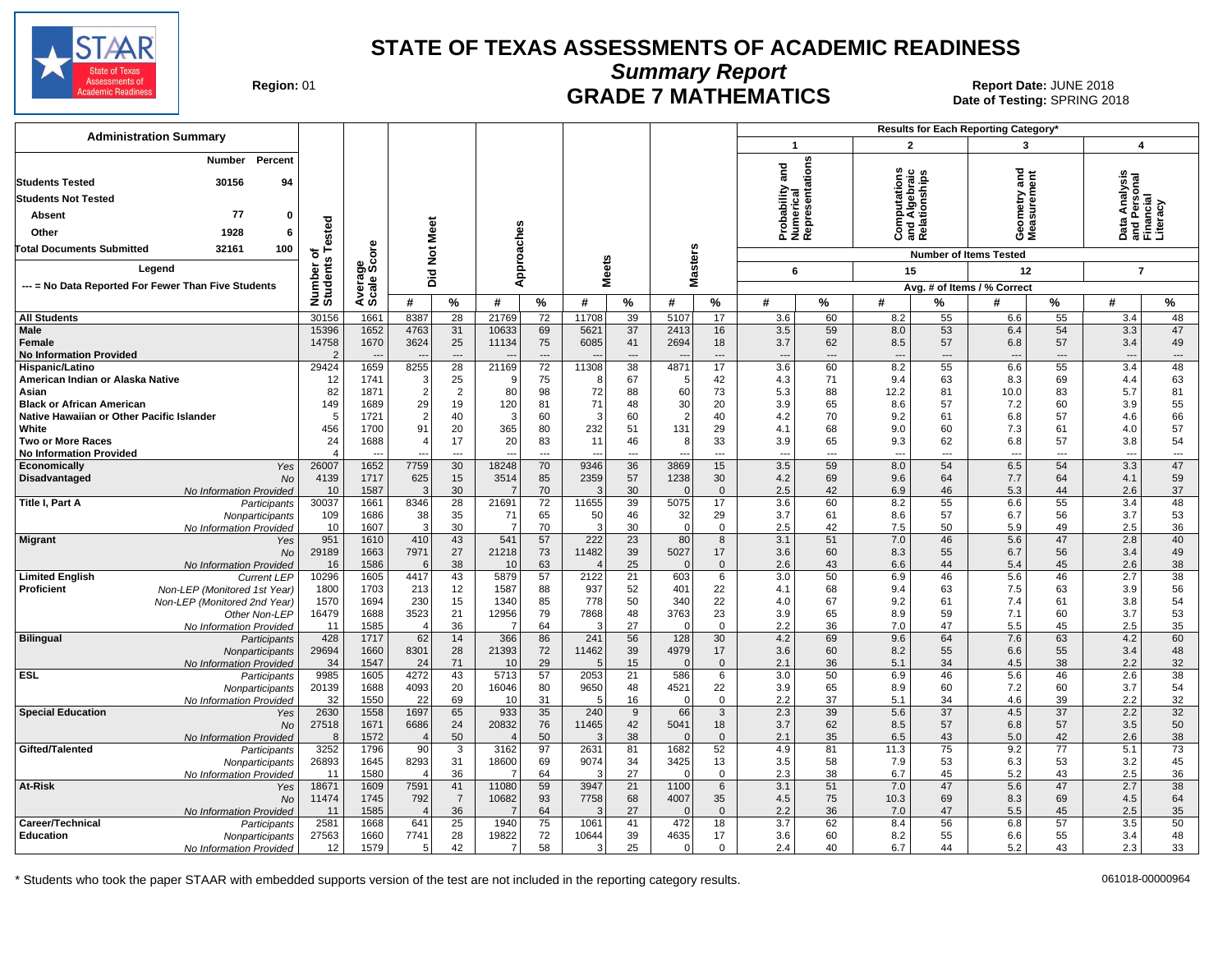

# **Summary Report**

Region: 01 **Region: 01 CALL CONSISTS OF A REGION CONSISTENCE 2018**<br>Date of Testing: SPRING 2018 Date of Testing: SPRING 2018

| <b>Administration Summary</b>                                  |                         |              |                         |                |            |                          |                         |                          |                  |                                |                                 |                                  | <b>Results for Each Reporting Category</b> |                                |                                  |           |
|----------------------------------------------------------------|-------------------------|--------------|-------------------------|----------------|------------|--------------------------|-------------------------|--------------------------|------------------|--------------------------------|---------------------------------|----------------------------------|--------------------------------------------|--------------------------------|----------------------------------|-----------|
|                                                                |                         |              |                         |                |            |                          |                         |                          |                  |                                |                                 | $\mathbf{1}$                     | $\overline{2}$                             |                                | 3                                |           |
| Percent<br>Number                                              |                         |              |                         |                |            |                          |                         |                          |                  |                                |                                 |                                  |                                            |                                |                                  |           |
| <b>Students Tested</b><br>31593<br>100                         |                         |              |                         |                |            |                          |                         |                          |                  |                                |                                 |                                  |                                            |                                |                                  |           |
| <b>Students Not Tested</b>                                     |                         |              |                         |                |            |                          |                         |                          |                  |                                |                                 | Composition                      |                                            |                                |                                  |           |
| 57<br>0                                                        |                         |              |                         |                |            |                          |                         |                          |                  |                                |                                 |                                  | Revision                                   |                                | Editing                          |           |
| Absent                                                         | ested                   |              | Meet                    |                |            |                          |                         |                          |                  |                                |                                 |                                  |                                            |                                |                                  |           |
| Other<br>11<br>o                                               |                         |              |                         |                |            |                          |                         |                          |                  |                                |                                 |                                  |                                            |                                |                                  |           |
| 100<br><b>Total Documents Submitted</b><br>31661               | ৳                       | ö            | $\frac{5}{2}$           |                |            |                          |                         |                          |                  |                                |                                 | <b>Number of Points Possible</b> |                                            |                                | <b>Number of Items Tested</b>    |           |
| Legend                                                         | Number o<br>Students    | క్టిట్       |                         |                |            | pproaches                | <b>Meets</b>            |                          |                  | <b>Masters</b>                 |                                 | 16                               | 13                                         |                                | 17                               |           |
| --- = No Data Reported For Fewer Than Five Students            |                         | Avera        | Ъä                      |                |            | ∢                        |                         |                          |                  |                                |                                 | Avg. # of Points / % Scored      |                                            |                                | Avg. # of Items / % Correct      |           |
|                                                                |                         |              | #                       | %              | #          | %                        | #                       | %                        | #                | %                              | #                               | $\frac{9}{6}$                    | #                                          | %                              | #                                | $\%$      |
| <b>All Students</b>                                            | 31593                   | 3786         | 11127                   | 35             | 20466      | 65                       | 12071                   | 38                       | 3870             | 12                             | 8.2                             | 51                               | 8.1                                        | 63                             | 11.7                             | 69        |
| <b>Male</b>                                                    | 16092                   | 3662         | 6858                    | 43             | 9234       | 57                       | 4894                    | 30                       | 1347             | 8                              | 7.5                             | 47                               | 7.8                                        | 60                             | 11.0                             | 65        |
| <b>Female</b>                                                  | 15499<br>$\overline{2}$ | 3914         | 4268                    | 28<br>---      | 11231      | 72<br>---                | 7177                    | 46                       | 2523             | 16<br>$\overline{\phantom{a}}$ | 8.9                             | 56<br>$\overline{a}$             | 8.5<br>$\overline{a}$                      | 65<br>$\overline{\phantom{a}}$ | 12.4<br>$\overline{\phantom{a}}$ | 73        |
| <b>No Information Provided</b><br>Hispanic/Latino              | 30721                   | 3776         | 10939                   | 36             | 19782      | 64                       | 11557                   | 38                       | 3619             | 12                             | $\overline{\phantom{a}}$<br>8.2 | 51                               | 8.1                                        | 62                             | 11.7                             | ---<br>69 |
| American Indian or Alaska Native                               | 14                      | 3935         | $\overline{4}$          | 29             | 10         | 71                       | -8                      | 57                       |                  | $\overline{7}$                 | 8.4                             | 53                               | 8.9                                        | 68                             | 12.4                             | 73        |
| Asian                                                          | 151                     | 4710         | $\overline{7}$          | 5              | 144        | 95                       | 133                     | 88                       | 90               | 60                             | 11.3                            | 71                               | 11.0                                       | 85                             | 15.1                             | 89        |
| <b>Black or African American</b>                               | 152                     | 3903         | 43                      | 28             | 109        | 72                       | 69                      | 45                       | 22               | 14                             | 8.8                             | 55                               | 8.6                                        | 66                             | 12.3                             | 72        |
| Native Hawaiian or Other Pacific Islander<br>White             | 6                       | 4448<br>4031 | 124                     | 17<br>24       |            | 83<br>76                 | 5<br>276                | 83<br>54                 | 2                | 33<br>24                       | 9.7<br>8.9                      | 60                               | 11.5<br>9.2                                | 88<br>71                       | 14.3<br>12.8                     | 84<br>75  |
| <b>Two or More Races</b>                                       | 512<br>35               | 4423         | 8                       | 23             | 388<br>27  | 77                       | 23                      | 66                       | 124<br>12        | 34                             | 10.4                            | 55<br>65                         | 10.1                                       | 78                             | 13.5                             | 79        |
| <b>No Information Provided</b>                                 | $\overline{2}$          |              |                         | $\overline{a}$ |            | $\overline{a}$           | $\overline{a}$          | $\overline{a}$           |                  | $\overline{\phantom{a}}$       | $\sim$                          | $\overline{a}$                   | $\sim$                                     | $\overline{\phantom{a}}$       | $\overline{a}$                   | $\cdots$  |
| Yes<br><b>Economically</b>                                     | 26908                   | 3725         | 10317                   | 38             | 16591      | 62                       | 9216                    | 34                       | 2659             | 10                             | 8.0                             | 50                               | 7.9                                        | 61                             | 11.4                             | 67        |
| <b>No</b><br>Disadvantaged                                     | 4679                    | 4134         | 807                     | 17             | 3872       | 83                       | 2855                    | 61                       | 1211             | 26                             | 9.4                             | 59                               | 9.6                                        | 74                             | 13.3                             | 78        |
| No Information Provided<br>Title I, Part A<br>Participants     | 6<br>31511              | 3343<br>3787 | 3<br>11077              | 50<br>35       | 3<br>20434 | 50<br>65                 | $\Omega$<br>12056       | $\Omega$<br>38           | 3865             | $\mathbf{0}$<br>12             | 5.7<br>8.2                      | 35<br>51                         | 6.0<br>8.1                                 | 46<br>63                       | 10.3<br>11.7                     | 61<br>69  |
| Nonparticipants                                                | 77                      | 3364         | 48                      | 62             | 29         | 38                       | 15                      | 19                       | 5                | 6                              | 6.0                             | 37                               | 6.2                                        | 48                             | 9.4                              | 55        |
| No Information Provided                                        | 5                       | 3464         | $\overline{2}$          | 40             | 3          | 60                       | $\overline{0}$          | $\Omega$                 | $\Omega$         | $\mathbf 0$                    | 6.0                             | 38                               | 6.8                                        | 52                             | 11.4                             | 67        |
| Yes<br><b>Migrant</b>                                          | 1009                    | 3518         | 517                     | 51             | 492        | 49                       | 213                     | 21                       | 52               | $5\phantom{.0}$                | 7.3                             | 45                               | 7.0                                        | 54                             | 10.2                             | 60        |
| No<br><b>No Information Provided</b>                           | 30574<br>10             | 3795<br>3300 | 10604<br>6              | 35<br>60       | 19970      | 65<br>40                 | 11858<br>$\Omega$       | 39<br>$\Omega$           | 3818             | 12<br>$\mathbf{0}$             | 8.2<br>5.2                      | 52<br>33                         | 8.2<br>6.2                                 | 63<br>48                       | 11.7<br>9.9                      | 69<br>58  |
| <b>Limited English</b><br><b>Current LEP</b>                   | 10444                   | 3391         | 6575                    | 63             | 3869       | 37                       | 1261                    | 12                       | 189              | 2                              | 6.8                             | 43                               | 6.3                                        | 49                             | 9.5                              | 56        |
| Non-LEP (Monitored 1st Year)<br><b>Proficient</b>              | 1878                    | 3975         | 284                     | 15             | 1594       | 85                       | 914                     | 49                       | 241              | 13                             | 9.1                             | 57                               | 9.1                                        | 70                             | 12.9                             | 76        |
| Non-LEP (Monitored 2nd Year)                                   | 1656                    | 3960         | 281                     | 17             | 1375       | 83                       | 801                     | 48                       | 207              | 13                             | 8.9                             | 56                               | 9.1                                        | 70                             | 12.8                             | 75        |
| Other Non-LEP                                                  | 17609                   | 3983         | 3984                    | 23             | 13625      | 77                       | 9095                    | 52                       | 3233             | 18                             | 8.9                             | 55                               | 9.0                                        | 69                             | 12.8                             | 75        |
| No Information Provided<br><b>Bilingual</b><br>Participants    | 6<br>408                | 3369<br>3981 | $\mathbf{3}$<br>93      | 50<br>23       | 3<br>315   | 50<br>77                 | $\overline{0}$<br>208   | $\mathbf 0$<br>51        | $\Omega$<br>76   | $\mathbf 0$<br>19              | 5.7<br>9.1                      | 35<br>57                         | 6.2<br>9.0                                 | 47<br>69                       | 10.7<br>12.6                     | 63<br>74  |
| Nonparticipants                                                | 31157                   | 3784         | 11013                   | 35             | 20144      | 65                       | 11863                   | 38                       | 3794             | 12                             | 8.2                             | 51                               | 8.1                                        | 63                             | 11.7                             | 69        |
| No Information Provided                                        | 28                      | 3125         | 21                      | 75             |            | 25                       | $\Omega$                | $\Omega$                 |                  | $\mathbf{0}$                   | 5.6                             | 35                               | 5.0                                        | 38                             | 7.6                              | 45        |
| ESL<br>Participants                                            | 10161                   | 3391         | 6397                    | 63             | 3764       | 37                       | 1236                    | 12                       | 189              | $\overline{2}$                 | 6.8                             | 43                               | 6.3                                        | 49                             | 9.5                              | 56        |
| Nonparticipants<br>No Information Provided                     | 21406<br>26             | 3974<br>3151 | 4711<br>19              | 22<br>73       | 16695      | 78<br>27                 | 10835<br>$\mathbf 0$    | 51<br>$\mathbf 0$        | 3681<br>$\Omega$ | 17<br>$\mathbf 0$              | 8.9<br>5.7                      | 55<br>36                         | 9.0<br>5.2                                 | 69<br>40                       | 12.7<br>7.8                      | 75<br>46  |
| <b>Special Education</b><br>Yes                                | 2674                    | 3089         | 2318                    | 87             | 356        | 13                       | $112$                   | $\overline{4}$           | 22               | $\overline{1}$                 | 5.1                             | 32                               | 5.0                                        | 38                             | 7.5                              | 44        |
| No                                                             | 28916                   | 3850         | 8807                    | 30             | 20109      | 70                       | 11959                   | 41                       | 3848             | 13                             | 8.5                             | 53                               | 8.4                                        | 65                             | 12.1                             | 71        |
| No Information Provided                                        | 3                       |              | $\sim$                  | $\cdots$       |            | $\overline{\phantom{a}}$ |                         | $\overline{\phantom{a}}$ |                  | $\cdots$                       | ---                             | $\overline{\phantom{a}}$         | $\overline{a}$                             | $---$                          | $\overline{\phantom{a}}$         | ---       |
| Gifted/Talented<br>Participants                                | 3669                    | 4453         | 123                     | 3              | 3546       | 97                       | 3075                    | 84                       | 1535             | 42                             | 10.4                            | 65                               | 10.7                                       | 83                             | 14.9                             | 88        |
| Nonparticipants<br>No Information Provided                     | 27918<br>6              | 3698<br>3343 | 11001<br>$\overline{3}$ | 39<br>50       | 16917      | 61<br>50                 | 8996<br>$\overline{0}$  | 32<br>$\Omega$           | 2335<br>$\Omega$ | 8<br>0                         | 7.9<br>5.7                      | 50<br>35                         | 7.8<br>6.0                                 | 60<br>46                       | 11.3<br>10.3                     | 66<br>61  |
| At-Risk<br>Yes                                                 | 18974                   | 3489         | 10195                   | 54             | 8779       | 46                       | 3179                    | 17                       | 482              | $\mathbf{3}$                   | 7.2                             | 45                               | 6.9                                        | 53                             | 10.1                             | 60        |
| No                                                             | 12613                   | 4232         | 929                     | $\overline{7}$ | 11684      | 93                       | 8892                    | 70                       | 3388             | 27                             | 9.8                             | 61                               | 10.1                                       | 77                             | 14.1                             | 83        |
| No Information Provided                                        | 6                       | 3369         | 3                       | 50             | 3          | 50                       | $\Omega$                | $\Omega$                 |                  | $\mathbf 0$                    | 5.7                             | 35                               | 6.2                                        | 47                             | 10.7                             | 63        |
| Career/Technical<br>Participants                               | 2621                    | 3782         | 910                     | 35             | 1711       | 65                       | 1023                    | 39                       | 308              | 12                             | 8.1                             | 50                               | 8.2                                        | 63                             | 11.8                             | 69        |
| <b>Education</b><br>Nonparticipants<br>No Information Provided | 28965<br>7              | 3786<br>3271 | 10213<br>$\overline{4}$ | 35<br>57       | 18752<br>3 | 65<br>43                 | 11048<br>$\overline{0}$ | 38<br>$\Omega$           | 3562<br>$\Omega$ | 12<br>$\mathbf 0$              | 8.2<br>5.4                      | 51<br>34                         | 8.1<br>5.4                                 | 63<br>42                       | 11.7<br>9.9                      | 69<br>58  |
|                                                                |                         |              |                         |                |            |                          |                         |                          |                  |                                |                                 |                                  |                                            |                                |                                  |           |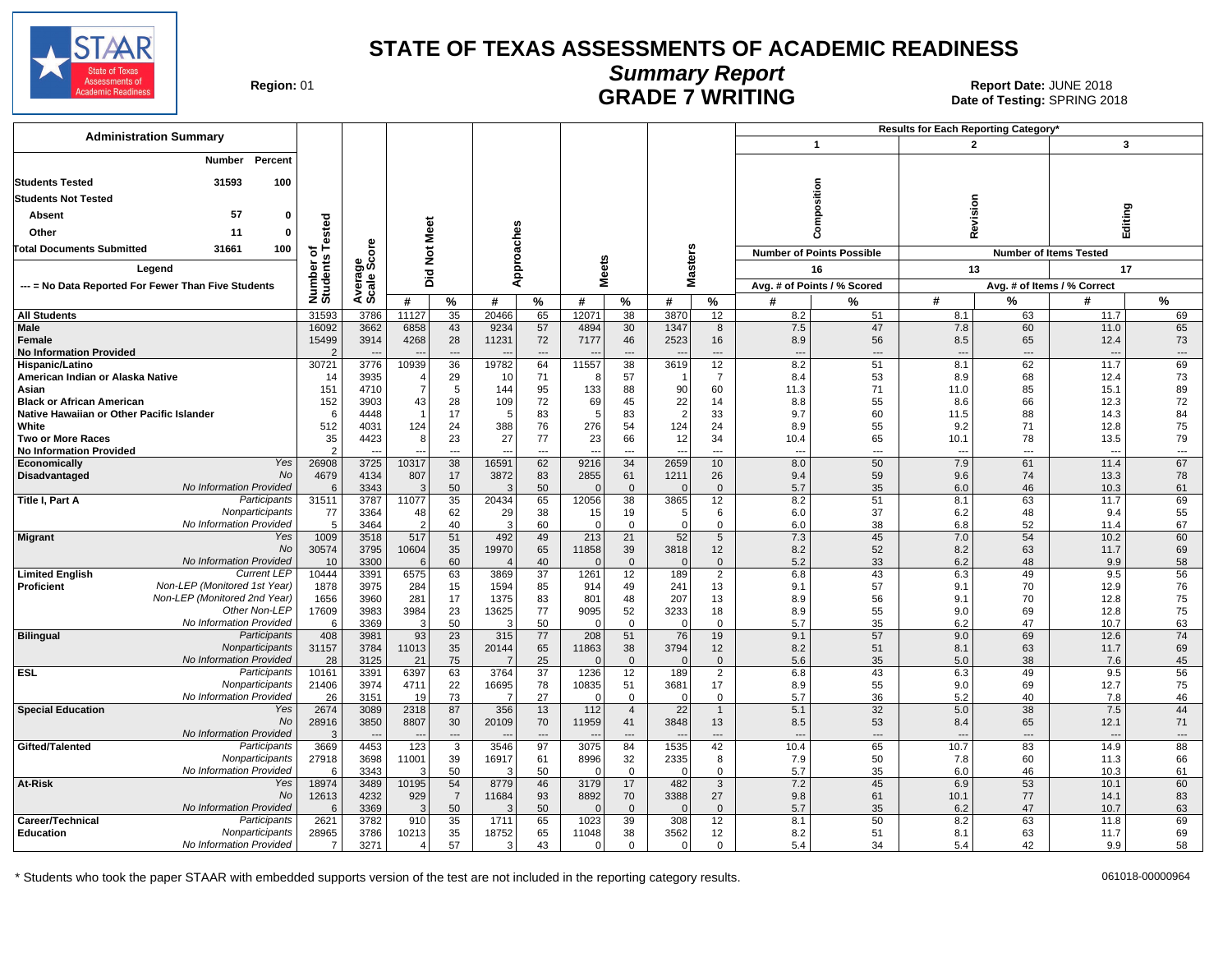

# **STATE OF TEXAS ASSESSMENTS OF ACADEMIC READINESS Constructed Responses Summary Report GRADE 7 WRITING** Report Date: JUNE 2018

**Region: 01** 

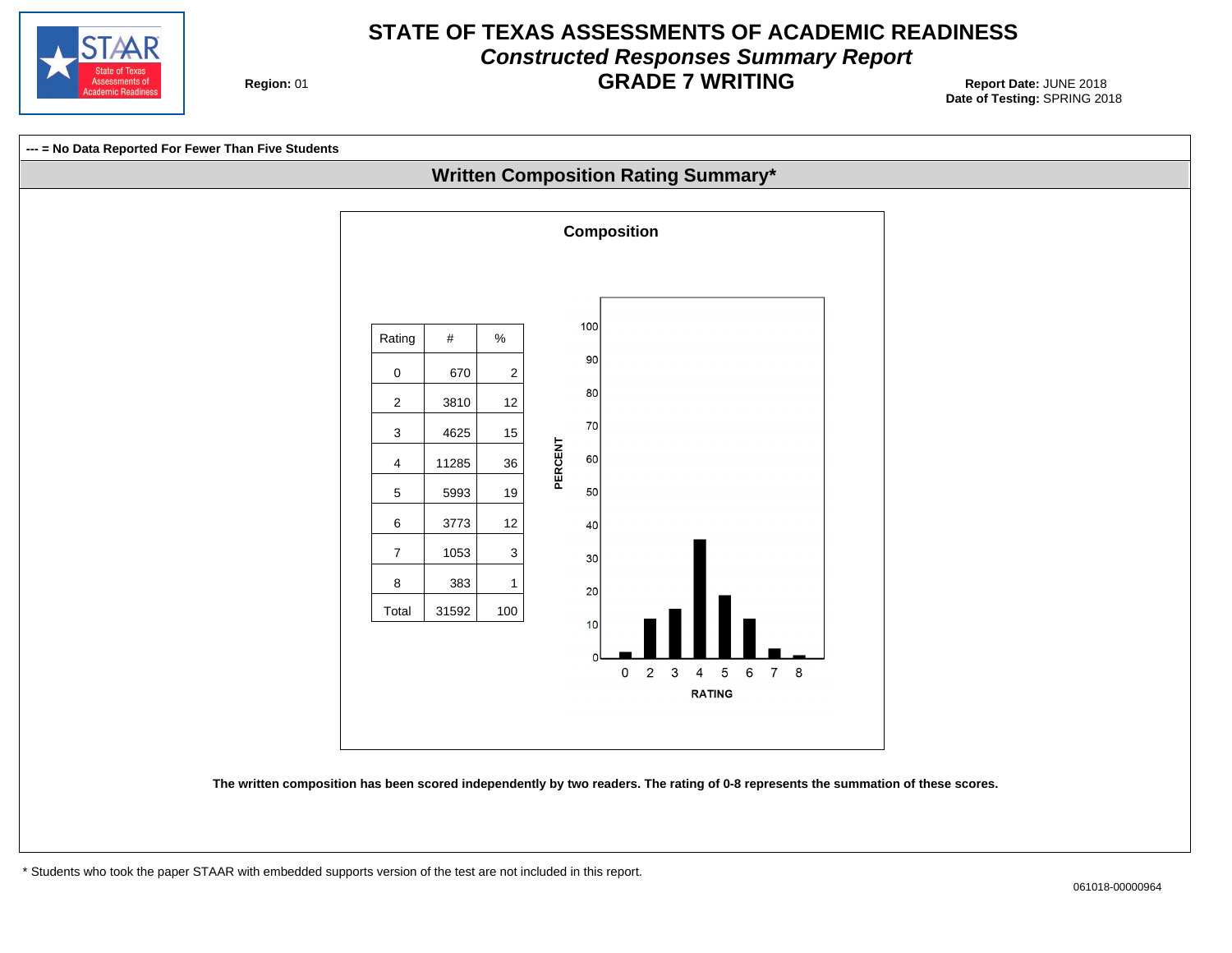

**Summary Report**

Region: 01 **Region: 01 CRADE 8 SOCIAL STUDIES Report Date: JUNE 2018 Report Date: JUNE 2018** Date of Testing: MAY 2018

| <b>Administration Summary</b>                                              |                       |                                  |                       |                          |             |                      |                        |                       |                          |                          |                          |                          |                                 |                | Results for Each Reporting Category' |                 |                                 |                                |
|----------------------------------------------------------------------------|-----------------------|----------------------------------|-----------------------|--------------------------|-------------|----------------------|------------------------|-----------------------|--------------------------|--------------------------|--------------------------|--------------------------|---------------------------------|----------------|--------------------------------------|-----------------|---------------------------------|--------------------------------|
|                                                                            |                       |                                  |                       |                          |             |                      |                        |                       |                          |                          | $\mathbf{1}$             |                          | $\overline{2}$                  |                | 3                                    |                 | 4                               |                                |
| Percent<br>Number                                                          |                       |                                  |                       |                          |             |                      |                        |                       |                          |                          |                          |                          |                                 |                | and                                  |                 |                                 | and                            |
| <b>Students Tested</b><br>30927<br>99                                      |                       |                                  |                       |                          |             |                      |                        |                       |                          |                          |                          |                          | and                             |                |                                      |                 |                                 |                                |
| <b>Students Not Tested</b>                                                 |                       |                                  |                       |                          |             |                      |                        |                       |                          |                          |                          |                          |                                 |                | nment<br>Iship                       |                 |                                 | logy,                          |
| 184                                                                        |                       |                                  |                       |                          |             |                      |                        |                       |                          |                          |                          |                          | ieography:<br>:ulture           |                | arıə                                 |                 | nomics,<br>icience,<br>echnolo  |                                |
| <b>Absent</b>                                                              |                       |                                  | Meet                  |                          |             |                      |                        |                       |                          |                          | History                  |                          |                                 |                | overn<br>itizen:                     |                 |                                 |                                |
| 15<br>Other<br>$\Omega$                                                    | ested                 |                                  |                       |                          |             |                      |                        |                       |                          |                          |                          |                          | ဖပ                              |                | ပ ပ                                  |                 | ய் ம் ⊫ ம்                      |                                |
| <b>Total Documents Submitted</b><br>31126<br>100                           | ö<br>w                | <b>ore</b>                       | $\frac{5}{2}$         |                          | pproaches   |                      |                        |                       | <b>Masters</b>           |                          |                          |                          |                                 |                | <b>Number of Items Tested</b>        |                 |                                 |                                |
| Leaend                                                                     |                       | န္မွဳ့မွဳ                        |                       |                          |             |                      | leets                  |                       |                          |                          | 17                       |                          | 10                              |                | 10                                   |                 | $\overline{7}$                  |                                |
| --- = No Data Reported For Fewer Than Five Students                        | Number<br>Students    | Avera                            | <b>Did</b>            |                          | ⋖           |                      | Σ                      |                       |                          |                          |                          |                          |                                 |                | Avg. # of Items / % Correct          |                 |                                 |                                |
|                                                                            |                       |                                  | #                     | %                        | #           | $\%$                 | #                      | $\%$                  | #                        | $\%$                     | #                        | %                        | #                               | %              | #                                    | %               | #                               | %                              |
| <b>All Students</b>                                                        | 30927                 | 3777                             | 10856                 | 35                       | 20071       | 65                   | 10836                  | 35                    | 6360                     | $\overline{21}$          | 10.1                     | 59                       | 6.3                             | 63             | 6.0                                  | 60              | 4.1                             | 59                             |
| Male                                                                       | 15702                 | 3782                             | 5536                  | 35                       | 10166       | 65                   | 5708                   | 36                    | 3379                     | 22                       | 10.2                     | 60                       | 6.2                             | 62             | 5.9                                  | 59              | 4.2                             | 61                             |
| Female                                                                     | 15222                 | 3772                             | 5320                  | 35                       | 9902        | 65                   | 5126                   | 34                    | 2979                     | 20                       | 10.0                     | 59                       | 6.4                             | 64             | 6.1                                  | 61              | 4.0                             | 58                             |
| <b>No Information Provided</b>                                             | 3                     | $\overline{a}$                   |                       | $\overline{\phantom{a}}$ |             | $---$                |                        | ---                   |                          | $\overline{\phantom{a}}$ | $\overline{a}$           | $\overline{\phantom{a}}$ | $\overline{\phantom{a}}$        | ---            | $\overline{\phantom{a}}$             | $\overline{a}$  | $---$                           | $\cdots$                       |
| Hispanic/Latino<br>American Indian or Alaska Native                        | 30124<br>15           | 3769<br>3737                     | 10705<br>7            | 36<br>47                 | 19419<br>8  | 64<br>53             | 10370<br>-7            | 34<br>47              | 6024<br>$\overline{4}$   | 20<br>27                 | 10.1<br>9.8              | 59<br>58                 | 6.2<br>6.5                      | 62<br>65       | 5.9<br>5.9                           | 59<br>59        | 4.1<br>3.8                      | 59<br>54                       |
| Asian                                                                      | 136                   | 4507                             | $\overline{7}$        | 5                        | 129         | 95                   | 117                    | 86                    | 103                      | 76                       | 14.3                     | 84                       | 8.5                             | 85             | 8.3                                  | 83              | 5.8                             | 83                             |
| <b>Black or African American</b>                                           | 135                   | 3881                             | 34                    | 25                       | 101         | 75                   | 56                     | 41                    | 30                       | 22                       | 11.0                     | 65                       | 6.7                             | 67             | 6.6                                  | 66              | 4.1                             | 59                             |
| Native Hawaiian or Other Pacific Islander                                  | $\overline{2}$        | $\overline{\phantom{a}}$         | --                    | $---$                    |             | ---                  | --                     | $\overline{a}$        | $\overline{\phantom{a}}$ | $\overline{\phantom{a}}$ | $\overline{\phantom{a}}$ | ---                      | ---                             | $\overline{a}$ | $\overline{\phantom{a}}$             | ---             | ---                             | $\hspace{0.05cm} \ldots$       |
| White                                                                      | 488                   | 4039                             | 95                    | 19                       | 393         | 81                   | 269                    | 55                    | 185                      | 38                       | 11.6                     | 68                       | 7.2                             | 72             | 6.9                                  | 69              | 4.9                             | 70                             |
| <b>Two or More Races</b><br><b>No Information Provided</b>                 | 23<br>$\overline{4}$  | 4222<br>$\overline{\phantom{a}}$ | 5                     | 22<br>---                | 18          | 78<br>---            | 15                     | 65<br>---             | 13                       | 57<br>---                | 12.6<br>---              | 74<br>---                | 7.6<br>---                      | 76<br>---      | 7.3<br>$\overline{\phantom{a}}$      | 73<br>---       | 5.3<br>$\overline{\phantom{a}}$ | 76<br>$\qquad \qquad \cdots$   |
| Yes<br>Economically                                                        | 26039                 | 3728                             | 9947                  | 38                       | 16092       | 62                   | 8189                   | 31                    | 4571                     | 18                       | 9.8                      | 58                       | 6.1                             | 61             | 5.8                                  | 58              | 4.0                             | 57                             |
| Disadvantaged<br><b>No</b>                                                 | 4883                  | 4038                             | 905                   | 19                       | 3978        | 81                   | 2646                   | 54                    | 1788                     | 37                       | 11.7                     | 69                       | 7.2                             | 72             | 6.9                                  | 69              | 4.9                             | 70                             |
| No Information Provided                                                    | 5                     | 3180                             | $\overline{4}$        | 80                       |             | 20                   |                        | 20                    |                          | 20                       | 5.8                      | 34                       | 3.8                             | 38             | 3.4                                  | 34              | 2.4                             | 34                             |
| <b>Title I, Part A</b><br>Participants                                     | 30741                 | 3778                             | 10772                 | $\overline{35}$          | 19969       | 65                   | 10778                  | $\overline{35}$       | 6322                     | 21                       | 10.1                     | 59                       | 6.3                             | 63             | 6.0                                  | $\overline{60}$ | 4.1                             | 59                             |
| Nonparticipants                                                            | 182<br>$\overline{4}$ | 3688                             | 81                    | 45<br>$\overline{a}$     | 101         | 55<br>$\overline{a}$ | 57                     | 31<br>---             | 37                       | 20<br>$\overline{a}$     | 9.3<br>---               | 55<br>---                | 5.9<br>$\overline{\phantom{a}}$ | 59<br>---      | 5.7<br>$\overline{a}$                | 57<br>---       | 3.7<br>$\overline{a}$           | 53<br>$\overline{\phantom{a}}$ |
| No Information Provided<br>Migrant<br>Yes                                  | 990                   | 3554                             | 499                   | 50                       | 491         | 50                   | 191                    | 19                    | 89                       | 9                        | 8.7                      | 51                       | 5.5                             | 55             | 5.1                                  | 51              | 3.4                             | 48                             |
| <b>No</b>                                                                  | 29923                 | 3785                             | 10346                 | 35                       | 19577       | 65                   | 10644                  | 36                    | 6270                     | 21                       | 10.1                     | 60                       | 6.3                             | 63             | 6.0                                  | 60              | 4.2                             | 60                             |
| No Information Provided                                                    | 14                    | 3178                             | 11                    | 79                       | 3           | 21                   |                        | $\overline{7}$        |                          | $\overline{7}$           | 5.9                      | 34                       | 4.0                             | 40             | 3.5                                  | 35              | 2.1                             | 31                             |
| <b>Limited English</b><br><b>Current LEP</b>                               | 8743                  | 3456                             | 5339                  | 61                       | 3404        | 39                   | 1192                   | 14                    | 518                      | 6                        | 7.9                      | 47                       | 5.0                             | 50             | 4.7                                  | 47              | 3.1                             | 45                             |
| Proficient<br>Non-LEP (Monitored 1st Year)<br>Non-LEP (Monitored 2nd Year) | 1326<br>1520          | 3865<br>3916                     | 344<br>319            | 26<br>21                 | 982<br>1201 | 74<br>79             | 515<br>663             | 39<br>44              | 297<br>367               | 22<br>24                 | 10.7<br>11.2             | 63<br>66                 | 6.8<br>6.9                      | 68<br>69       | 6.3<br>6.5                           | 63<br>65        | 4.5<br>4.6                      | 64<br>66                       |
| Other Non-LEP                                                              | 19333                 | 3906                             | 4850                  | 25                       | 14483       | 75                   | 8465                   | 44                    | 5177                     | 27                       | 10.9                     | 64                       | 6.8                             | 68             | 6.5                                  | 65              | 4.5                             | 65                             |
| No Information Provided                                                    | 5                     | 3180                             | $\overline{4}$        | 80                       |             | 20                   |                        | 20                    | $\overline{1}$           | 20                       | 6.0                      | 35                       | 3.6                             | 36             | 3.6                                  | 36              | 2.2                             | 31                             |
| <b>Bilingual</b><br>Participants                                           | 151                   | 3854                             | 44                    | 29                       | 107         | 71                   | 56                     | 37                    | 29                       | 19                       | 10.4                     | 61                       | 6.4                             | 64             | 6.3                                  | 63              | 4.7                             | 67                             |
| Nonparticipants                                                            | 30749                 | 3777                             | 10791                 | 35                       | 19958       | 65                   | 10777                  | 35                    | 6329<br>$\mathcal{P}$    | 21                       | 10.1                     | 59                       | 6.3                             | 63             | 6.0                                  | 60              | 4.1                             | 59                             |
| No Information Provided<br><b>ESL</b><br>Participants                      | 27<br>8629            | 3311<br>3458                     | 21<br>5245            | 78<br>61                 | 3384        | 22<br>39             | 3<br>1188              | 11<br>14              | 513                      | $\overline{7}$<br>6      | 7.4<br>8.0               | 43<br>47                 | 4.3<br>5.0                      | 43<br>50       | 3.7<br>4.7                           | 37<br>47        | 2.6<br>3.1                      | 37<br>45                       |
| Nonparticipants                                                            | 22273                 | 3901                             | 5592                  | 25                       | 16681       | 75                   | 9645                   | 43                    | 5845                     | 26                       | 10.9                     | 64                       | 6.8                             | 68             | 6.5                                  | 65              | 4.5                             | 65                             |
| No Information Provided                                                    | 25                    | 3344                             | 19                    | 76                       | 6           | 24                   | 3                      | 12                    | $\overline{2}$           | 8                        | 7.6                      | 44                       | 4.5                             | 45             | 3.9                                  | 39              | 2.6                             | 37                             |
| <b>Special Education</b><br>Yes                                            | 2412                  | 3300                             | 1799                  | 75                       | 613         | 25                   | 203                    | 8                     | 81                       | 3                        | 6.8                      | 40                       | 4.3                             | 43             | 4.0                                  | 40              | 2.6                             | $\overline{37}$                |
| No                                                                         | 28509                 | 3818                             | 9052                  | 32                       | 19457       | 68                   | 10632                  | 37                    | 6278                     | 22                       | 10.4                     | 61                       | 6.4                             | 64             | 6.1                                  | 61              | 4.3                             | 61                             |
| No Information Provided<br>Gifted/Talented<br>Participants                 | 6<br>3523             | 3121<br>4280                     | 5 <sup>1</sup><br>200 | 83<br>6                  | 3323        | 17<br>94             | 2587                   | 17<br>$\overline{73}$ | 1872                     | 17<br>53                 | 5.5<br>13.3              | 32<br>78                 | 3.2<br>7.9                      | 32<br>79       | 3.3<br>7.8                           | 33<br>78        | 2.3<br>5.5                      | 33<br>79                       |
| Nonparticipants                                                            | 27396                 | 3713                             | 10649                 | 39                       | 16747       | 61                   | 8248                   | 30                    | 4487                     | 16                       | 9.7                      | 57                       | 6.1                             | 61             | 5.7                                  | 57              | 4.0                             | 57                             |
| No Information Provided                                                    | -8                    | 3087                             | 7                     | 88                       |             | 13                   |                        | 13                    |                          | 13                       | 5.5                      | 32                       | 2.9                             | 29             | 3.0                                  | 30              | 2.3                             | 32                             |
| At-Risk<br>Yes                                                             | 18458                 | 3547                             | 9587                  | 52                       | 8871        | 48                   | 3304                   | 18                    | 1463                     | 8                        | 8.6                      | 50                       | 5.4                             | 54             | 5.1                                  | 51              | 3.5                             | 49                             |
| No                                                                         | 12461                 | 4119                             | 1263                  | 10                       | 11198       | 90                   | 7530                   | 60                    | 4895                     | 39                       | 12.3                     | 73                       | 7.6                             | 76             | 7.3                                  | 73              | 5.2                             | 74                             |
| No Information Provided                                                    | 8<br>13265            | 3311<br>3816                     | 6<br>4258             | 75<br>32                 | 2<br>9007   | 25<br>68             | $\overline{2}$<br>4975 | 25<br>38              | $\overline{2}$<br>2955   | 25<br>22                 | 6.9<br>10.4              | 40<br>61                 | 3.8<br>6.4                      | 38<br>64       | 4.1<br>6.1                           | 41<br>61        | 2.9<br>4.3                      | 41<br>61                       |
| Career/Technical<br>Participants<br><b>Education</b><br>Nonparticipants    | 17654                 | 3748                             | 6591                  | 37                       | 11063       | 63                   | 5860                   | 33                    | 3404                     | 19                       | 9.9                      | 58                       | 6.2                             | 62             | 5.9                                  | 59              | 4.0                             | 58                             |
| No Information Provided                                                    | 8                     | 3111                             | 7                     | 88                       | -1          | 13                   | 1                      | 13                    | 1                        | 13                       | 5.5                      | 32                       | 2.9                             | 29             | 3.3                                  | 33              | 2.4                             | 34                             |
|                                                                            |                       |                                  |                       |                          |             |                      |                        |                       |                          |                          |                          |                          |                                 |                |                                      |                 |                                 |                                |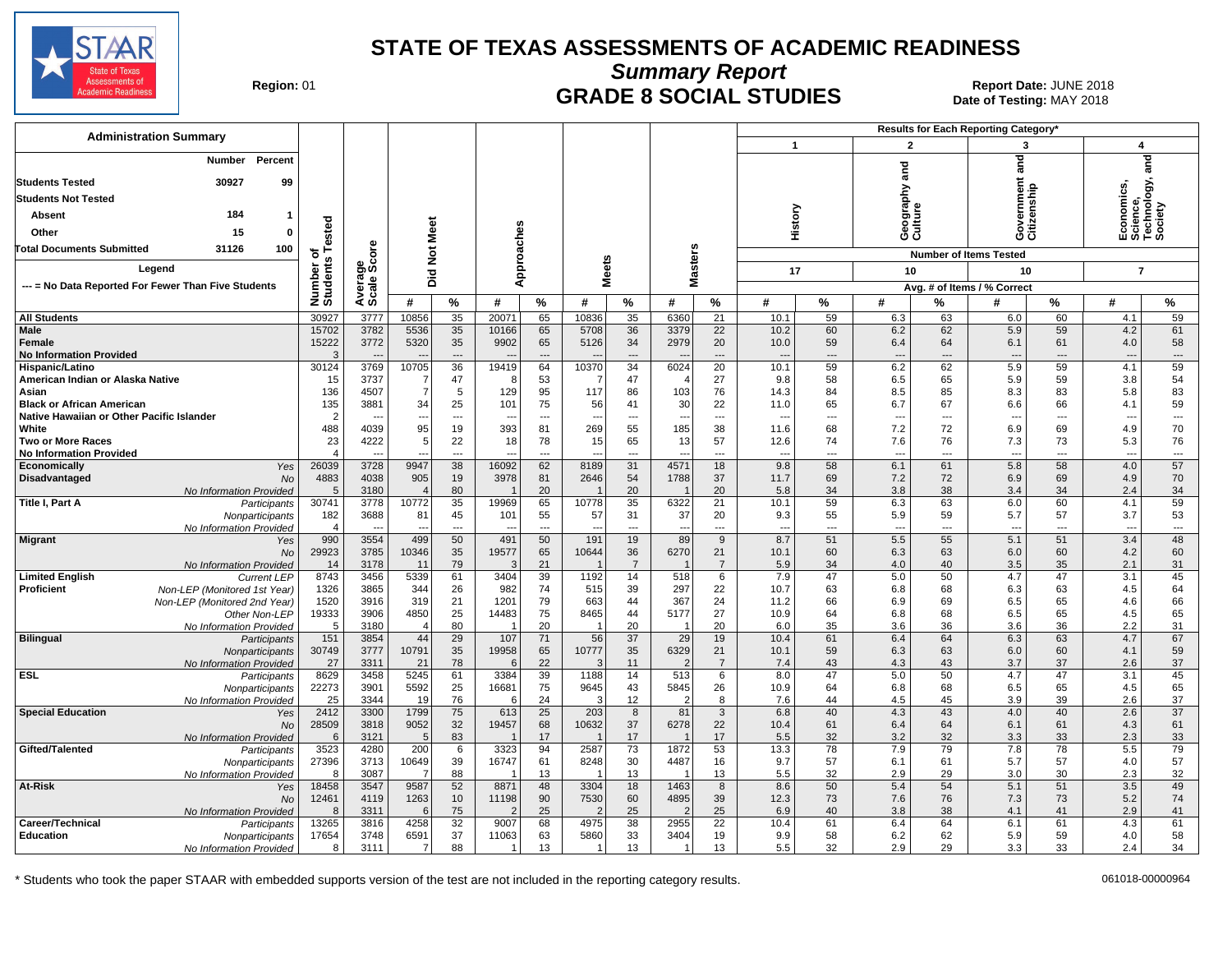

**Summary Report**

**GRADE 8 SCIENCE Date: JUNE 2018**<br>Date of Testing: MAY 2018 Date of Testing: MAY 2018

| <b>Administration Summary</b>                                                              |                      |                |                          |                          |                |                       |                          |                       |                  |                                 |                  |                      |                          |             | Results for Each Reporting Category' |                          |                                   |                                |
|--------------------------------------------------------------------------------------------|----------------------|----------------|--------------------------|--------------------------|----------------|-----------------------|--------------------------|-----------------------|------------------|---------------------------------|------------------|----------------------|--------------------------|-------------|--------------------------------------|--------------------------|-----------------------------------|--------------------------------|
|                                                                                            |                      |                |                          |                          |                |                       |                          |                       |                  |                                 | $\mathbf{1}$     |                      | $\overline{2}$           |             | 3                                    |                          | 4                                 |                                |
| Percent<br>Number<br>29357<br><b>Students Tested</b><br>96                                 |                      |                |                          |                          |                |                       |                          |                       |                  |                                 |                  |                      | Motion                   |             | Space                                |                          | 겯<br>Organisms an<br>Environments |                                |
| <b>Students Not Tested</b>                                                                 |                      |                |                          |                          |                |                       |                          |                       |                  |                                 | and              |                      |                          | vergy       | and                                  |                          |                                   |                                |
| 137<br><b>Absent</b><br>O                                                                  |                      |                |                          |                          |                |                       |                          |                       |                  |                                 |                  |                      | စွဲစ်                    |             |                                      |                          |                                   |                                |
| 1083<br>Other                                                                              | ested                |                | Meet                     |                          |                |                       |                          |                       |                  |                                 | Matter<br>Energy |                      | ৯                        | and         | arth                                 |                          |                                   |                                |
|                                                                                            |                      |                |                          |                          |                |                       |                          |                       |                  |                                 |                  |                      |                          |             |                                      |                          |                                   |                                |
| 30577<br><b>Fotal Documents Submitted</b><br>100                                           | Ö                    | e<br>6         | ă                        |                          |                |                       |                          |                       |                  |                                 |                  |                      |                          |             | <b>Number of Items Tested</b>        |                          |                                   |                                |
| Legend                                                                                     | Number o<br>Students | န္မွဳ့မွဳ      | ŏid                      |                          | pproaches      |                       | <b>Meets</b>             |                       | <b>Masters</b>   |                                 | 11               |                      | 9                        |             | 11                                   |                          | 11                                |                                |
| --- = No Data Reported For Fewer Than Five Students                                        |                      | Averag         |                          |                          | ⋖              |                       |                          |                       |                  |                                 |                  |                      |                          |             | Avg. # of Items / % Correct          |                          |                                   |                                |
|                                                                                            |                      |                | #                        | $\%$                     | #              | $\%$                  | #                        | $\%$                  | #                | $\%$                            | #                | %                    | #                        | %           | #                                    | $\%$                     | #                                 | %                              |
| <b>All Students</b>                                                                        | 29357                | 3937           | 7936                     | $\overline{27}$          | 21421          | 73                    | 13943                    | 47                    | 7059             | 24                              | 7.2              | 66                   | 6.0                      | 66          | 7.1                                  | 65                       | 7.4                               | 67                             |
| Male                                                                                       | 14958                | 3938           | 4259                     | 28                       | 10699          | 72                    | 7127                     | 48                    | 3838             | 26                              | 7.0              | 64                   | 5.9                      | 65          | 7.2                                  | 66                       | 7.4                               | 67                             |
| Female                                                                                     | 14396<br>3           | 3937           | 3677                     | 26<br>$---$              | 10719          | 74<br>$---$           | 6814                     | 47                    | 3221             | 22<br>---                       | 7.4              | 68<br>$\overline{a}$ | 6.0                      | 67          | 7.0                                  | 64                       | 7.3                               | 67                             |
| <b>No Information Provided</b><br>Hispanic/Latino                                          | 28698                | $\sim$<br>3931 | <b>.</b><br>7815         | 27                       | 20883          | 73                    | 13523                    | ---<br>47             | 6793             | 24                              | ---<br>7.2       | 66                   | $---$<br>6.0             | $---$<br>66 | $---$<br>7.1                         | $---$<br>65              | $\overline{\phantom{a}}$<br>7.3   | $\overline{\phantom{a}}$<br>67 |
| American Indian or Alaska Native                                                           | 15                   | 3827           | 6                        | 40                       | -9             | 60                    | -7                       | 47                    | 5                | 33                              | 6.5              | 59                   | 5.8                      | 64          | 6.5                                  | 59                       | 7.1                               | 65                             |
| Asian                                                                                      | 76                   | 4663           | $\overline{2}$           | 3                        | 74             | 97                    | 64                       | 84                    | 50               | 66                              | 9.4              | 86                   | 7.6                      | 84          | 9.2                                  | 83                       | 9.3                               | 85                             |
| <b>Black or African American</b>                                                           | 126                  | 3911           | 35                       | 28                       | 91             | 72                    | 61                       | 48                    | 20               | 16                              | 7.1              | 65                   | 6.1                      | 68          | 6.9                                  | 63                       | 7.5                               | 69                             |
| Native Hawaiian or Other Pacific Islander                                                  | $\overline{2}$       |                | $\overline{\phantom{a}}$ | $\overline{\phantom{a}}$ |                | ---                   | $\overline{\phantom{a}}$ | ---                   | ---              | ---                             | --               | ---                  | $\overline{\phantom{a}}$ | ---         | $\overline{\phantom{a}}$             | $\overline{\phantom{a}}$ | $\overline{\phantom{a}}$          | $\sim$                         |
| White<br><b>Two or More Races</b>                                                          | 418<br>17            | 4215<br>4544   | 72                       | 17<br>12                 | 346<br>15      | 83<br>88              | 271<br>14                | 65<br>82              | 180<br>10        | 43<br>59                        | 8.1<br>8.8       | 74<br>80             | 6.6<br>7.2               | 74<br>80    | 7.9<br>8.6                           | 72<br>78                 | 8.3<br>9.2                        | 75<br>83                       |
| <b>No Information Provided</b>                                                             | .5                   | 3210           |                          | 80                       |                | 20                    |                          | 20                    | $\Omega$         | $\mathbf 0$                     | 4.4              | 40                   | 3.2                      | 36          | 3.6                                  | 33                       | 5.4                               | 49                             |
| Economicallv<br>Yes                                                                        | 24908                | 3887           | 7374                     | 30                       | 17534          | 70                    | 10992                    | 44                    | 5263             | 21                              | 7.1              | 64                   | 5.8                      | 65          | 7.0                                  | 63                       | 7.2                               | 65                             |
| Disadvantaged<br><b>No</b>                                                                 | 4443                 | 4223           | 557                      | 13                       | 3886           | 87                    | 2950                     | 66                    | 1796             | 40                              | 8.2              | 74                   | 6.8                      | 75          | 8.1                                  | 74                       | 8.3                               | 76                             |
| No Information Provided                                                                    | 6<br>29258           | 3234<br>3939   | .5<br>7870               | 83<br>$\overline{27}$    | 21388          | 17<br>73              | 13924                    | 17<br>48              | $\Omega$<br>7051 | $\mathbf{0}$<br>$\overline{24}$ | 4.5<br>7.2       | 41<br>66             | 3.7<br>6.0               | 41<br>66    | 3.5<br>7.1                           | 32<br>65                 | 5.3<br>7.4                        | 48<br>67                       |
| Title I, Part A<br>Participants<br>Nonparticipants                                         | 94                   | 3414           | 62                       | 66                       | 32             | 34                    | 18                       | 19                    | 8                | 9                               | 4.9              | 44                   | 4.3                      | 47          | 5.1                                  | 46                       | 5.4                               | 49                             |
| No Information Provided                                                                    | 5                    | 3210           | -4                       | 80                       | $\overline{1}$ | 20                    | -1                       | 20                    | $\mathbf 0$      | $\mathbf{0}$                    | 4.4              | 40                   | 3.2                      | 36          | 3.6                                  | 33                       | 5.4                               | 49                             |
| <b>Migrant</b><br>Yes                                                                      | 990                  | 3702           | 404                      | 41                       | 586            | 59                    | 310                      | 31                    | 119              | 12                              | 6.3              | 57                   | 5.3                      | 59          | 6.3                                  | 57                       | 6.6                               | 60                             |
| <b>No</b>                                                                                  | 28352                | 3946           | 7520                     | 27                       | 20832          | 73                    | 13631                    | 48                    | 6940             | 24                              | 7.3              | 66                   | 6.0                      | 67          | 7.2                                  | 65                       | 7.4                               | 67                             |
| No Information Provided                                                                    | 15<br>8446           | 3193<br>3577   | 12<br>4246               | 80<br>50                 | 3<br>4200      | 20<br>50              | $\overline{2}$           | 13<br>$\overline{22}$ | $\Omega$         | $\mathbf{0}$<br>$\overline{7}$  | 4.1<br>5.9       | 38<br>53             | 3.4                      | 38<br>55    | 4.0<br>5.8                           | 36                       | 4.9<br>6.0                        | 44<br>55                       |
| <b>Limited English</b><br><b>Current LEP</b><br>Proficient<br>Non-LEP (Monitored 1st Year) | 1232                 | 4041           | 186                      | 15                       | 1046           | 85                    | 1864<br>671              | 54                    | 601<br>291       | 24                              | 7.8              | 71                   | 5.0<br>6.4               | 71          | 7.6                                  | 53<br>69                 | 7.8                               | 71                             |
| Non-LEP (Monitored 2nd Year)                                                               | 1468                 | 4124           | 168                      | 11                       | 1300           | 89                    | 900                      | 61                    | 448              | 31                              | 8.0              | 73                   | 6.6                      | 73          | 7.9                                  | 72                       | 8.1                               | 74                             |
| Other Non-LEP                                                                              | 18205                | 4083           | 3331                     | 18                       | 14874          | 82                    | 10507                    | 58                    | 5719             | 31                              | 7.8              | 71                   | 6.4                      | 71          | 7.7                                  | 70                       | 7.9                               | 72                             |
| No Information Provided                                                                    | 6                    | 3164           | 5                        | 83                       |                | 17                    |                          | 17                    | 0                | $\mathbf 0$                     | 3.8              | 35                   | 3.0                      | 33          | 3.8                                  | 35                       | 5.2                               | 47                             |
| <b>Bilingual</b><br>Participants                                                           | 152<br>29177         | 4282           | 12<br>7903               | 8<br>27                  | 140<br>21274   | 92<br>73              | 110<br>13832             | 72<br>47              | 69<br>6990       | 45                              | 8.5<br>7.2       | 77<br>66             | 7.2                      | 79<br>66    | 8.4                                  | 77<br>65                 | 8.3                               | 76<br>67                       |
| Nonparticipants<br>No Information Provided                                                 | 28                   | 3936<br>3281   | 21                       | 75                       |                | 25                    |                          | $\overline{4}$        | $\Omega$         | 24<br>$\mathbf{0}$              | 4.0              | 37                   | 6.0<br>4.3               | 48          | 7.1<br>4.8                           | 43                       | 7.4<br>4.9                        | 44                             |
| ESL.<br>Participants                                                                       | 8339                 | 3580           | 4173                     | 50                       | 4166           | 50                    | 1857                     | $\overline{22}$       | 597              | $\overline{7}$                  | 5.9              | 53                   | 5.0                      | 55          | 5.8                                  | 53                       | 6.0                               | 55                             |
| Nonparticipants                                                                            | 20992                | 4080           | 3744                     | 18                       | 17248          | 82                    | 12085                    | 58                    | 6462             | 31                              | 7.8              | 71                   | 6.4                      | 71          | 7.7                                  | 70                       | 7.9                               | 72                             |
| No Information Provided                                                                    | 26                   | 3275           | 19                       | 73                       |                | 27                    |                          | $\overline{4}$        | $\mathbf 0$      | $\mathsf 0$                     | 4.0              | 36                   | 4.2                      | 46          | 4.9                                  | 45                       | 4.8                               | 44                             |
| <b>Special Education</b><br>Yes                                                            | 2371<br>26979        | 3318<br>3992   | 1718<br>6212             | 72<br>23                 | 653<br>20767   | $\overline{28}$<br>77 | 228<br>13714             | 10<br>51              | 60<br>6999       | $\overline{3}$<br>26            | 4.6<br>7.5       | 41<br>68             | 4.0<br>6.1               | 44<br>68    | 4.8<br>7.3                           | 44<br>67                 | 5.1<br>7.6                        | 47<br>69                       |
| <b>No</b><br>No Information Provided                                                       | $\overline{7}$       | 3191           | $6\overline{6}$          | 86                       |                | 14                    |                          | 14                    | $\Omega$         | $\mathbf{0}$                    | 4.0              | 36                   | 3.4                      | 38          | 3.7                                  | 34                       | 5.1                               | 47                             |
| Gifted/Talented<br>Participants                                                            | 3406                 | 4570           | 66                       | $\overline{2}$           | 3340           | 98                    | 3034                     | 89                    | 2201             | 65                              | 9.3              | 85                   | 7.6                      | 84          | 9.1                                  | 83                       | 9.3                               | 84                             |
| Nonparticipants                                                                            | 25942                | 3855           | 7862                     | 30                       | 18080          | 70                    | 10908                    | 42                    | 4858             | 19                              | 7.0              | 63                   | 5.8                      | 64          | 6.9                                  | 63                       | 7.1                               | 65                             |
| No Information Provided                                                                    | <sub>9</sub>         | 3147           | 8                        | 89                       |                | 11                    |                          | 11                    | $\mathbf 0$      | $\mathbf 0$                     | 3.9              | 35                   | 3.8                      | 42          | 3.2                                  | 29                       | 4.7                               | 42                             |
| At-Risk<br>Yes                                                                             | 17854                | 3671           | 7389                     | 41                       | 10465          | 59                    | 4931                     | 28                    | 1624             | 9                               | 6.2              | 57                   | 5.2                      | 58<br>79    | 6.2                                  | 57<br>78                 | 6.5                               | 59<br>80                       |
| <b>No</b><br>No Information Provided                                                       | 11495<br>8           | 4352<br>3113   | 540<br>7                 | 5<br>88                  | 10955          | 95<br>13              | 9011                     | 78<br>13              | 5435<br>$\Omega$ | 47<br>$\mathbf{0}$              | 8.8<br>4.1       | 80<br>38             | 7.1<br>3.4               | 38          | 8.6<br>2.9                           | 26                       | 8.8<br>4.6                        | 42                             |
| Career/Technical<br>Participants                                                           | 12688                | 3974           | 3057                     | 24                       | 9631           | 76                    | 6350                     | 50                    | 3224             | $\overline{25}$                 | 7.4              | 67                   | 6.1                      | 68          | 7.3                                  | 66                       | 7.5                               | 68                             |
| <b>Education</b><br>Nonparticipants                                                        | 16660                | 3910           | 4871                     | 29                       | 11789          | 71                    | 7592                     | 46                    | 3835             | 23                              | 7.1              | 65                   | 5.9                      | 65          | 7.0                                  | 64                       | 7.3                               | 66                             |
| No Information Provided                                                                    | -9                   | 3139           | 8                        | 89                       |                | 11                    | 1                        | 11                    | 0                | $\mathbf{0}$                    | 4.2              | 38                   | 3.7                      | 41          | 2.9                                  | 26                       | 4.7                               | 42                             |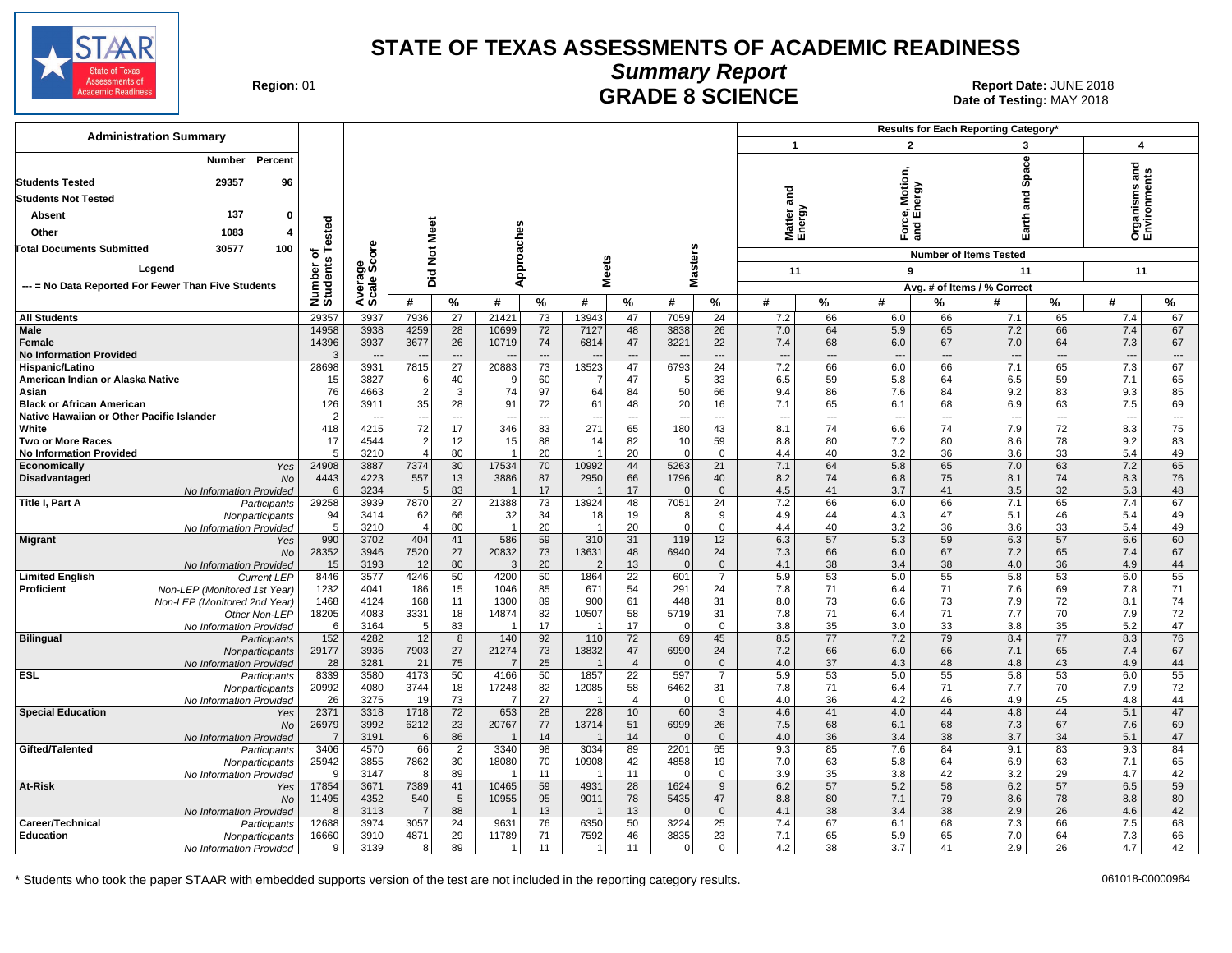

# **STATE OF TEXAS ASSESSMENTS OF ACADEMIC READINESS Combined Summary Report**

**Region: 01** 

**GRADE 3 READING** Report Date: JUNE 2018

|                                           | Legend<br>--- = No Data Reported For Fewer Than Five Students |                              | <b>STAAR</b>  |                 |                              | <b>STAAR Spanish</b> |                 |                              | <b>TOTAL</b>  |                 |
|-------------------------------------------|---------------------------------------------------------------|------------------------------|---------------|-----------------|------------------------------|----------------------|-----------------|------------------------------|---------------|-----------------|
|                                           |                                                               | Number of<br>Students Tested |               | Approaches      | Number of<br>Students Tested |                      | Approaches      | Number of<br>Students Tested |               | Approaches      |
|                                           |                                                               |                              | #             | %               |                              | #                    | %               |                              | #             | %               |
| <b>All Students</b>                       |                                                               | 27633                        | 21455         | 78              | 3210                         | 2360                 | 74              | 30843                        | 23815         | $\overline{77}$ |
| <b>Male</b>                               |                                                               | 13942                        | 10466         | 75              | 1660                         | 1167                 | 70              | 15602                        | 11633         | 75              |
| Female                                    |                                                               | 13671                        | 10971         | 80              | 1550                         | 1193                 | 77              | 15221                        | 12164         | 80              |
| <b>No Information Provided</b>            |                                                               | 20                           | 18            | 90              | $\mathbf 0$                  | $\overline{a}$       | ---             | 20                           | 18            | 90              |
| Hispanic/Latino                           |                                                               | 26819                        | 20769         | 77              | 3192                         | 2350                 | 74              | 30011                        | 23119         | 77              |
| American Indian or Alaska Native          |                                                               | 13                           | 6             | 46              | 2                            | ---                  | ---             | 15                           | 7             | 47              |
| Asian                                     |                                                               | 118                          | 109           | 92              | 0                            | ---                  | ---             | 118                          | 109           | 92              |
| <b>Black or African American</b>          |                                                               | 190                          | 148           | 78              | $\Omega$                     | ---                  | ---             | 190                          | 148           | 78              |
| Native Hawaiian or Other Pacific Islander |                                                               | $\mathbf{1}$                 | $\sim$        | $\sim$          | 0                            | ---                  | ---             | $\mathbf{1}$                 | $\sim$        | $\sim$          |
| White                                     |                                                               | 438                          | 376           | 86              | 14                           | 8                    | 57              | 452                          | 384           | 85              |
| <b>Two or More Races</b>                  |                                                               | 34                           | 28            | 82              | $\overline{2}$               | ---                  | ---             | 36                           | 29            | 81              |
| <b>No Information Provided</b>            |                                                               | 20                           | 19            | 95              | $\mathbf 0$                  |                      |                 | 20                           | 19            | 95              |
| Economically                              | Yes<br>No                                                     | 23619<br>3995                | 17904<br>3533 | 76<br>88        | 3082<br>126                  | 2261<br>98           | 73<br>78        | 26701<br>4121                | 20165<br>3631 | 76<br>88        |
| Disadvantaged                             | No Information Provided                                       | 19                           | 18            | 95              | $\overline{2}$               |                      | ---             | 21                           | 19            | 90              |
| Title I, Part A                           | Participants                                                  | 27326                        | 21188         | 78              | 3202                         | 2352                 | 73              | 30528                        | 23540         | 77              |
|                                           | Nonparticipants                                               | 287                          | 248           | 86              | 8                            | 8                    | 100             | 295                          | 256           | 87              |
|                                           | No Information Provided                                       | 20                           | 19            | 95              | 0                            | ---                  | ---             | 20                           | 19            | 95              |
| <b>Migrant</b>                            | Yes                                                           | 703                          | 460           | 65              | 104                          | 76                   | 73              | 807                          | 536           | 66              |
|                                           | <b>No</b>                                                     | 26905                        | 20972         | 78              | 3106                         | 2284                 | 74              | 30011                        | 23256         | 77              |
|                                           | No Information Provided                                       | 25                           | 23            | 92              | $\Omega$                     | $\overline{a}$       | ---             | 25                           | 23            | 92              |
| <b>Limited English</b>                    | <b>Current LEP</b>                                            | 11560                        | 8321          | 72              | 3178                         | 2341                 | 74              | 14738                        | 10662         | 72              |
| <b>Proficient</b>                         | Non-LEP (Monitored 1st Year)                                  | 865                          | 813           | 94              | 0                            | ---                  | ---             | 865                          | 813           | 94              |
|                                           | Non-LEP (Monitored 2nd Year)                                  | 814                          | 783           | 96              | 0                            | ---                  | ---             | 814                          | 783           | 96              |
|                                           | Other Non-LEP                                                 | 14372                        | 11518         | 80              | 32                           | 19                   | 59              | 14404                        | 11537         | 80              |
|                                           | No Information Provided                                       | 22                           | 20            | 91              | 0                            |                      | ---             | 22                           | 20            | 91              |
| <b>Bilingual</b>                          | Participants                                                  | 11468                        | 8337          | 73              | 3191                         | 2350                 | $\overline{74}$ | 14659                        | 10687         | 73              |
|                                           | Nonparticipants                                               | 16128                        | 13092         | 81              | 17                           | 9                    | 53              | 16145                        | 13101         | 81              |
|                                           | No Information Provided                                       | 37                           | 26            | 70              | $\overline{2}$               | -−                   | ---             | 39                           | 27            | 69              |
| <b>ESL</b>                                | Participants                                                  | 201                          | 143           | $\overline{71}$ | $\overline{2}$               | $\overline{a}$       | ---             | 203                          | 145           | 71              |
|                                           | Nonparticipants                                               | 27396                        | 21287         | 78              | 3206                         | 2357                 | 74              | 30602                        | 23644         | 77              |
|                                           | No Information Provided                                       | 36                           | 25            | 69              | $\overline{2}$               | ---                  |                 | 38                           | 26            | 68              |
| <b>Special Education</b>                  | Yes                                                           | 1920                         | 734           | 38              | 150                          | 59                   | 39              | 2070                         | 793           | 38              |
|                                           | <b>No</b>                                                     | 25694                        | 20702         | 81              | 3060                         | 2301                 | 75              | 28754                        | 23003         | 80              |
| Gifted/Talented                           | No Information Provided                                       | 19<br>2584                   | 19<br>2544    | 100<br>98       | $\mathbf{0}$<br>120          | 119                  | 99              | 19<br>2704                   | 19<br>2663    | 100<br>98       |
|                                           | Participants                                                  |                              | 18892         | 75              | 3090                         | 2241                 | 73              | 28118                        | 21133         | 75              |
|                                           | Nonparticipants<br>No Information Provided                    | 25028                        |               | 90              | 0                            | ---                  | ---             |                              | 19            | 90              |
| At-Risk                                   | Yes                                                           | 21<br>17719                  | 19<br>12553   | 71              | 3180                         | 2339                 | 74              | 21<br>20899                  | 14892         | 71              |
|                                           | <b>No</b>                                                     | 9895                         | 8884          | 90              | 30                           | 21                   | 70              | 9925                         | 8905          | 90              |
|                                           | No Information Provided                                       | 19                           | 18            | 95              | $\mathbf{0}$                 | $\overline{a}$       | ---             | 19                           | 18            | 95              |
|                                           |                                                               |                              |               |                 |                              |                      |                 |                              |               |                 |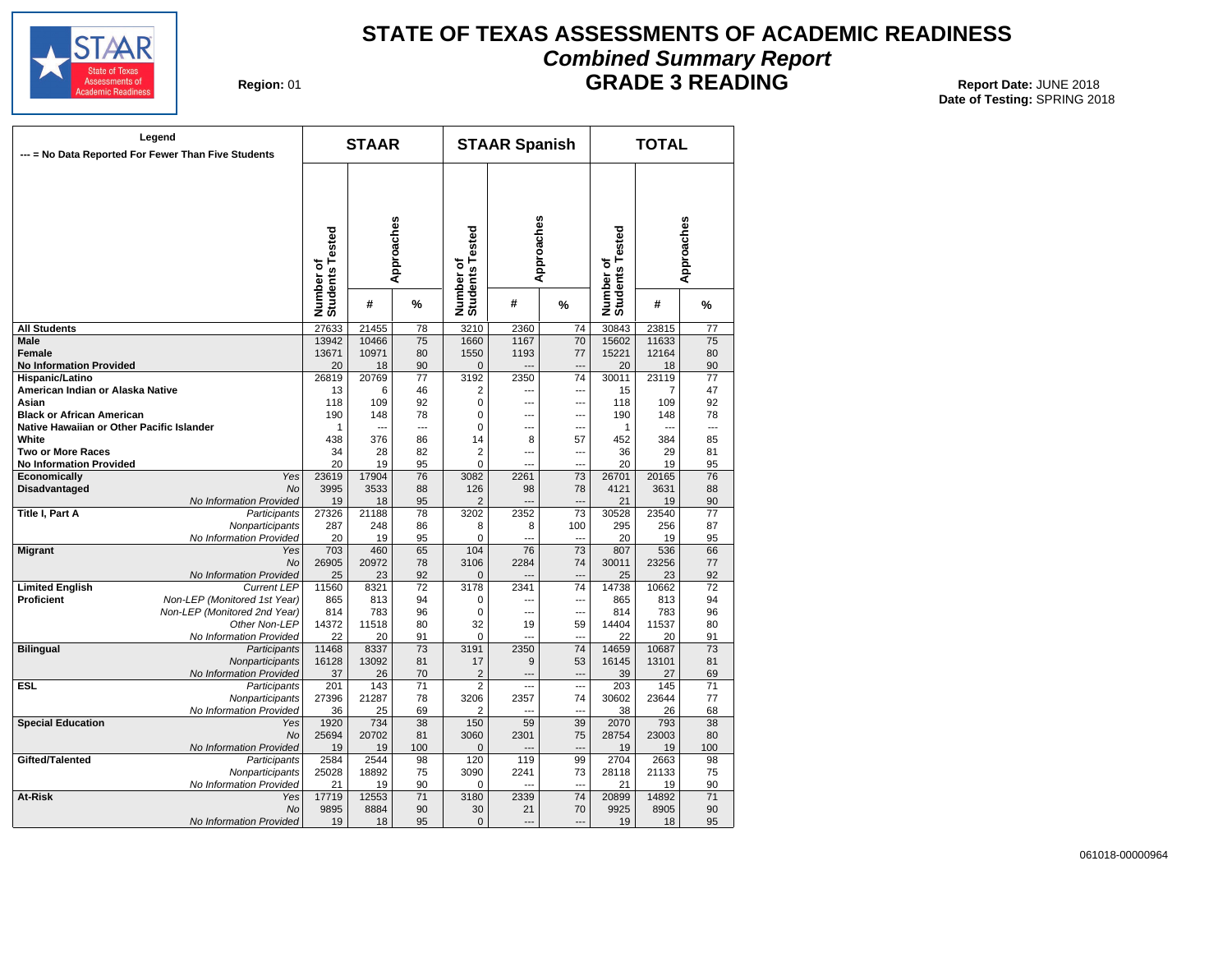

# **STATE OF TEXAS ASSESSMENTS OF ACADEMIC READINESS Combined Summary Report GRADE 3 MATHEMATICS** Report Date: JUNE 2018

**Region: 01** 

| --- = No Data Reported For Fewer Than Five Students | Legend                       |                              | <b>STAAR</b>   |            |                              | <b>STAAR Spanish</b> |                |                              | <b>TOTAL</b>   |            |
|-----------------------------------------------------|------------------------------|------------------------------|----------------|------------|------------------------------|----------------------|----------------|------------------------------|----------------|------------|
|                                                     |                              | Number of<br>Students Tested |                | Approaches | Number of<br>Students Tested | Approaches           |                | Number of<br>Students Tested |                | Approaches |
|                                                     |                              |                              | #              | %          |                              | #                    | %              |                              | #              | %          |
| <b>All Students</b>                                 |                              | 30406                        | 24804          | 82         | 447                          | 297                  | 66             | 30853                        | 25101          | 81         |
| Male                                                |                              | 15372                        | 12452          | 81         | 234                          | 156                  | 67             | 15606                        | 12608          | 81         |
| Female                                              |                              | 15014                        | 12335          | 82         | 213                          | 141                  | 66             | 15227                        | 12476          | 82         |
| <b>No Information Provided</b>                      |                              | 20                           | 17             | 85         | $\mathbf{0}$                 | $\overline{a}$       | $\overline{a}$ | 20                           | 17             | 85         |
| Hispanic/Latino                                     |                              | 29578                        | 24109          | 82         | 443                          | 294                  | 66             | 30021                        | 24403          | 81         |
| American Indian or Alaska Native                    |                              | 15                           | 11             | 73         | 0                            | ---                  | ---            | 15                           | 11             | 73         |
| Asian                                               |                              | 118                          | 115            | 97         | $\Omega$                     | $\overline{a}$       | ---            | 118                          | 115            | 97         |
| <b>Black or African American</b>                    |                              | 190                          | 134            | 71         | 0                            | $\overline{a}$       | ---            | 190                          | 134            | 71         |
| Native Hawaiian or Other Pacific Islander           |                              | 1                            | $\overline{a}$ | ---        | 0                            | ---                  | ---            | -1                           | $\overline{a}$ | ---        |
| White                                               |                              | 448                          | 384            | 86         | 4                            | ---                  | ---            | 452                          | 387            | 86         |
| Two or More Races                                   |                              | 36                           | 31             | 86         | 0                            | ---                  | ---            | 36                           | 31             | 86         |
| <b>No Information Provided</b>                      |                              | 20                           | 20             | 100        | 0                            | $---$                | ---            | 20                           | 20             | 100        |
| Economically                                        | Yes                          | 26298                        | 21121          | 80         | 411                          | 279                  | 68             | 26709                        | 21400          | 80         |
| Disadvantaged                                       | <b>No</b>                    | 4089                         | 3664           | 90         | 34                           | 17                   | 50             | 4123                         | 3681           | 89         |
|                                                     | No Information Provided      | 19                           | 19             | 100        | $\overline{2}$               | $\overline{a}$       | ---            | 21                           | 20             | 95         |
| Title I, Part A                                     | Participants                 | 30093                        | 24526          | 82         | 445                          | 295                  | 66             | 30538                        | 24821          | 81         |
|                                                     |                              | 293                          | 258            | 88         |                              | $\overline{a}$       |                | 295                          | 260            | 88         |
|                                                     | Nonparticipants              | 20                           |                |            | 2<br>$\Omega$                | ---                  | ---<br>---     | 20                           |                |            |
|                                                     | No Information Provided      |                              | 20             | 100        |                              |                      |                |                              | 20             | 100        |
| <b>Migrant</b>                                      | Yes                          | 795                          | 579            | 73         | 13                           | 10                   | 77             | 808                          | 589            | 73         |
|                                                     | No                           | 29586                        | 24200          | 82         | 434                          | 287                  | 66             | 30020                        | 24487          | 82         |
|                                                     | No Information Provided      | 25                           | 25             | 100        | $\mathbf 0$                  | ---                  |                | 25                           | 25             | 100        |
| <b>Limited English</b>                              | <b>Current LEP</b>           | 14304                        | 11231          | 79         | 439                          | 293                  | 67             | 14743                        | 11524          | 78         |
| Proficient                                          | Non-LEP (Monitored 1st Year) | 866                          | 824            | 95         | 0                            | $\overline{a}$       | ---            | 866                          | 824            | 95         |
|                                                     | Non-LEP (Monitored 2nd Year) | 814                          | 792            | 97         | $\mathbf 0$                  | ---                  | ---            | 814                          | 792            | 97         |
|                                                     | Other Non-LEP                | 14400                        | 11936          | 83         | 8                            | $\overline{4}$       | 50             | 14408                        | 11940          | 83         |
|                                                     | No Information Provided      | 22                           | 21             | 95         | 0                            | $\overline{a}$       | ---            | 22                           | 21             | 95         |
| <b>Bilingual</b>                                    | Participants                 | 14230                        | 11234          | 79         | 434                          | 288                  | 66             | 14664                        | 11522          | 79         |
|                                                     | Nonparticipants              | 16139                        | 13542          | 84         | 11                           | $\overline{7}$       | 64             | 16150                        | 13549          | 84         |
|                                                     | No Information Provided      | 37                           | 28             | 76         | $\overline{2}$               | ---                  | ---            | 39                           | 30             | 77         |
| ESL                                                 | Participants                 | 200                          | 156            | 78         | 3                            | ---                  | ---            | 203                          | 159            | 78         |
|                                                     | Nonparticipants              | 30170                        | 24620          | 82         | 442                          | 292                  | 66             | 30612                        | 24912          | 81         |
|                                                     | No Information Provided      | 36                           | 28             | 78         | 2                            | ---                  | ---            | 38                           | 30             | 79         |
| <b>Special Education</b>                            | Yes                          | 2059                         | 963            | 47         | 15                           | 6                    | 40             | 2074                         | 969            | 47         |
|                                                     | No                           | 28328                        | 23822          | 84         | 432                          | 291                  | 67             | 28760                        | 24113          | 84         |
|                                                     | No Information Provided      | 19                           | 19             | 100        | 0                            | $\sim$               | $\overline{a}$ | 19                           | 19             | 100        |
| Gifted/Talented                                     | Participants                 | 2703                         | 2687           | 99         | 2                            | ---                  | ---            | 2705                         | 2689           | 99         |
|                                                     | Nonparticipants              | 27682                        | 22097          | 80         | 445                          | 295                  | 66             | 28127                        | 22392          | 80         |
|                                                     | No Information Provided      | 21                           | 20             | 95         | 0                            | $\sim$               | $\overline{a}$ | 21                           | 20             | 95         |
| At-Risk                                             | Yes                          | 20481                        | 15788          | 77         | 426                          | 288                  | 68             | 20907                        | 16076          | 77         |
|                                                     | <b>No</b>                    | 9906                         | 8997           | 91         | 21                           | 9                    | 43             | 9927                         | 9006           | 91         |
|                                                     | No Information Provided      | 19                           | 19             | 100        | $\Omega$                     | ---                  | ---            | 19                           | 19             | 100        |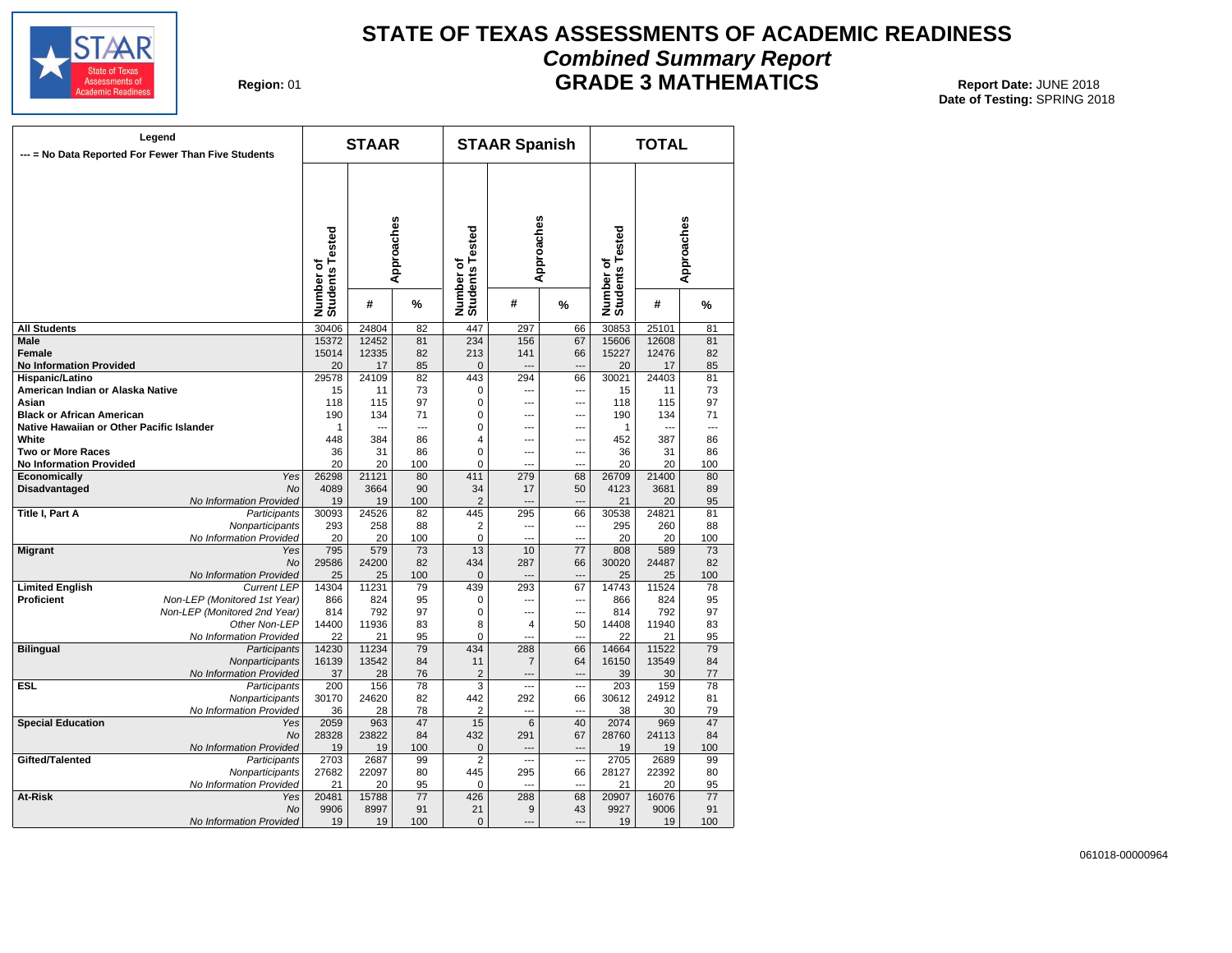

# **STATE OF TEXAS ASSESSMENTS OF ACADEMIC READINESS Combined Summary Report**

**Region: 01** 

# **GRADE 4 READING** Report Date: JUNE 2018

|                                           | Legend<br>--- = No Data Reported For Fewer Than Five Students |                              | <b>STAAR</b> |                 |                                   | <b>STAAR Spanish</b> |                          |                              | <b>TOTAL</b> |                 |
|-------------------------------------------|---------------------------------------------------------------|------------------------------|--------------|-----------------|-----------------------------------|----------------------|--------------------------|------------------------------|--------------|-----------------|
|                                           |                                                               | Number of<br>Students Tested |              | Approaches      | sted<br>Number of<br>Students Tes |                      | Approaches               | Number of<br>Students Tested |              | Approaches      |
|                                           |                                                               |                              | #            | %               |                                   | #                    | %                        |                              | #            | %               |
| <b>All Students</b>                       |                                                               | 27964                        | 20662        | $\overline{74}$ | 2651                              | 1762                 | 66                       | 30615                        | 22424        | $\overline{73}$ |
| <b>Male</b>                               |                                                               | 14217                        | 10096        | $\overline{71}$ | 1332                              | 827                  | 62                       | 15549                        | 10923        | 70              |
| <b>Female</b>                             |                                                               | 13744                        | 10564        | 77              | 1319                              | 935                  | 71                       | 15063                        | 11499        | 76              |
| <b>No Information Provided</b>            |                                                               | 3                            |              |                 | $\mathbf{0}$                      | $\sim$               | $\sim$                   | 3                            |              |                 |
| Hispanic/Latino                           |                                                               | 27218                        | 20051        | 74              | 2645                              | 1761                 | 67                       | 29863                        | 21812        | 73              |
| American Indian or Alaska Native          |                                                               | 8                            | 8            | 100             | 1                                 | ---                  | ---                      | 9                            | 8            | 89              |
| Asian                                     |                                                               | 124                          | 112          | 90              | 0                                 | ---                  | ---                      | 124                          | 112          | 90              |
| <b>Black or African American</b>          |                                                               | 135                          | 93           | 69              | 0                                 | $\overline{a}$       | $\overline{a}$           | 135                          | 93           | 69              |
| Native Hawaiian or Other Pacific Islander |                                                               | 3                            | ---          | $\overline{a}$  | $\mathbf 0$                       | ---                  | ---                      | 3                            | ---          | ---             |
| White                                     |                                                               | 441                          | 366          | 83              | 5                                 | $\mathbf{1}$         | 20                       | 446                          | 367          | 82              |
| <b>Two or More Races</b>                  |                                                               | 26                           | 21           | 81              | $\mathbf 0$                       | ---                  | ---                      | 26                           | 21           | 81              |
| <b>No Information Provided</b>            |                                                               | 9                            | 9            | 100             | 0                                 |                      | ---                      | 9                            | 9            | 100             |
| Economically                              | Yes                                                           | 23763                        | 17015        | 72              | 2550                              | 1690                 | 66                       | 26313                        | 18705        | 71              |
| <b>Disadvantaged</b>                      | <b>No</b>                                                     | 4193                         | 3639         | 87              | 101                               | 72                   | 71<br>$\overline{a}$     | 4294                         | 3711         | 86              |
| Title I, Part A                           | No Information Provided<br>Participants                       | 8<br>27660                   | 8<br>20398   | 100<br>74       | $\Omega$<br>2646                  | 1761                 | 67                       | 8<br>30306                   | 8<br>22159   | 100<br>73       |
|                                           | Nonparticipants                                               | 295                          | 256          | 87              | 5                                 | 1                    | 20                       | 300                          | 257          | 86              |
|                                           | No Information Provided                                       | 9                            | 8            | 89              | $\mathbf 0$                       | $\overline{a}$       | $\overline{a}$           | 9                            | 8            | 89              |
| <b>Migrant</b>                            | Yes                                                           | 763                          | 437          | 57              | $\overline{92}$                   | 52                   | 57                       | 855                          | 489          | 57              |
|                                           | <b>No</b>                                                     | 27189                        | 20215        | 74              | 2559                              | 1710                 | 67                       | 29748                        | 21925        | 74              |
|                                           | No Information Provided                                       | 12                           | 10           | 83              | $\mathbf{0}$                      | $\overline{a}$       | $\overline{a}$           | 12                           | 10           | 83              |
| <b>Limited English</b>                    | <b>Current LEP</b>                                            | 10963                        | 7101         | 65              | 2635                              | 1753                 | 67                       | 13598                        | 8854         | 65              |
| <b>Proficient</b>                         | Non-LEP (Monitored 1st Year)                                  | 1280                         | 1186         | 93              | 1                                 | ---                  | ---                      | 1281                         | 1186         | 93              |
|                                           | Non-LEP (Monitored 2nd Year)                                  | 829                          | 760          | 92              | $\Omega$                          | ---                  | $\overline{a}$           | 829                          | 760          | 92              |
|                                           | Other Non-LEP                                                 | 14882                        | 11605        | 78              | 14                                | 9                    | 64                       | 14896                        | 11614        | 78              |
|                                           | No Information Provided                                       | 10                           | 10           | 100             | 1                                 | $\overline{a}$       | $\overline{a}$           | 11                           | 10           | 91              |
| <b>Bilingual</b>                          | Participants                                                  | 11024                        | 7307         | 66              | 2641                              | 1757                 | 67                       | 13665                        | 9064         | 66              |
|                                           | Nonparticipants                                               | 16921                        | 13341        | 79              | 10                                | 5                    | 50                       | 16931                        | 13346        | 79              |
|                                           | No Information Provided                                       | 19                           | 14           | 74              | $\pmb{0}$                         | $\overline{a}$       | $\overline{\phantom{a}}$ | 19                           | 14           | 74              |
| <b>ESL</b>                                | Participants                                                  | 135                          | 74           | 55              | $\mathbf 0$                       | $\overline{a}$       | $\overline{\phantom{a}}$ | 135                          | 74           | 55              |
|                                           | Nonparticipants                                               | 27812                        | 20575        | 74              | 2651                              | 1762                 | 66                       | 30463                        | 22337        | 73              |
|                                           | No Information Provided                                       | 17                           | 13           | 76              | $\mathbf 0$                       | $\overline{a}$       | $\overline{a}$           | 17                           | 13           | 76              |
| <b>Special Education</b>                  | Yes                                                           | 2144                         | 702          | 33              | 127                               | 42                   | 33                       | 2271                         | 744          | 33              |
|                                           | <b>No</b>                                                     | 25812                        | 19952        | 77              | 2524                              | 1720                 | 68                       | 28336                        | 21672        | 76              |
|                                           | No Information Provided                                       | 8                            | 8            | 100             | $\mathbf 0$                       |                      | $\sim$                   | 8                            | 8            | 100             |
| Gifted/Talented                           | Participants                                                  | 2939                         | 2876         | 98              | 116                               | 114                  | 98                       | 3055                         | 2990         | 98              |
|                                           | Nonparticipants                                               | 25016                        | 17778        | 71              | 2535                              | 1648                 | 65                       | 27551                        | 19426        | 71              |
|                                           | No Information Provided                                       | 9                            | 8            | 89              | 0                                 |                      | ÷.,                      | 9                            | 8            | 89              |
| At-Risk                                   | Yes                                                           | 16092                        | 9881         | 61              | 2626                              | 1747                 | 67                       | 18718                        | 11628        | 62              |
|                                           | <b>No</b>                                                     | 11863                        | 10772        | 91              | 25                                | 15                   | 60                       | 11888                        | 10787        | 91              |
|                                           | No Information Provided                                       | 9                            | 9            | 100             | $\mathbf{0}$                      | $---$                | $\sim$                   | 9                            | 9            | 100             |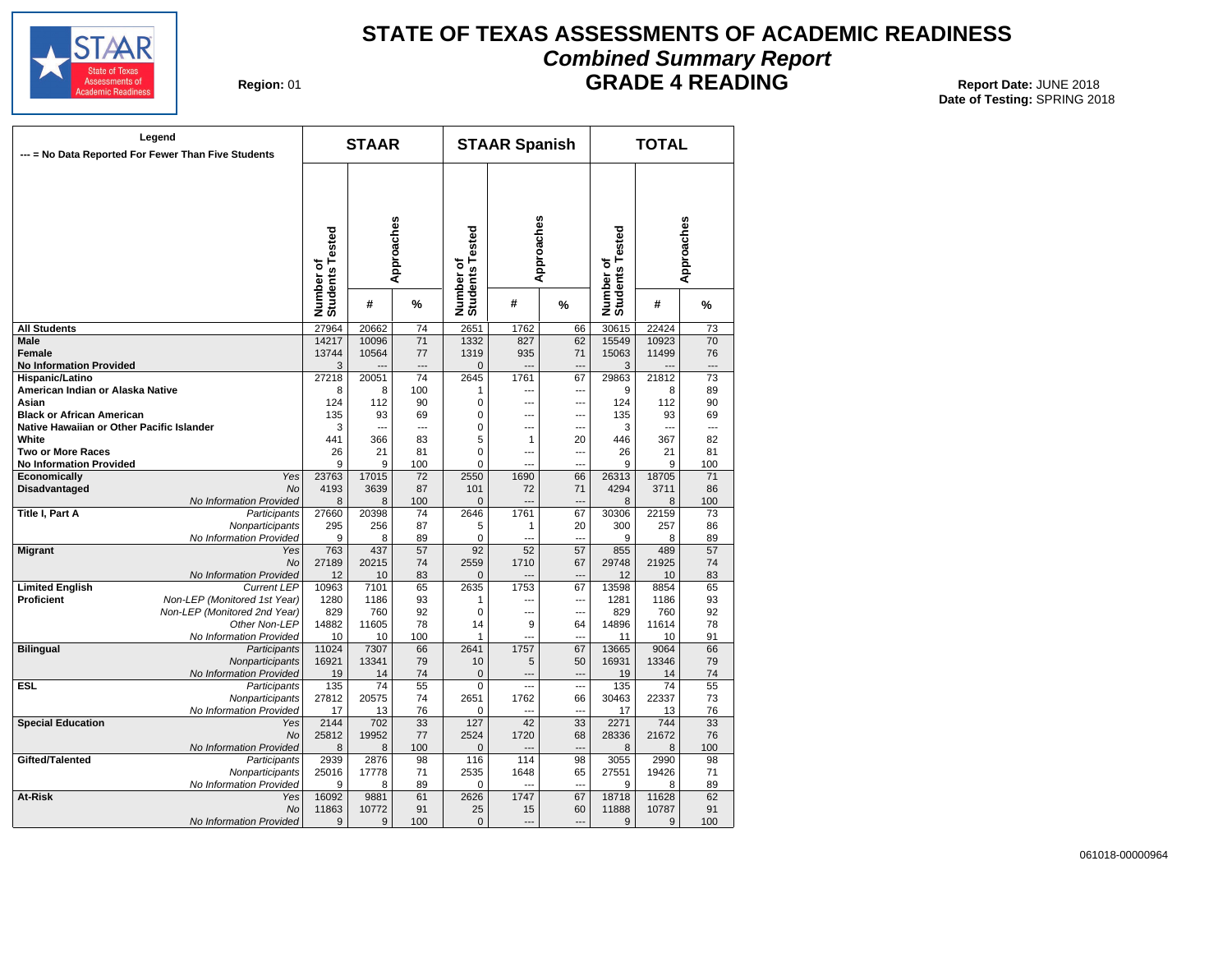

# **STATE OF TEXAS ASSESSMENTS OF ACADEMIC READINESS Combined Summary Report GRADE 4 MATHEMATICS** Report Date: JUNE 2018

**Region: 01** 

|                                           | Legend<br>--- = No Data Reported For Fewer Than Five Students |                              | <b>STAAR</b> |                |                              | <b>STAAR Spanish</b>  |                       |                              | <b>TOTAL</b>   |            |
|-------------------------------------------|---------------------------------------------------------------|------------------------------|--------------|----------------|------------------------------|-----------------------|-----------------------|------------------------------|----------------|------------|
|                                           |                                                               | Number of<br>Students Tested |              | Approaches     | Number of<br>Students Tested | Approaches            |                       | Number of<br>Students Tested |                | Approaches |
|                                           |                                                               |                              | #            | %              |                              | #                     | %                     |                              | #              | %          |
| <b>All Students</b>                       |                                                               | 30175                        | 24771        | 82             | 453                          | 262                   | 58                    | 30628                        | 25033          | 82         |
| Male                                      |                                                               | 15327                        | 12373        | 81             | 229                          | 126                   | 55                    | 15556                        | 12499          | 80         |
| Female<br><b>No Information Provided</b>  |                                                               | 14845<br>3                   | 12396        | 84<br>---      | 224<br>0                     | 136<br>---            | 61<br>---             | 15069<br>3                   | 12532          | 83<br>---  |
| Hispanic/Latino                           |                                                               | 29423                        | 24120        | 82             | 453                          | 262                   | 58                    | 29876                        | 24382          | 82         |
| American Indian or Alaska Native          |                                                               | 9                            | 7            | 78             | 0                            | ---                   | ---                   | 9                            | 7              | 78         |
| Asian                                     |                                                               | 124                          | 122          | 98             | 0                            | ---                   | ---                   | 124                          | 122            | 98         |
| <b>Black or African American</b>          |                                                               | 135                          | 97           | 72             | 0                            | ---                   | ---                   | 135                          | 97             | 72         |
| Native Hawaiian or Other Pacific Islander |                                                               | 4                            | ---          | $\overline{a}$ | 0                            | $---$                 | ---                   | 4                            | $\overline{a}$ | ---        |
| White                                     |                                                               | 445                          | 390          | 88             | 0                            | ---                   | ---                   | 445                          | 390            | 88         |
| Two or More Races                         |                                                               | 26                           | 24           | 92             | 0                            | ---                   | ---                   | 26                           | 24             | 92         |
| <b>No Information Provided</b>            |                                                               | 9                            | 9            | 100            | 0                            | $\overline{a}$        | ---                   | 9                            | 9              | 100        |
| Economically                              | Yes                                                           | 25906                        | 20870        | 81             | 418                          | 244                   | 58                    | 26324                        | 21114          | 80         |
| Disadvantaged                             | <b>No</b>                                                     | 4261                         | 3893         | 91             | 35                           | 18                    | 51                    | 4296                         | 3911           | 91         |
|                                           | No Information Provided                                       | 8                            | 8            | 100            | $\mathbf 0$                  |                       |                       | 8                            | 8              | 100        |
| Title I, Part A                           | Participants                                                  | 29871                        | 24497        | 82             | 448                          | 261                   | 58                    | 30319                        | 24758          | 82         |
|                                           | Nonparticipants                                               | 295                          | 266          | 90             | 5                            | $\mathbf{1}$          | 20                    | 300                          | 267            | 89         |
|                                           | No Information Provided                                       | 9                            | 8            | 89             | 0                            | ---                   | ---                   | 9                            | 8              | 89         |
| <b>Migrant</b>                            | Yes                                                           | 848                          | 608          | 72             | $\overline{7}$               | 3                     | 43                    | 855                          | 611            | 71         |
|                                           | <b>No</b>                                                     | 29315                        | 24153        | 82             | 446                          | 259                   | 58                    | 29761                        | 24412          | 82         |
|                                           | No Information Provided                                       | 12                           | 10           | 83             | $\mathbf 0$                  | ---                   | ---                   | 12                           | 10             | 83         |
| <b>Limited English</b>                    | <b>Current LEP</b>                                            | 13158                        | 10224        | 78             | 445                          | 258                   | 58                    | 13603                        | 10482          | 77         |
| Proficient                                | Non-LEP (Monitored 1st Year)                                  | 1280                         | 1216         | 95             | 1                            | ---                   | ---                   | 1281                         | 1217           | 95         |
|                                           | Non-LEP (Monitored 2nd Year)                                  | 828                          | 791          | 96             | 0                            | ---                   | ---                   | 828                          | 791            | 96         |
|                                           | Other Non-LEP                                                 | 14898                        | 12530        | 84             | $\overline{7}$               | 3                     | 43                    | 14905                        | 12533          | 84         |
|                                           | No Information Provided                                       | 11                           | 10           | 91             | 0                            | ---                   | ---                   | 11                           | 10             | 91         |
| <b>Bilingual</b>                          | Participants                                                  | 13225                        | 10377        | 78             | 445                          | 259                   | 58                    | 13670                        | 10636          | 78         |
|                                           | Nonparticipants                                               | 16931                        | 14378        | 85             | 8                            | 3                     | 38                    | 16939                        | 14381          | 85         |
|                                           | No Information Provided                                       | 19                           | 16           | 84             | 0                            | ---<br>$\overline{a}$ | ---<br>$\overline{a}$ | 19                           | 16             | 84         |
| ESL                                       | Participants                                                  | 136                          | 98           | 72             | $\mathbf 0$                  |                       |                       | 136                          | 98             | 72         |
|                                           | Nonparticipants                                               | 30022                        | 24658        | 82<br>88       | 453<br>0                     | 262<br>---            | 58<br>---             | 30475<br>17                  | 24920          | 82<br>88   |
| <b>Special Education</b>                  | No Information Provided<br>Yes                                | 17<br>2258                   | 15<br>1030   | 46             | 13                           | $\overline{4}$        | 31                    | 2271                         | 15<br>1034     | 46         |
|                                           | <b>No</b>                                                     | 27909                        | 23733        | 85             | 440                          | 258                   | 59                    | 28349                        | 23991          | 85         |
|                                           | No Information Provided                                       | 8                            | 8            | 100            | $\mathbf 0$                  | $\sim$                | $\sim$                | 8                            | 8              | 100        |
| Gifted/Talented                           | Participants                                                  | 3053                         | 3017         | 99             | $\overline{2}$               | ---                   | ---                   | 3055                         | 3019           | 99         |
|                                           | Nonparticipants                                               | 27113                        | 21746        | 80             | 451                          | 260                   | 58                    | 27564                        | 22006          | 80         |
|                                           | No Information Provided                                       | 9                            | 8            | 89             | 0                            | $\sim$                | $\overline{a}$        | 9                            | 8              | 89         |
| At-Risk                                   | Yes                                                           | 18292                        | 13618        | 74             | 435                          | 257                   | 59                    | 18727                        | 13875          | 74         |
|                                           | <b>No</b>                                                     | 11874                        | 11144        | 94             | 18                           | 5                     | 28                    | 11892                        | 11149          | 94         |
|                                           | No Information Provided                                       | 9                            | 9            | 100            | $\Omega$                     | ---                   | ---                   | 9                            | 9              | 100        |
|                                           |                                                               |                              |              |                |                              |                       |                       |                              |                |            |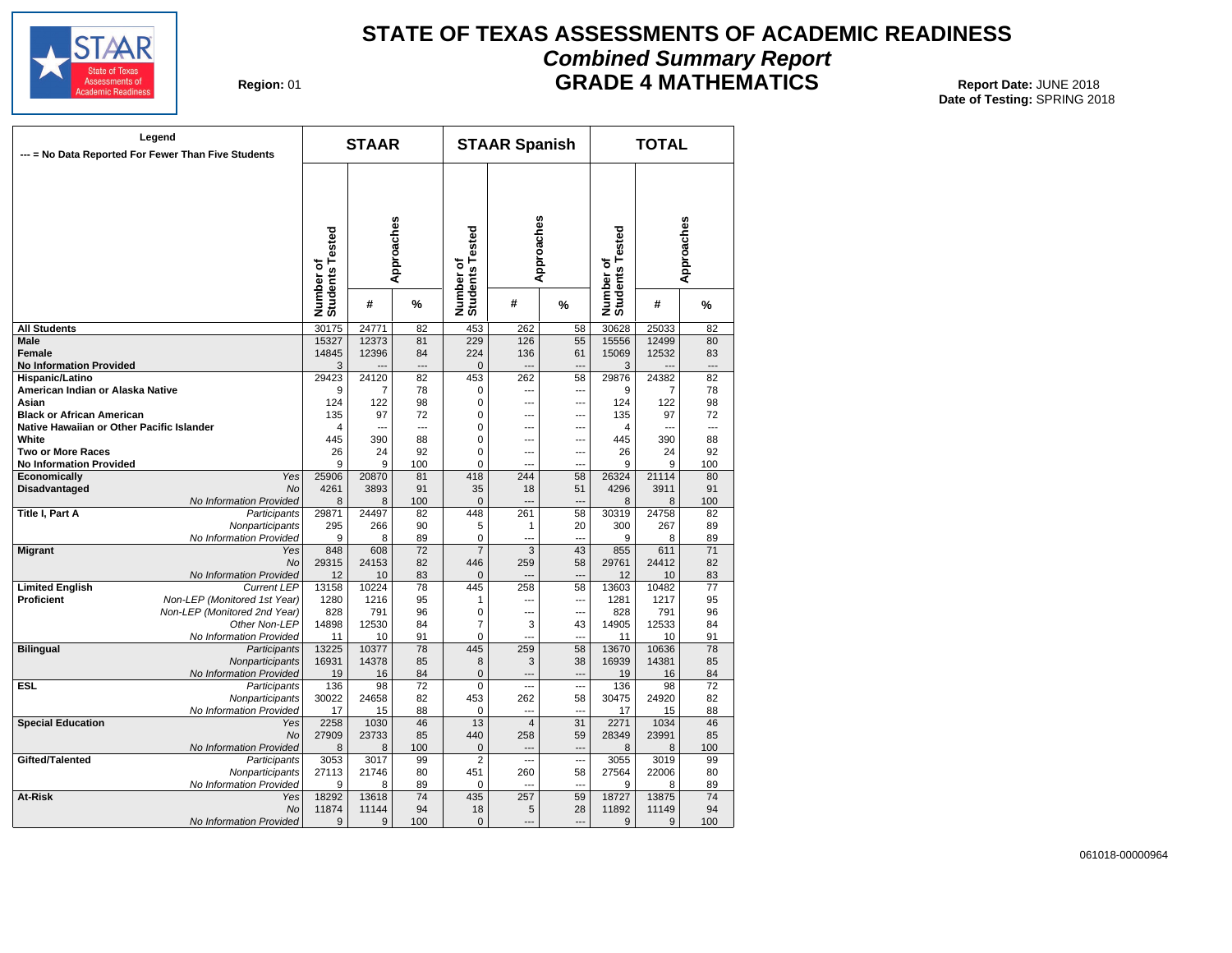

# **STATE OF TEXAS ASSESSMENTS OF ACADEMIC READINESS Combined Summary Report GRADE 4 WRITING** 01 **Report Date:** JUNE 2018

**Region: 01** 

| --- = No Data Reported For Fewer Than Five Students | Legend                       |                              | <b>STAAR</b> |                 |                              | <b>STAAR Spanish</b> |                 |                              | <b>TOTAL</b> |                 |
|-----------------------------------------------------|------------------------------|------------------------------|--------------|-----------------|------------------------------|----------------------|-----------------|------------------------------|--------------|-----------------|
|                                                     |                              | Number of<br>Students Tested |              | Approaches      | Number of<br>Students Tested | Approaches           |                 | Number of<br>Students Tested |              | Approaches      |
|                                                     |                              |                              | #            | %               |                              | #                    | %               |                              | #            | %               |
| <b>All Students</b>                                 |                              | 27942                        | 18795        | 67              | 2710                         | 1932                 | 71              | 30652                        | 20727        | 68              |
| Male                                                |                              | 14200                        | 8770         | 62              | 1375                         | 892                  | 65              | 15575                        | 9662         | 62              |
| <b>Female</b>                                       |                              | 13739                        | 10022        | 73              | 1335                         | 1040                 | 78              | 15074                        | 11062        | 73              |
| <b>No Information Provided</b>                      |                              | 3                            |              | $---$           | $\mathbf{0}$                 | -−                   |                 | 3                            |              | ---             |
| Hispanic/Latino                                     |                              | 27186                        | 18242        | 67              | 2703                         | 1929                 | $\overline{71}$ | 29889                        | 20171        | 67              |
| American Indian or Alaska Native                    |                              | 8                            | 6            | 75              | 1                            | $\overline{a}$       | ---             | 9                            | 6            | 67              |
| Asian                                               |                              | 123                          | 109          | 89              | 0                            | $\overline{a}$       | ---             | 123                          | 109          | 89              |
| <b>Black or African American</b>                    |                              | 136                          | 72           | 53              | 0                            | ---                  | ---             | 136                          | 72           | 53              |
| Native Hawaiian or Other Pacific Islander           |                              | 3                            |              | $\overline{a}$  | $\Omega$                     | $\overline{a}$       | ---             | 3                            | ---          | ---             |
| White                                               |                              | 442                          | 329          | 74              | 6                            | 3                    | 50              | 448                          | 332          | 74              |
| <b>Two or More Races</b>                            |                              | 26                           | 20           | 77              | 0                            | $\overline{a}$       | $\overline{a}$  | 26                           | 20           | 77              |
| <b>No Information Provided</b>                      |                              | 18                           | 15           | 83              | 0                            | $\overline{a}$       | ---             | 18                           | 15           | 83              |
| Economically                                        | Yes                          | 23740                        | 15379        | 65              | 2613                         | 1860                 | $\overline{71}$ | 26353                        | 17239        | 65              |
| <b>Disadvantaged</b>                                | <b>No</b>                    | 4183                         | 3401         | 81              | 97                           | 72                   | 74              | 4280                         | 3473         | 81              |
|                                                     | No Information Provided      | 19                           | 15           | 79              | $\mathbf 0$                  | $\sim$               | $\overline{a}$  | 19                           | 15           | 79              |
|                                                     |                              |                              |              |                 | 2705                         | 1931                 | $\overline{71}$ | 30338                        |              |                 |
| Title I, Part A                                     | Participants                 | 27633                        | 18548        | 67<br>80        |                              |                      | 20              |                              | 20479        | 68<br>79        |
|                                                     | Nonparticipants              | 290                          | 232          |                 | 5<br>$\Omega$                | 1<br>---             | ---             | 295                          | 233          |                 |
|                                                     | No Information Provided      | 19                           | 15           | 79              |                              |                      |                 | 19                           | 15           | 79              |
| <b>Migrant</b>                                      | Yes                          | 789                          | 403          | 51              | $\overline{92}$              | 58                   | 63              | 881                          | 461          | 52              |
|                                                     | <b>No</b>                    | 27133                        | 18376        | 68              | 2618                         | 1874                 | 72              | 29751                        | 20250        | 68              |
|                                                     | No Information Provided      | 20                           | 16           | 80              | 0                            |                      |                 | 20                           | 16           | 80              |
| <b>Limited English</b>                              | <b>Current LEP</b>           | 10925                        | 6383         | 58              | 2691                         | 1918                 | 71              | 13616                        | 8301         | 61              |
| <b>Proficient</b>                                   | Non-LEP (Monitored 1st Year) | 1275                         | 1139         | 89              | 4                            | $\overline{a}$       | $\overline{a}$  | 1279                         | 1143         | 89              |
|                                                     | Non-LEP (Monitored 2nd Year) | 829                          | 765          | 92              | $\Omega$                     | $\sim$               | ---             | 829                          | 765          | 92              |
|                                                     | Other Non-LEP                | 14894                        | 10493        | 70              | 15                           | 10                   | 67              | 14909                        | 10503        | 70              |
|                                                     | No Information Provided      | 19                           | 15           | 79              | 0                            | ---                  |                 | 19                           | 15           | 79              |
| <b>Bilingual</b>                                    | Participants                 | 10979                        | 6572         | 60              | 2700                         | 1927                 | 71              | 13679                        | 8499         | 62              |
|                                                     | Nonparticipants              | 16936                        | 12207        | 72              | 10                           | 5                    | 50              | 16946                        | 12212        | 72              |
|                                                     | No Information Provided      | 27                           | 16           | 59              | $\mathbf 0$                  | ---                  | ---             | 27                           | 16           | 59              |
| <b>ESL</b>                                          | Participants                 | 137                          | 67           | 49              | $\Omega$                     | $\overline{a}$       | $\overline{a}$  | 137                          | 67           | 49              |
|                                                     | Nonparticipants              | 27778                        | 18712        | 67              | 2710                         | 1932                 | 71              | 30488                        | 20644        | 68              |
|                                                     | No Information Provided      | 27                           | 16           | 59              | 0                            | $\sim$               | ---             | 27                           | 16           | 59              |
| <b>Special Education</b>                            | Yes                          | 2150                         | 410          | 19              | 122                          | 31                   | 25              | 2272                         | 441          | 19              |
|                                                     | <b>No</b>                    | 25774                        | 18371        | 71              | 2588                         | 1901                 | 73              | 28362                        | 20272        | 71              |
|                                                     | No Information Provided      | 18                           | 14           | 78              | $\Omega$                     |                      | $\overline{a}$  | 18                           | 14           | 78              |
| Gifted/Talented                                     | Participants                 | 2922                         | 2824         | $\overline{97}$ | 131                          | 128                  | 98              | 3053                         | 2952         | $\overline{97}$ |
|                                                     | Nonparticipants              | 25002                        | 15957        | 64              | 2579                         | 1804                 | 70              | 27581                        | 17761        | 64              |
|                                                     | No Information Provided      | 18                           | 14           | 78              | 0                            | $\overline{a}$       | ---             | 18                           | 14           | 78              |
| At-Risk                                             | Yes                          | 16053                        | 8645         | 54              | 2680                         | 1914                 | $\overline{71}$ | 18733                        | 10559        | 56              |
|                                                     | <b>No</b>                    | 11869                        | 10135        | 85              | 30                           | 18                   | 60              | 11899                        | 10153        | 85              |
|                                                     | No Information Provided      | 20                           | 15           | 75              | $\mathbf 0$                  | $\overline{a}$       | $\overline{a}$  | 20                           | 15           | 75              |